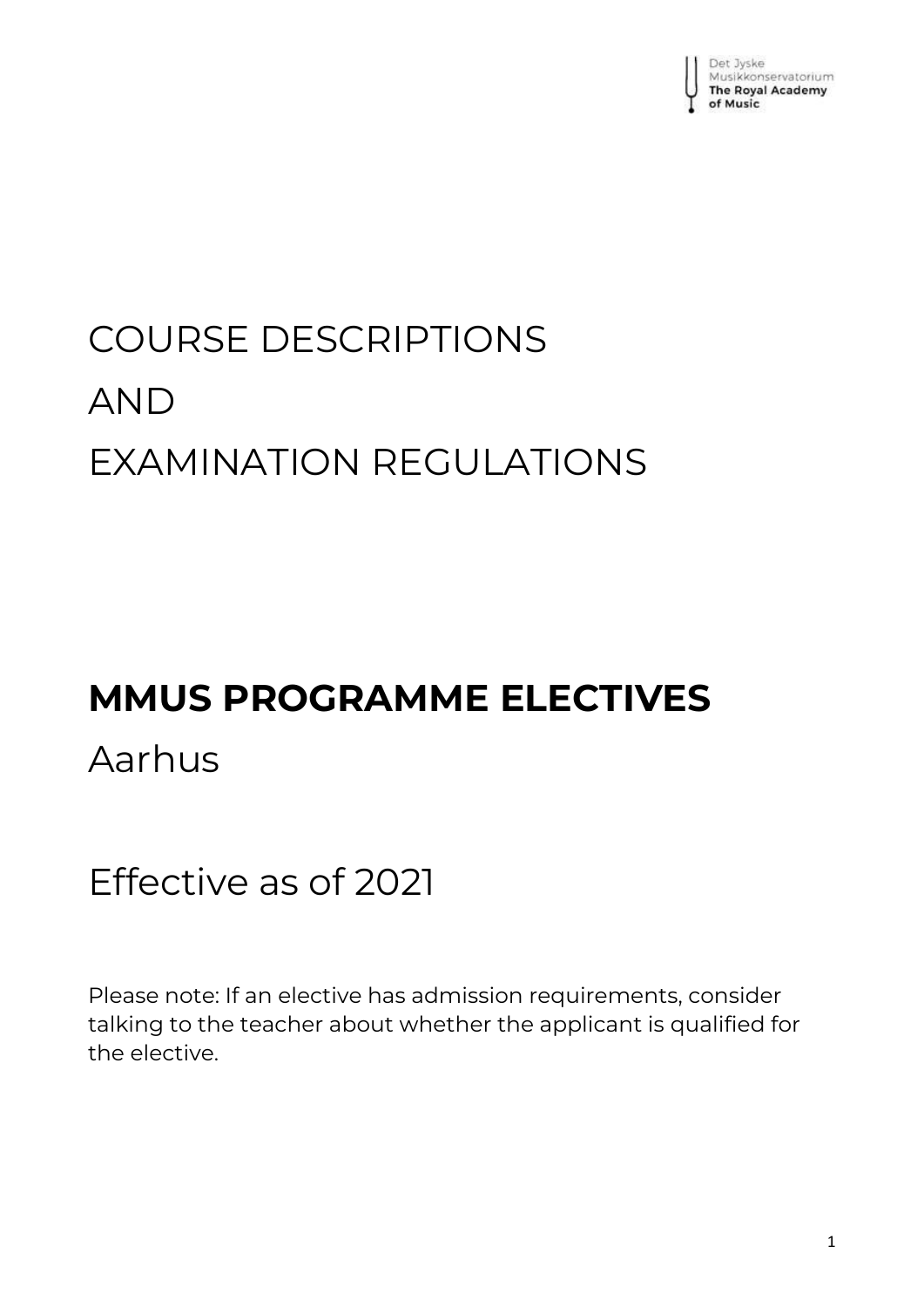Ŧ

## Content

| Classical choir conducting with the student's own training choir (pedagogical elective) 23 |  |
|--------------------------------------------------------------------------------------------|--|
|                                                                                            |  |
|                                                                                            |  |
|                                                                                            |  |
|                                                                                            |  |
|                                                                                            |  |
|                                                                                            |  |
|                                                                                            |  |
|                                                                                            |  |
|                                                                                            |  |
|                                                                                            |  |
|                                                                                            |  |
|                                                                                            |  |
|                                                                                            |  |
|                                                                                            |  |
|                                                                                            |  |
|                                                                                            |  |
|                                                                                            |  |
|                                                                                            |  |
|                                                                                            |  |
|                                                                                            |  |
|                                                                                            |  |
|                                                                                            |  |
|                                                                                            |  |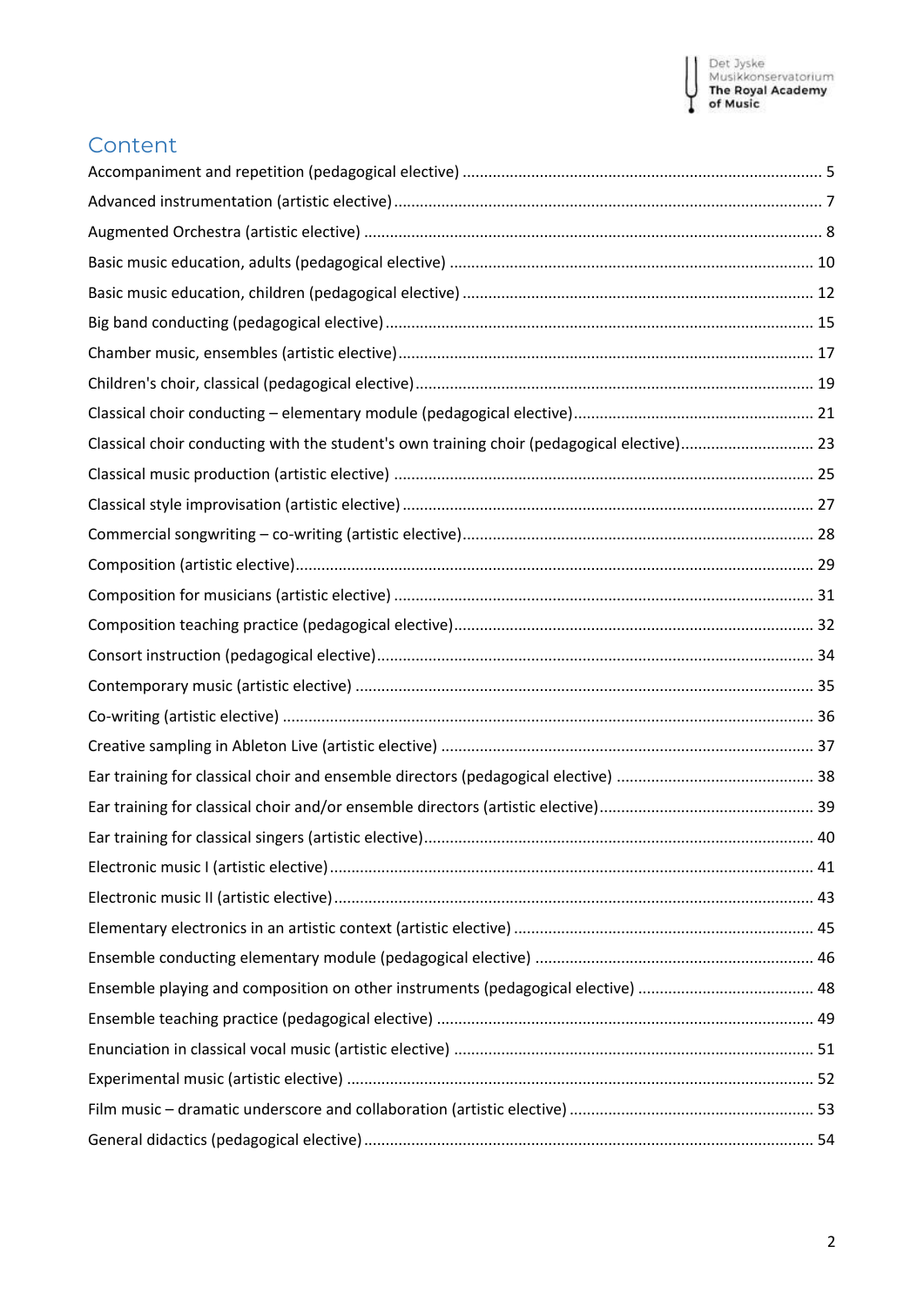# Det Jyske<br>Musikkonservatorium<br>**The Royal Academy**<br>**of Music** ĭ

I

| Ensemble conducting with the student's own training orchestra (pedagogical elective)  55        |  |
|-------------------------------------------------------------------------------------------------|--|
|                                                                                                 |  |
|                                                                                                 |  |
|                                                                                                 |  |
|                                                                                                 |  |
|                                                                                                 |  |
|                                                                                                 |  |
|                                                                                                 |  |
|                                                                                                 |  |
|                                                                                                 |  |
|                                                                                                 |  |
|                                                                                                 |  |
| Music across borders: cross-disciplinary module in music and pedagogy (pedagogical elective) 76 |  |
|                                                                                                 |  |
|                                                                                                 |  |
|                                                                                                 |  |
|                                                                                                 |  |
|                                                                                                 |  |
|                                                                                                 |  |
|                                                                                                 |  |
|                                                                                                 |  |
|                                                                                                 |  |
|                                                                                                 |  |
|                                                                                                 |  |
|                                                                                                 |  |
|                                                                                                 |  |
|                                                                                                 |  |
| Research - artistic or pedagogical development project follower group (artistic elective)  93   |  |
|                                                                                                 |  |
|                                                                                                 |  |
|                                                                                                 |  |
|                                                                                                 |  |
|                                                                                                 |  |
|                                                                                                 |  |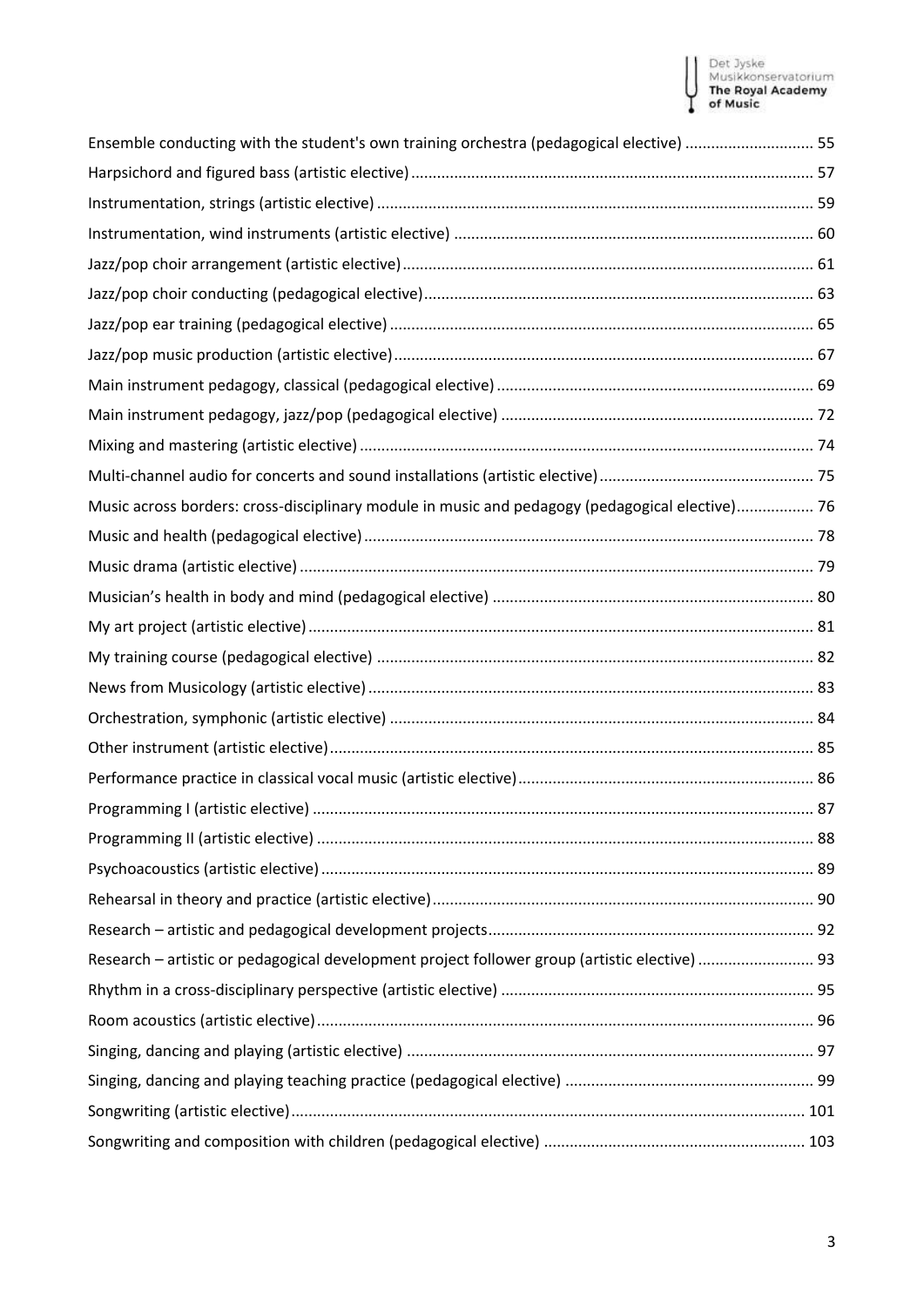# Det Jyske<br>Musikkonservatorium<br>**The Royal Academy**<br>**of Music** Y

I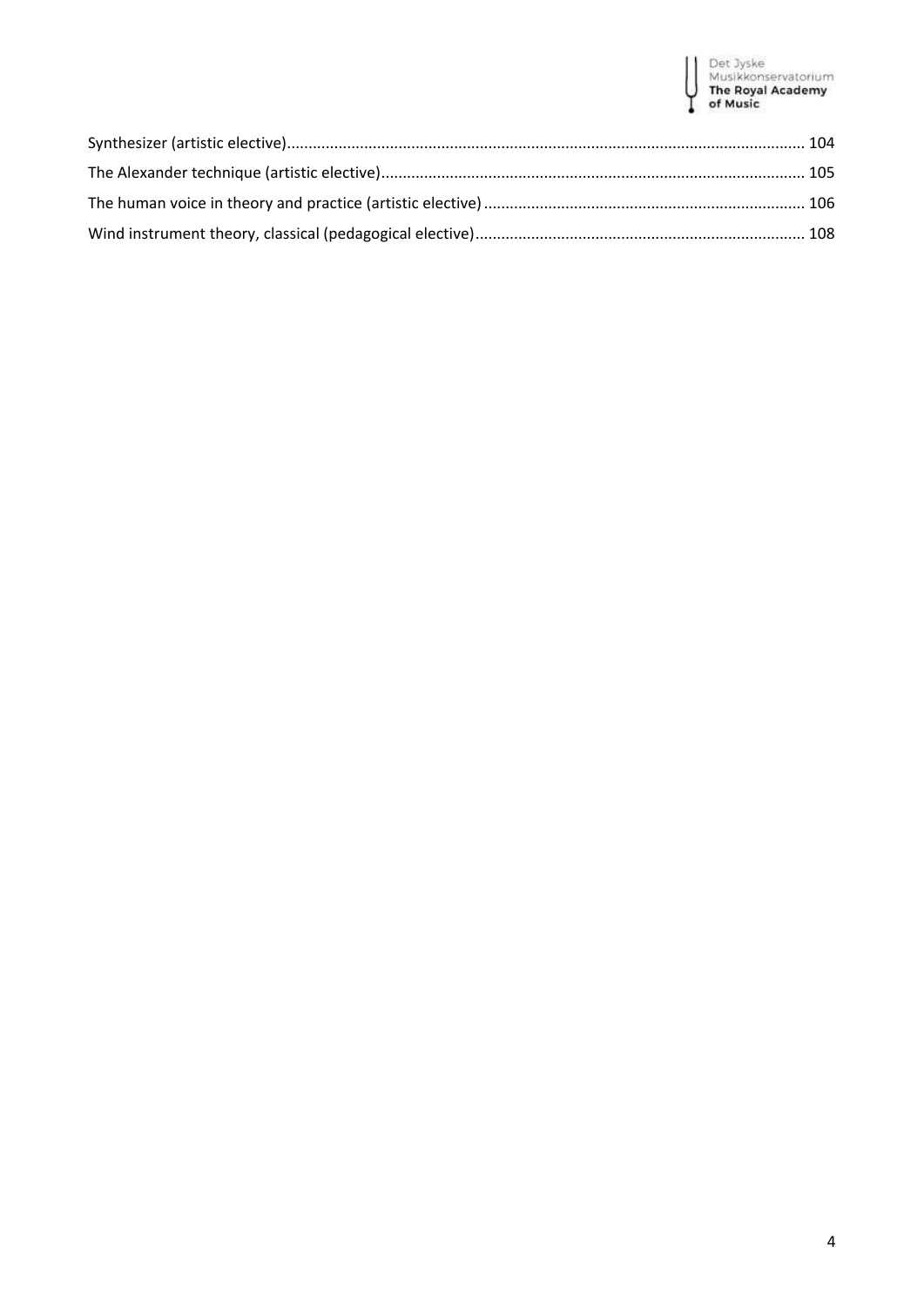

# <span id="page-4-0"></span>**Accompaniment and repetition (pedagogical elective)**

**Admission requirements:** BMus degree in piano, guitar, or church music (classical)

## **Objective**

Upon completion of the course, the student:

- Has mastered artistic and technical skills and forms of expression in relation to accompaniment and repetition
- Commands critical and analytical approaches to music and musical practice
- Is able to assess and choose among artistic forms of expression, create relevant solution models, and make informed and reflected artistic decisions
- Can independently commence and direct musical ensemble teaching and interdisciplinary cooperation in the accompanist and répétiteur roles
- Is able to act professionally as regards responsibilities and ethics

## **Content**

The student receives tuition and supervision in connection with his/her musical practice. The student's ability to lead and participate in a listening and reactive fashion in ensemble playing situations is developed.

Tuition is based on a repertoire covering various genres and languages and a wide selection of periods from music history.

The student works as an accompanist for fellow students on the BMus programme.

## **Tuition and work formats**

Class tuition. Participation in fellow student main subject area classes.

## **Semesters**

Two semesters 1st to 2nd semester or 3rd to 4th semester

**Scope** 10 ECTS

## **Evaluation and examination regulations**

*Examination content* Accompaniment:

The student accompanies a singer or instrumentalist for a 20-minute programme. The accompaniment may have been originally composed for the accompanying instrument or be an orchestral reduction.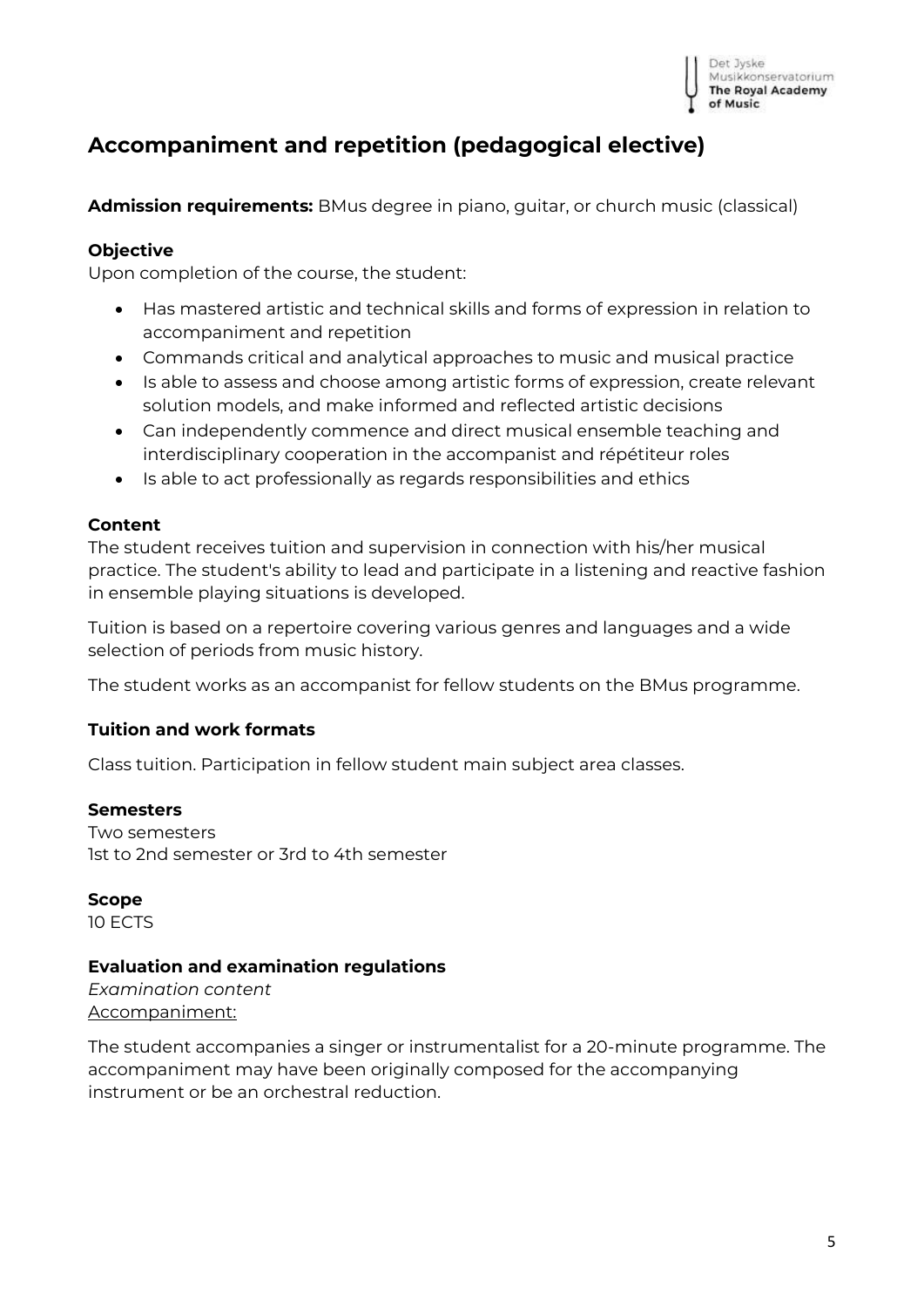## Repetition:

Learning and musical guidance in a set assignment with a singer or instrumentalist provided by the Academy. The student adapts the accompaniment as needed in order to provide relevant support in the learning process by playing cues, interludes, other parts, or similar. The student handles any necessary corrections of errors in rhythm, notes, intonation, lyrics, or phrasing. Duration: 20 minutes.

The assignment is selected by the internal examiner.

*Examination format* Practical test. Total duration including deliberation: 55 minutes

*Marking and evaluation* Internal marking. Grade. The assessment must reflect to what extent the objectives have been achieved.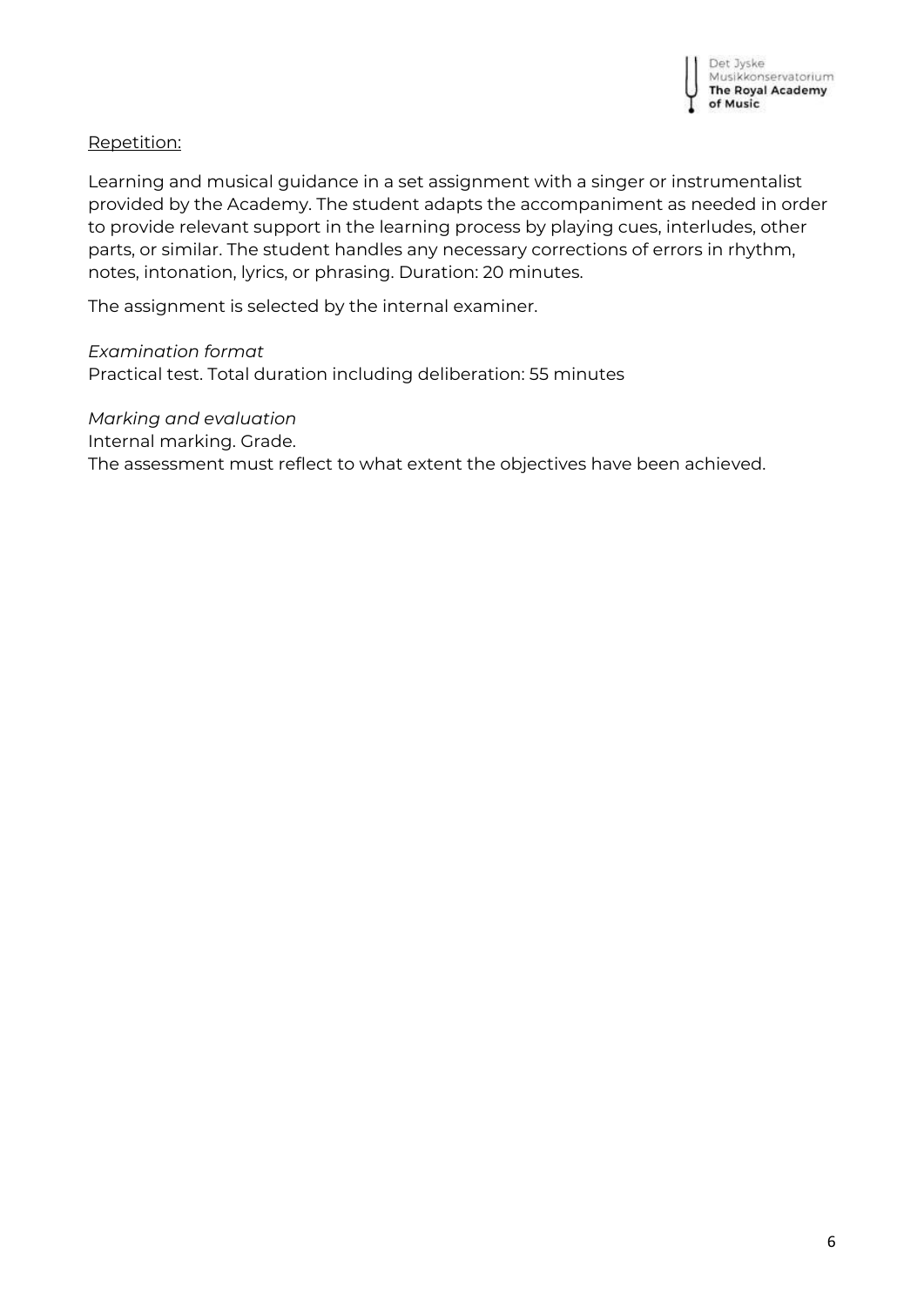# <span id="page-6-0"></span>**Advanced instrumentation (artistic elective)**

**Admission requirements:** Instrumentation experience

## **Objective**

Upon completion of the course, the student:

- Is able to account for the significance of musical instruments in a composition
- Is able to learn new instruments and alternative uses of their possibilities
- Is able to work with experimental notation
- Is able to reflect on the characteristics and uses of various musical instruments

## **Content**

Presentation, analysis, and discussion of selected works, instruments, and notation with a focus on an alternative approach to instruments, musicians, and scores. The focus is on the individual instrument rather than the collective effect of all instruments (orchestration). The students are involved in selecting works and instruments, and they contribute presentations on selected works/instruments.

## **Tuition and work formats**

Class tuition, student presentations, and discussion

The course ends with the student selecting and handing in one of the following:

- A 10 to 15-minute video presentation about a new or unknown instrument
- A 10 to 15-minute video presentation about an alternative approach to an instrument
- A small composition demonstrating an alternative approach to instrumentation
- A recording of a small composition with an alternative approach to instrumentation

## **Semesters**

One semester 1st, 2nd, 3rd, or 4th semester

## **Scope**

5 ECTS

## **Evaluation and examination regulations**

Certificate with the evaluation Approved/Not approved. This certifies that the objectives have been achieved at a level at least corresponding to a Pass, that the teacher has approved the assignment handed in, and that current attendance rules have been followed.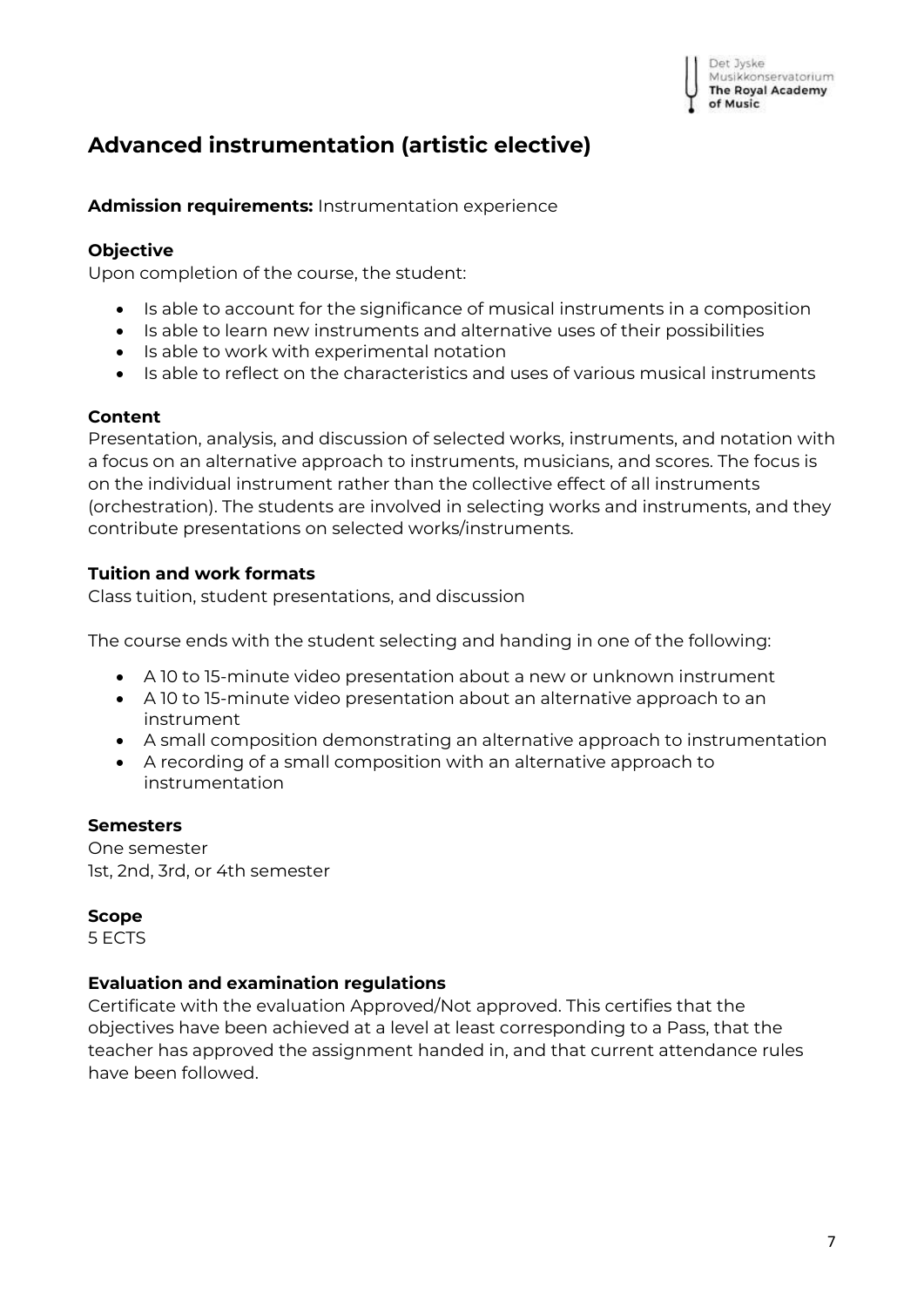# <span id="page-7-0"></span>**Augmented Orchestra (artistic elective)**

**Admission requirements:** Experience with composition, arrangement, and instrumentation

## **Objective**

Upon completion of the course, the student:

- Is capable of composing and arranging for acoustic instruments with electronic accompaniment
- Possesses knowledge of the timbral possibilities of acoustic instruments and advanced-level playing techniques
- Possesses elementary knowledge of electronic live processing in applications such as Ableton Live and Max
- Is capable of working artistically with acoustic and electronic sound in various physical spaces
- Is able to apply and reflect on technical and theoretical knowledge in relation to his/her arrangements and compositions
- Is able to communicate musical and artistic expression in a way that is relevant for a given target audience

## **Content**

Tuition includes the following:

- Composition techniques including instrumentation, arrangement, and programming
- Instrument knowledge (elementary knowledge of wind instruments and strings)
- Electronic composition (including elementary knowledge of Ableton Live and Max)
- Developing the student's capacity for critical reflection on his/her own works and those of others

During the spring semester, the student must complete at least one work. It must be handed in as a score and will be performed at a joint final concert after the course.

## **Tuition and work formats**

Class tuition, individual guidance, rehearsal and concert process, and peer feedback

## **Semesters**

One semester 1st, 2nd, 3rd, or 4th semester

## **Scope**

5 ECTS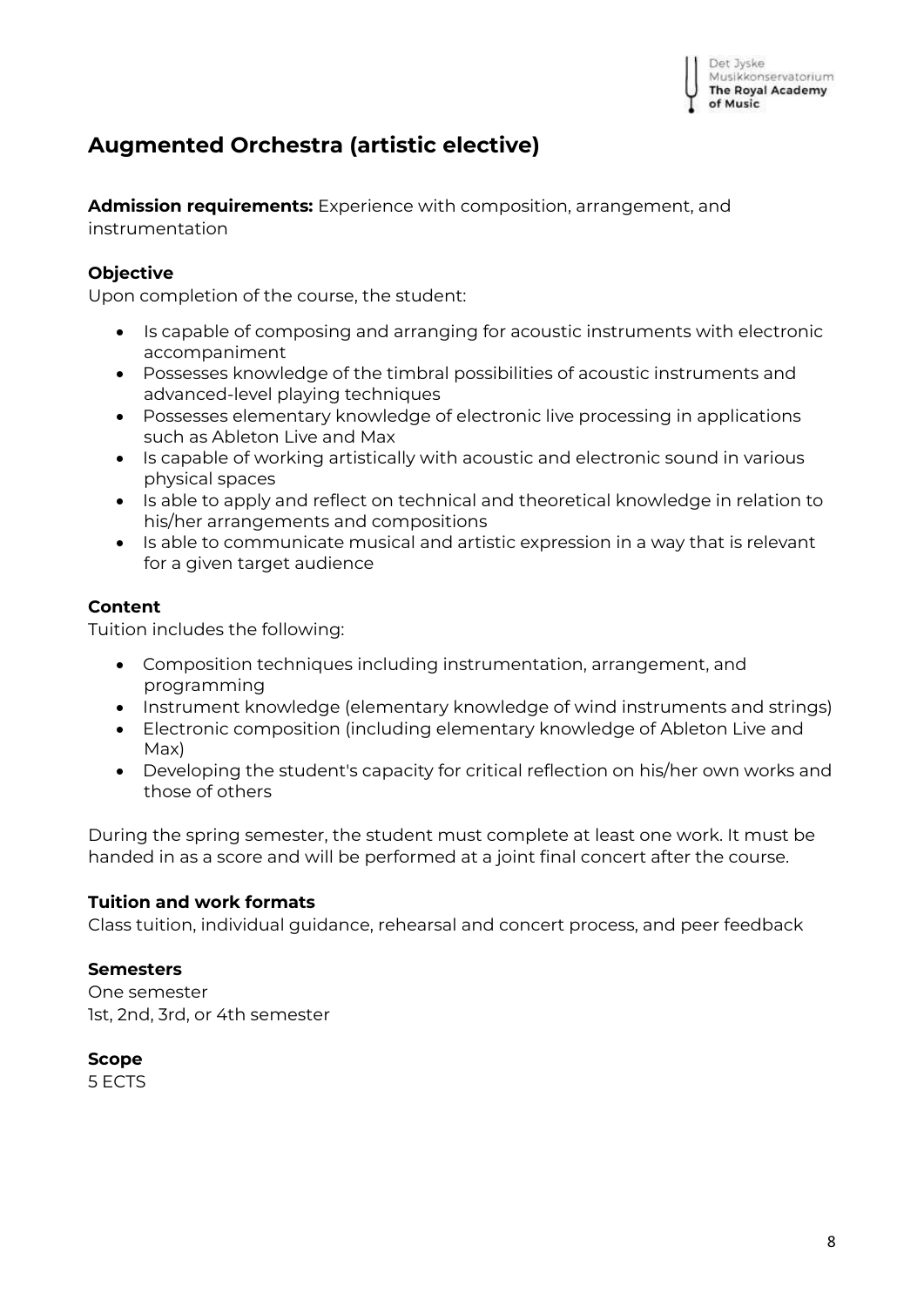

# **Evaluation and examination regulations**

Certificate with the evaluation Approved/Not approved. This certifies that the objectives have been achieved at a level at least corresponding to a Pass, and that current attendance rules have been followed.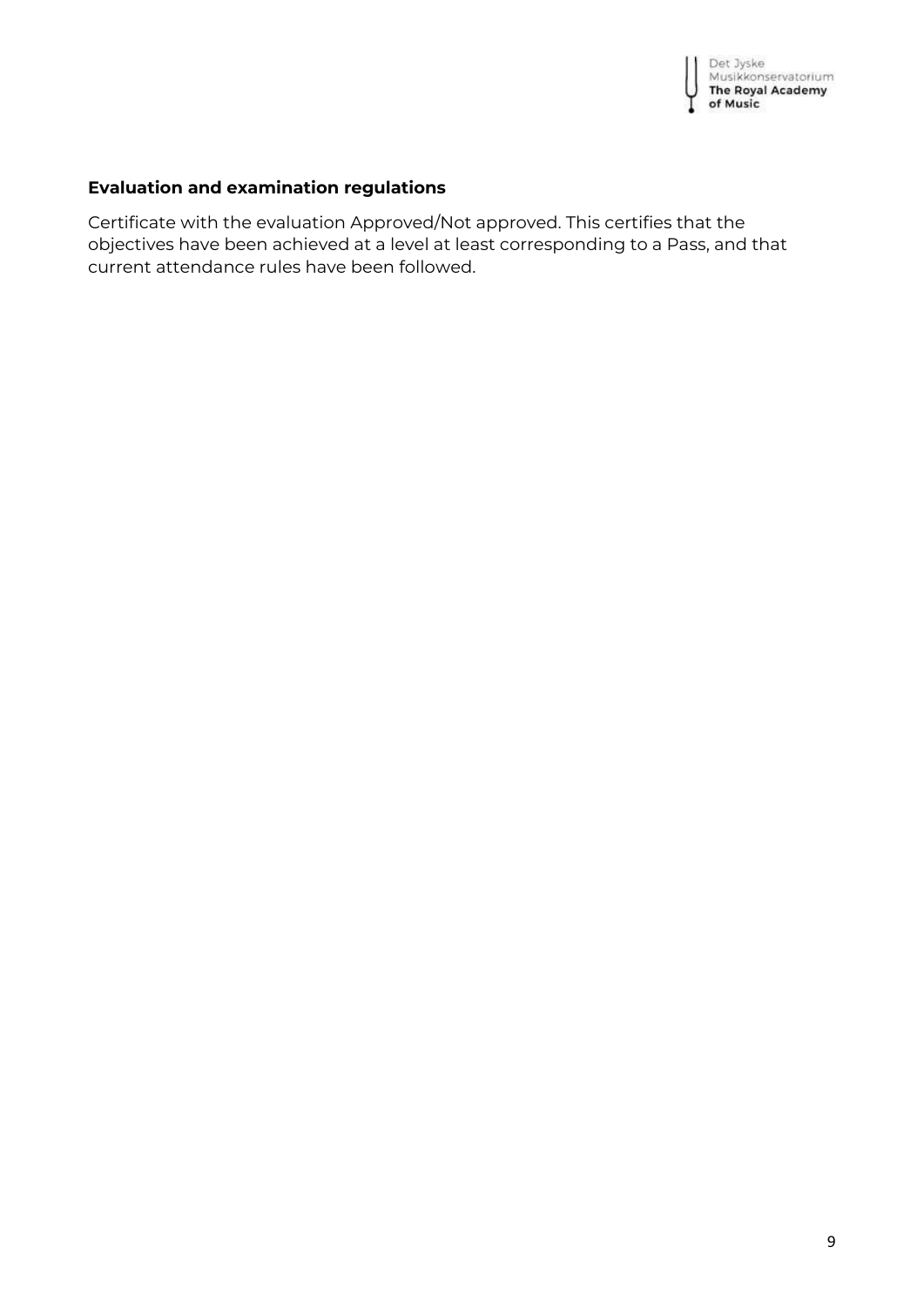#### Det Jyske Musikkonservatorium **The Royal Academy** of Music

# <span id="page-9-0"></span>**Basic music education, adults (pedagogical elective)**

## **Admission requirements:** None

## **Objective**

Upon completion of the course, the student:

- Possesses in-depth knowledge of relevant pedagogical concepts and methods
- Understands and is able to reflect on practice and choice of methods in relation to teaching courses
- Has mastered advanced tuition skills within basic music education for adults
- Commands critical and analytical approaches to music and musical practice
- Is able to assess and choose among tuition methods and tools, create relevant solution models, and make informed and reflected artistic decisions
- Is able to work with music pedagogical communication and discuss music related and professional problems with peers as well as non-specialists
- Is able to act professionally as regards responsibilities and ethics
- Is able to independently assume responsibility for his/her own learning needs, specialisation options, and potential for creative development, and to prioritise and structure his/her time and work efforts

## **Content**

Developing student qualifications within basic music education for adults/adolescents.

Based on the training course of the elective, tuition covers materials that may relate to the following:

- Arranging tuition courses
- Creating awareness of basic elements in music
- Progress
- Knowledge of repertoire and style
- Arranging and reworking material
- Improvisation
- Composition
- Sound shaping
- Communication of music
- Singing, playing, and movement
- Ear training

## **Tuition and work formats**

Class tuition, group work, and guidance in connection with the training course.

Class tuition and group work are scheduled as weekly tuition while guidance is part of the training course. In addition, tuition may include brief training courses or workshops.

## **Training course**

In consultation with the teacher, the student completes one tuition course of 18 lessons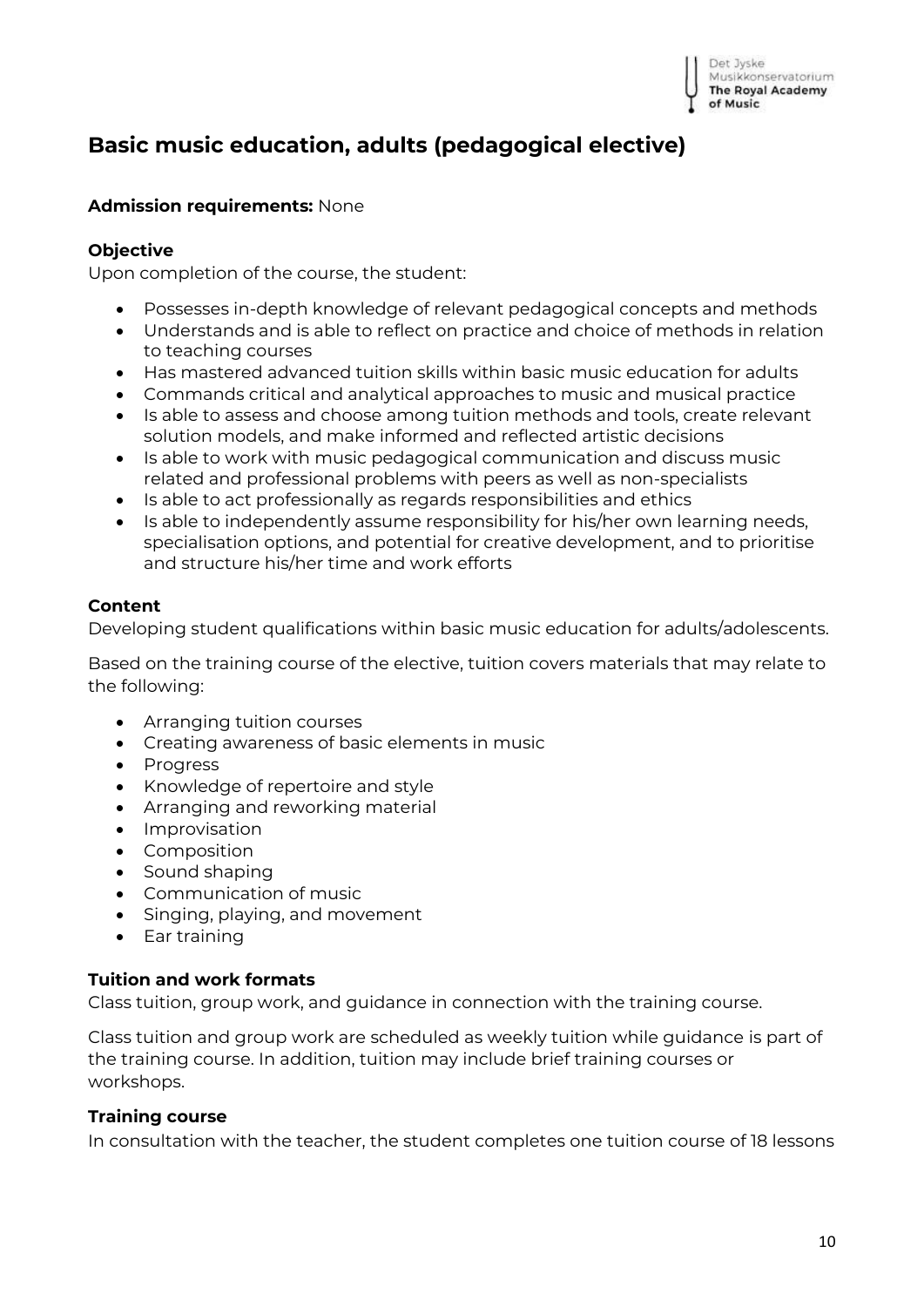

or two courses of 9 lessons each (min. 45 minutes). The student is free to choose the target audience and tuition materials of the training course.

## **Semesters**

Two semesters 1st to 2nd semester or 3rd to 4th semester

## **Scope**

10 ECTS

## **Evaluation and examination regulations**

*Examination content*

By the date communicated by the Study Administration, the student hands in a report (6-8 pages excluding annexes) describing the completed training courses.

The report must include the following:

- Objective
- A description of the class and the tuition environment
- A description of one or more selected pedagogical issues
- An evaluation of the course
- A repertoire list including at least 2 examples of tuition material created by the student

The report provides the background material for the examination.

At the examination, the student demonstrates his/her tuition skills with his/her training class.

The tuition demonstration has the same duration as a normal lesson: 45 minutes.

During an interview after the examination (duration max. 15 minutes), the student answers question about the examination and the report and has the opportunity to provide explanatory comments.

## *Examination format*

Report and practical examination. Total duration including deliberation: 80 minutes

## *Marking and evaluation*

Internal marking. Grade.

The assessment must reflect to what extent the objectives have been achieved.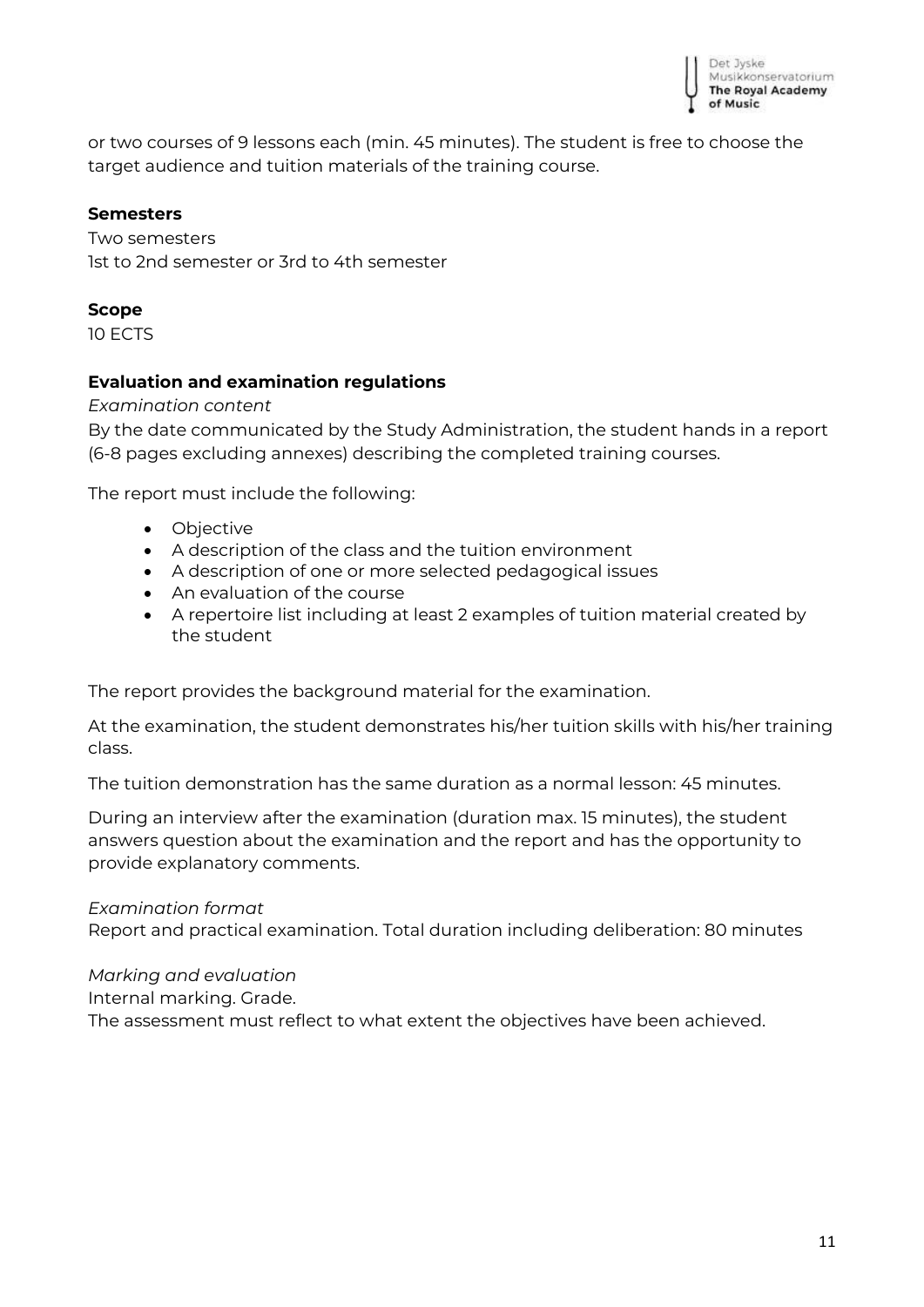

# <span id="page-11-0"></span>**Basic music education, children (pedagogical elective)**

**Admission requirements:** General Music Teacher BMus degree or corresponding qualifications

## **Objective**

Upon completion of the course, the student:

- Possesses in-depth knowledge of relevant pedagogical concepts and methods
- Understands and is able to reflect on practice and choice of methods in relation to teaching courses
- Has mastered advanced tuition skills
- Commands critical and analytical approaches to music and musical practice
- Is able to assess and choose among tuition methods and tools, create relevant solution models, and make informed and reflected artistic decisions
- Is able to work with music pedagogical communication and discuss music related and professional problems with peers as well as non-specialists
- Is able to act professionally as regards responsibilities and ethics
- Is able to independently assume responsibility for his/her own learning needs, specialisation options, and potential for creative development, and to prioritise and structure his/her time and work efforts

## **Content**

Developing the student's skills and qualifications for working with music tuition with pre-school children and beginners of all ages

Work is done on the following:

- Observation, recording, and analysis of spontaneous children's actions within song (sound games), dance (movement), playing instruments (sound games), narrative, and drama
- Development and creation of methods and tuition materials
- Development of student skills within singing, movement, dance, drama, sound games, narration, improvisation, and composition
- Use of student instrument skills on rhythm, harmony, and melody instruments (for example hand drum, ukulele, and recorder)
- Study and practical application of knowledge on motor, musical, and linguistic development
- Study of ideas, materials, and methods

## **Tuition and work formats**

Class tuition, group work, and guidance in connection with the training course. Groups of children may participate in tuition for brief observation and training courses. This is planned jointly by the student and teacher and scheduled for the 1st/3rd semester.

## **Training courses**

The student selects training course A or B which is scheduled for the 2nd/4th semester.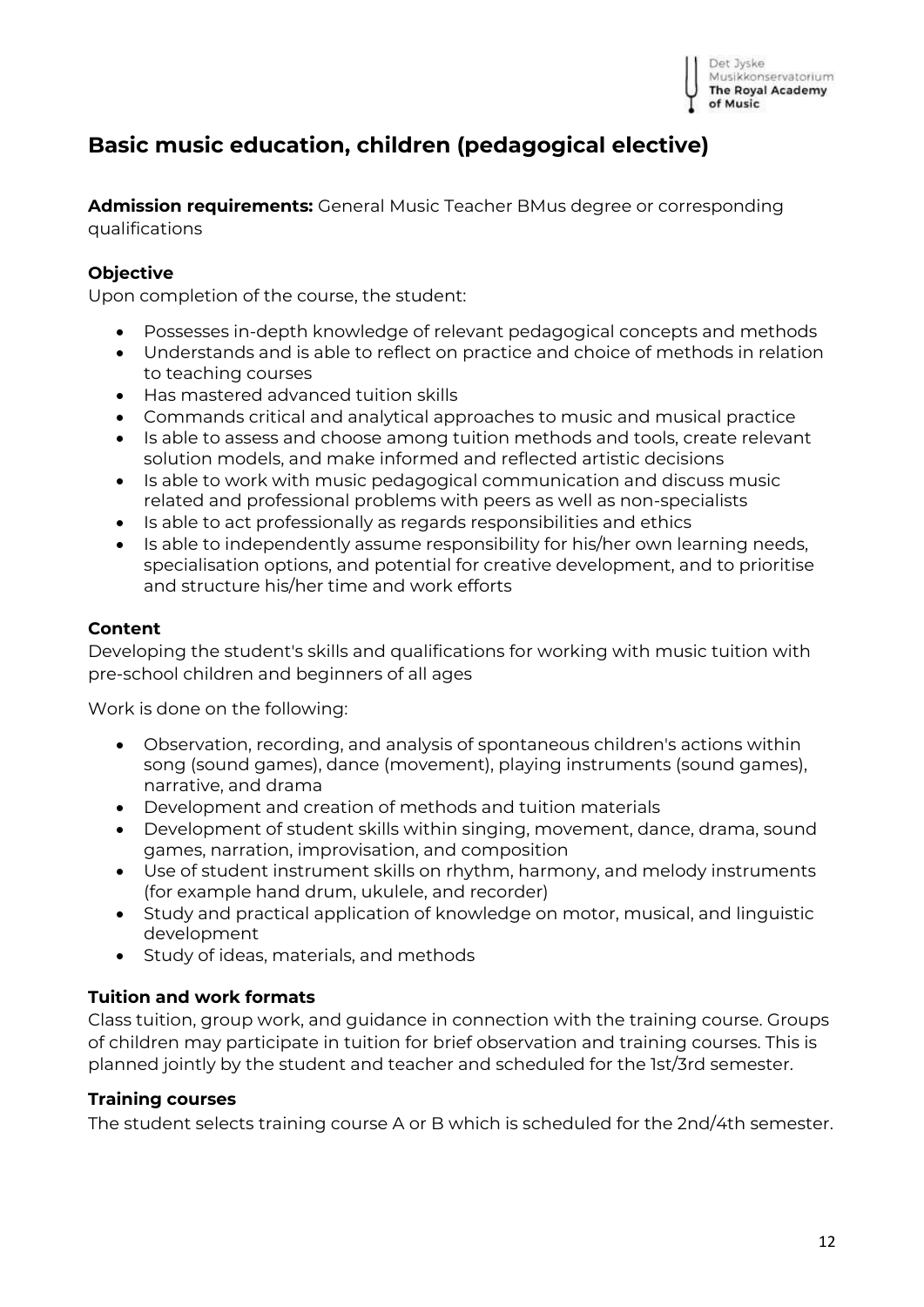

A) Training course with a group of children younger than 4 years. Classes of parents/children or children only.

The training course consists of at least 10 lessons of 30 minutes each.

The course is concluded with the student preparing a written report on the training course.

Report scope: 6-8 pages excluding annexes.

The report forms the basis of the examination after the second semester.

#### **OR**

B) Training course with a group of children aged 5 to 10. The training course consists of at least 10 lessons of 45 minutes each.

The course is concluded with the student preparing a written report on the training course.

Report scope: 6-8 pages excluding annexes.

The report forms the basis of the examination after the second semester.

## **Semesters**

Two semesters 1st to 2nd semester or 3rd to 4th semester

## **Scope**

10 ECTS

## **Evaluation and examination regulations**

*Examination content*

By the date communicated by the Study Administration, the student hands in a report describing the completed training course (A or B).

The report must include the following:

- Objective
- A description of the class and the tuition environment
- A description of one or more selected pedagogical issues in relation to the age and general development of the children
- An evaluation of the course
- A repertoire list including at least 2 examples of tuition material created by the student

The report provides the background material for the subsequent examination.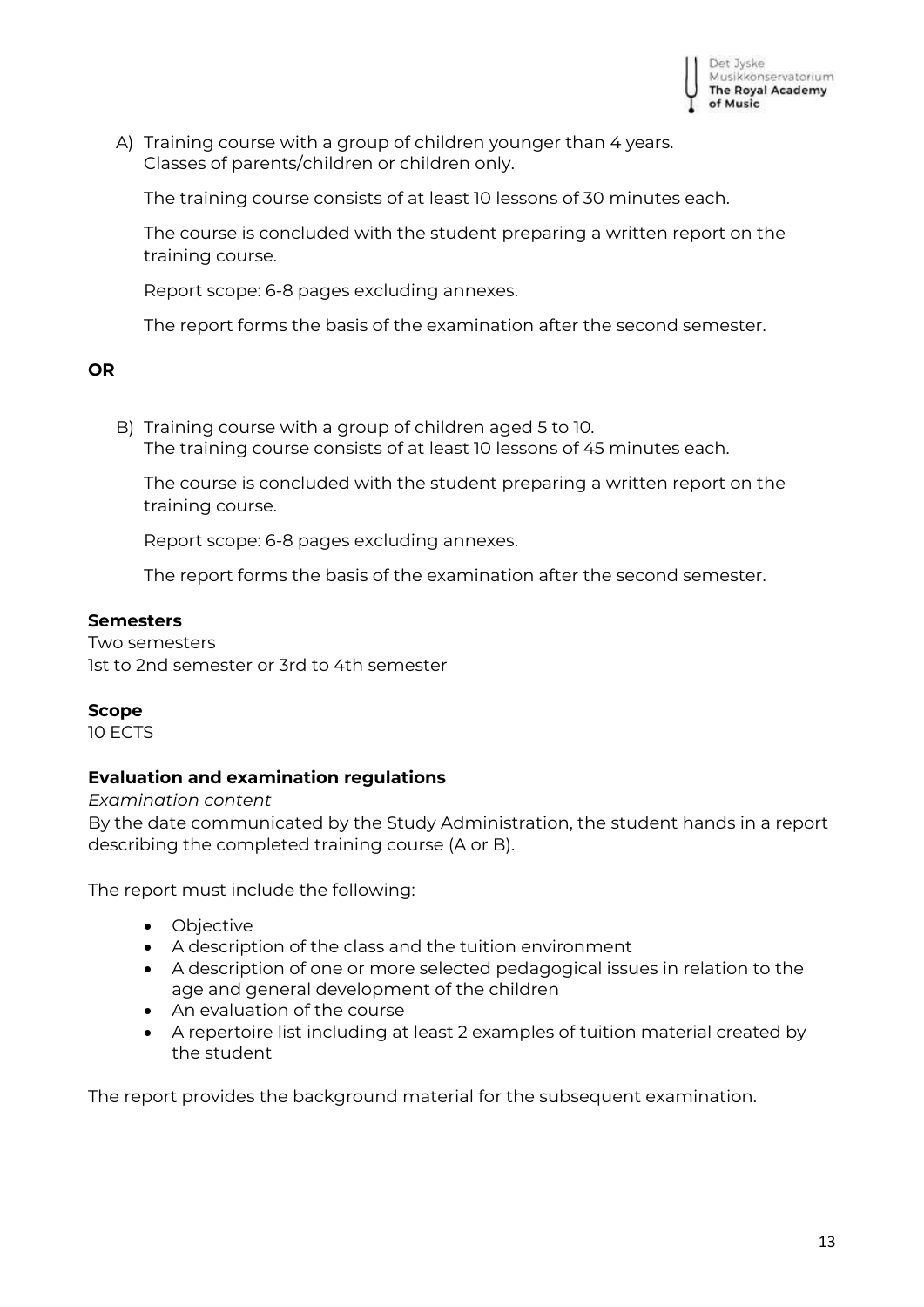

At the examination, the student demonstrates his/her tuition skills with his/her training class.

The tuition demonstration has the same duration as a normal lesson, at least 30 and at most 45 minutes

During an interview after the examination (duration max. 15 minutes), the student answers question about the examination and the report and has the opportunity to provide explanatory comments.

*Examination format* Report and practical test

A. Total duration including deliberation: 60 minutes

B. Total duration including deliberation: 75 minutes

*Marking and evaluation* Internal marking. Grade. The assessment must reflect to what extent the objectives have been achieved.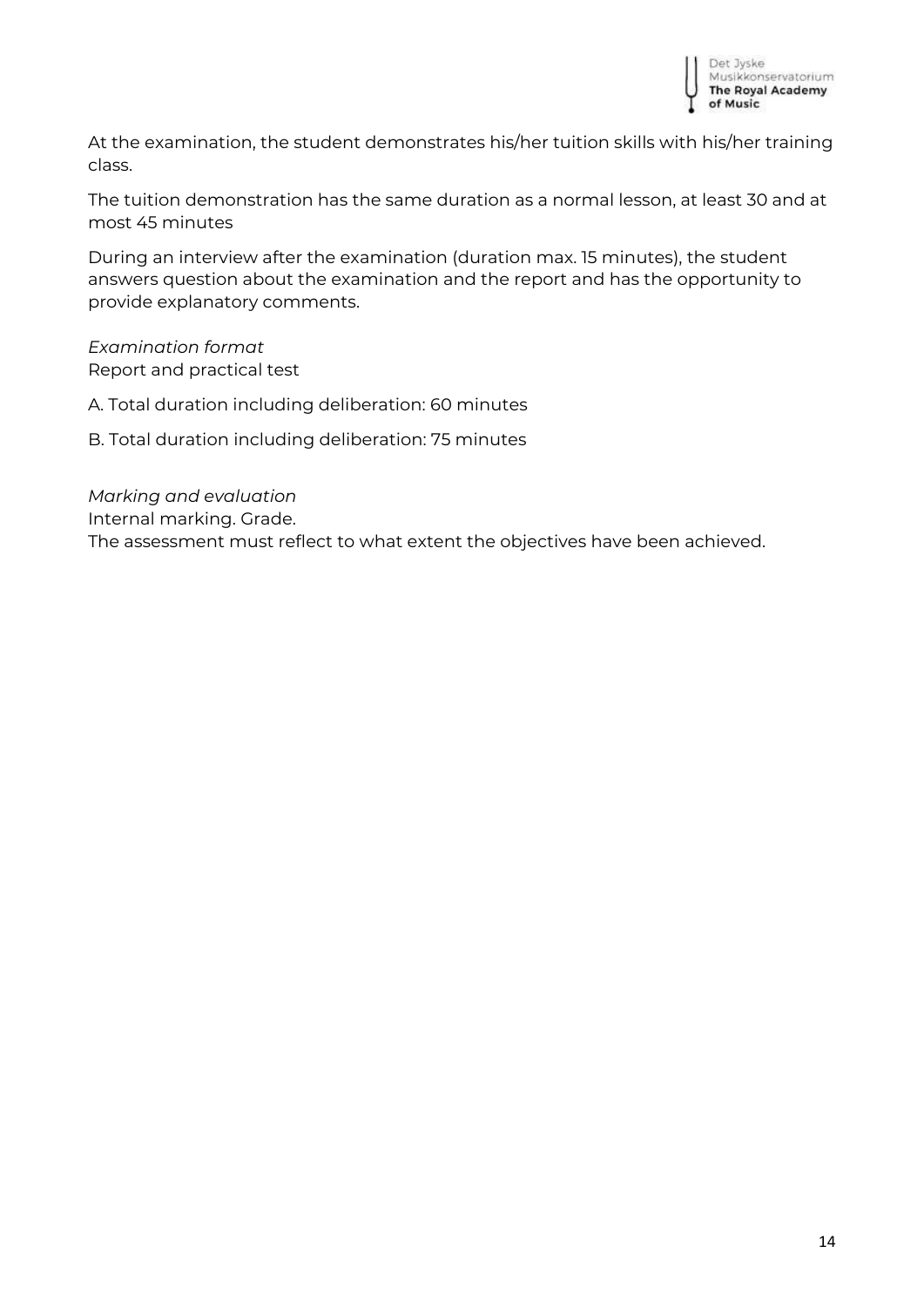# <span id="page-14-0"></span>**Big band conducting (pedagogical elective)**

**Admission requirements:** Elementary knowledge of instrumentation

## **Objective**

Upon completion of the course, the student:

- Possesses in-depth knowledge of artistic and technical big band leader practice and of relevant pedagogical and didactic concepts and methods
- Understands and is able to reflect on practice and choice of methods in relation to teaching and communication courses
- Has mastered advanced tuition skills as well as musical and technical skills and forms of expression
- Commands critical and analytical approaches to music and musical practice
- Is able to compose and/or arrange for large jazz/pop ensembles at a technically advanced level and with a personal artistic expression
- Is able to evaluate and choose from pedagogical methods and tools
- Is able to work with musical and pedagogical communication and discuss music-related and professional problems with peers as well as non-specialists
- Can commence, lead, and instruct musical ensemble playing and participate in interdisciplinary cooperation in the orchestra leader role
- Is able to act professionally as regards responsibilities and ethics
- Is able to assume responsibility for his/her own learning needs, specialisation options, and potential for creative development, and to prioritise and structure his/her time and work efforts

## **Content**

- Work with intonation, timbre perception, phrasing, groove, pulse, and feeling
- Knowledge of repertoire and style
- Learning techniques
- Direction techniques (conducting patterns and other bodily visualisation, vocal examples)
- Arrangement techniques for various wind sections and rhythm section
- Score analysis
- Arranging training courses
- Composition and/or arrangement for the orchestras involved in the course

## **Tuition and work formats**

Class tuition and guidance in connection with the student's training course.

## Training course

Tuition covers arrangement, method, and learning methods in preparation for a rehearsal training course with an associated orchestra/big band.

In consultation with the advisers, the student completes a tuition course of at least 6 lessons (of at least 90 minutes each) with an orchestra (wind instruments + rhythm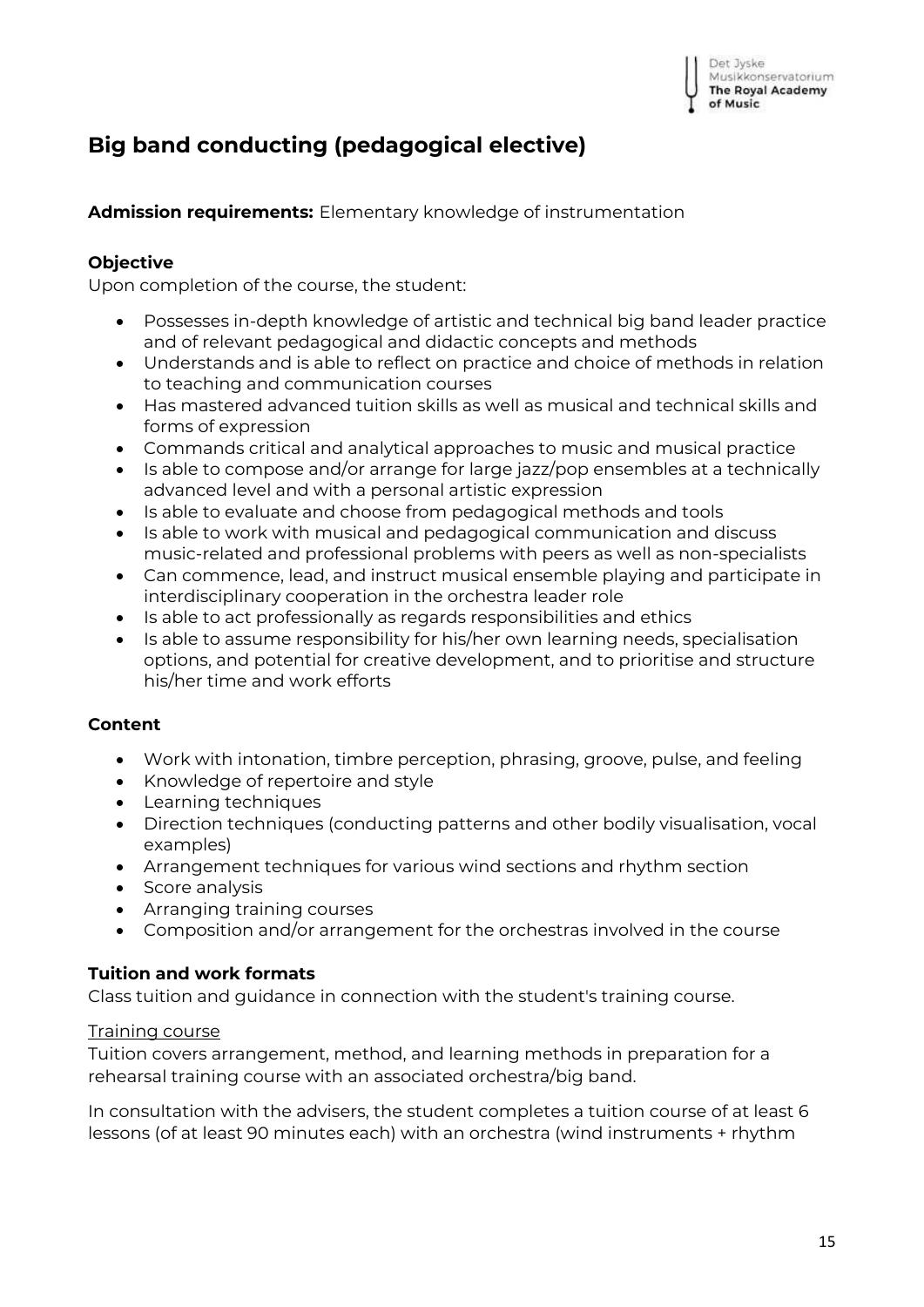

section) at a level chosen by the student. It is the student's responsibility to plan and execute the training course.

Tuition in connection with the training course takes the form of individual guidance. The course is concluded with a concert performance and video documentation.

## **Semesters**

One semester 1st, 2nd, 3rd, or 4th semester

## **Scope**

5 ECTS

## **Evaluation and examination regulations**

The elective is concluded with a concert where the student acts as big band leader. The student's work with the orchestra must be documented in a 20-minute video faithfully documenting the student's skills as a big band leader.

Certificate with the evaluation Approved/Not approved. The certificate confirms that a concert was performed and documented, and that the objectives have been achieved at a level at least corresponding to a Pass.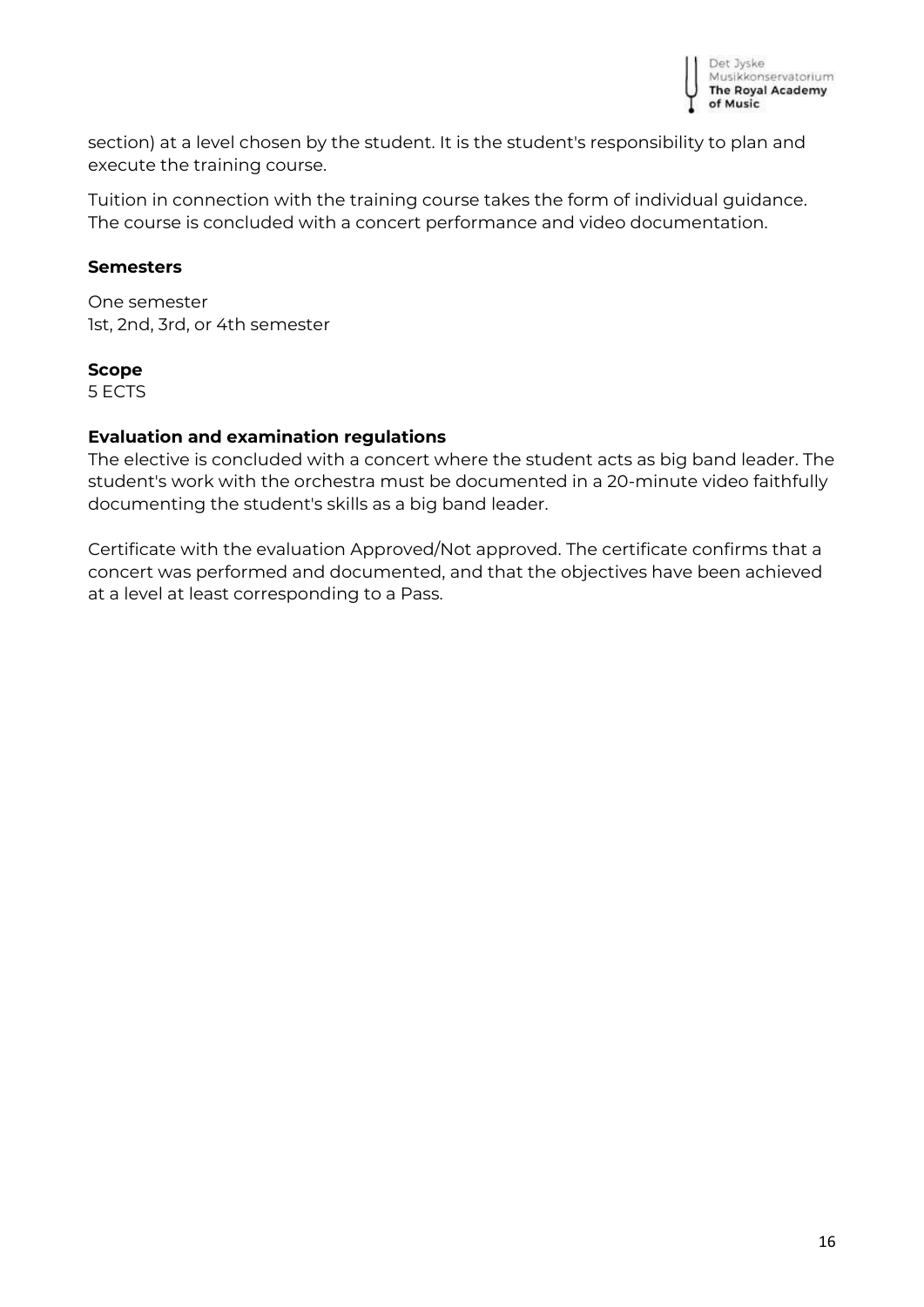

## <span id="page-16-0"></span>**Chamber music, ensembles (artistic elective)**

**Admission requirements:** The student must be a member of a chamber music constellation with fellow students

## **Objective**

Upon completion of the course, the student:

- Has specialised in artistic and technical skills and forms of expression in relation to chamber music
- Commands critical and analytical approaches to chamber music and chamber music practice
- Has reflected on the role of his/her ensemble in the music business
- Is able to assess and choose among artistic forms of expression, create relevant solution models, and make informed and reflected artistic decisions
- Can independently commence and direct musical ensemble teaching and interdisciplinary cooperation in the chamber musician and communicator roles

## **Content**

The ensemble schedules and performs at a concert by the end of the semester. The programme must be developed and structured as a concert that the ensemble might offer to a concert manager/booker. In addition to the programme, a written in-depth explanation of the programme must be handed in. Scope: 5 pages

Tuition may include the following themes:

- Tuition and supervision of the ensemble while performing chamber music
- Analytical, music historical, and/or ear training approaches to the music that the ensemble is working on
- Concert scheduling and execution

## **Tuition and work formats**

Class tuition

**Semesters** One semester 3rd or 4th semester

## **Scope**

5 ECTS

## **Evaluation and examination regulations**

Certificate with the evaluation Approved/Not approved. This certifies that the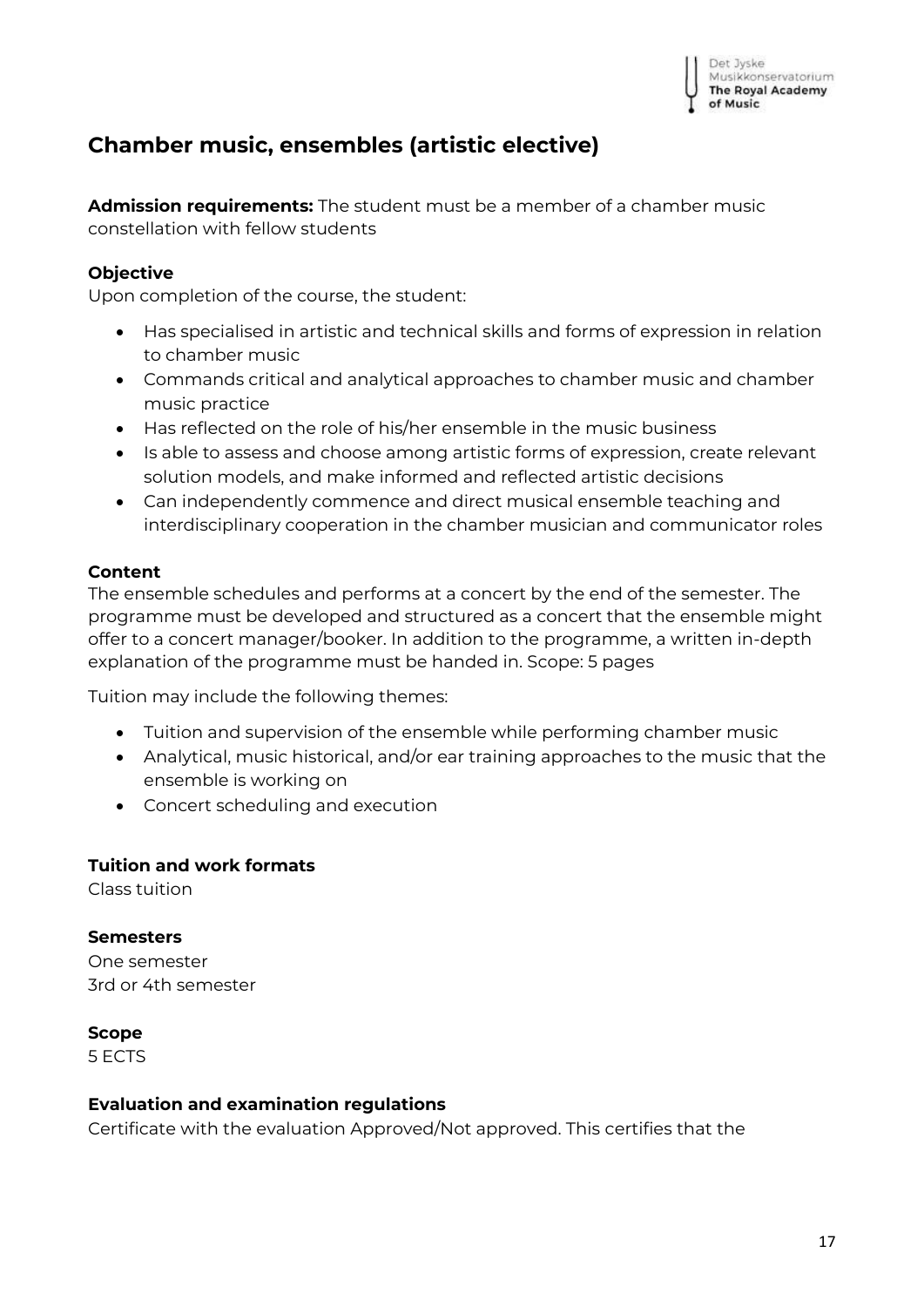

objectives have been achieved at a level at least corresponding to a Pass, and that current attendance rules have been followed.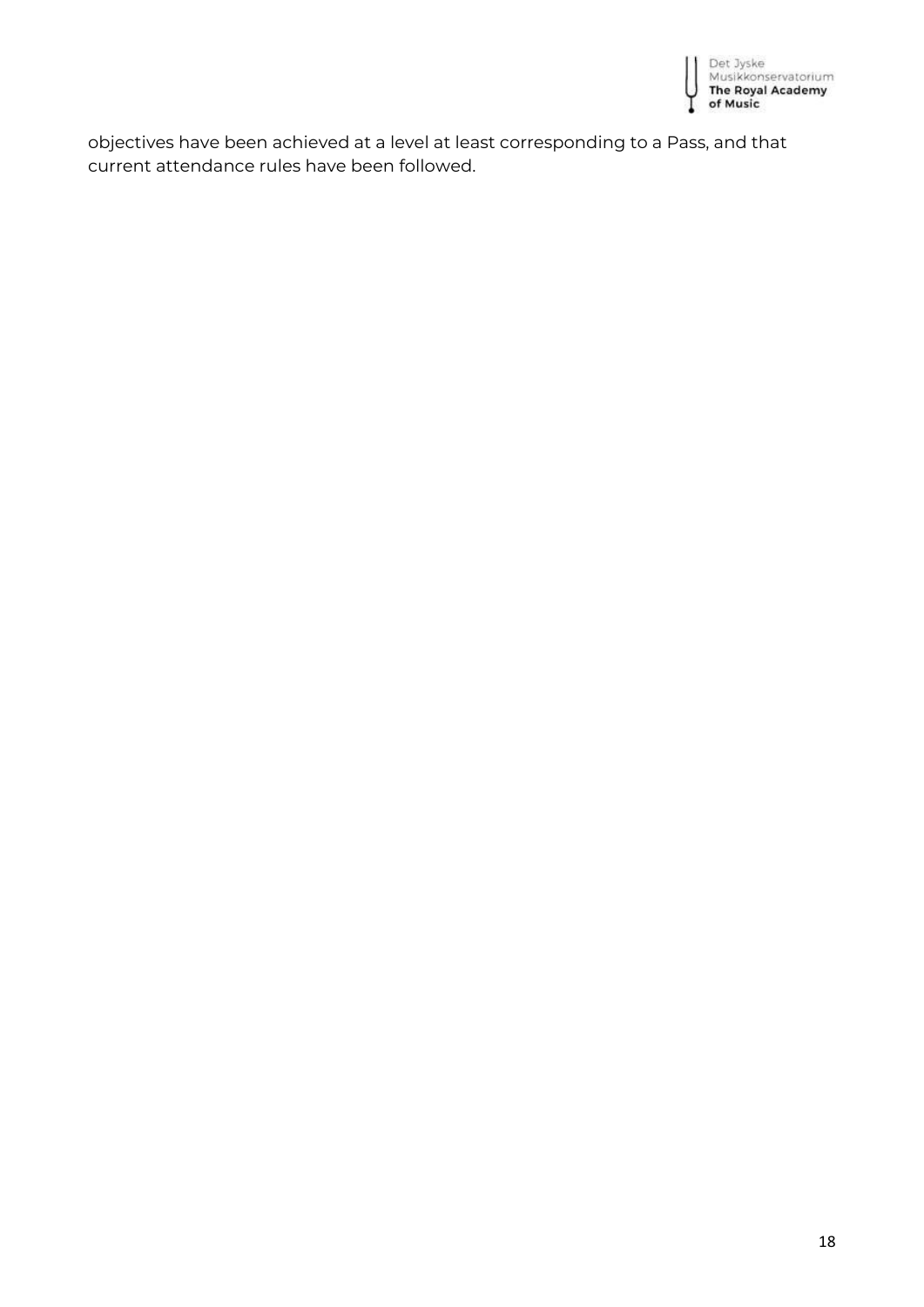

# <span id="page-18-0"></span>**Children's choir, classical (pedagogical elective)**

**Admission requirements:** BMus degree in church music or general music teacher, or other relevant choir experience

## **Objective**

Upon completion of the course, the student:

- Has mastered tuition skills as well as musical skills and forms of expression in relation to the children's choir discipline
- Is able to act professionally as regards responsibilities and ethics
- Is able to assess and choose among tuition methods and tools, create relevant solution models, and make informed and reflected artistic decisions

## **Content**

1st semester tuition focuses on elementary work with children's voices. 2nd semester tuition focuses on a choir training course and repertoire.

Tuition may include the following themes:

- Method
- Solfège
- Arrangement techniques
- Developing a pedagogical progression
- Supervised training course with beginner level pupils provided by the Academy
- Repertoire
- Rehearsal technique
- Training course with the Academy Girls' Choir

## **Tuition and work formats**

Class tuition. Training.

A training practice course of at least 10 lessons of 20 minutes each is arranged with the Academy Girls' Choir.

Video and digital learning platforms can be used.

#### **Semesters**

Two semesters 1st to 2nd semester or 3rd to 4th semester

#### **Scope**

10 ECTS

## **Evaluation and examination regulations**

*Examination content*

Examination with the Academy Girls' Choir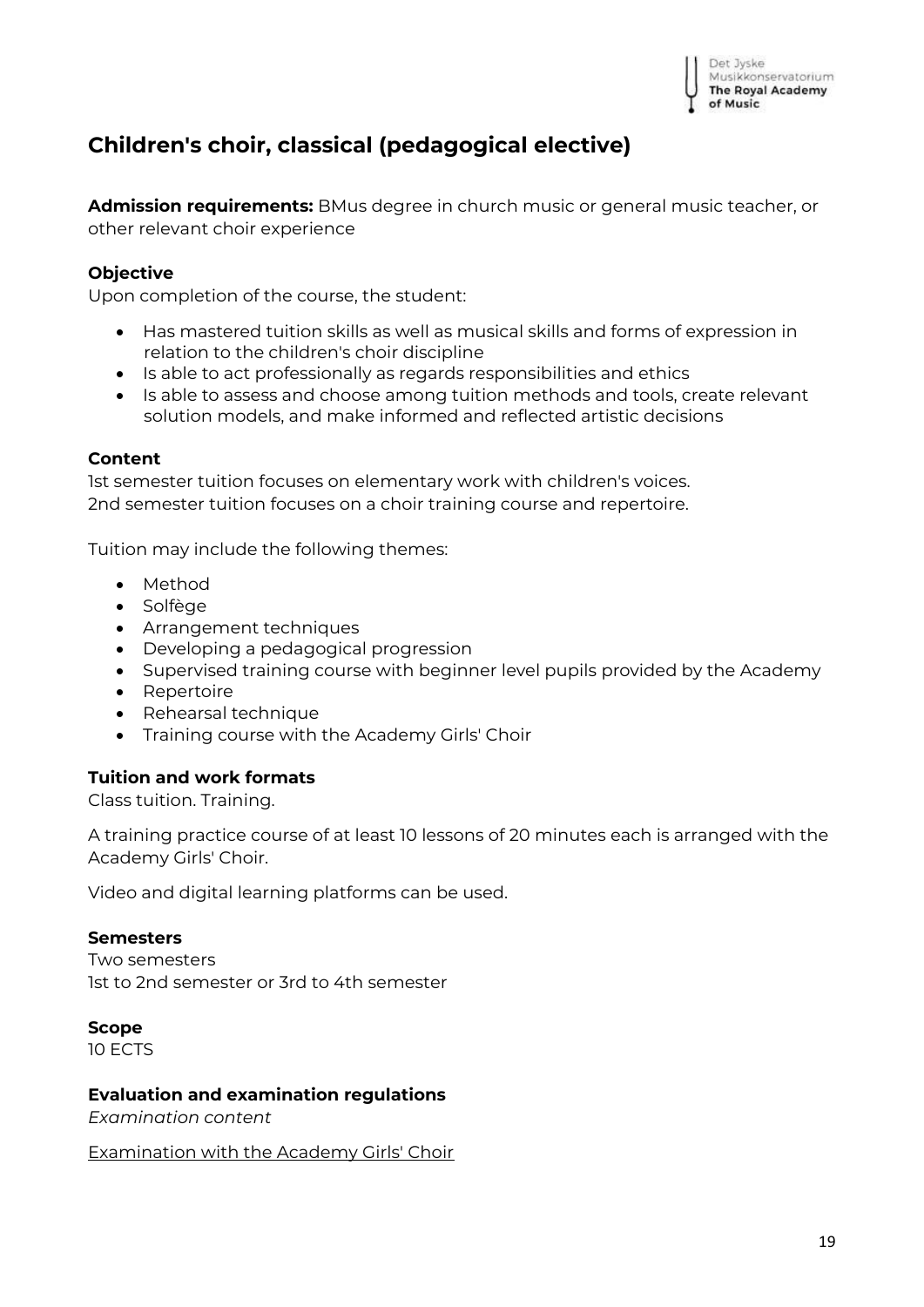

- 20 minutes of rehearsal on a work from the choir's repertoire. The work is chosen by the internal examiner; the student is notified of the decision one week prior to the examination.
- 20 minutes of learning a work unknown to the choir. The assignment is chosen by the internal examiner; the student is notified of the decision one week prior to the examination.

The student writes an 8 to 10-page report (excluding annexes) on the training course containing the following:

- A presentation of the choir: number of singers, age, level, history, and so forth
- A journal of training course lessons with reflections on pedagogical subjects of particular relevance to children's choir
- An overview of repertoire used during the training course

The report must be handed in by the date communicated by the Study Administration.

The examination lasts 40 minutes. Interview on the course and the report: 10 minutes

Total duration including deliberation: 65 minutes

*Examination format*  Practical test and written report

*Marking and evaluation*  Internal marking. Grade. The assessment must reflect to what extent the objectives have been achieved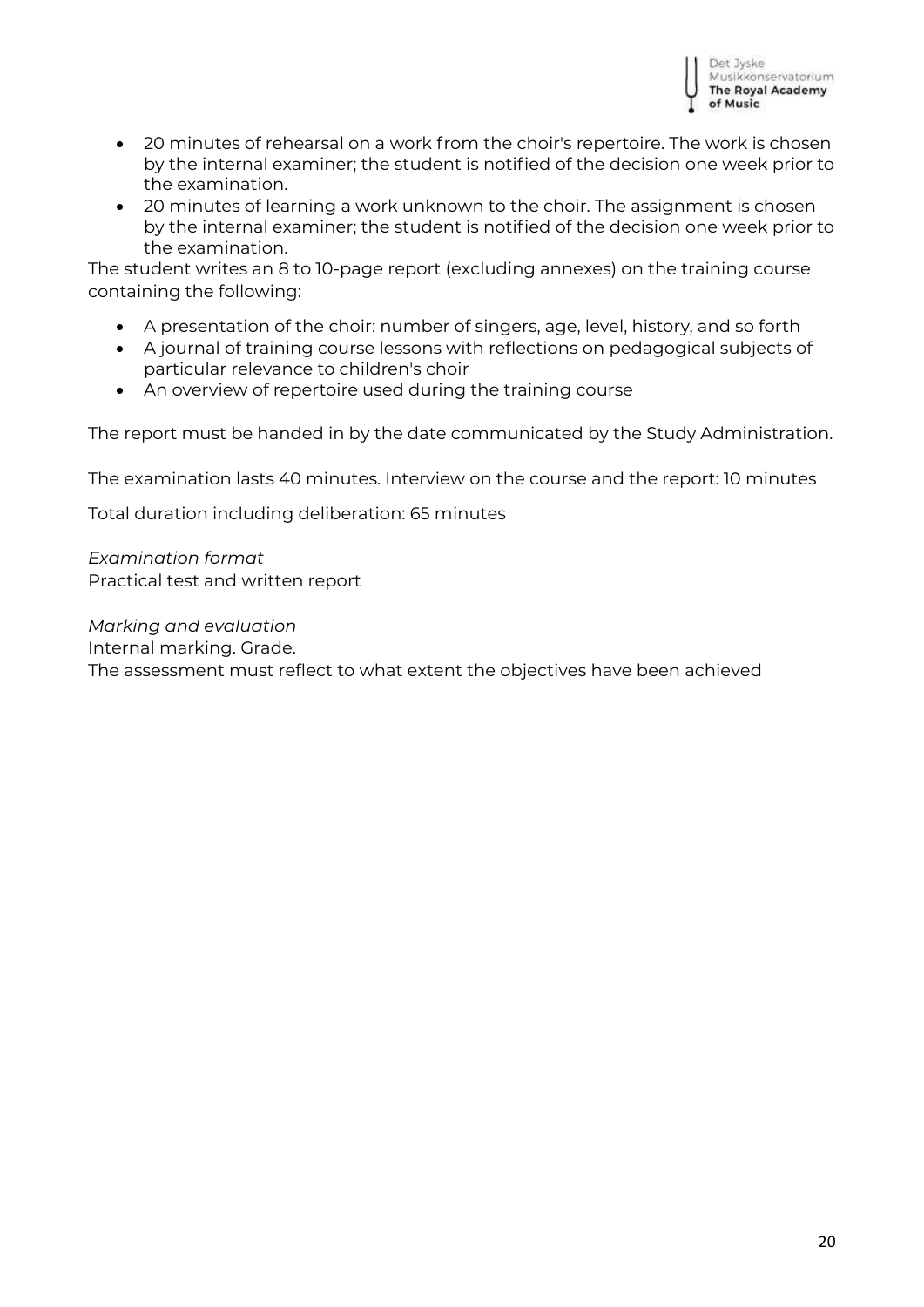# <span id="page-20-0"></span>**Classical choir conducting – elementary module (pedagogical elective)**

## **Admission requirements:** None

## **Objective**

Upon completion of the course, the student:

- Understands and is able to reflect on practice and choice of methods in relation to his/her own artistic practice as well as in relation to tuition and communication courses
- Has mastered advanced tuition skills in relation to adult choirs, and musical skills and forms of expression
- Commands critical and analytical approaches to music and musical practice
- Is able to assess and choose among tuition methods and tools, create relevant solution models, and make informed and reflected artistic decisions
- Is able to work with musical and pedagogical communication and discuss music-related and professional problems with peers as well as non-specialists
- Is able to manage complex and unpredictable creative challenges in pedagogical processes and while realising his/her musicianship in a globalised world
- Is able to independently commence and direct musical ensemble playing and interdisciplinary cooperation in the musician and teacher roles
- Is able to act professionally as regards responsibilities and ethics

## **Content**

Tuition may include the following themes:

- Method
- Training course
- Conducting technique
- Score technique
- Knowledge of repertoire
- Learning methods
- Timbre
- Intonation

## **Tuition and work formats**

Class tuition

## **Semesters**

Two semesters 1st to 2nd semester or 3rd to 4th semester

## **Scope**

10 ECTS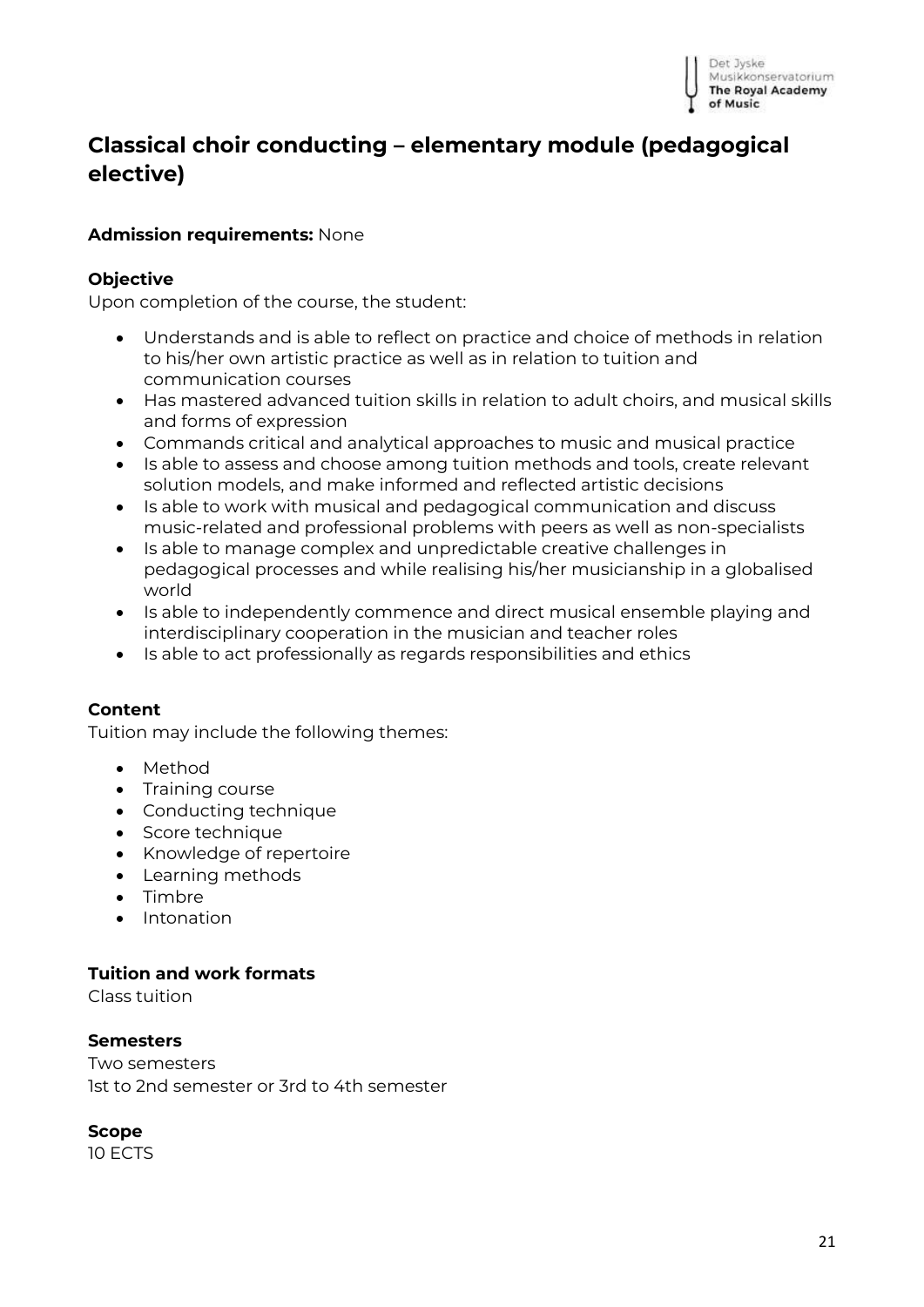

## **Evaluation and examination regulations**

To conclude the course, the student records a video of himself/herself leading the choir. The video forms the basis of a conversation reflecting on the course between the student, the choir, and the teacher.

Certificate with the evaluation Approved/Not approved. This certifies that the objectives have been achieved at a level at least corresponding to a Pass, and that current attendance rules have been followed.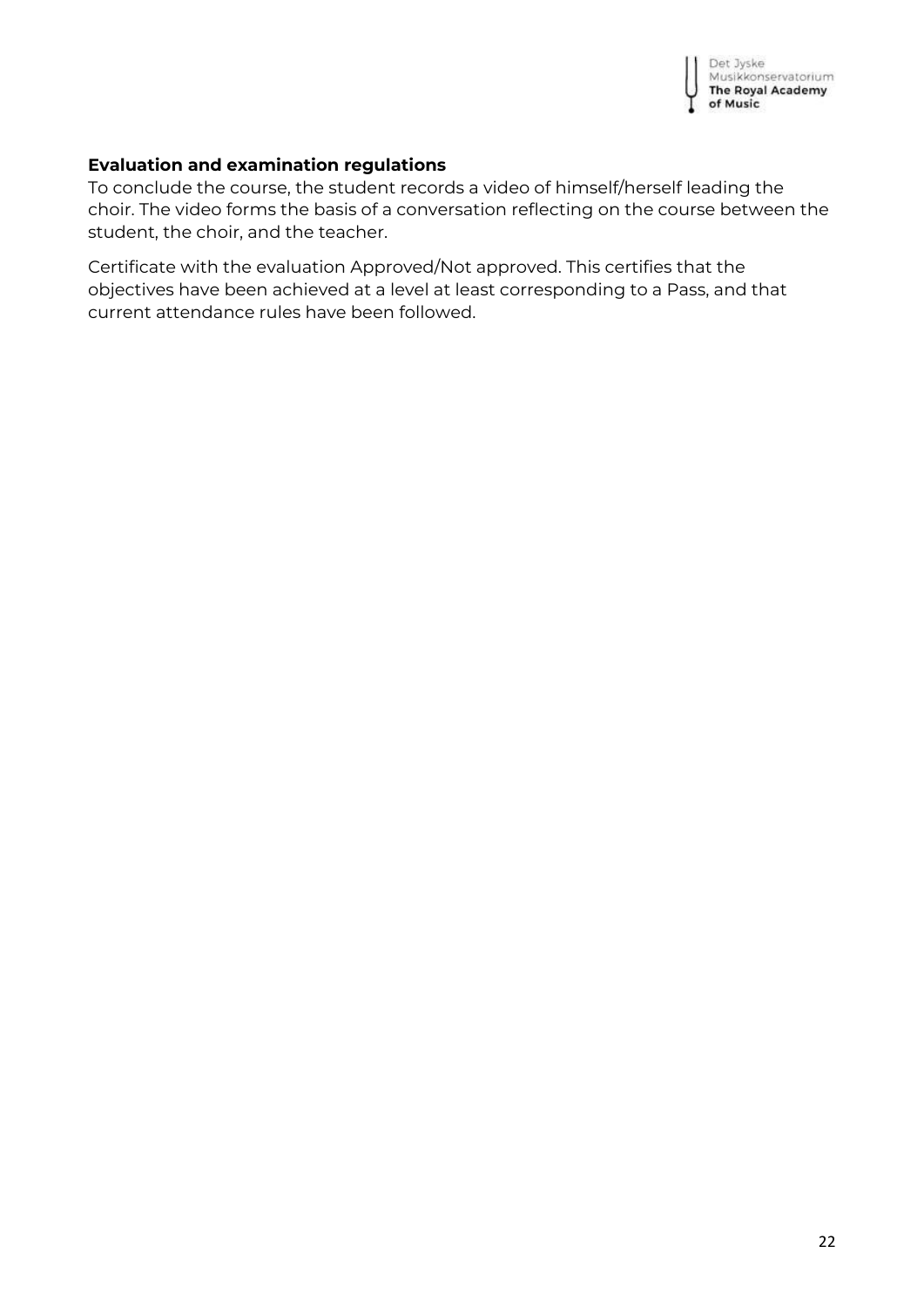

# <span id="page-22-0"></span>**Classical choir conducting with the student's own training choir (pedagogical elective)**

**Admission requirements.** Prior participation in Classical choir conducting or corresponding qualifications. In order to select this elective, the student must have his/her own training choir.

## **Objective**

Upon completion of the course, the student:

- Understands and is able to reflect on practice and choice of methods in relation to his/her own artistic practice as well as in relation to tuition and communication courses
- Has mastered advanced tuition skills in relation to adult choirs, and musical skills and forms of expression
- Commands critical and analytical approaches to music and musical practice
- Is able to assess and choose among tuition methods and tools, create relevant solution models, and make informed and reflected artistic decisions
- Is able to work with musical and pedagogical communication and discuss musicrelated and professional problems with peers as well as non-specialists
- Is able to manage complex and unpredictable creative challenges in pedagogical processes and while realising his/her musicianship in a globalised world
- Is able to independently commence and direct musical ensemble playing and interdisciplinary cooperation in the musician and teacher roles
- Is able to act professionally as regards responsibilities and ethics

## **Content**

Tuition takes the form of an external training course with the student's own training choir for at least 10 lessons lasting at least 45 minutes each. The training choir may be provided in collaboration with a music school, evening class, church, independent ensemble, or similar.

Tuition may include the following themes:

- Method
- Training course
- Conducting technique
- Score technique
- Knowledge of repertoire
- Learning methods

## **Tuition and work formats**

One on one and/or class tuition. In some of the lessons, the student is supervised.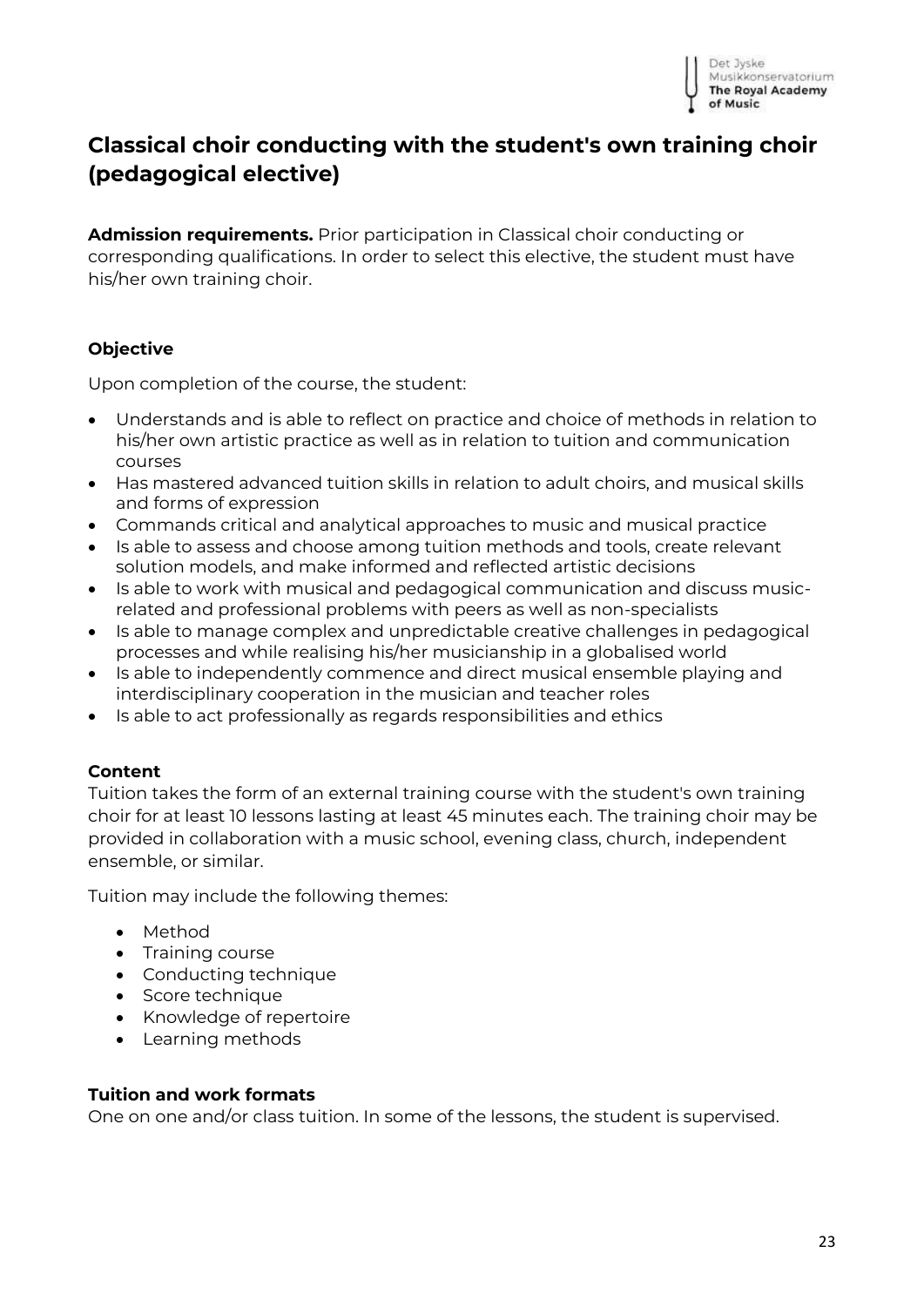Video and digital learning platforms can be used.

## **Semesters**

One semester 3rd or 4th semester

## **Scope**

5 ECTS

## **Evaluation and examination regulations**

*Examination content* 

By the date communicated by the Study Administration, the student must hand in a written report on his/her work with the training choir. The report (5-8 pages excluding annexes) must include the following:

- Objective for the training choir
- A description of the choir's practice until now and an assessment of its potential for development
- Choir development during the training course, possibly based on journal entries
- A reflection on the student's role as conductor and choir leader
- Examples of tuition materials used must be included as an annex

At the oral examination, the student presents an edited video recording of himself/herself conducting a work, or excerpts from a work, known by the choir as well as the choir learning new material. The new material to be learned is chosen by the teacher and is sent to the student one week prior to the examination.

Total duration of the video recordings: approx. 20 minutes. The student comments on the recordings.

The presentation is supplemented by a short interview where the student answers questions from the examiners regarding the video presentation and the report.

## *Examination format*

Oral examination and written report Oral examination: 30 minutes. Interview: 10 minutes. Total duration including deliberation: 55 minutes

*Marking and evaluation*

Internal marking. Grade.

The assessment must reflect to what extent the objectives have been achieved.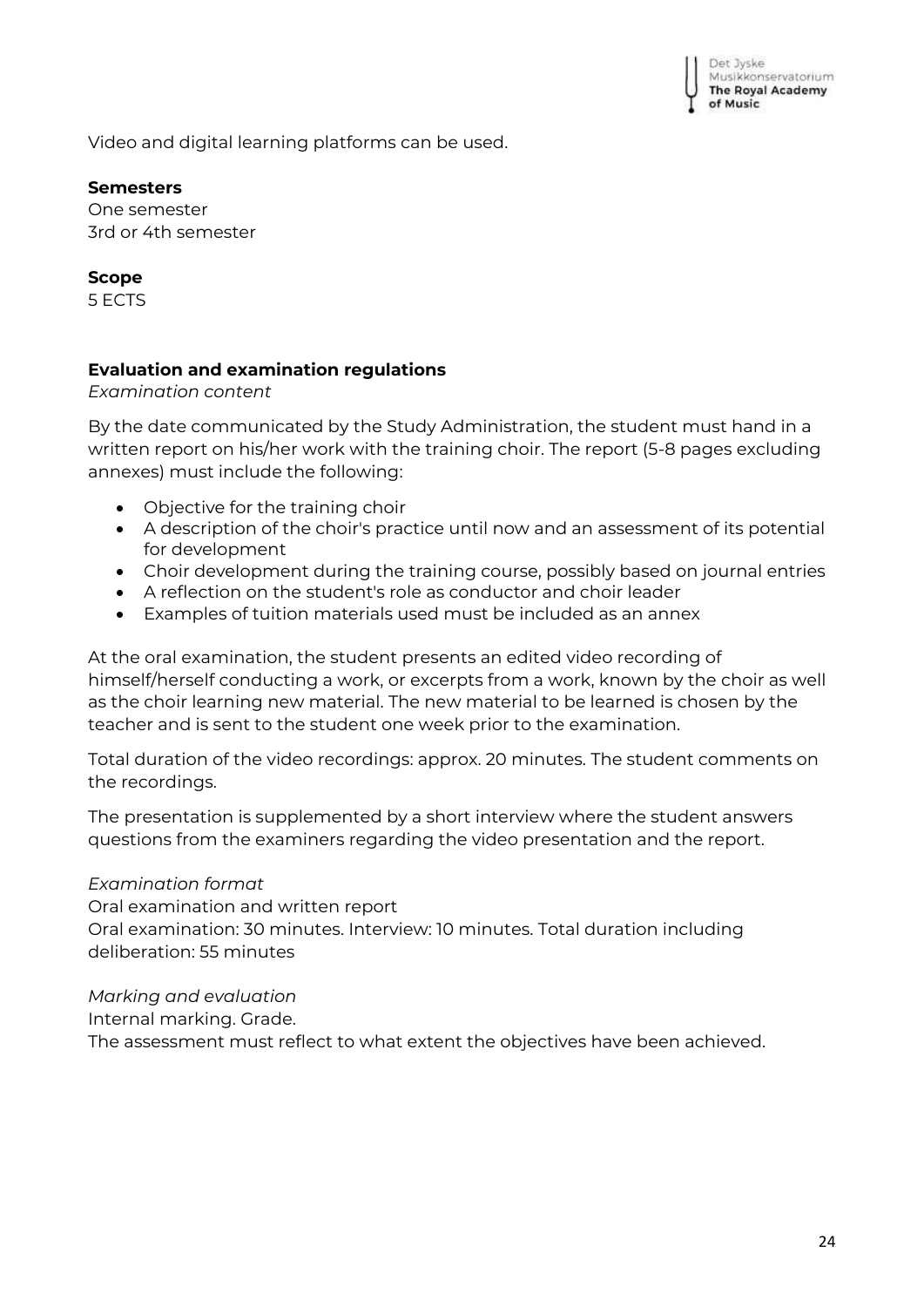# <span id="page-24-0"></span>**Classical music production (artistic elective)**

## **Admission requirements:** None

## **Objective**

Upon completion of the course, the student:

- Has acquired knowledge of aesthetic and technical methods in contemporary sound and music production
- Commands analytical and reflected approaches to classical sound and music production
- Is able to creatively integrate practical and theoretical skills at an elementary level
- Is capable of reflected decisions and can contribute professional knowledge and skills in creative cooperation with peers
- Is able to structure his/her time and work efforts, and to handle unpredictable and creative challenges in a globalised world
- Is able to assume responsibility for his/her options for specialisation and potential for creative development as regards his/her work as an artist

## **Content**

Tuition includes practical and theoretical approaches to classical sound and music production:

- Presentations and discussions of theories and methods relevant to the subject, providing a perspective on topics within classical music production. Relevant literature is included
- Analysis of and work with various production technical approaches to sound recording and editing
- Communication of deliberations on aesthetics, sound, and other creative methods through reflected presentations and exercises
- The practical exercises include mandatory participation in a series of concert recordings which are scheduled at relevant dates in relation to the theoretical subjects. Recordings of solo performers, chamber music, orchestra music, and possibly acoustic jazz are included
- Students are required to have access to music editing software and a few plugins. This may also include video editing software
- Students are required to have computers suitable for music recording
- Students must participate in a few professional productions, possibly outside the Academy. The productions may be made in cooperation with the teacher or external cooperation partners

## **Tuition and work formats**

Class tuition, group work, and possibly guidance Tuition takes the form of practical exercises and theoretical presentations/discussions.

## **Semesters**

Two semesters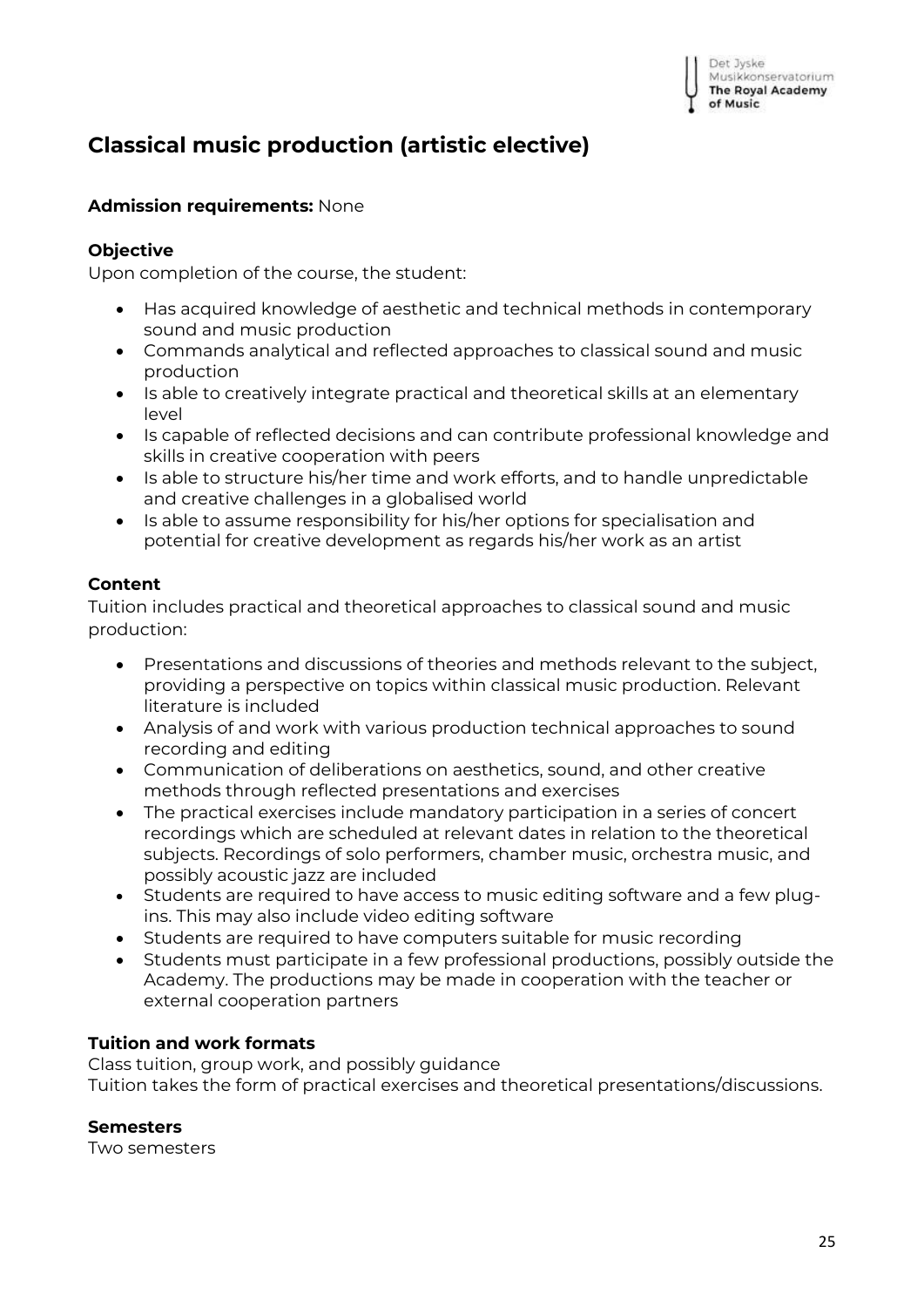

1st to 2nd semester or 3rd to 4th semester

#### **Scope**

10 ECTS

## **Evaluation and examination regulations**

*Examination content*

By the date communicated by the Study Administration, the student must hand in 3-4 productions (total playing time: max. 20 minutes) created solely by the student during the study period, and a report (3 to 6 pages excluding annexes) with a short account of each production and the working process.

The productions and the report are to be handed in on a relevant website.

The examination consists of a 20-minute interview on the material handed in.

*Examination format* Report, audio documentation, and oral presentation Total duration including deliberation: 40 minutes

*Marking and evaluation*

Internal marking. Pass/fail as well as brief oral feedback. The assessment must reflect to what extent the objectives have been achieved.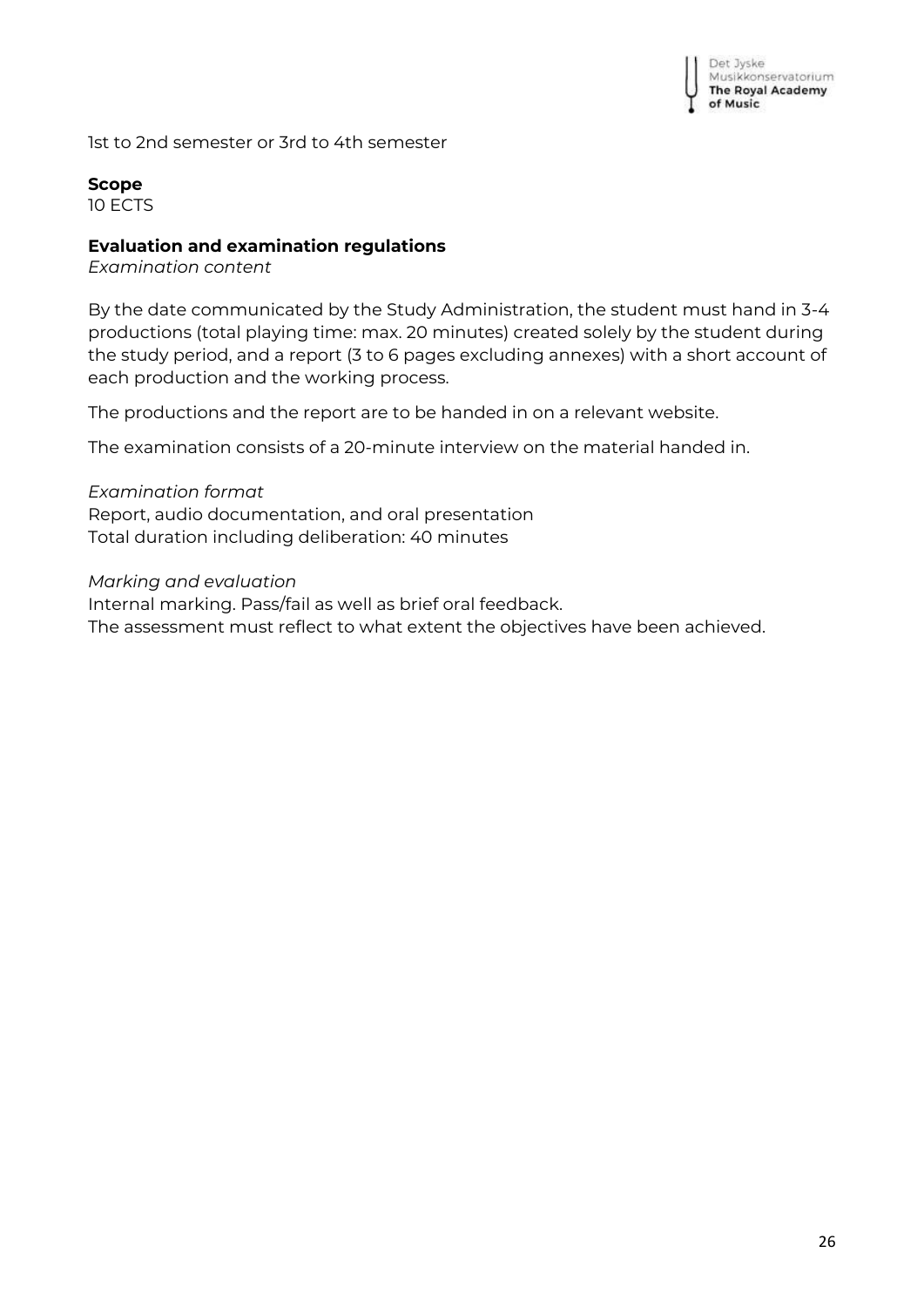# <span id="page-26-0"></span>**Classical style improvisation (artistic elective)**

## **Admission requirements:** None

## **Objective**

Upon completion of the course, the student:

- Possesses specialist knowledge of internationally recognised artistic and technical improvisation practice, methods, and theory
- Has mastered artistic and technical skills and forms of expression
- Commands critical and analytical approaches to music and improvisation practice
- Is capable of making qualified and reflected artistic choices
- Is able to independently commence and direct musical ensemble playing and interdisciplinary cooperation in the musician and teacher roles

## **Content**

Tuition covers a wide range of techniques and approaches to the discipline. Style improvisation is covered but the main focus is on the student's personal approach to the discipline and its possibilities for practical application.

Tuition may include the following themes:

- Free improvisation on a set theme
- Improvisation in collaboration with one or more other musicians (from classical, electronic, jazz, folk, or other backgrounds)
- Improvisation for film, theatre, dance performances, and theatre sports
- Improvisation for special church services

The elective is suitable for all instrumentalists and singers. Church music students may opt to focus solely on improvisation for special church services.

## **Tuition and work formats**

One-to-one and class tuition

## **Semesters**

Two semesters 1st to 2nd semester or 3rd to 4th semester

## **Scope**

10 ECTS

## **Evaluation and examination regulations**

Each semester is concluded with a concert.

Certificate with the evaluation Approved/Not approved. This certifies that the objectives have been achieved at a level at least corresponding to a Pass, and that current attendance rules have been followed.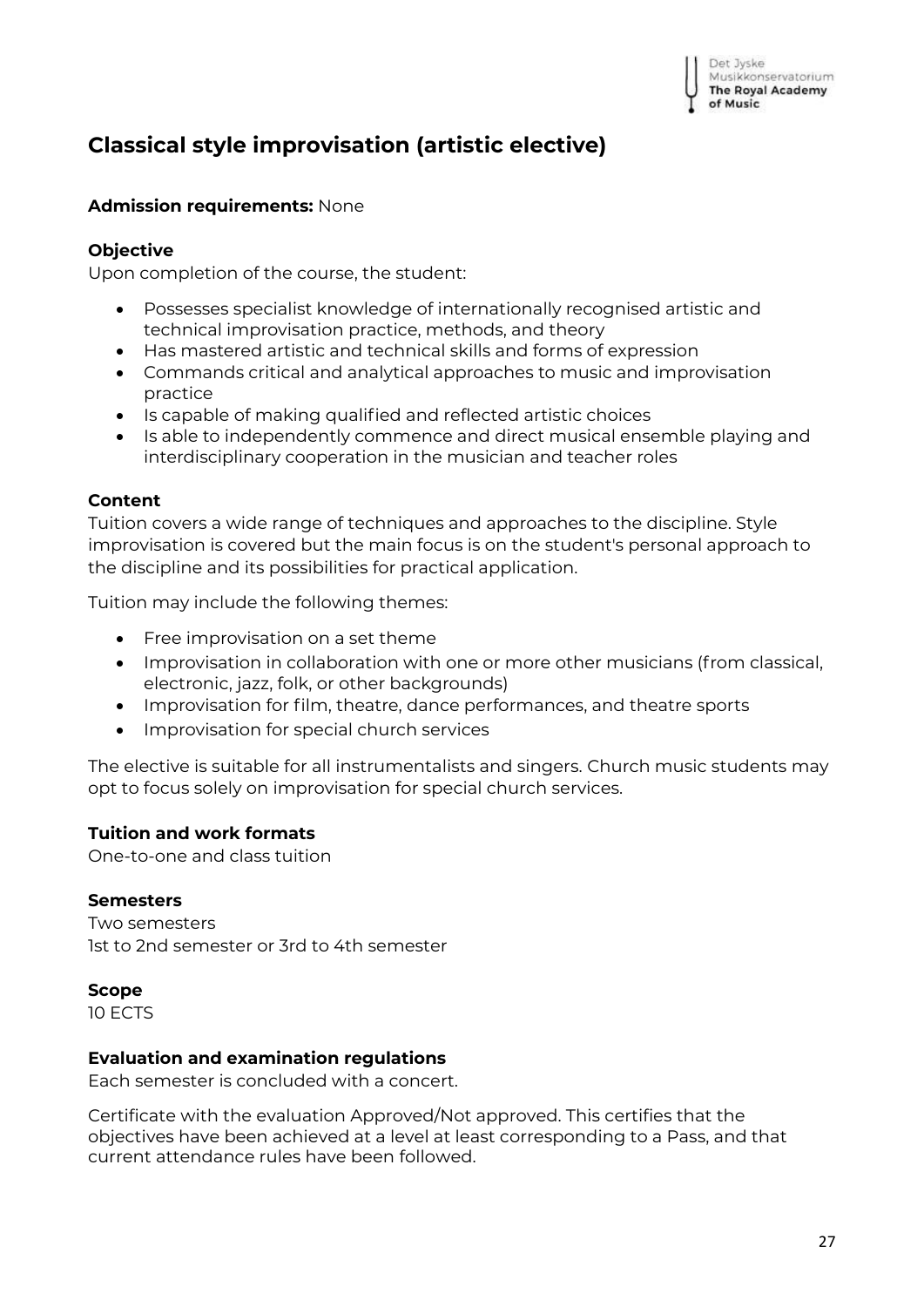

# <span id="page-27-0"></span>**Commercial songwriting – co-writing (artistic elective)**

**Admission requirements:** BMus in songwriting or corresponding qualifications

## **Objective**

Upon completion of the subject, the student:

- Is able to familiarise himself/herself with the work of another artist and consciously work to match a well-defined musical expression and meet a musical need
- Can commence and participate in co-writing sessions
- Can participate in interdisciplinary cooperation as a topliner, lyricist, and/or producer
- Is able to work professionally in complex and unpredictable collaborations with songwriters and artists
- Possesses specialist knowledge of the commercial songwriting business

## **Content**

Tuition focuses on commercial songwriting through sessions where the student participates as a songwriter (topliner, lyricist, and/or producer). The cooperation and process are continuously evaluated, and the class works with feedback on concrete productions, discussing how the result can be made ready for release/sales.

## **Tuition and work formats**

Class tuition and group work Co-writing sessions

## **Semesters**

One semester 1st, 2nd, 3rd, or 4th semester

## **Scope**

5 ECTS

## **Evaluation and examination regulations**

Certificate with the evaluation Approved/Not approved. This certifies that the objectives have been achieved at a level at least corresponding to a Pass, and that current attendance rules have been followed.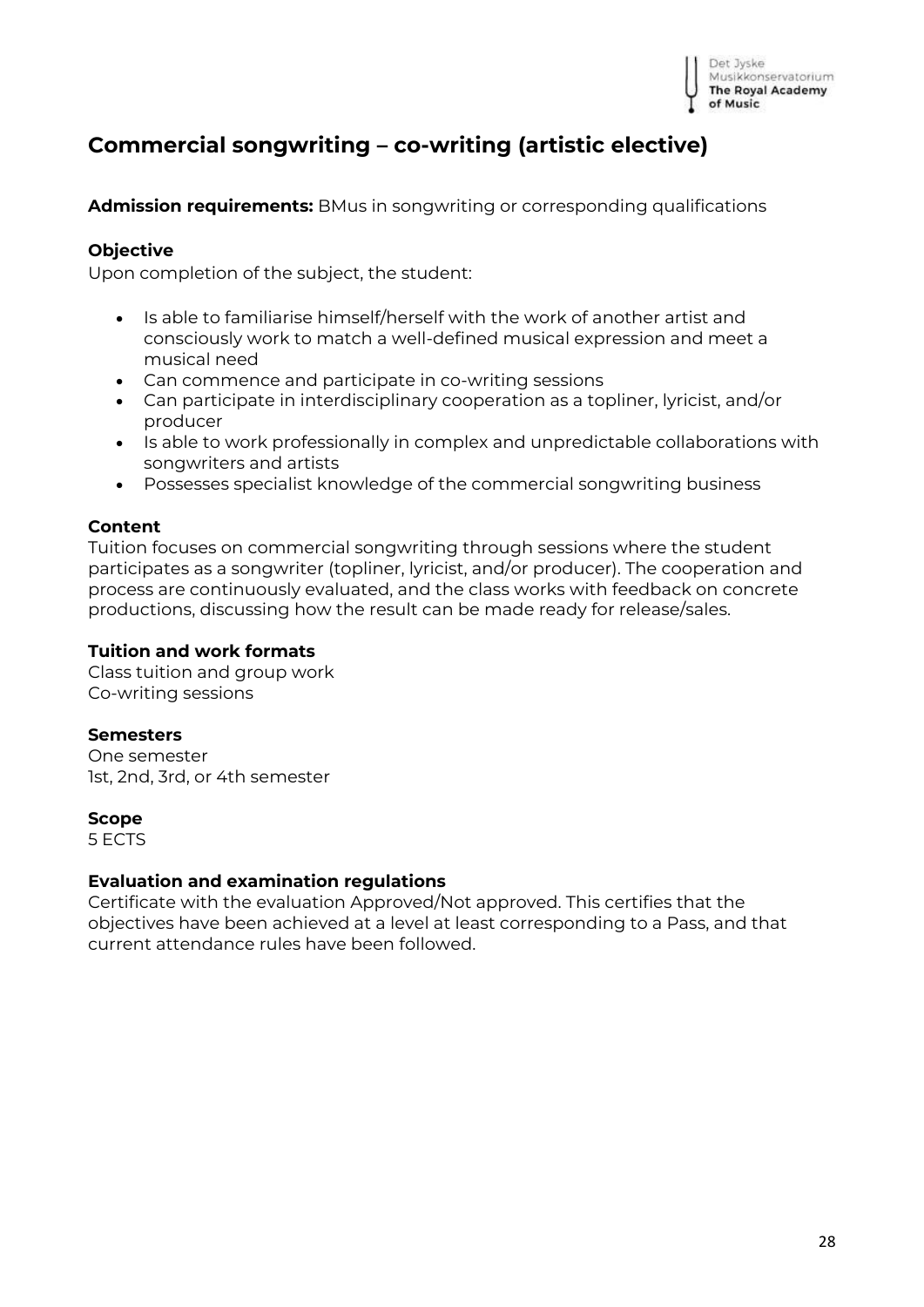# <span id="page-28-0"></span>**Composition (artistic elective)**

## **Admission requirements:** BMus degree

## **Objective**

Upon completion of the course, the student:

- Has acquired extensive experience with composition as an act of creation
- Is able to reflect on his/her own artistic practice in relation to his/her musicianship
- Is able to make musical and artistic choices and assessments
- Has acquired in-depth knowledge of composition as identity creation
- Is able to acknowledge and handle artistic challenges in a creative, investigative, and analytical manner
- Is able to identify his/her own learning needs and potential for creative development within composition
- Has a profound understanding of the working areas of musicians and composers

## **Content**

Composition is an act of musical creation that is open to everyone working with music. As such, composition can be part of one's complete musicianship and contribute to creating an identity. Composition work provides a foundation for understanding the works of other composers and an insight into one's own creative potential. As such, composition provides an understanding of one's own resources, and it strengthens one's understanding and qualification of the objectives of other working areas as a musician and music communicator. There is no general formula for composition tuition at the Academy, and compositions may therefore take any number of forms.

## **Tuition and work formats**

Class tuition of up to 8 persons

## **Semesters**

One semester 1st, 2nd, 3rd, or 4th semester

## **Scope**

5 ECTS

## **Evaluation and examination regulations**

## *Examination content*

By the date communicated by the Study Administration, the student must hand in 3-4 compositions (up to 20 minutes of music) created solely by the student during the study period, and a report (3 to 6 pages excluding annexes) with a short account of each composition and the working process involved. The compositions and the report are to be handed in on a relevant website.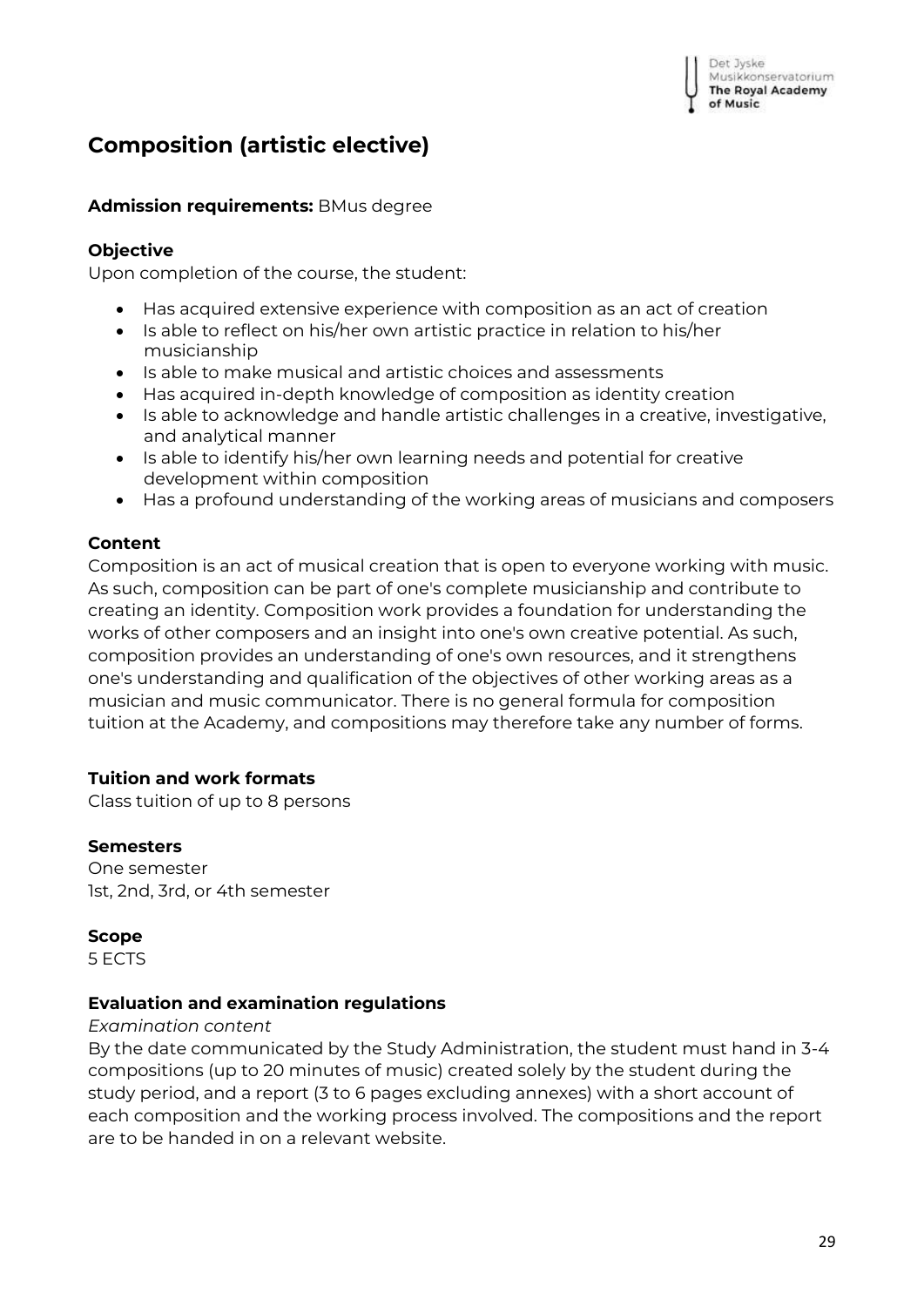

The examination consists of a 20-minute interview on the material handed in.

## *Marking and evaluation*

Internal marking. Pass/fail.

The assessment must reflect to what extent the objectives have been achieved. Total duration including deliberation: 35 minutes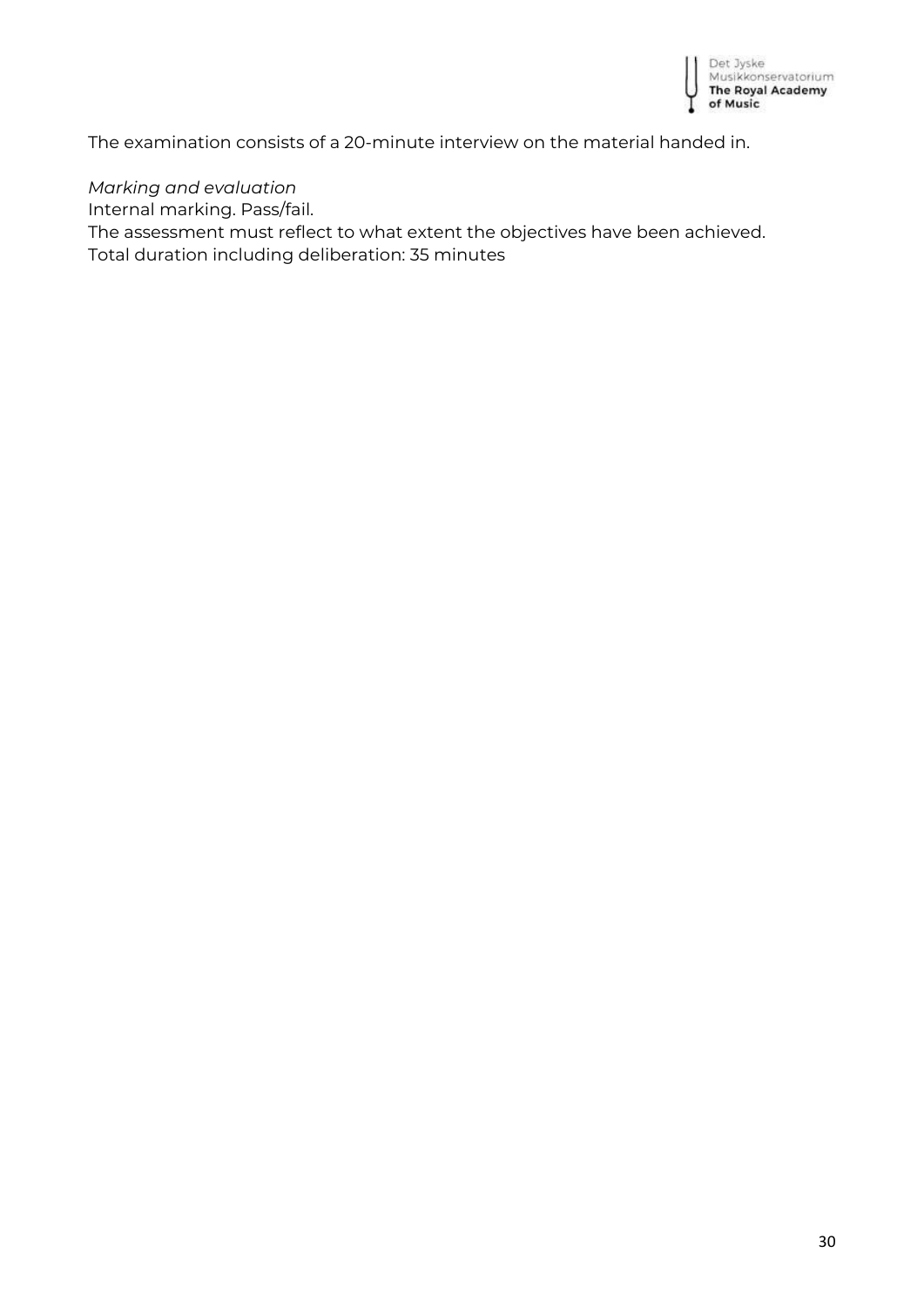# <span id="page-30-0"></span>**Composition for musicians (artistic elective)**

## **Admission requirements:** None

## **Objective**

Upon completion of the course, the student:

- Has acquired advanced composition experience, including working with form, texture, and melody
- Is aware of his/her own musicianship in relation to contemporary trends among Danish and international composers
- Has acquired in-depth knowledge of composition work as an identity-creating part of an active career as a musician

## **Content**

Through practical work, the student's potential as an actively playing band leader is developed. It includes listening and testing new methods, and the works of other composers are analysed and studied in relation to the composition works of the students themselves. Classes include composition exercises, conversations of a reflexive nature, and an interplay between practical work and discussions on e.g. aesthetics, method, and present relevance.

## **Tuition and work formats**

Class tuition

## **Semesters**

Two semesters 1st and 2nd or 3rd and 4th semester

## **Scope**

10 ECTS

## **Evaluation and examination regulations**

By the end of the course, and by the date set by the teacher, the student must hand in 4 to 6 compositions and a 5 to 8-page report with a short account of each individual composition and the work behind it.

All compositions must be provided in writing (.pdf).

## *Marking and evaluation*

Certificate with the evaluation Approved/Not approved. This certifies that the objectives have been achieved at a level at least corresponding to a Pass, and that current attendance rules have been followed.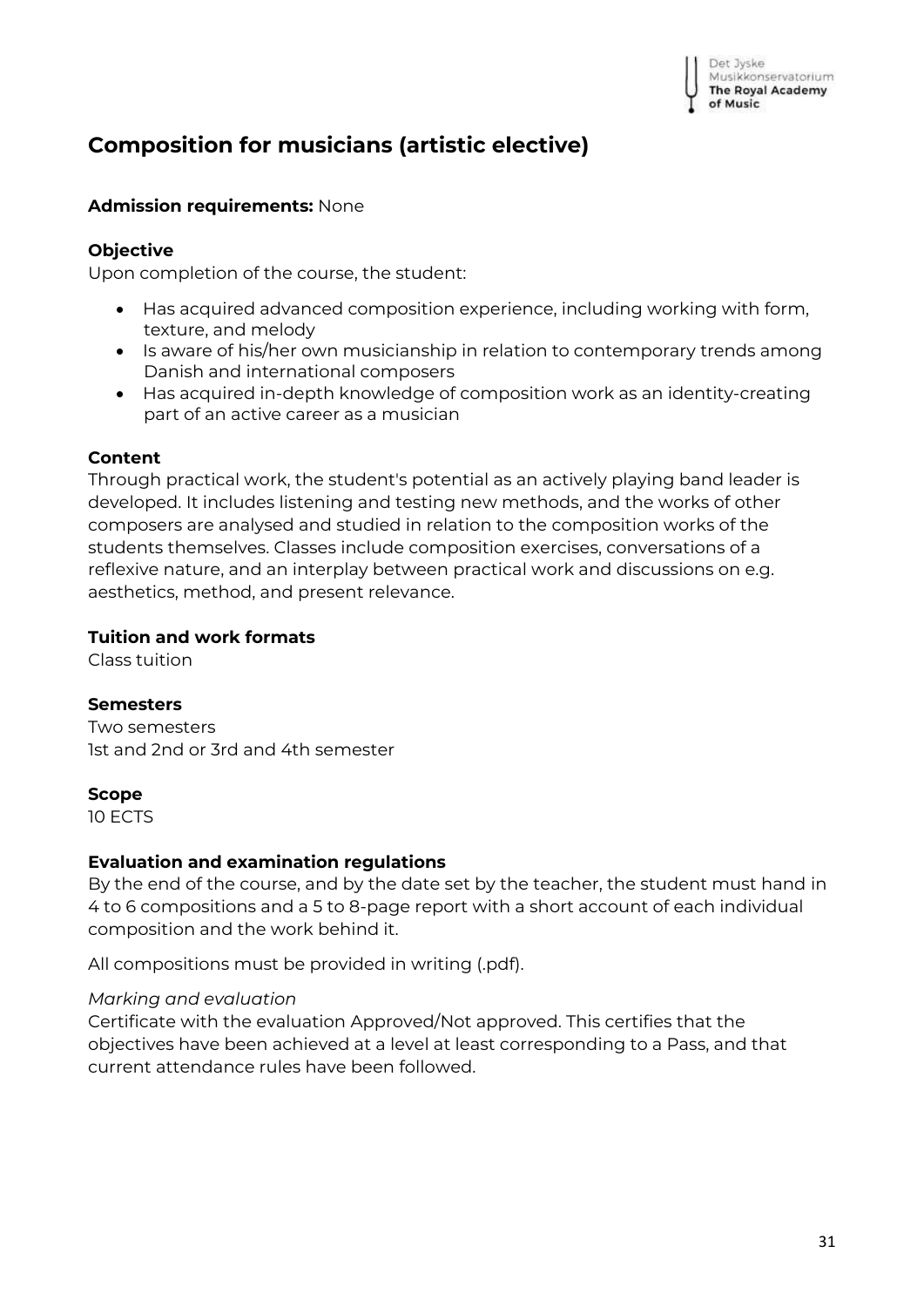

Det Jyske

# <span id="page-31-0"></span>**Composition teaching practice (pedagogical elective)**

## **Admission requirements:** None

## **Objective**

Upon completion of the course, the student:

- Is able to teach pupils at beginner and intermediate levels, and to motivate and inspire through all phases of creative musical processes based on his/her own musicianship
- Is able to reflect on practice and choice of methods in relation to his/her own teaching practice
- Is able to make musical and pedagogical choices and assessments
- Is able to communicate musical and artistic expression in a way that is relevant for a given target audience
- Is able to acknowledge and handle artistic and pedagogical challenges in a creative, investigative, and analytical manner
- Is able to identify his/her own learning needs and potential for creative development within composition teaching

## **Content**

The student teaches a small group of pupils *or* a solo pupil for 10 x 45 minutes. Tuition may take place at a music school, in evening classes, or similar. Based on the concrete training course, the teacher provides guidance in the form of practical methods, use of pedagogy theories, reflection, and qualified feedback. The student selects a relevant training class in consultation with the teacher and arranges the training course himself/herself.

By the date communicated by the Study Administration, the student hands in a 5 to 6 page report (excluding annexes) on the course and 10 minutes of video documentation showing examples of tuition.

The report must include the following:

- Objective
- A short presentation of the course
- A reflection on the learning outcome for the pupils and for the student's teaching practice
- A list of material covered
- Examples of tuition materials
- Audio examples of pupil works created during the course can be included

## **Tuition and work formats**

Guidance, individually and in study groups

## **Semesters**

One semester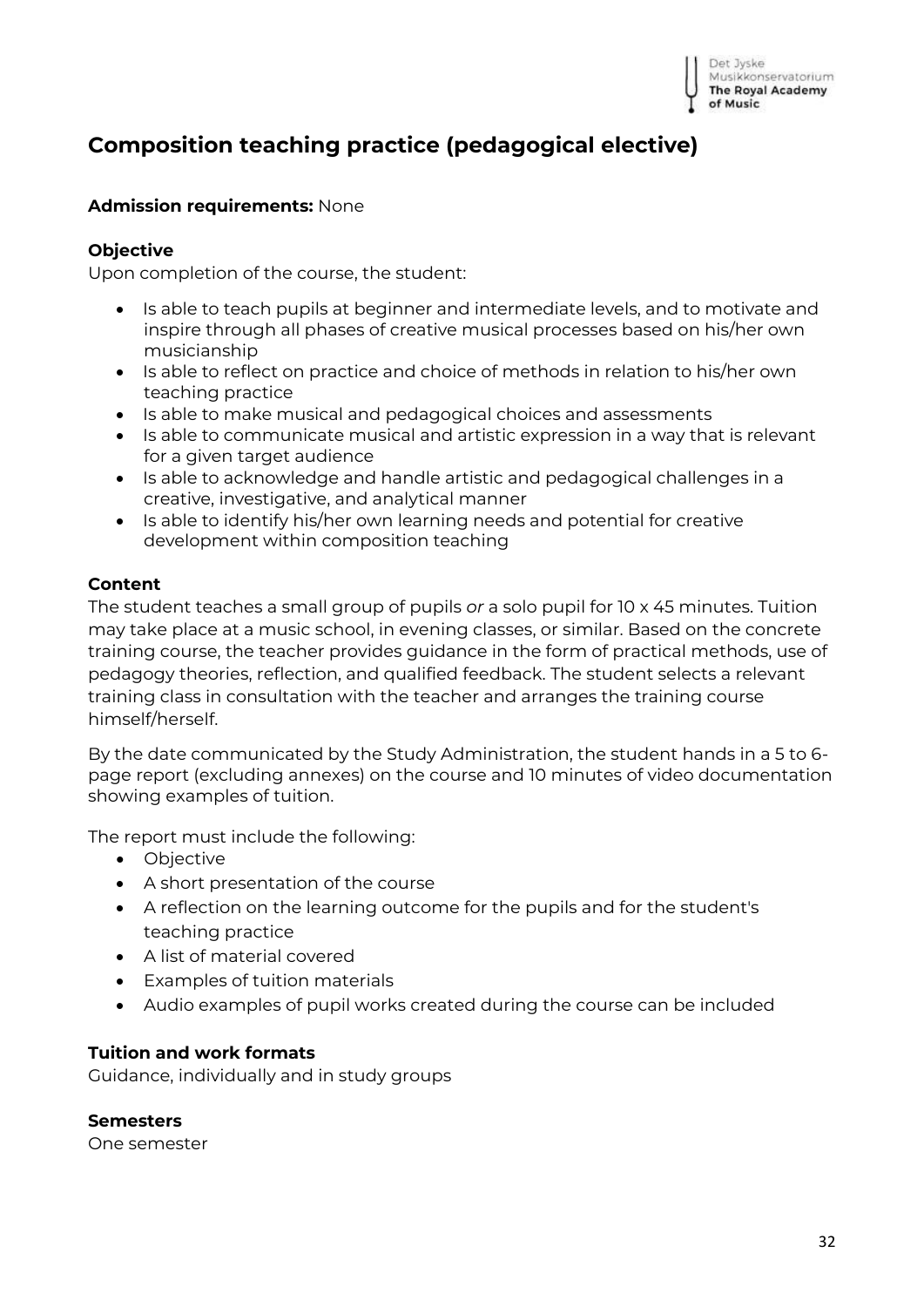

1st, 2nd, 3rd, or 4th semester

## **Scope**

5 ECTS

## **Evaluation and examination regulations**

Report and video (as described above) and an oral examination.

Duration of the oral examination: 30 minutes of interview, including 10 minutes for the student presentation. Total duration including deliberation: 45 minutes Report: 5-6 pages excluding annexes

*Marking and evaluation* Internal marking. Grade. The assessment must reflect to what extent the objectives have been achieved.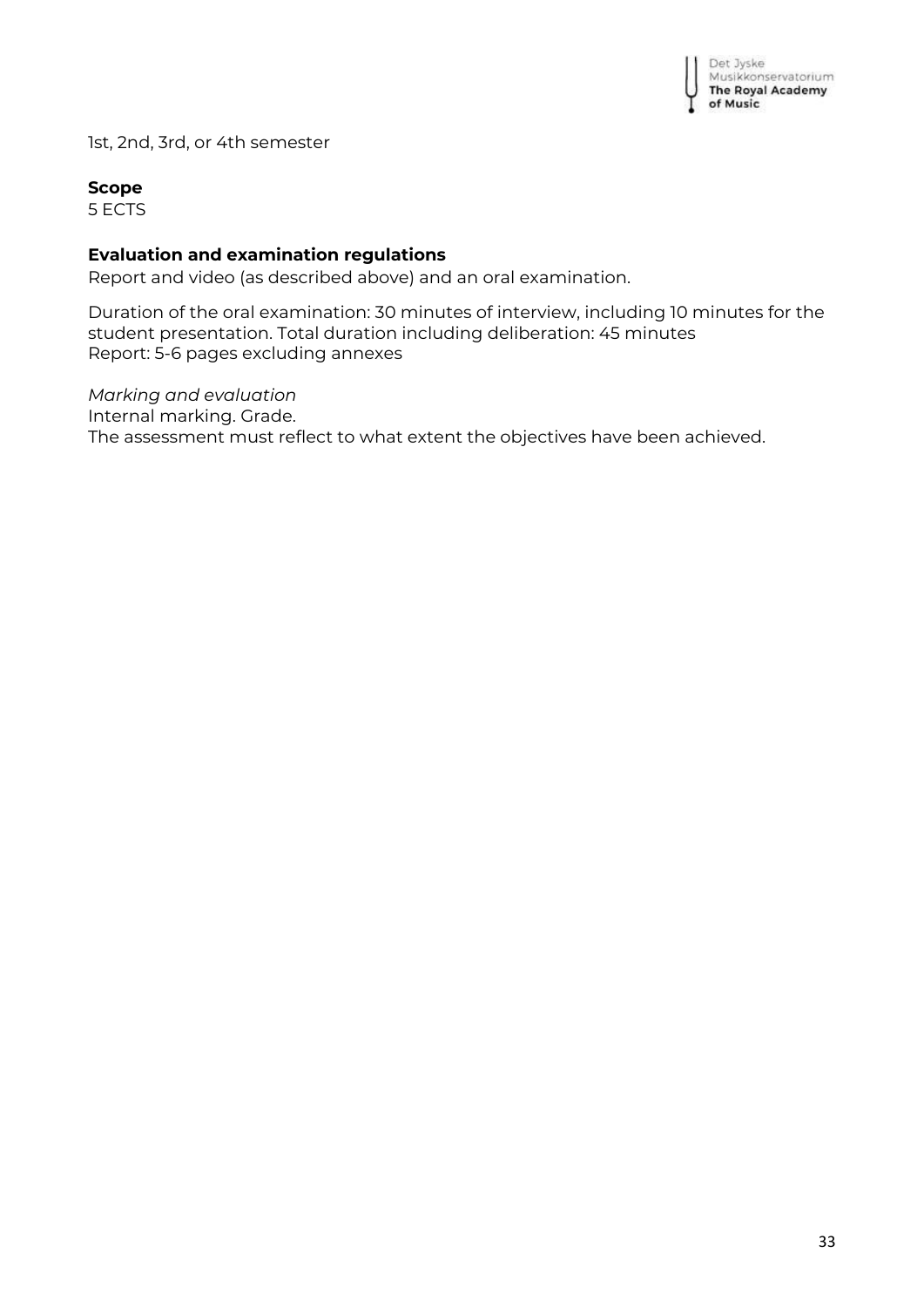

# <span id="page-33-0"></span>**Consort instruction (pedagogical elective)**

**Admission requirements:** The student has completed the Harpsichord and figured bass elective or has corresponding figured bass skills.

## **Objective**

Upon completion of the subject, the student:

- Has mastered advanced tuition skills as well as musical and technical skills and forms of expression
- Is able to independently commence and direct musical ensemble playing and interdisciplinary cooperation in the consort musician and teacher roles
- Is able to act professionally as regards responsibilities and ethics

## **Content**

The objective is for the student to be able to lead an ensemble (instrumental, vocal, or mixed) in performances of figured bass period repertoire as a playing conductor at the organ or harpsichord. Tuition includes the following:

- Performance practice in relation to concrete works
- Preparation of score and parts (dynamic markings, breathing, form) so the conductor is ready to meet the ensemble
- Practical work with musicians and vocalists with an emphasis on communication, both verbal and through continuo playing and gestures
- Training: The student participates in a chamber music training course including at least 10 sessions.

## **Tuition and work formats**

One-to-one and/or class tuition

## **Semesters**

One semester 1st, 2nd, 3rd, or 4th semester

## **Scope**

5 ECTS

## **Evaluation and examination regulations**

*Examination content* The student, as playing conductor, leads an ensemble of musicians and (optionally) vocalists through a work. The ensemble must include at least one other continuo player than the student (cello, viola da gamba, lute, or other bass or harmony instrument). Duration: 15 minutes

*Examination format* Practical test. Duration including deliberation: 35 minutes

*Marking and evaluation*

Internal marking. Grade. The assessment must reflect to what extent the objectives have been achieved.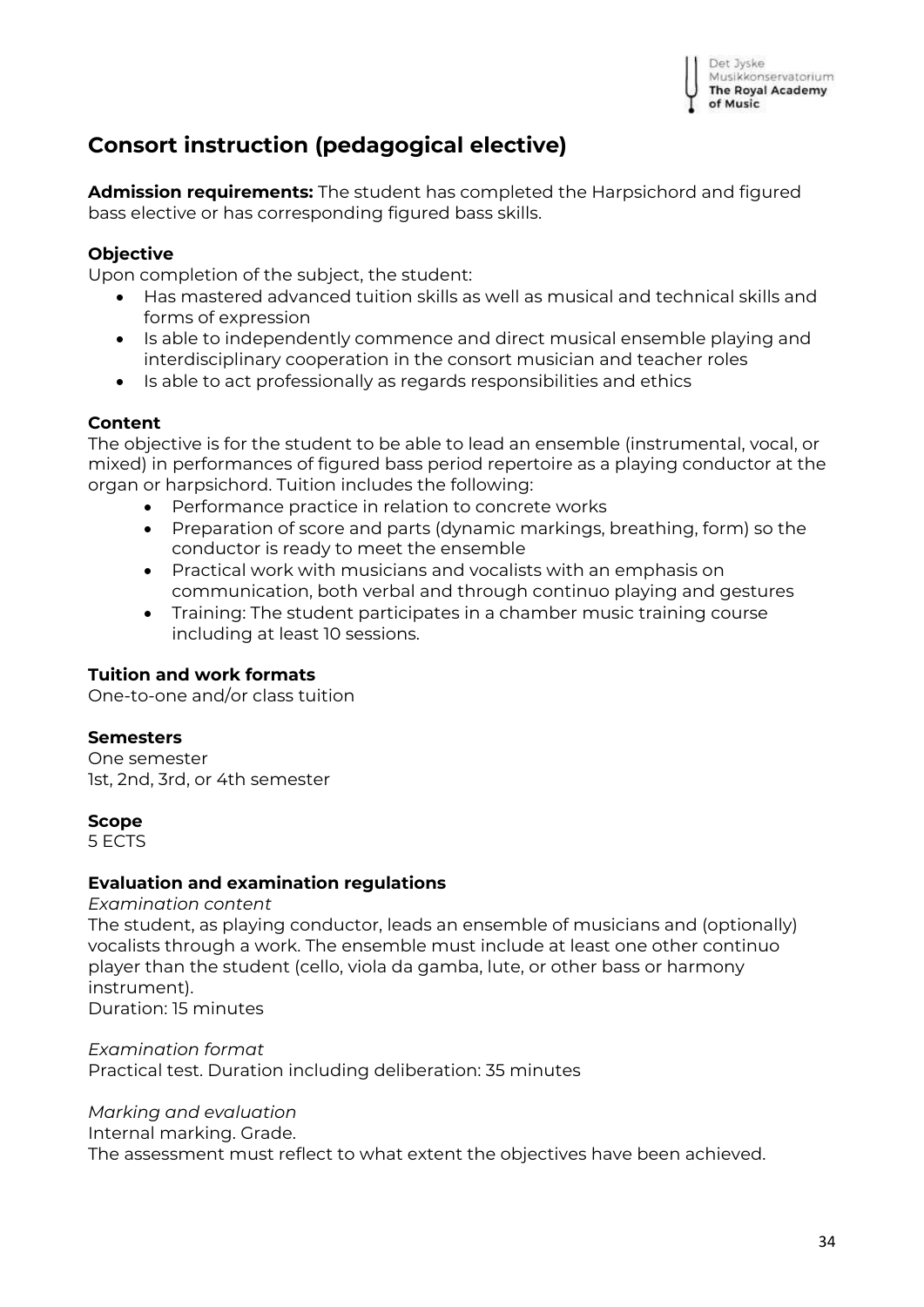# <span id="page-34-0"></span>**Contemporary music (artistic elective)**

## **Admission requirements:** None

## **Objective**

Upon completion of the course, the student:

- Possesses specialist knowledge of internationally recognised artistic and technical practice, contemporary repertoire, methods, and theory
- Has mastered artistic and technical skills and forms of expression
- Commands critical and analytical approaches to contemporary music and contemporary musical practice
- Is able to assess and choose among artistic forms of expression, create relevant solution models, and make informed and reflected artistic decisions

## **Content**

Tuition is based on the diverse forms of expression of contemporary music. It includes studying works of music and cross-aesthetics with backgrounds in different genres and compositional expressions.

The class works collectively and with topics and works chosen individually. Tuition may take as its starting point various forms of improvisation, classically notated score music, graphic scores, or electronic music.

Part of tuition may be executed as workshops with composition students or external composers.

During the course, each student participates in at least one concert per semester where at least one work was written by, or composed in collaboration with, the student. The concerts are produced and curated by the students in the class.

## **Tuition and work formats**

Class tuition. Lectures, ensemble performances, and project-related group work.

## **Semesters**

Two semesters 1st to 2nd semester or 3rd to 4th semester

## **Scope**

10 ECTS

## **Evaluation and examination regulations**

Certificate with the evaluation Approved/Not approved. This certifies that the objectives have been achieved at a level at least corresponding to a Pass, and that current attendance rules have been followed.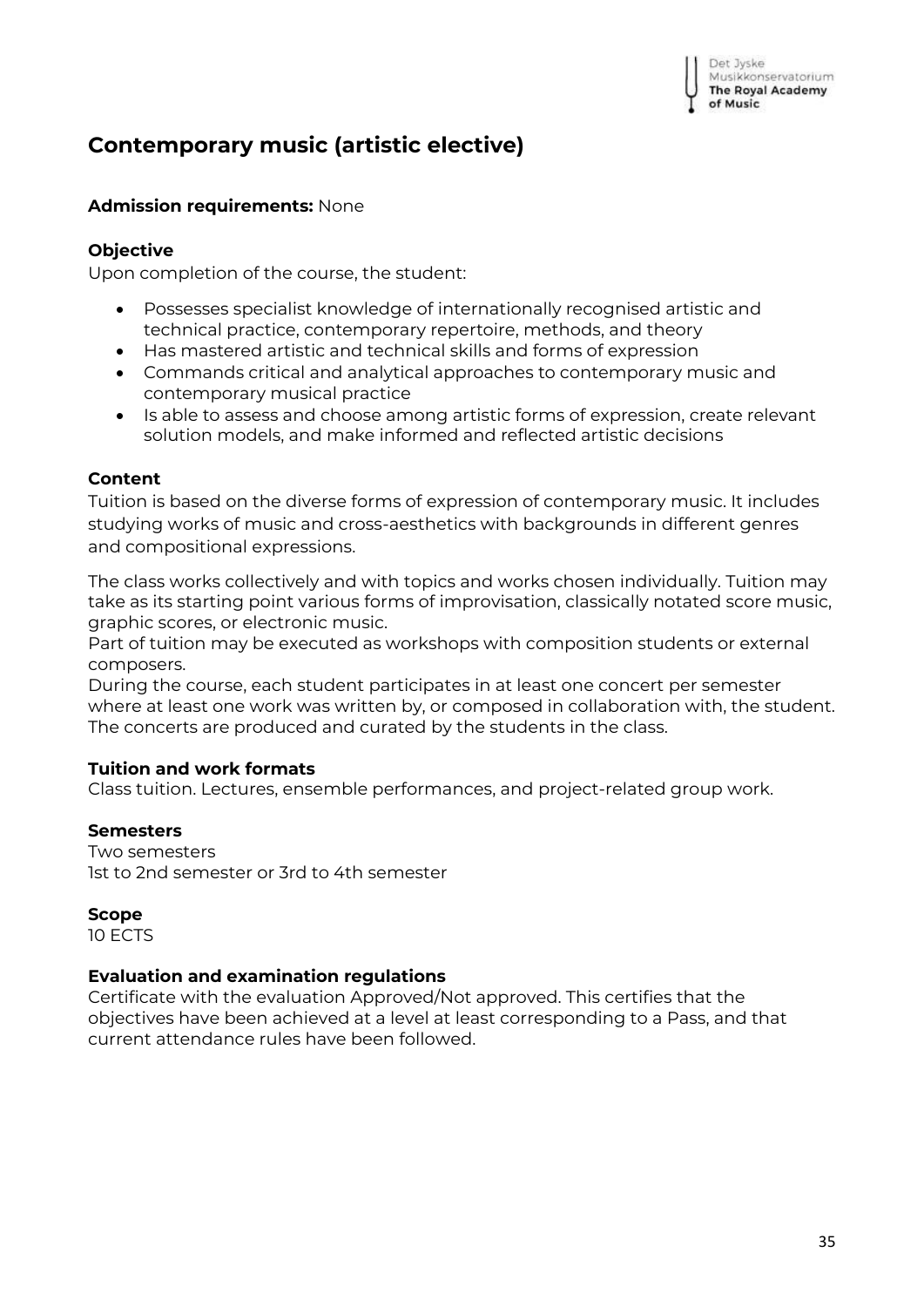# <span id="page-35-0"></span>**Co-writing (artistic elective)**

## **Admission requirements:** BMus in songwriting or corresponding qualifications

## **Objective**

Upon completion of the course, the student:

- Has acquired experience with various themes within co-writing
- Can work as part of a team, creating lyrics, music, and/or sound in a given session
- Has acquired experience with lyrics, toplining, and production in co-writing sessions
- Is able to reflect on creative processes, both as regards his/her own qualities and those of colleagues

## **Content**

Tuition includes co-writing sessions and songwriting/production. The student participates constructively in a collaboration situation, learns about collaboration processes, and develops the ability to create and contribute by a given deadline and within a given content framework.

In a session, students work in groups of 2 to 4 persons with delegated roles (often topliner, lyricist, and producer). The sessions are facilitated by the teacher and may be based on writing for another artist or writing from a particular compositional, lyricsrelated, or sound-related starting point. Co-writing is done with fellow students from the class and other songwriters.

## **Tuition and work formats**

Class tuition and group work

## **Semesters**

One semester 1st, 2nd, 3rd, or 4th semester

## **Scope**

5 ECTS

## **Evaluation and examination regulations**

Certificate with the evaluation Approved/Not approved. This certifies that the objectives have been achieved at a level at least corresponding to a Pass, and that current attendance rules have been followed.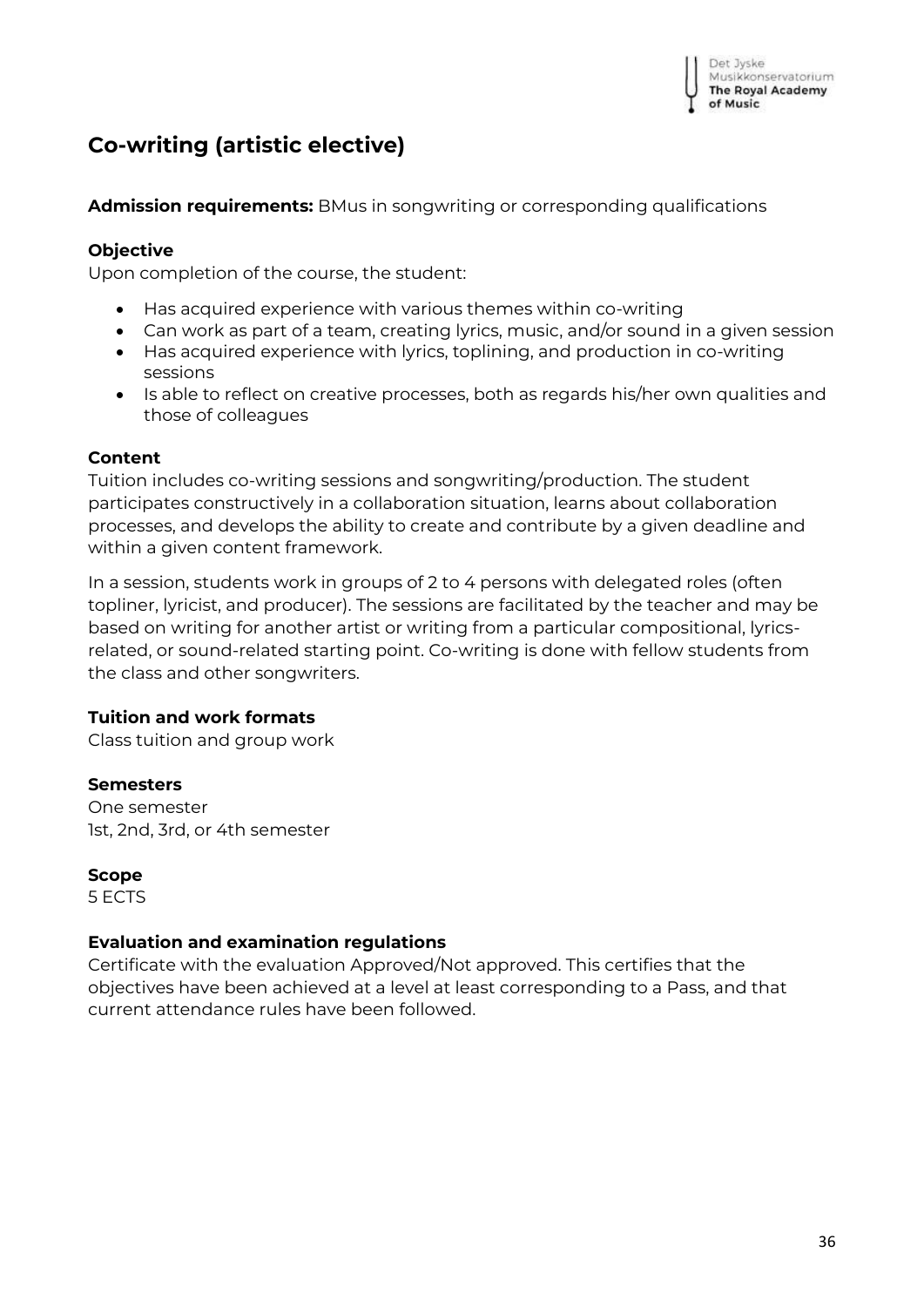Det Jyske Musikkonservatorium **The Royal Academy** of Music

# **Creative sampling in Ableton Live (artistic elective)**

## **Admission requirements:** None

## **Objective**

Upon completion of the course, the student:

- Is capable of using the sampler as an instrument and compositional tool
- Has experience with sampling sources such as vinyl records, and with repitching, stretching, and reversing sounds
- Has experience with field recordings and foleys
- Is familiar with methods such as flipping, remix, and homage and is able to use these methods artistically in his/her musical practice
- Is conversant with conventions and practice as regards copyrights and the use of samples

## **Content**

Through practical exercises, listening exercises, and assignments, the student is introduced to working with sampling in Ableton Live. Tuition includes practical work with the programme and its artistic possibilities. In addition, the student is introduced to legislation, regulations, and culture regarding copyrights as well as "decent behaviour" when working with recordings and samples.

## **Tuition and work formats**

Class tuition

## **Semesters**

One semester 1st, 2nd, 3rd, or 4th semester

## **Scope**

5 ECTS

## **Evaluation and examination regulations**

Certificate with the evaluation Approved/Not approved. This certifies that the objectives have been achieved at a level at least corresponding to a Pass, and that current attendance rules have been followed.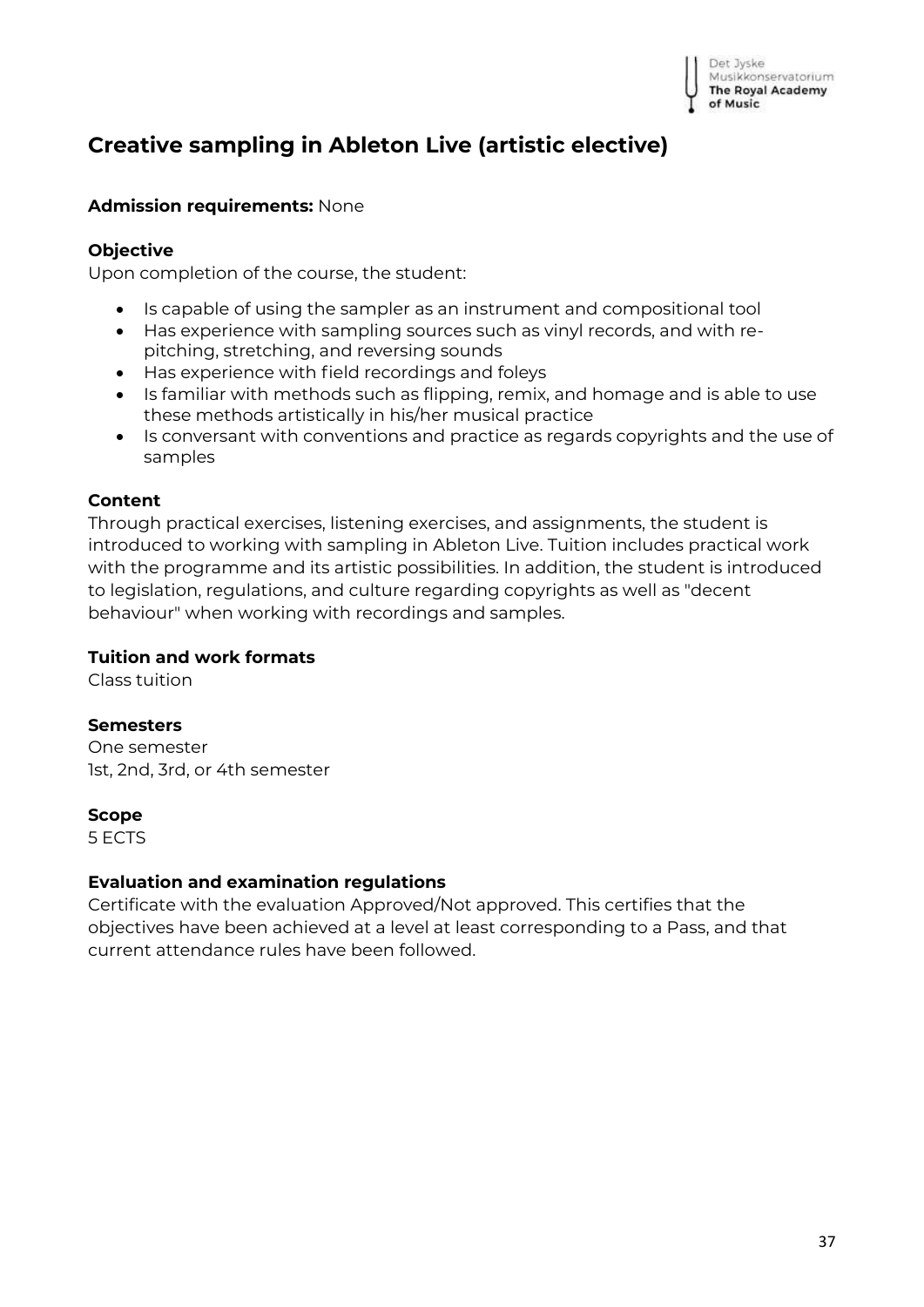## **Ear training for classical choir and ensemble directors (pedagogical elective)**

### **Admission requirements:** None

#### **Objective**

Upon completion of the course, the student:

- Has further developed the musical imagination, memory, and awareness required to perform work with choirs and ensembles at a professionally and artistically high level
- Has strengthened his/her auditive, visual, analytical, and practical skills enabling the student to hear, read, understand, and reproduce the melodic, harmonic, and rhythmic unities in music

#### **Content**

Based on concrete works from the main study area, tuition may include the following:

- Melody and rhythm
- Harmonic analysis
- Correction
- Intonation
- Score reading and score playing

## **Tuition and work formats**

Class tuition**,** Tuition:

- Is closely associated with the main study area and is designed to strengthen the student's ability to combine a visual/analytical approach with an auditive one
- Is supported by examples from main study area literature to a considerable extent
- Can be arranged taking individual main study area requirements into consideration

#### **Semesters**

One semester 1st, 2nd, 3rd, or 4th semester

#### **Scope**

5 ECTS

#### **Evaluation and examination regulations**

Certificate with the evaluation Approved/Not approved. This certifies that the objectives have been achieved at a level at least corresponding to a Pass, and that current attendance rules have been followed.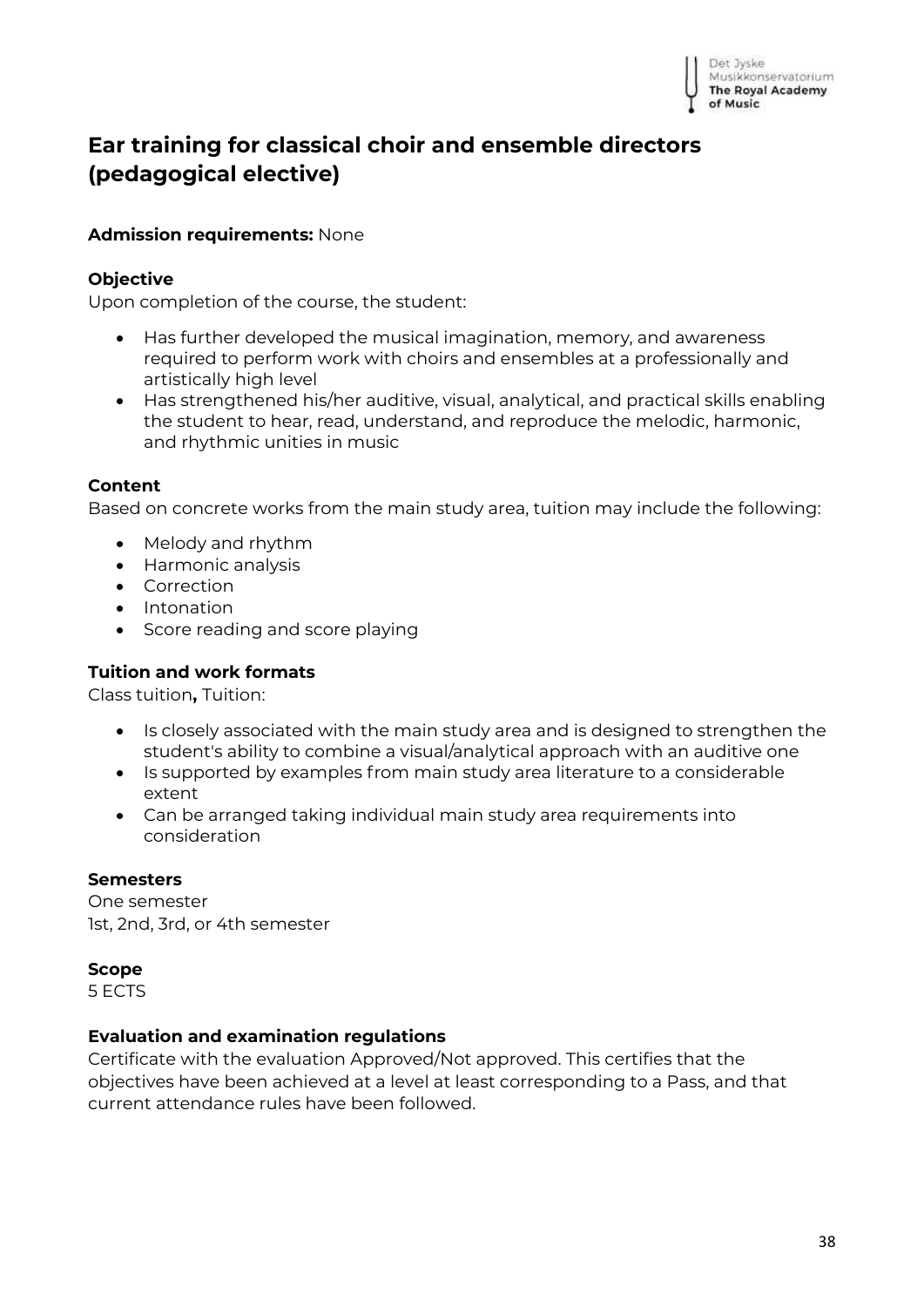

## **Ear training for classical choir and/or ensemble directors (artistic elective)**

**Admission requirements**: This elective is for students with an interest in, or working with, classical choir and ensemble direction.

### **Objective**

Upon completion of the subject, the student:

- Has further developed the musical imagination, memory, and awareness required to perform work with choirs and ensembles at a professionally and artistically high level
- Has strengthened his/her auditive, visual, analytical, and practical skills enabling the student to hear, read, understand, and reproduce the melodic, harmonic, and rhythmic unities in music

#### **Content**

Based on concrete works from the main study area, tuition may include the following:

- Melody and rhythm
- Harmonic analysis
- Correction
- Intonation
- Score reading and score playing

#### Tuition

- is closely associated with the main study area and is designed to strengthen the student's ability to combine a visual/analytical approach with an auditive one
- is supported by examples from main study area literature to a considerable extent
- can be arranged taking individual main study area requirements into consideration

#### **Tuition and work formats**

The subject is studied in small classes. Every other lesson is carried out as scheduled group work where the teacher is not present.

#### **Semesters**

One semester 1st, 2nd, 3rd, or 4th semester

#### **Scope**

5 ECTS

#### **Evaluation and examination regulations**

Certificate with the evaluation Approved/Not approved. This certifies that the objectives have been achieved at a level at least corresponding to a Pass, and that current attendance rules have been followed.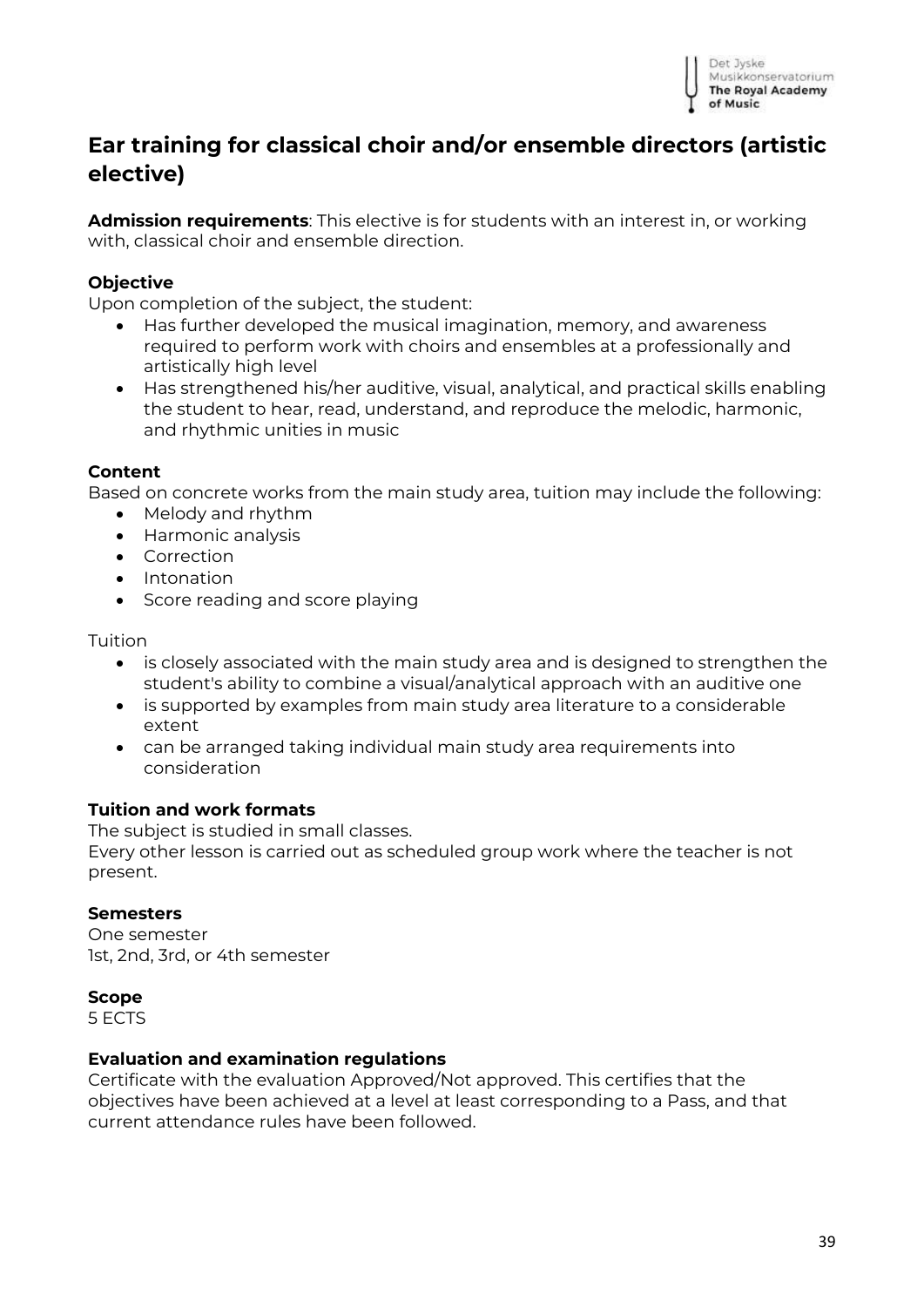## **Ear training for classical singers (artistic elective)**

**Admission requirements:** Primarily for classical singers

### **Objectives**

Upon completion of the subject, the student:

- Has further developed the musical imagination, memory, and awareness required to work as a vocalist at a professionally and artistically high level
- Has strengthened his/her auditive, visual, analytical, and practical skills enabling the student to hear, read, understand, and reproduce the melodic, harmonic, and rhythmic unities in music
- Possesses advanced classical ear training method skills, particularly as regards classical vocal repertoire

#### **Contents**

Tuition is closely associated with the main study area and is designed to strengthen the student's ability to combine a visual/analytical approach with an auditive and performative one.

Based on concrete works from the main study area, tuition may include the following:

- Advanced rhythm, including rhythm notation in new music
- Sight singing
- Learning techniques, including learning new music
- Intonation
- Work analysis as a learning tool

#### **Tuition and work formats**

Tuition in small classes, possibly as a combination of teacher-led tuition and scheduled group work.

#### **Semesters**

One semester 1st, 2nd, 3rd, or 4th semester

#### **Scope**

5 ECTS

#### **Evaluation and examination regulations**

Certificate with the evaluation Approved/Not approved. This certifies that the objectives have been achieved at a level at least corresponding to a Pass, and that current attendance rules have been followed.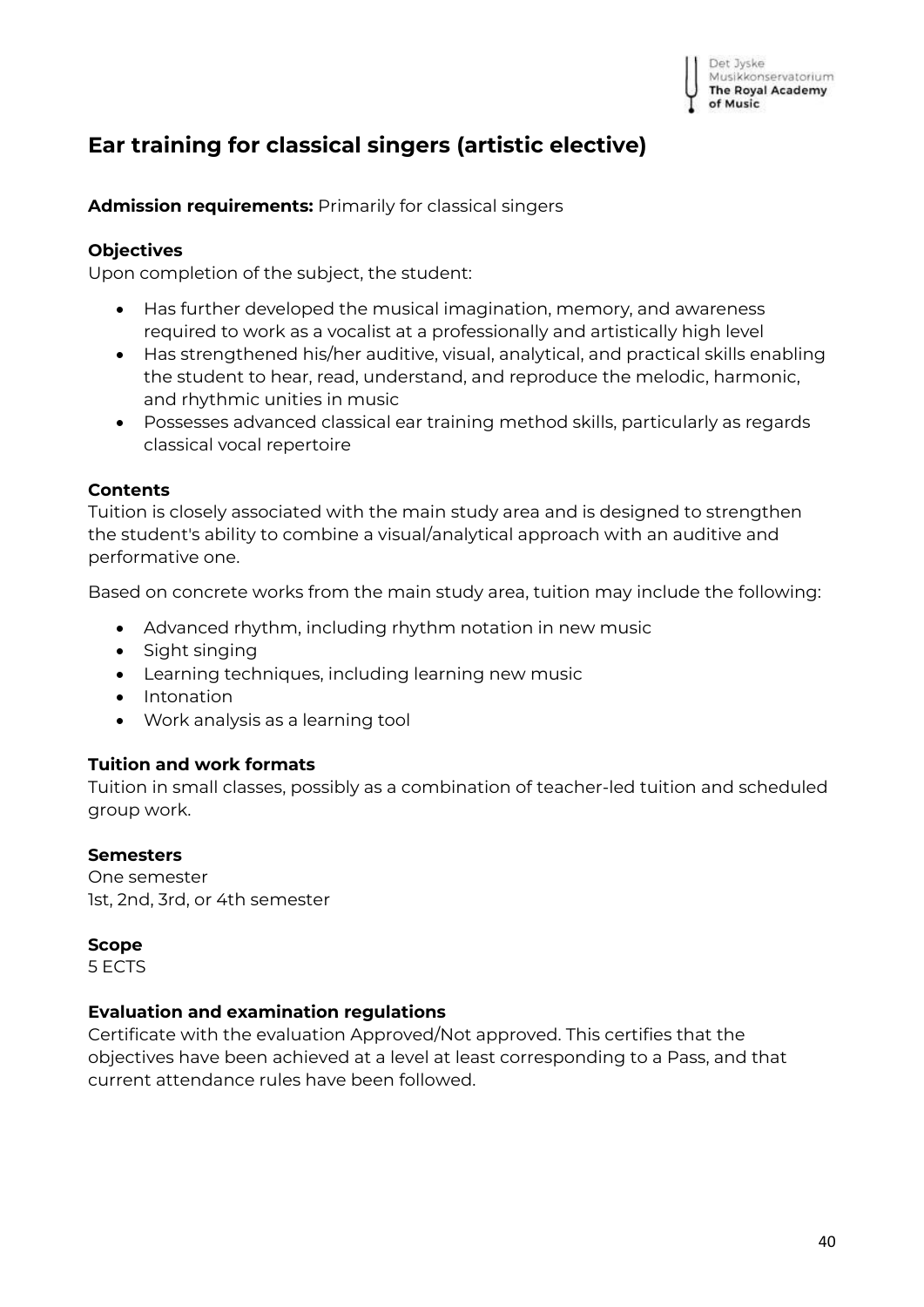# **Electronic music I (artistic elective)**

## **Admission requirements:** None

## **Objective**

Upon completion of the course, the student:

- Possesses knowledge of sound as a physical phenomenon and of elementary terminology and concepts of sound characteristics, including tools and methods for analysing and characterising sound
- Possesses elementary knowledge of methods and principles for generating and processing sound, acoustically as well as electronically
- Has an overview of elementary music technology and sound design functions and tools
- Is able to reflect on practice and choice of methods in relation to working with electronic music
- Is able to identify his/her own options for specialisation and development within the composition and production of electronic music

## **Content**

Tuition encompasses practical and theoretical work on various disciplines within electronic music. This includes the following:

- Practical exercises based in part on student compositions, in part on assignments handed out during classes
- Elementary knowledge of the different approaches to composition and sound processing
- Study of relevant literature
- Communication of deliberations on aesthetics, sound, and other creative methods through reflected presentations and exercises

## **Tuition and work formats**

Class tuition and group work

Some classes may be executed online if students from other art programmes participate through the Danish Tværs elective catalogue.

During the course of the semester, at least one finished production is handed in.

## **Semesters**

One semester 1st, 2nd, 3rd, or 4th semester

## **Scope**

5 ECTS

## **Evaluation and examination regulations**

Certificate with the evaluation Approved/Not approved. This certifies that the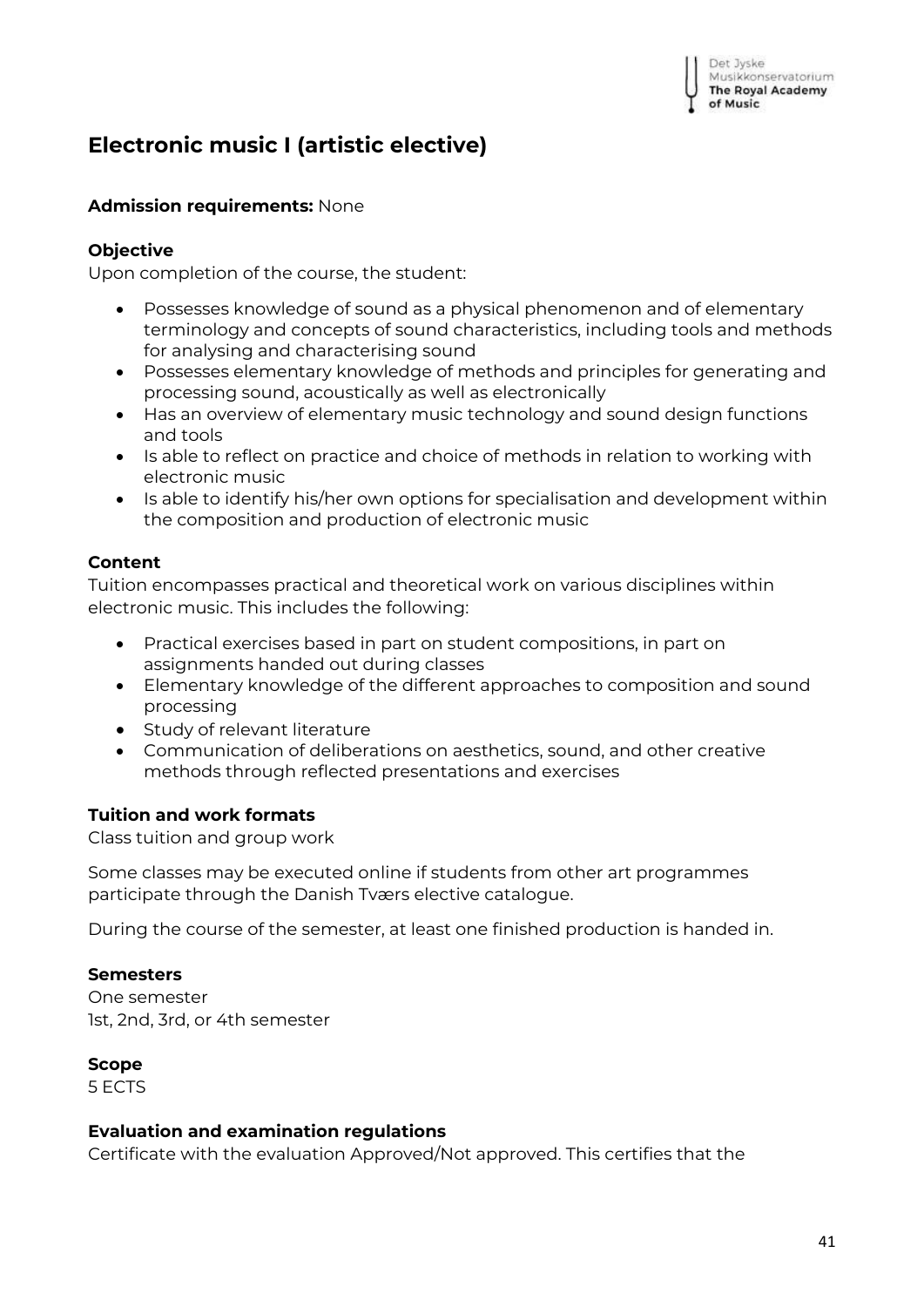

objectives have been achieved at a level at least corresponding to a Pass, and that current attendance rules have been followed.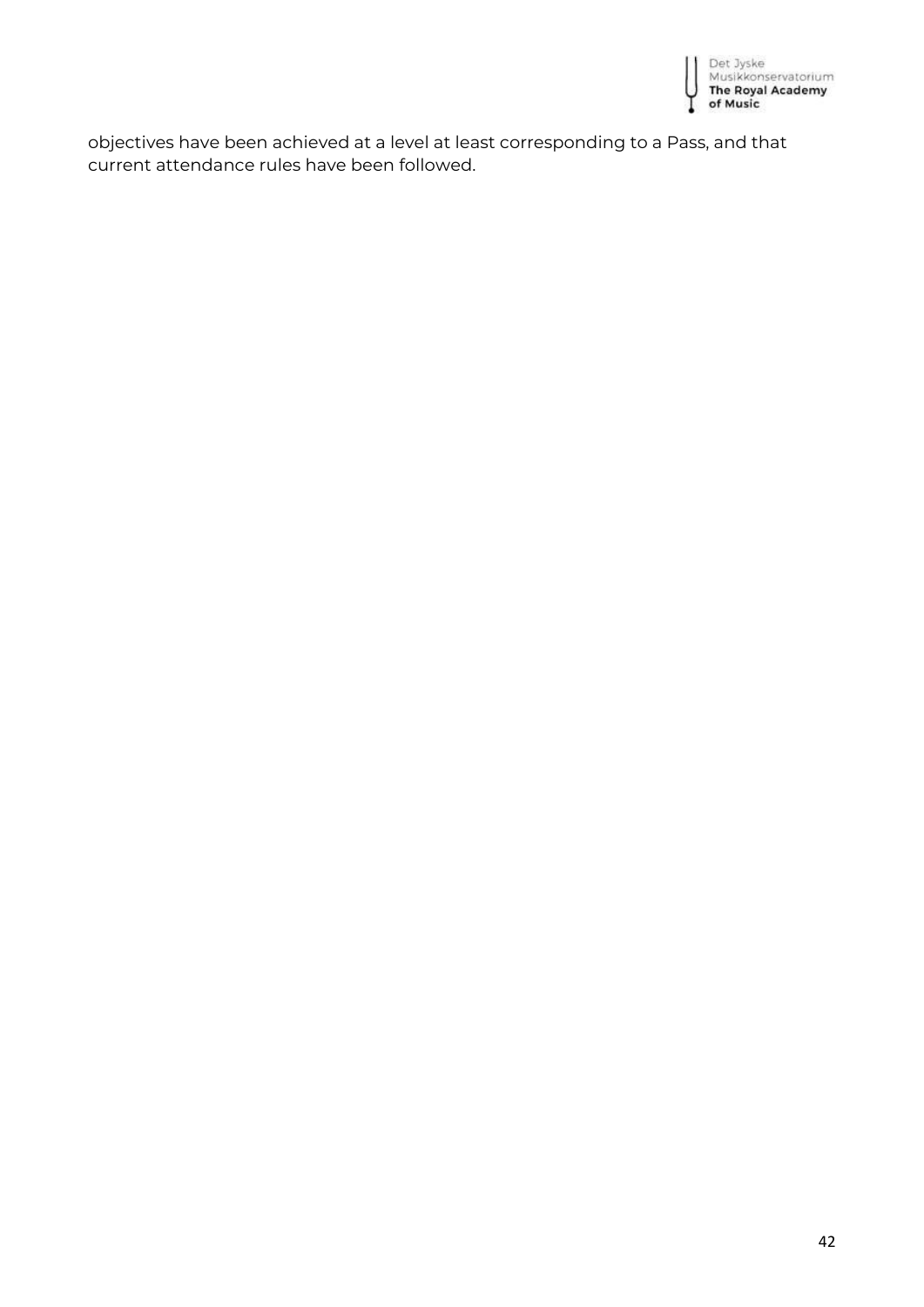

## **Electronic music II (artistic elective)**

**Admission requirements:** Experience with composing and producing electronic music, or the Electronic music I elective

### **Objective**

Upon completion of the course, the student:

- Possesses specialist knowledge of technical methods in electronic music
- Possesses knowledge of analytical and reflected approaches to the composition of electronic music
- Is capable of reflected decisions and can contribute professional knowledge and skills in creative cooperation with peers
- Is able to structure his/her time and work efforts and handle unpredictable and creative challenges
- Is able to assume responsibility for his/her options for specialisation and potential for creative development

## **Content**

Tuition encompasses practical and theoretical work on various disciplines within electronic music:

- Targeted staging of timbres and textures in specific contexts
- Perspectives through theoretical presentations and discussions of subjects and cases relevant to the subject
- Various approaches and methods in composition, sound generation, and sound processing
- Communication of deliberations on aesthetics, sound, and other creative methods through reflected presentations and exercises
- Practical exercises based in part on student compositions, in part on assignments handed out during classes. Relevant literature is included

## **Tuition and work formats**

Class tuition and group work

Tuition takes the form of practical exercises and theoretical presentations/discussions

At the conclusion of the course, the student must hand in 3-4 productions (total playing time: max. 20 minutes) and a report (2 to 3 pages excluding annexes) with a short account of each production and the working process involved. The productions and the report are evaluated orally by the teacher and fellow students, giving as well as receiving feedback.

#### **Semesters**

Two semesters 1st to 2nd semester or 3rd to 4th semester

**Scope** 10 ECTS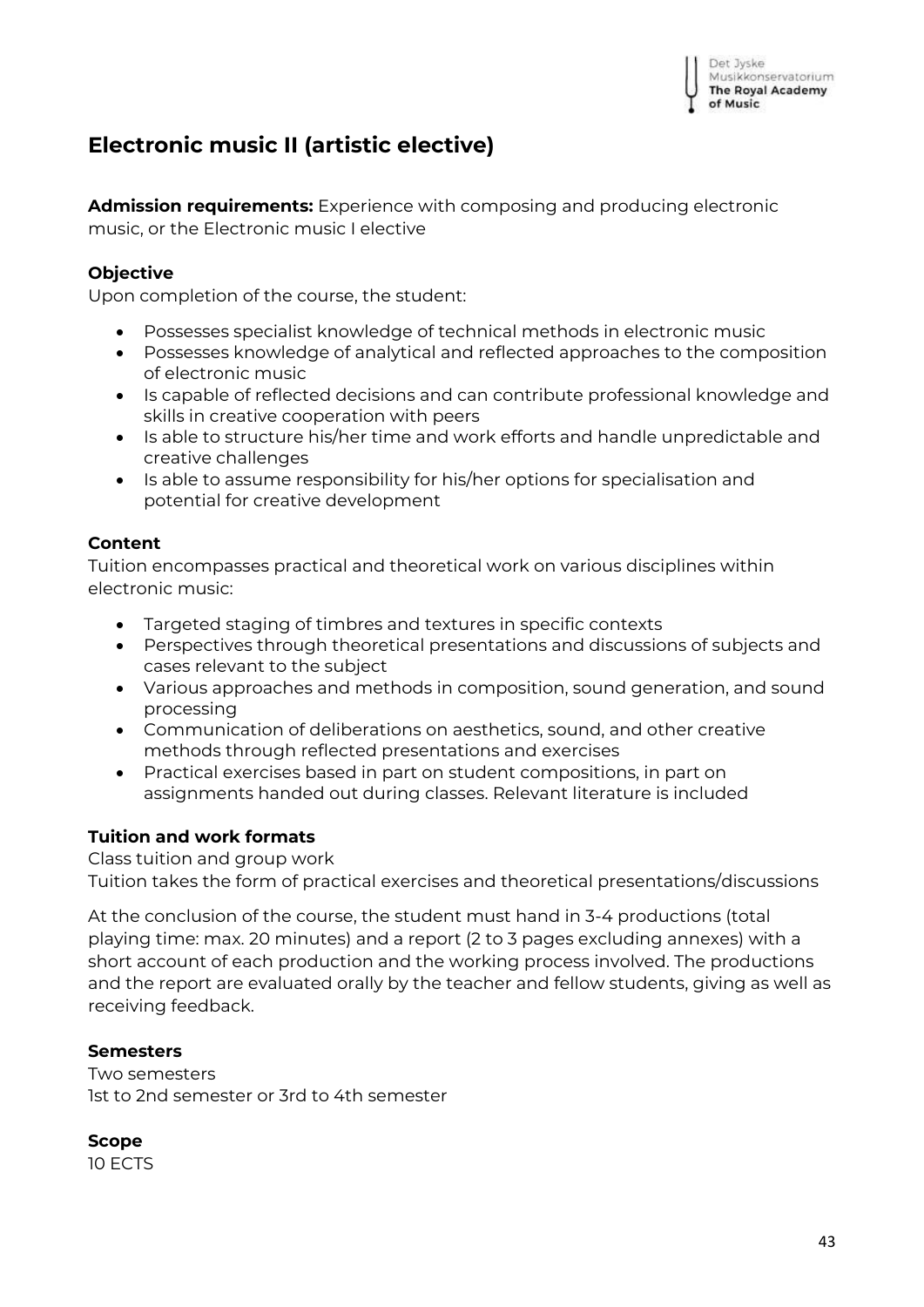

## **Evaluation and examination regulations**

Certificate with the evaluation Approved/Not approved. This certifies that the objectives have been achieved at a level at least corresponding to a Pass, that the teacher has approved the assignment, and that current attendance rules have been followed.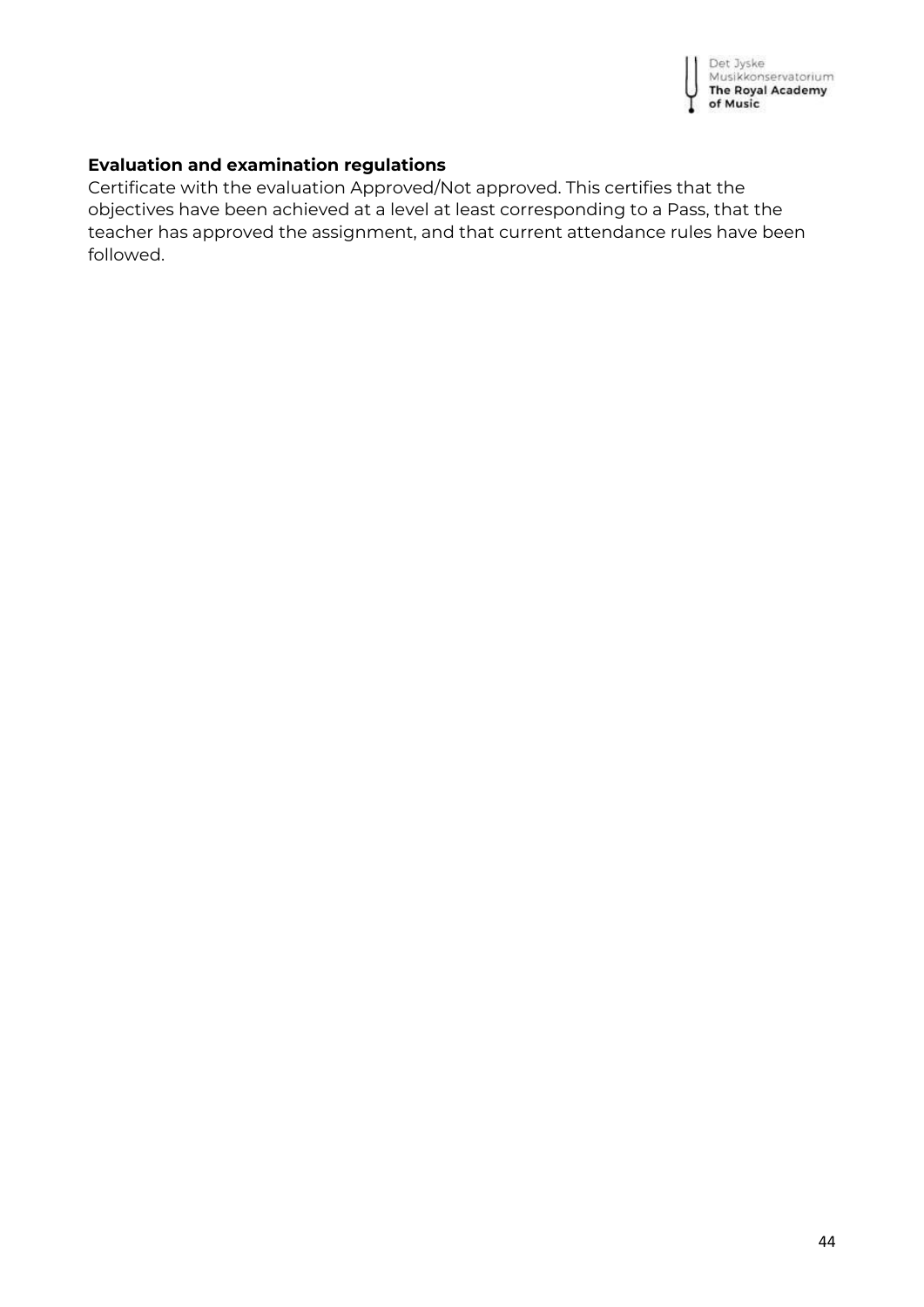

## **Elementary electronics in an artistic context (artistic elective)**

#### **Admission requirements:** None

#### **Objective**

Upon completion of the course, the student:

- Is capable of applying elementary knowledge of electronics in an artistic context at a high level
- Possesses elementary knowledge of the functionality of electronic components
- Is able to communicate technical terminology and issues within selected electronic circuits in a way that is relevant to peers

#### **Content**

Tuition includes the study of various theories on electronic circuits and practical exercises. It is based on the student's artistic works and includes an introduction to components, simple construction kits, soldering, modifications to electronics, and understanding diagrams.

#### **Tuition and work formats**

Class tuition and group work

#### **Semesters**

One semester 1st, 2nd, 3rd, or 4th semester

#### **Scope**

5 ECTS

#### **Evaluation and examination regulations**

Certificate with the evaluation Approved/Not approved.

This certifies that the objectives have been achieved at a level at least corresponding to a Pass, and that current attendance rules have been followed.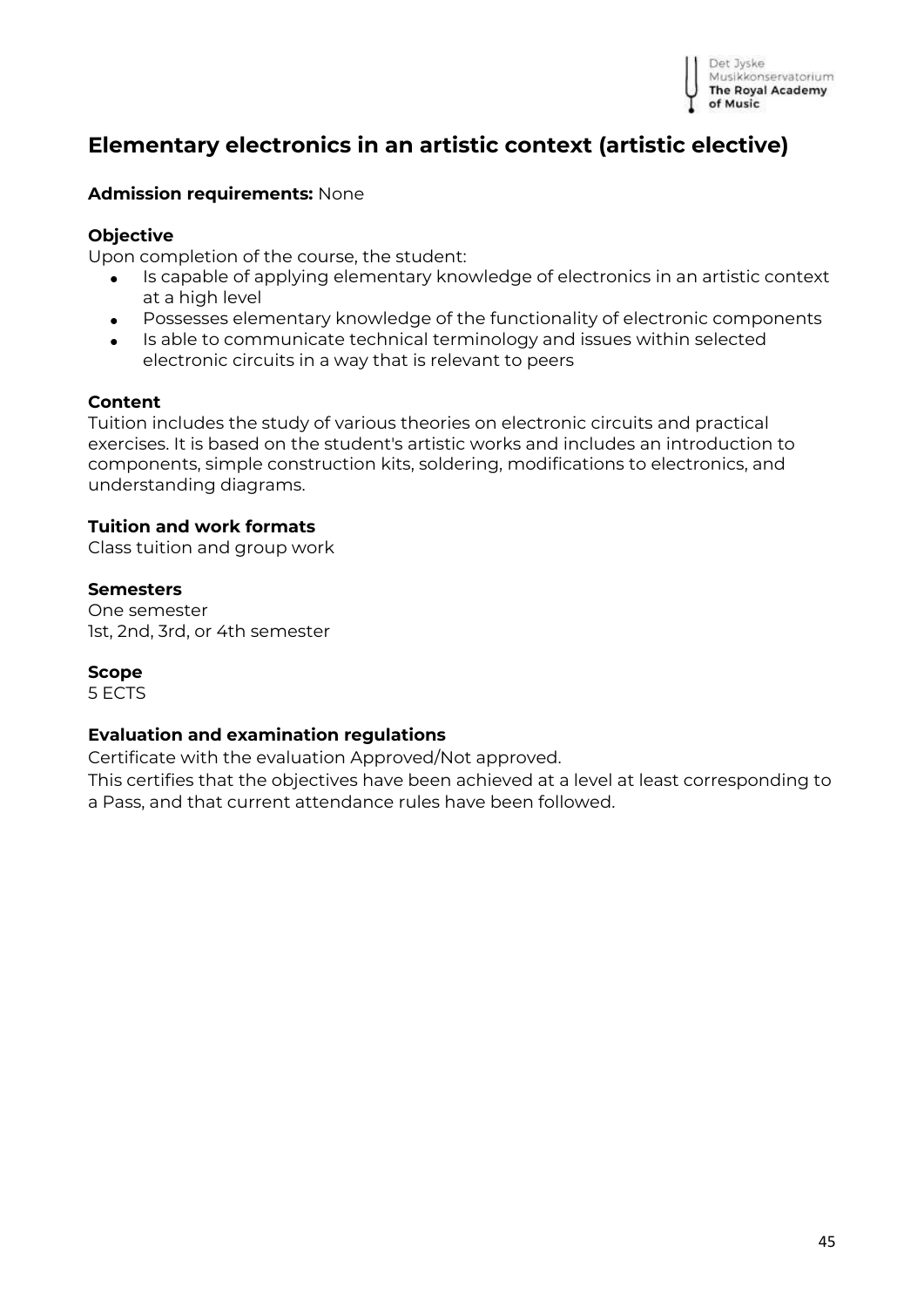

## **Ensemble conducting elementary module (pedagogical elective)**

#### **Admission requirements:** None

#### **Objective**

Upon completion of the course, the student:

- Understands and is able to reflect on practice and choice of methods in relation to his/her own artistic practice as well as in relation to tuition and communication courses
- Has mastered musical skills and leadership competences and skills
- Is able to work with musical and pedagogical communication and discuss music-related and professional problems with peers as well as non-specialists
- Is able to independently commence and direct musical ensemble playing and interdisciplinary cooperation at a professional level in the musician and teacher roles
- Is able to act professionally as regards responsibilities and ethics
- Is able to assess and choose among artistic forms of expression, create relevant solution models, and make informed and reflected artistic decisions

## **Content**

Tuition may include the following themes:

- Method
- Training course
- Conducting technique
- Score technique
- Knowledge of repertoire
- Learning methods

#### **Tuition and work formats**

Class tuition

#### **Semesters**

Two semesters 1st to 2nd semester or 3rd to 4th semester

#### **Scope**

10 ECTS

#### **Evaluation and examination regulations**

To conclude the course, the student records a video of himself/herself leading the ensemble. The video forms the basis of a conversation reflecting on the course between the student, the ensemble, and the teacher.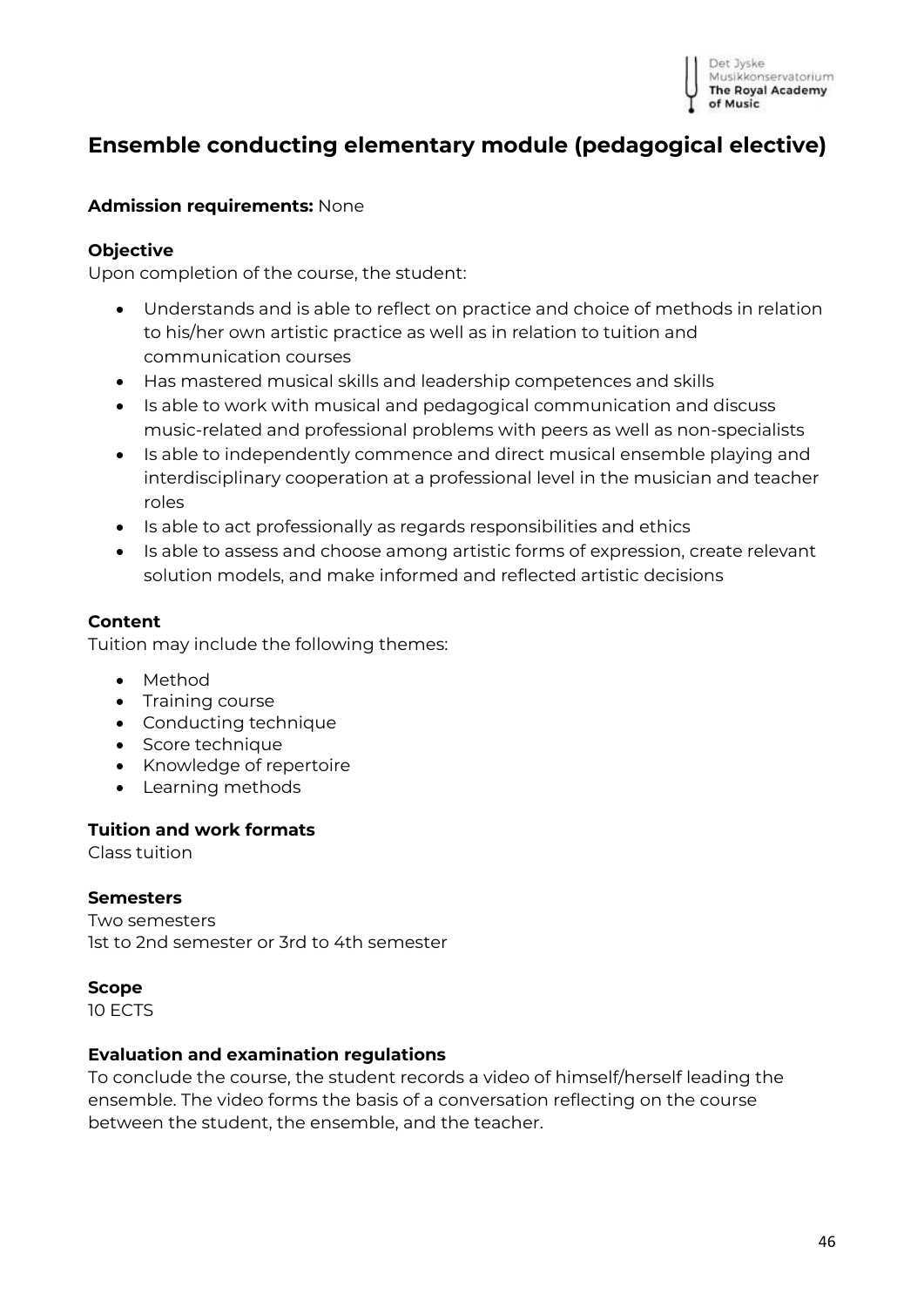

Certificate with the evaluation Approved/Not approved. This certifies that the objectives have been achieved at a level at least corresponding to a Pass, and that current attendance rules have been followed.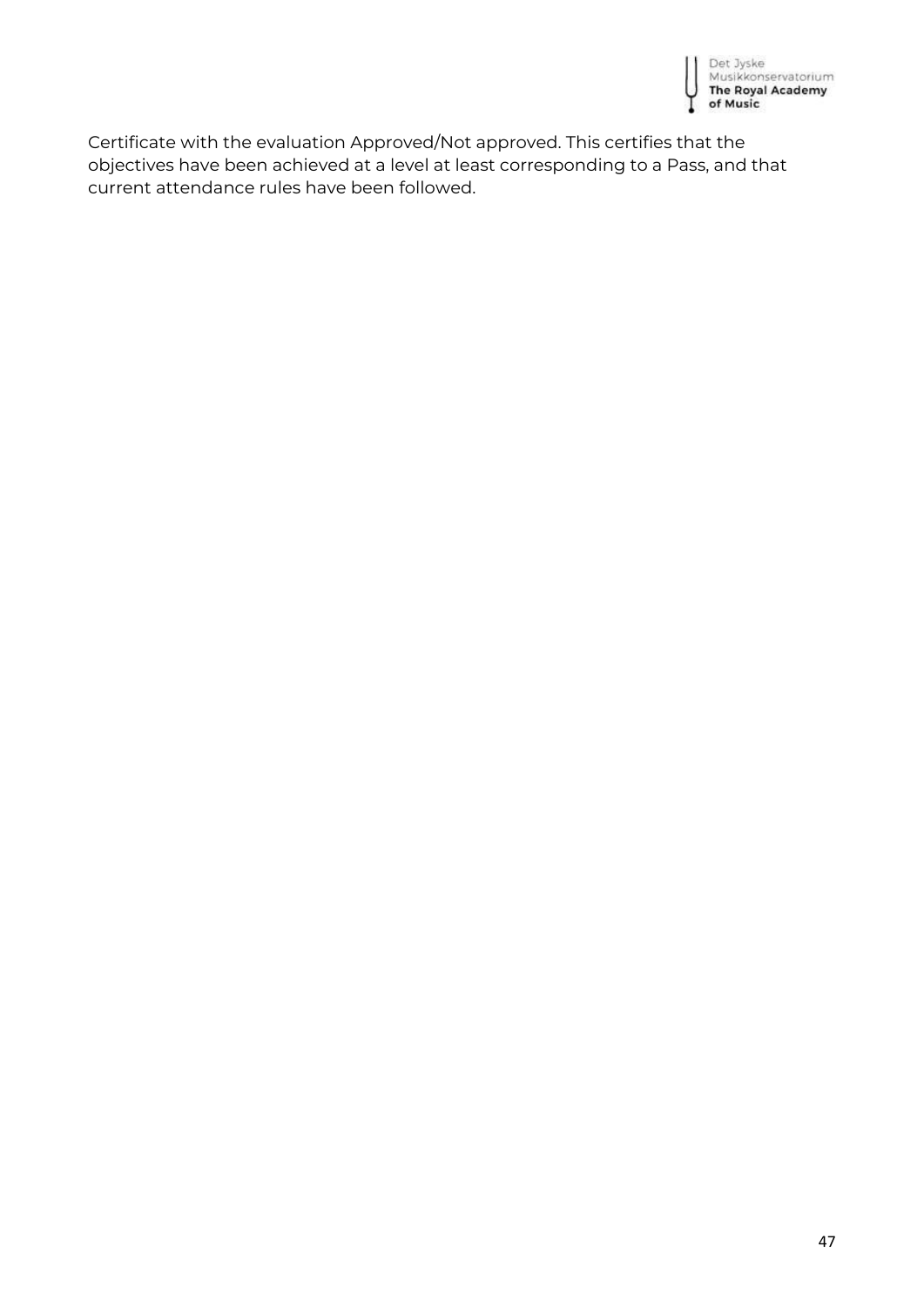## **Ensemble playing and composition on other instruments (pedagogical elective)**

**Admission requirements:** BMus degree in jazz/pop or composition

## **Objective**

Upon completion of the course, the student:

- Is able to participate independently and constructively in musical contexts on various instruments or singing
- Has developed his/her arrangement skills through practical experience with various instruments
- Possesses knowledge of relevant methods for acquiring additional instrument skills (including laptops, synthesizers, and so forth) based on his/her needs and interests and those of fellow students
- Is capable of working creatively with composition and arrangement in a band context
- Is able to make artistically relevant choices and assessments

## **Content**

Tuition includes a general practical introduction to the use of various instruments in ensemble playing, and developing and arranging student compositions for the musicians available in the class.

## **Tuition and work formats**

Class tuition

## **Semesters**

One semester 1st, 2nd, 3rd, or 4th semester

#### **Scope**

5 ECTS

## **Evaluation and examination regulations**

Certificate with the evaluation Approved/Not approved. This certifies that the objectives have been achieved at a level at least corresponding to a Pass, and that current attendance rules have been followed.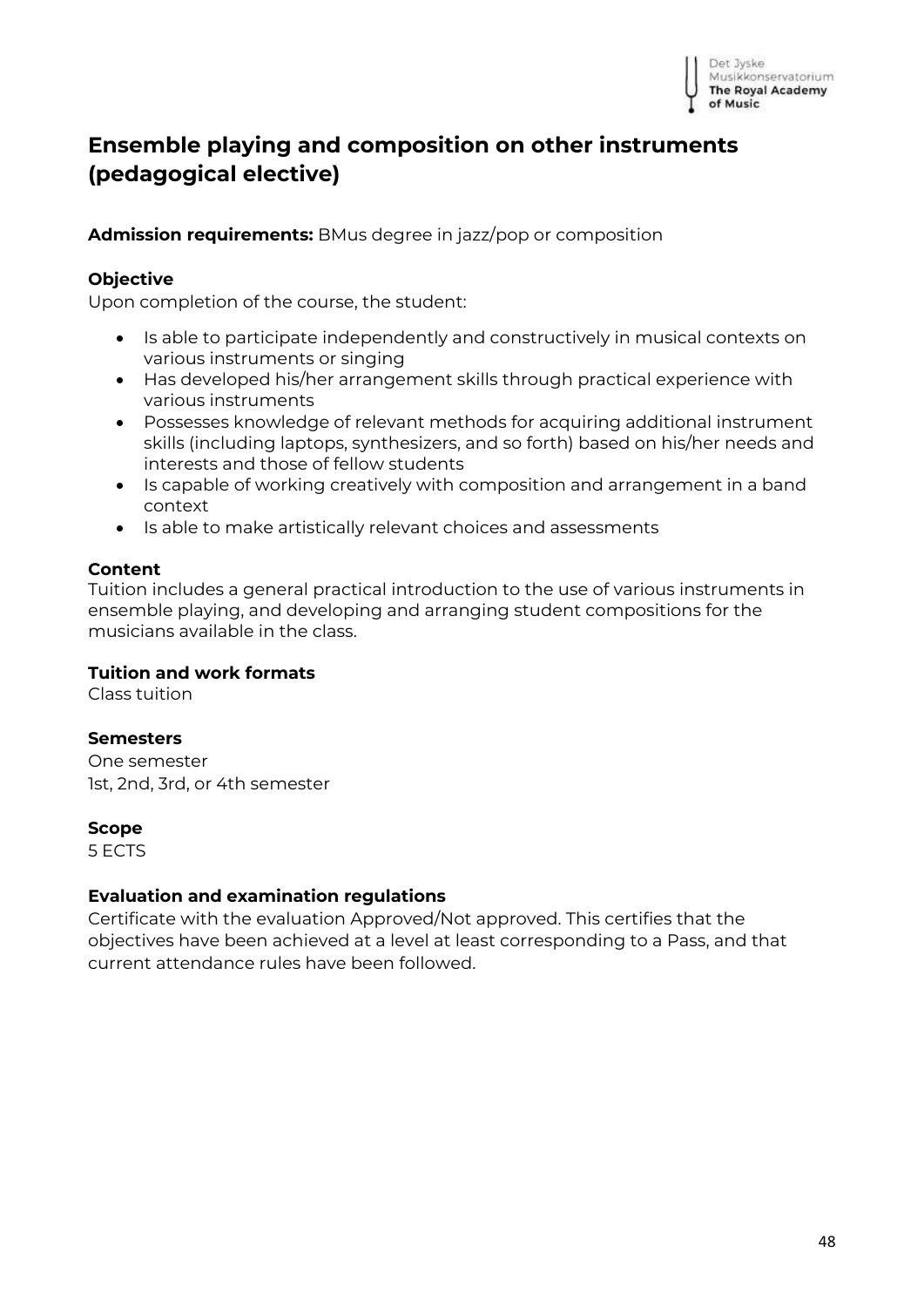

## **Ensemble teaching practice (pedagogical elective)**

**Admission requirements:** Jazz/pop musician, Jazz/pop music and movement, or General music teacher BMus degree

### **Objective**

Upon completion of the course, the student:

- Possesses in-depth knowledge of artistic and technical practice and of relevant pedagogical and didactic concepts and methods
- Is able to integrate practical and theoretical aspects at an advanced level
- Understands and is able to reflect on practice and choice of methods in relation to teaching and communication courses
- Has mastered advanced tuition skills as well as musical and technical skills and forms of expression
- Commands critical and analytical approaches to music and musical practice
- Is able to assess and choose among tuition methods and tools, create relevant solution models, and make informed and reflected decisions
- Is able to work with musical and pedagogical communication and discuss music-related and professional problems with peers as well as non-specialists
- Is able to handle complex and unpredictable creative challenges within pedagogical processes in a globalised world
- Can commence and direct musical ensemble playing and interdisciplinary cooperation in the musician and teacher roles
- Is able to act professionally as regards responsibilities and ethics
- Is able to assume responsibility for his/her own learning needs, specialisation options, and potential for creative development, and to prioritise and structure his/her time and work efforts

## **Content**

Taking the associated training courses as its starting point, tuition focuses on subjects that prepare the student for motivating, directing, and instructing various ensemble playing groups as well as composing and arranging for them.

Tuition covers subjects such as the following:

- Arranging tuition courses
- Creative processes
- Composition
- Improvisation
- Arrangement
- Instrument/vocal technique
- Knowledge of repertoire and style
- Music and movement
- Learning techniques
- Sound design/production
- Conducting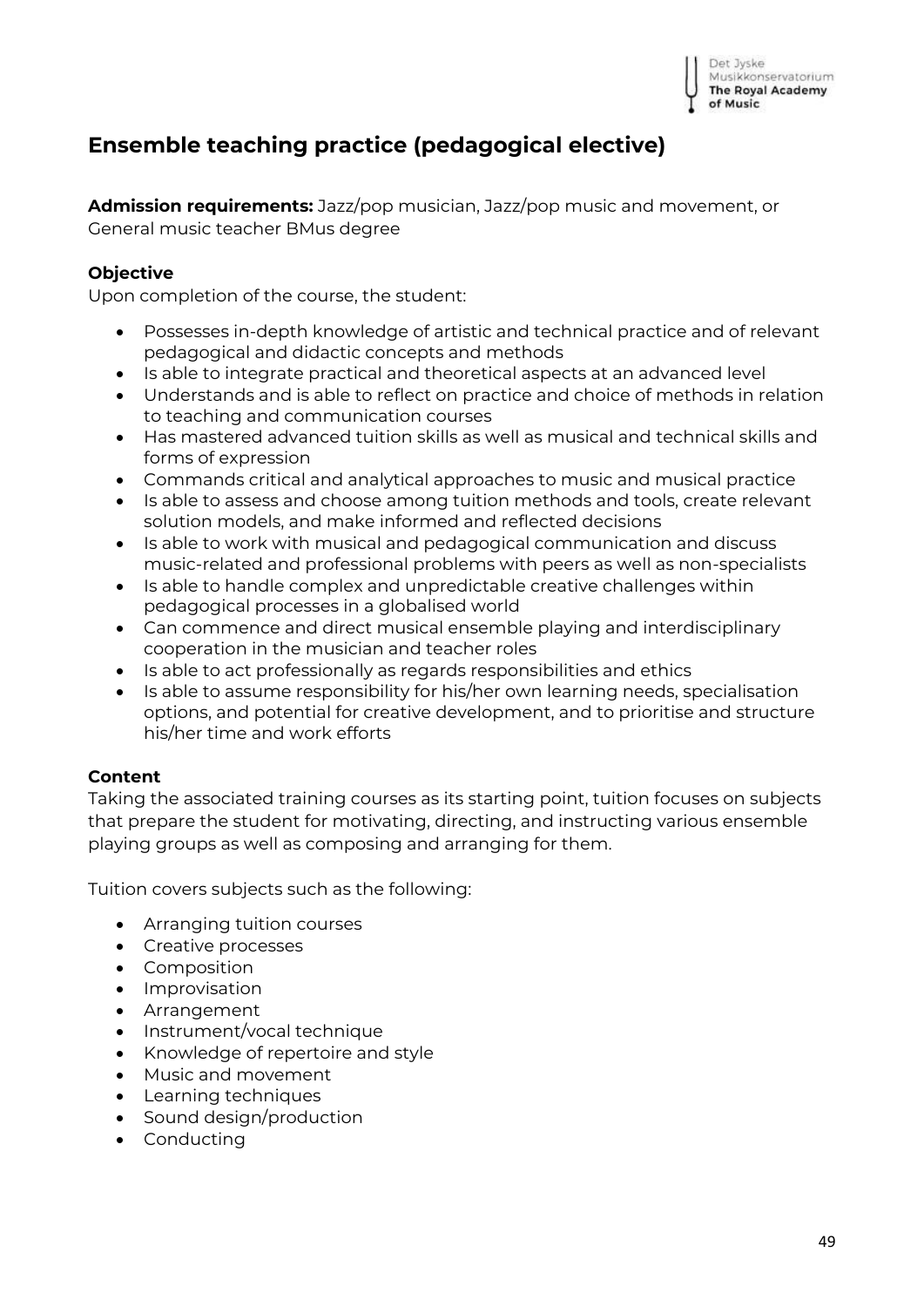## **Tuition and work formats**

Class tuition, group work, and guidance in connection with the student's training courses.

The tuition course is planned jointly by the teachers and students and takes the form of class tuition and guidance in connection with the training courses:

Following a general introduction focusing on creative processes and process management, the 1st semester is based on intensive training courses selected by the students. These courses can be workshops, courses, musicals, clinics, or similar. This is followed by a training course of at least 10 lessons of 45 minutes each with a class of pupils.

## **Semesters**

Two semesters 1st to 2nd semester or 3rd to 4th semester

## **Scope**

10 ECTS

## **Evaluation and examination regulations**

*Examination content*

Tuition demonstration during a 45-minute lesson. During the subsequent interview of approx. 10 minutes, the examiners can ask questions based on the demonstration and the report.

By the date communicated by the Study Administration, the student hands in a report (6-8 pages) describing the completed training courses.

The report must include the following:

- pupil descriptions
- the objective
- a description of one or more selected lessons
- an evaluation of the development of each individual person and the class as a whole
- a list of titles covered and examples of tuition materials used

## *Examination format*

Practical test and written report. Duration of the practical test: 45 minutes. Interview: 10 minutes. Deliberation: 20 minutes. 75 minutes in total.

## *Marking and evaluation*

Internal marking. Grade.

The assessment must reflect to what extent the objectives have been achieved.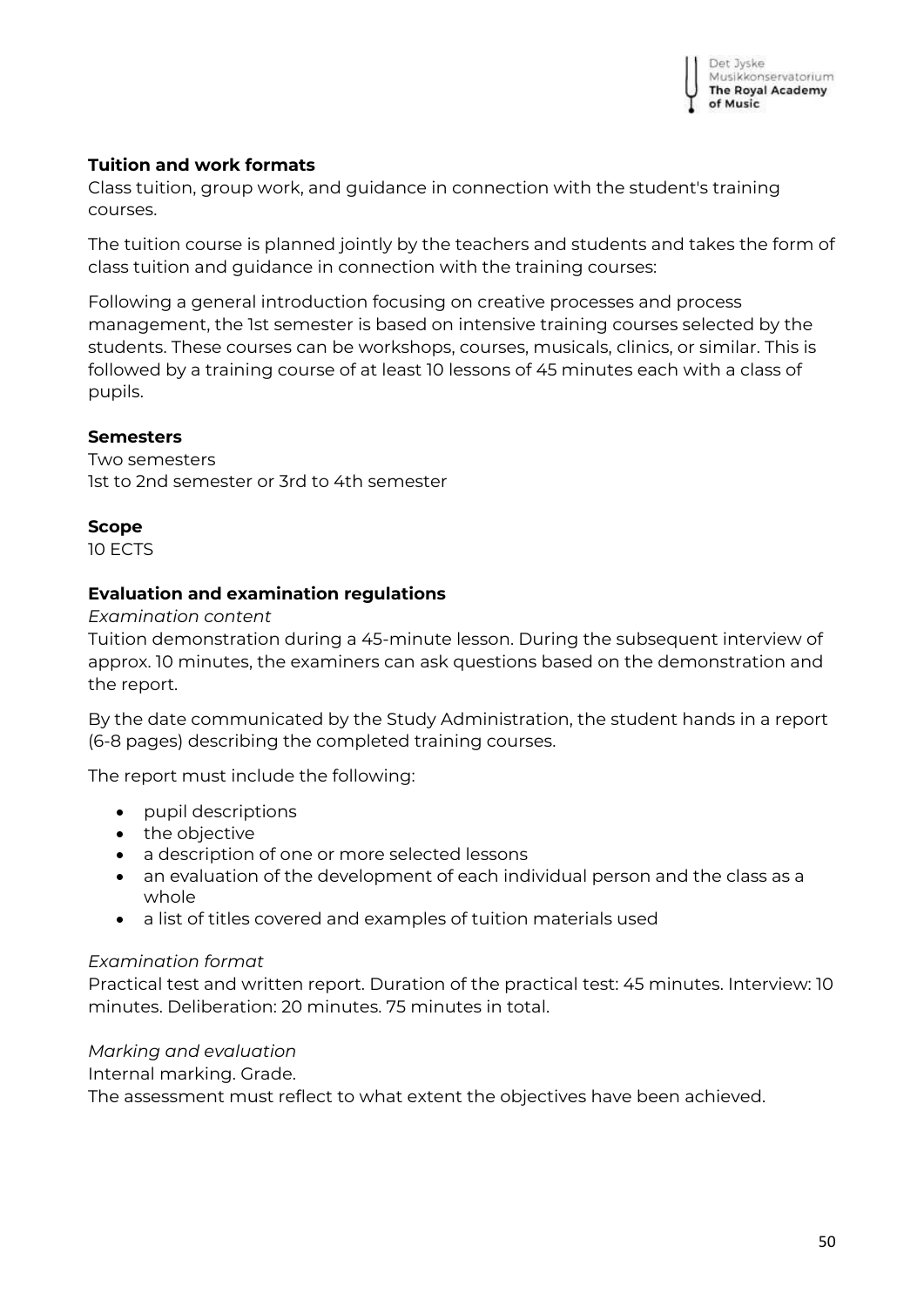## **Enunciation in classical vocal music (artistic elective)**

**Admission requirements:** For students with a main study area focusing on vocal music. Examples include singers, choir directors, organ players, general music teachers, and accompanists/répétiteurs (guitarists and pianists)

## **Objective**

Upon completion of the course, the student:

- Possesses knowledge of and is able to use the IPA (International Phonetic Alphabet)
- Is able to use relevant handbooks
- As a minimum knows the pronunciation rules for German, English, and Latin
- Understands and is able to reflect on practice and choice of methods in relation to his/her knowledge of phonetic and linguistic issues

## **Content**

Tuition includes the phonetic alphabet and pronunciation rules for German, English, and Latin based on songs/music that the students already use in main study area tuition. In addition, tuition may include other languages (such as French, Italian, Spanish, Czech, Russian, Swedish, Finnish, or Danish) based on student wishes and requirements. The necessary modifications when transforming spoken languages to song are covered.

## **Tuition and work formats**

Class tuition. Group work. Exercises

Practical work with lyrics – recital, singing, and transcription (IPA) – including sound and music examples.

Part of the tuition is executed as a flipped classroom with the student introducing a selected language for his/her fellow students.

## **Semesters**

One semester 1st, 2nd, 3rd, or 4th semester

## **Scope**

5 ECTS

## **Evaluation and examination regulations**

Certificate with the evaluation Approved/Not approved. This certifies that the objectives have been achieved at a level at least corresponding to a Pass, and that current attendance rules have been followed.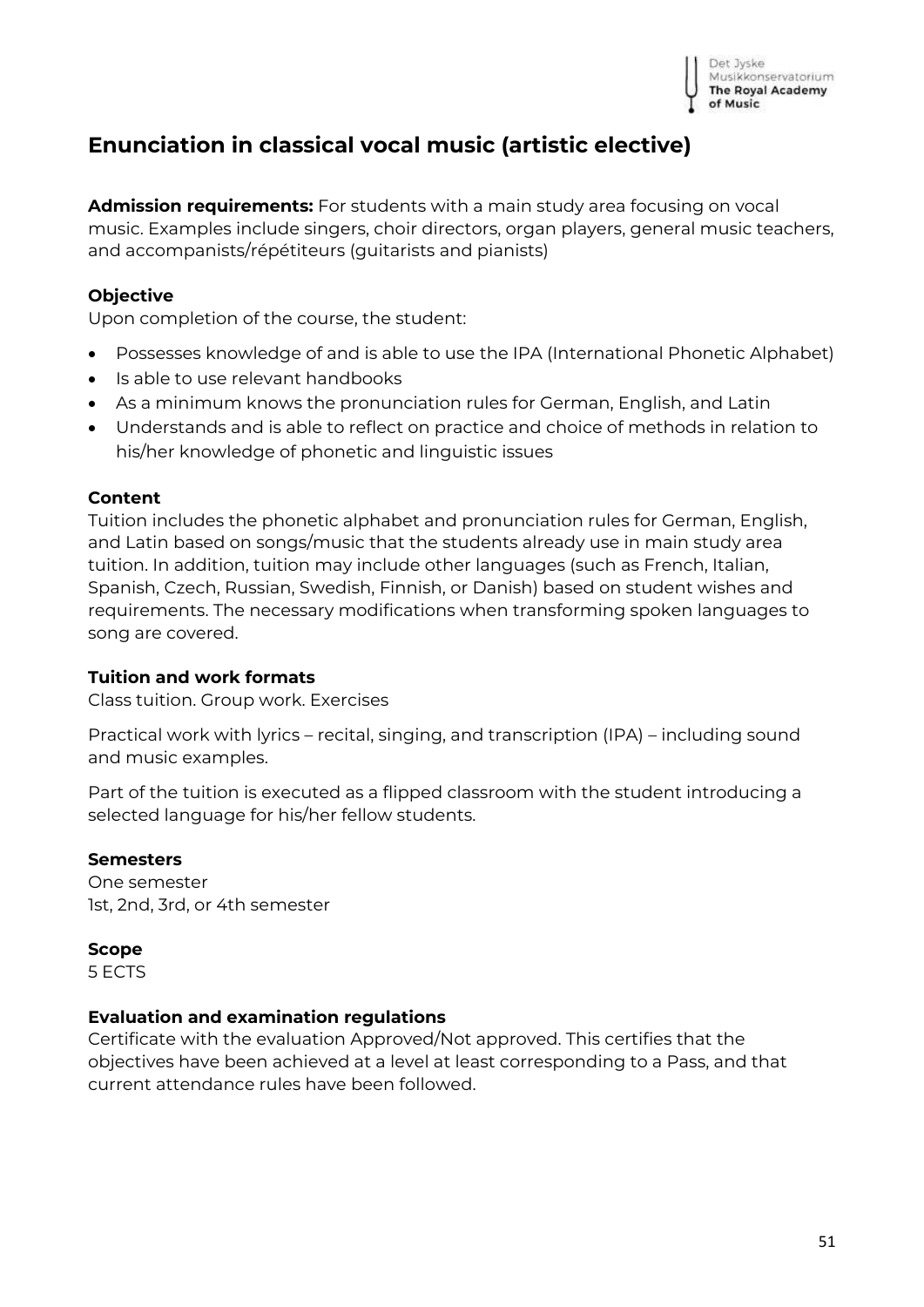# **Experimental music (artistic elective)**

## **Admission requirements:** None

## **Objective**

Upon completion of the course, the student:

- Is able to reflect on the compositional, political, and aesthetic aspects of experimental music
- Can analyse and communicate experimental music
- Is able to achieve an overview of artistic trends
- Is able to identify the consequences of geopolitical events on the artistic landscape
- Is able to discuss concepts such as artistic quality, art for art's sake, and historical necessity

## **Content**

Tuition focuses on trends and tendencies in contemporary music with a focus on inaugural performances at festivals for experimental music. Selected works are analysed and discussed. The students contribute to selecting which festivals and inaugural performances to focus on in classes, and they contribute presentations on the selected works.

## **Tuition and work formats**

Class tuition, student presentations, and discussion

The course ends with the student handing in a 10 to 15-minute video presentation about a work, an artist, or a trend.

## **Semesters**

One semester 1st, 2nd, 3rd, or 4th semester

## **Scope**

5 ECTS

## **Evaluation and examination regulations**

Certificate with the evaluation Approved/Not approved. This certifies that the objectives have been achieved at a level at least corresponding to a Pass, that the teacher has approved the video presentation, and that current attendance rules have been followed.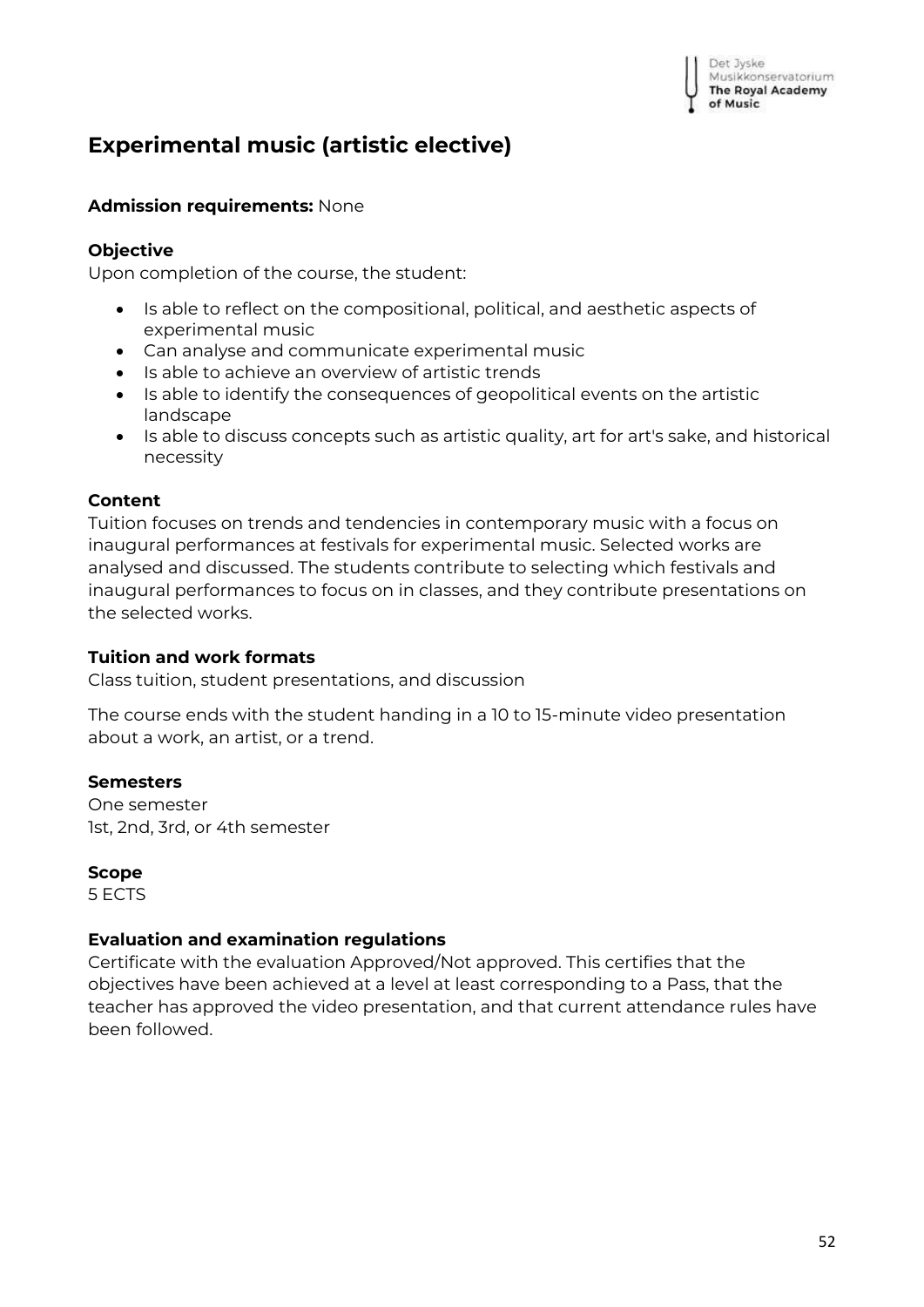

## **Film music – dramatic underscore and collaboration (artistic elective)**

**Admission requirements:** Experience with composing and producing music

## **Objective**

Upon completion of the subject, the student:

- Is capable of decoding a visual narrative and creating music that supports it
- Can cooperate with non-peers, receive instructions, and integrate the instructions in the practical composition work
- Is capable of meaningful communication about music to persons with no knowledge of music
- Is conversant with the form of communication and conventions and rights in the film music business
- Is capable of delivering completed material that observes given technical specifications

#### **Content**

Tuition may include the following themes:

- Theories of audio-visual formation of significance
- Communication in cross-disciplinary artistic cooperation
- Spotting where and why should there be music in a film?

In addition, tuition covers practical work with film music, composition assignments, and analyses of music from film and TV productions.

## **Tuition and work formats**

Class tuition and group work

## **Semesters**

Two semesters 1st to 2nd or 3rd to 4th semester

#### **Scope**

10 ECTS

## **Evaluation and examination regulations**

Certificate with the evaluation Approved/Not approved. This certifies that the objectives have been achieved at a level at least corresponding to a Pass, and that current attendance rules have been followed.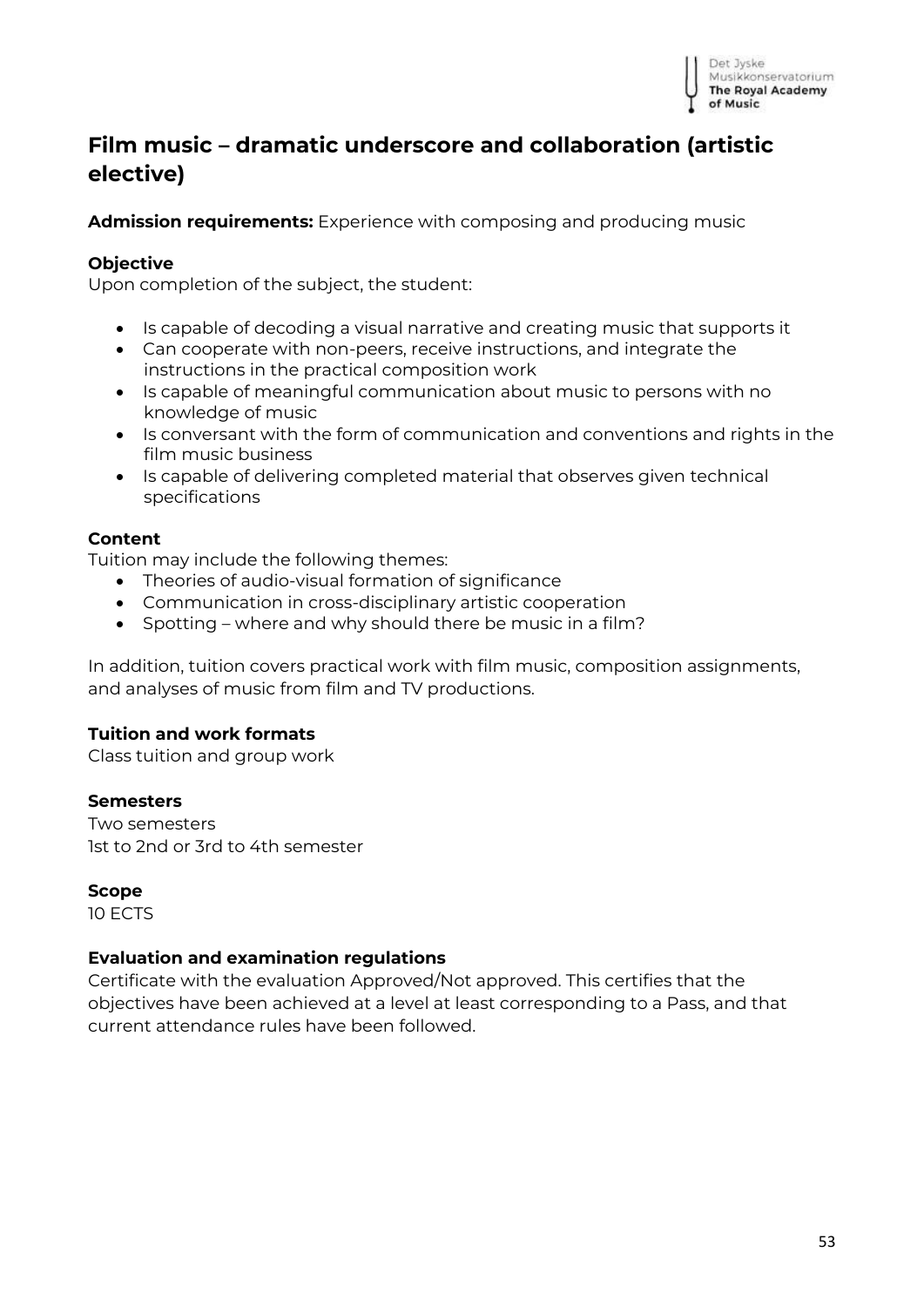## **General didactics (pedagogical elective)**

#### **Admission requirements:** None

#### **Objective**

Upon completion of the course, the student:

• Possesses specialist knowledge of general didactics relating to teaching at schools, Danish folk high schools, boarding schools, high schools, or other educational institutions

#### **Content**

General didactics is the science of teaching. The discipline involves theories and issues regarding the planning, execution, and evaluation of tuition at a general level whereas other Academy disciplines take the field of *music* didactics as their starting point. As such, the objective of General didactics is broader, and the competences acquired can be used in general teaching situations, for example in schools.

Tuition may include the following themes:

- General teaching competences
- Theories and methods of tuition
- Elementary positions in didactics
- Tuition governed by learning objectives
- Classroom management
- Inclusion

#### **Tuition and work formats**

Class tuition

## **Semesters**

One semester 1st, 2nd, 3rd, or 4th semester

#### **Scope**

5 ECTS

## **Evaluation and examination regulations**

Certificate with the evaluation Approved/Not approved. This certifies that the objectives have been achieved at a level at least corresponding to a Pass, and that current attendance rules have been followed.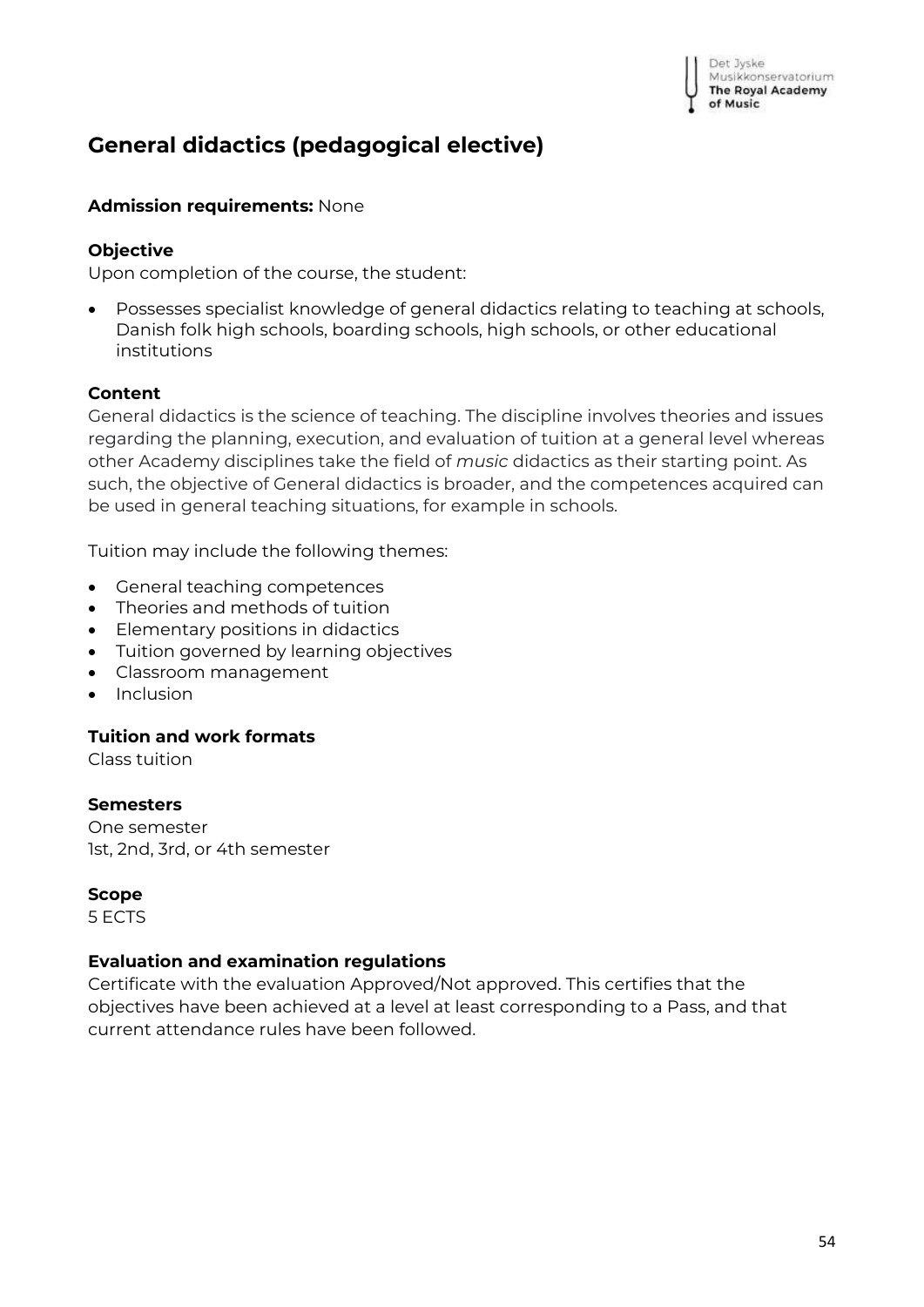

## **Ensemble conducting with the student's own training orchestra (pedagogical elective)**

**Admission requirements:** Prior participation in Group teaching practice – elementary module, or corresponding qualifications. In order to select this elective, the student must have his/her own training orchestra.

### **Objective**

Upon completion of the course, the student:

- Understands and is able to reflect on practice and choice of methods in relation to his/her own artistic practice as well as in relation to tuition and communication courses
- Has mastered advanced tuition skills as well as musical skills and leadership competences and skills
- Commands critical and analytical approaches to music and musical practice
- Is able to work with musical and pedagogical communication and discuss music-related and professional problems with peers as well as non-specialists
- Is able to independently commence and direct musical ensemble playing and interdisciplinary cooperation in the musician and teacher roles
- Is able to act professionally as regards responsibilities and ethics
- Is able to assess and choose among artistic forms of expression, create relevant solution models, and make informed and reflected artistic decisions

#### **Content**

The elective takes the form of an external training course with the student's own training orchestra for at least 10 lessons lasting at least 45 minutes each. The training orchestra may be provided in collaboration with a music school, evening class, church, independent ensemble, or similar.

Tuition may include the following themes:

- Method
- Training course
- Conducting technique
- Score technique
- Knowledge of repertoire
- Learning methods

#### **Tuition and work formats**

One on one and/or class tuition. In some of the lessons, the student is supervised.

Video and digital learning platforms can be used.

#### **Semesters**

One semester 1st, 2nd, 3rd, or 4th semester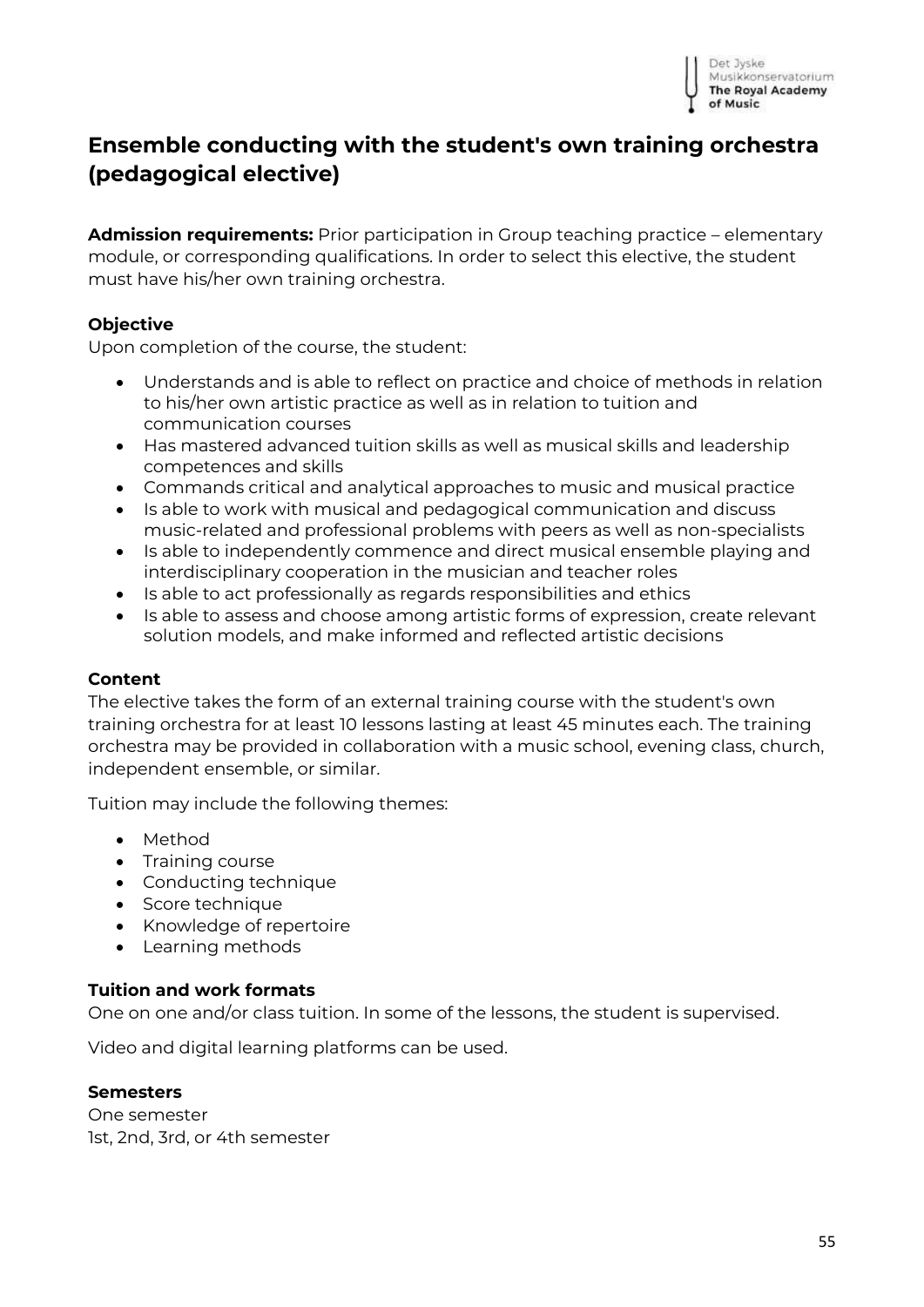### **Scope**

5 ECTS

## **Evaluation and examination regulations**

#### *Examination content*

By the date communicated by the Study Administration, the student must hand in a written report on his/her work with the training orchestra. The report (maximum 10 pages excluding annexes) must include the following:

- Objective for the training orchestra
- A description of the orchestra's practice until now and an assessment of its potential for development
- Orchestra development during the training course, possibly based on journal entries
- A reflection on the student's role as conductor and ensemble leader
- Examples of tuition materials used must be included as an annex

At the oral examination, the student presents an edited video recording of himself/herself conducting a work, or excerpts from a work, known by the orchestra as well as the orchestra learning new material. The new material to be learned is chosen by the teacher and is sent to the student one week prior to the examination.

Total duration of the video recordings: approx. 20 minutes. The student comments on the recordings.

The presentation is supplemented by a short interview where the student answers questions from the examiners regarding the video presentation and the report.

## *Examination format*

Oral examination and written report

Oral examination: 30 minutes. Interview: 10 minutes. Total duration including deliberation: 55 minutes

*Marking and evaluation*

Internal marking. Grade.

The assessment must reflect to what extent the objectives have been achieved.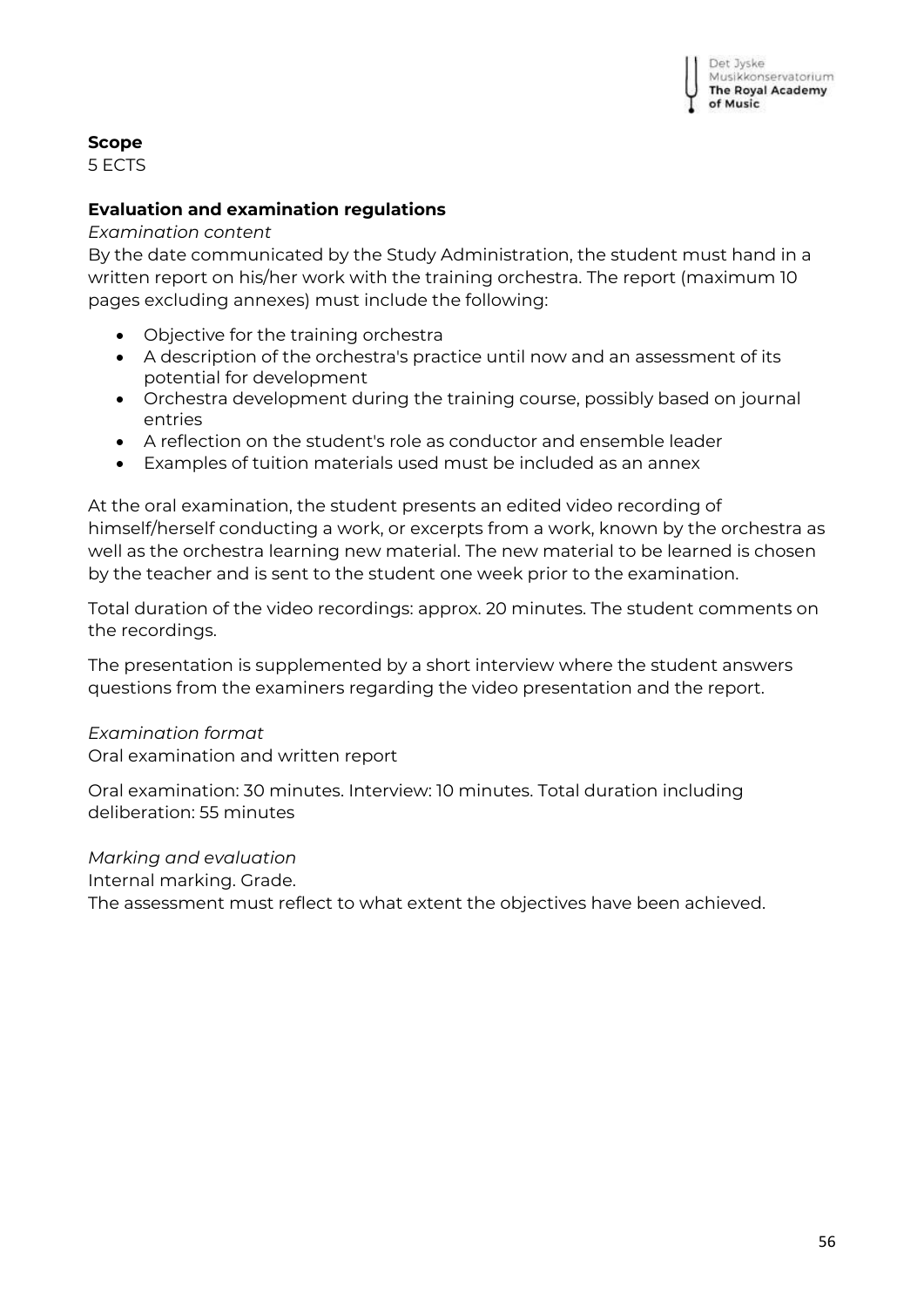## **Harpsichord and figured bass (artistic elective)**

**Admission requirements:** BMus degree in church music

#### **Objective**

Upon completion of the subject, the student:

- Possesses specialist knowledge of artistic and technical practice, repertoire, methods, and theory within harpsichord and figured bass performance
- Has mastered artistic and technical skills and forms of expression in relation to harpsichord and figured bass performance
- Commands critical and analytical approaches to music and musical practice
- Commands figured bass performance at a level that allows chamber music practice
- Possesses knowledge of various styles and traditions (German, French, and Italian)

#### **Content**

Students are taught to play the harpsichord and to distinguish between harpsichord and organ playing techniques. Tuition may include the following themes:

- Reading and realising figurations in figured bass playing
- Knowledge of styles and traditions in the figured bass period
- Knowledge of key harpsichord repertoire
- Performance practice in relation to concrete works

## **Tuition and work formats**

One-to-one and class tuition

#### **Semesters**

Two semesters 1st to 2nd semester or 3rd to 4th semester

#### **Scope**

10 ECTS

## **Evaluation and examination regulations**

*Examination content* The examination takes the form of a concert including the following:

- 15 minutes of solo harpsichord performance
- 15 minutes of continuo performance on the harpsichord (possibly also the organ) in sonatas, cantatas, and so forth chosen by the student

## *Examination format*

Practical test. Total duration including deliberation: 45 minutes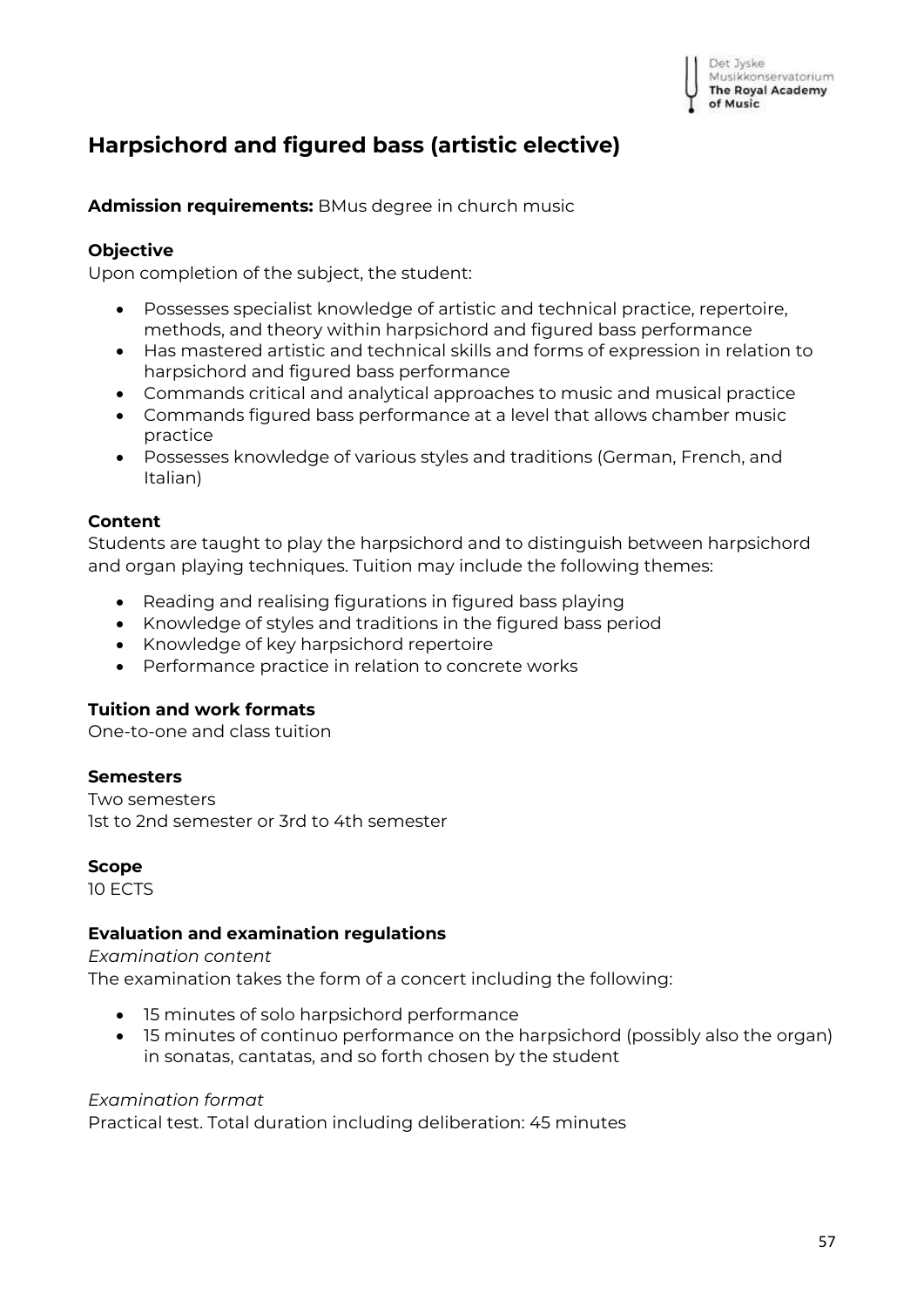

*Marking and evaluation* Internal marking. Grade. The assessment must reflect to what extent the objectives have been achieved.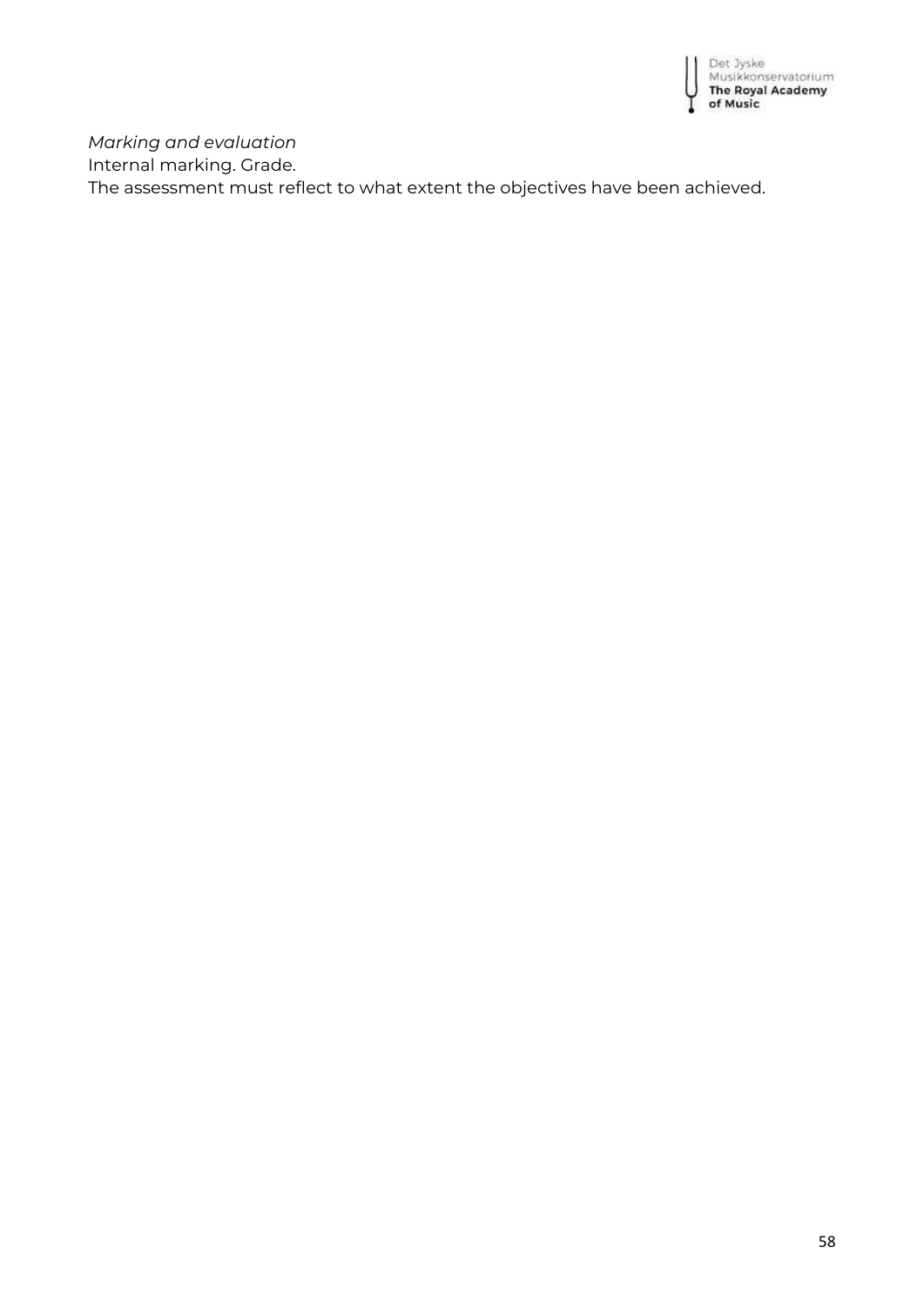## **Instrumentation, strings (artistic elective)**

### **Admission requirements:** None

#### **Objective**

Upon completion of the course, the student:

- Possesses knowledge of string instruments as well as their timbral possibilities and repertoire
- Is able to apply technical and theoretical knowledge of strings in his/her own artistic practice
- Possesses knowledge of trends in composition technique and aesthetics in contemporary music for strings
- Is capable of making artistic choices and assessments
- Is able to communicate musical and artistic expression in a way that is relevant for a given target audience

#### **Content**

Tuition includes the following:

- Composition techniques
- Instrument knowledge
- Arrangement
- Instrumentation
- Developing the student's capacity for critical reflection on his/her own works and those of others
- Score analysis

## **Tuition and work formats**

Class tuition, individual guidance, and peer feedback

During the course, the student must complete at least one composition or arrangement for strings (duration at least 3 minutes) which must be handed in to the teacher complete with parts and a score.

#### **Semesters**

One semester 2nd or 4th semester

#### **Scope**

5 ECTS

#### **Evaluation and examination regulations**

Certificate with the evaluation Approved/Not approved. This certifies that the objectives have been achieved at a level at least corresponding to a Pass, and that current attendance rules have been followed.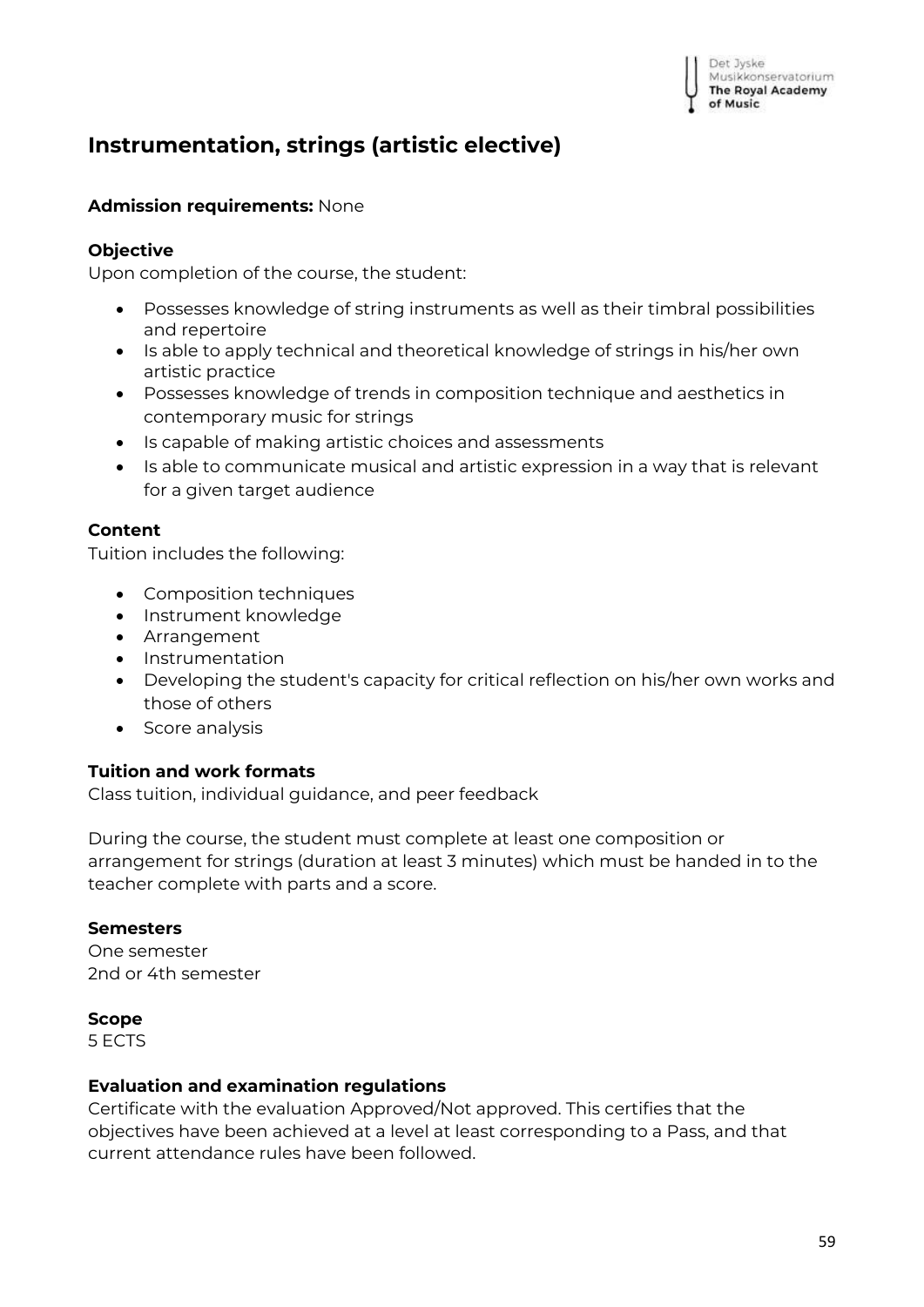

# **Instrumentation, wind instruments (artistic elective)**

## **Admission requirements:** None

## **Objective**

Upon completion of the course, the student:

- Possesses in-depth knowledge of wind instruments and their timbral possibilities and repertoire
- Is capable of composing and/or arranging with a personal expression
- Is able to apply technical and theoretical knowledge of arrangement in his/her artistic practice
- Is able to reflect on practice and choice of methods in relation to his/her own artistic practice
- Possesses knowledge on composition technical and aesthetic trends
- Is able to communicate musical and artistic expression in a way that is relevant for a given target audience

## **Content**

Tuition includes the following:

- Instrument knowledge (on wind instruments and rhythm sections, for example)
- Arrangement and instrumentation
- Score analysis
- Developing the student's capacity for critical reflection on his/her own works and those of others

## **Tuition and work formats**

Class tuition, guidance, rehearsal and concert programme with a suitable professional ensemble, and peer feedback

During the spring semester, the student must complete at least one work. It must be handed in as a score and will be performed at a joint final concert after the course.

## **Semesters**

One semester 1st, 2nd, 3rd, or 4th semester

## **Scope**

5 ECTS

## **Evaluation and examination regulations**

Certificate with the evaluation Approved/Not approved. This certifies that the objectives have been achieved at a level at least corresponding to a Pass, and that current attendance rules have been followed.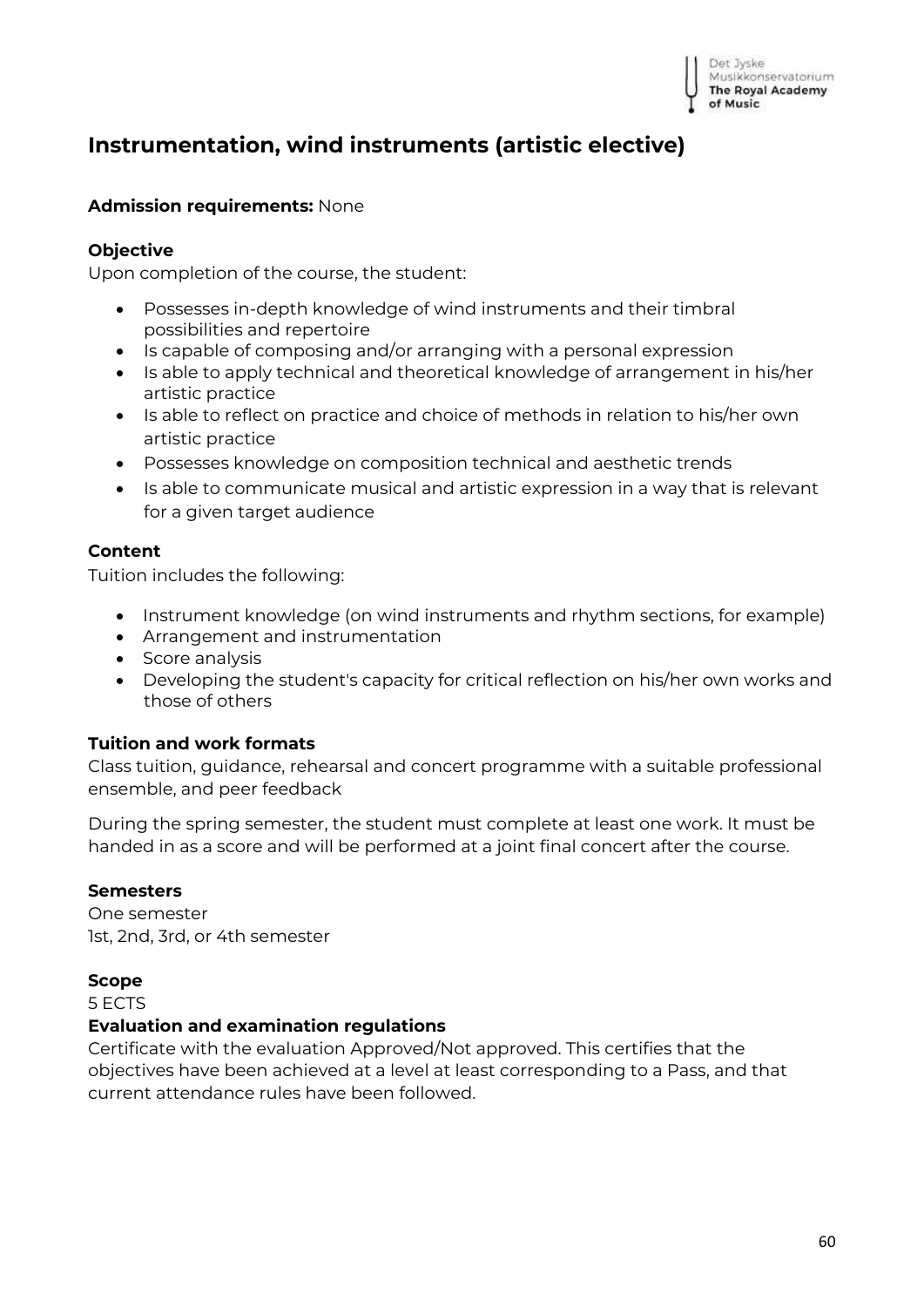## **Jazz/pop choir arrangement (artistic elective)**

**Admission requirements:** Choir arrangement experience

## **Objective**

Upon completion of the course, the student:

- Possesses in-depth knowledge of artistic and technical practice and of pedagogical concepts and methods relevant to choirs
- Has acquired mastery of arrangement skills
- Commands critical and analytical approaches to music and musical practice
- Is able to assess and choose from arrangement methods, and to make qualified and reflected artistic choices
- Is able to independently assume responsibility for his/her own learning needs, specialisation options, and potential for creative development, and to prioritise and structure his/her time and work efforts

#### **Content**

Developing student qualifications within jazz/pop choir arrangement, focusing on the student's ability to integrate practical and theoretical aspects.

Creating various types of arrangements, both a cappella and with a rhythm section. The aim is for the student to be able to create arrangements that can be used in many different teaching contexts and by semi-professional groups and choirs.

Subjects such as the following are covered:

- Arrangement techniques
- Knowledge of repertoire and style
- Knowledge of children's and adolescent voices

#### **Tuition and work formats**

Class tuition using the e-learning platforms of the RAMA Vocal Center

#### **Semesters**

Two semesters 1st to 2nd semester or 3rd to 4th semester

#### **Scope**

10 ECTS

#### **Evaluation and examination regulations**

#### *Examination content*

By the date communicated by the Study Administration, the student must hand in 4 arrangements and a 3 to 5-page report with a short account of each individual arrangement and the work behind it. The following arrangement types must be included: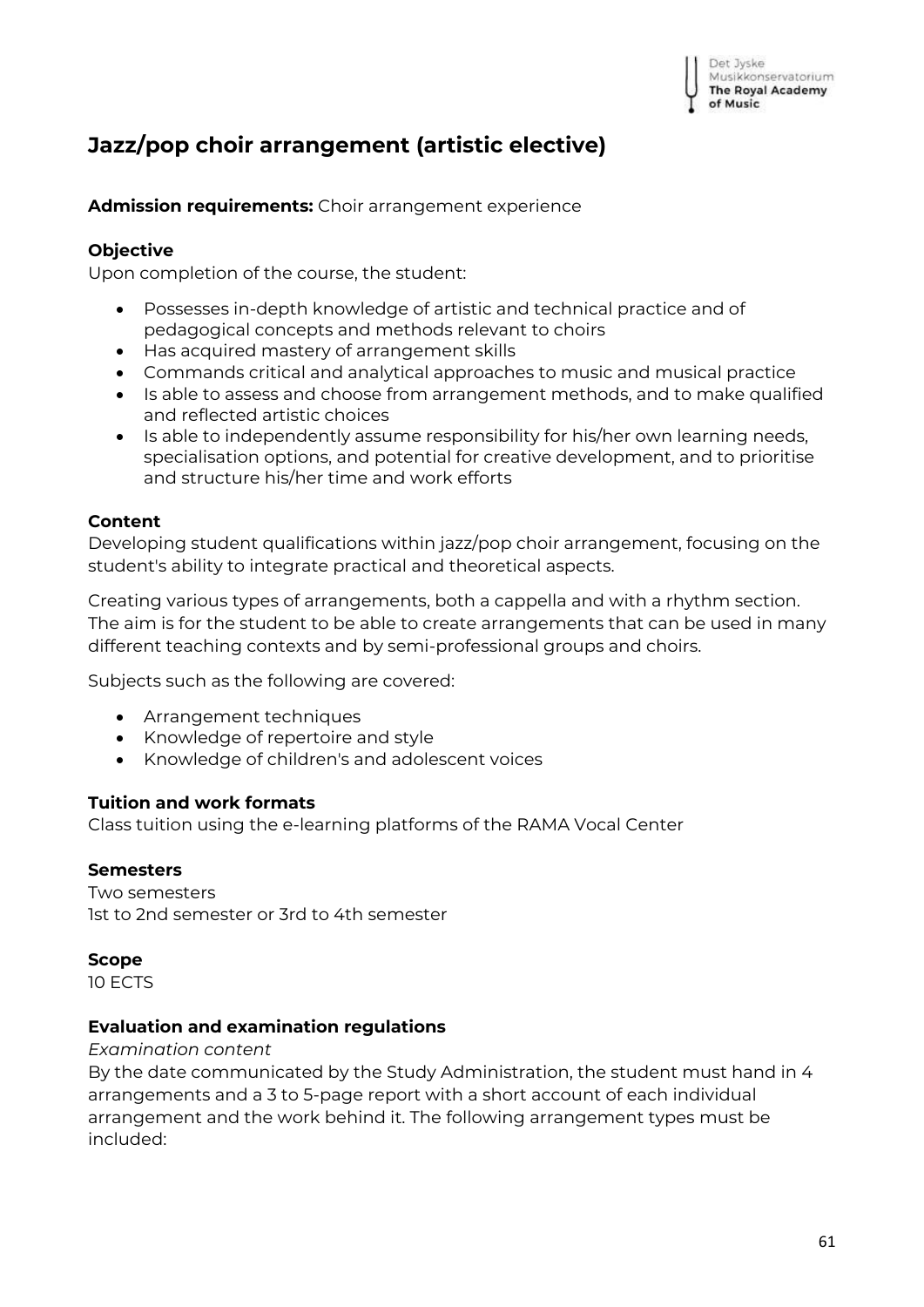

- A) 2 arrangements for children's or adolescent choir with a rhythm section (at least one for single-sex choir)
- B) 2 a cappella arrangements for choir/vocal ensemble

All arrangements must be provided in writing (.pdf).

Documentation in the form of audio or video recordings can be included.

#### *Examination format*

Written assignment and oral presentation

At the examination, the student gets 20 minutes for presenting his/her arrangements.

During a subsequent interview of approx. 10 minutes, the examiners ask questions based on the presentation, the report, and the documentation.

Total duration including deliberation: 45 minutes

*Marking and evaluation* Internal marking. Pass/fail. The assessment must reflect to what extent the objectives have been achieved.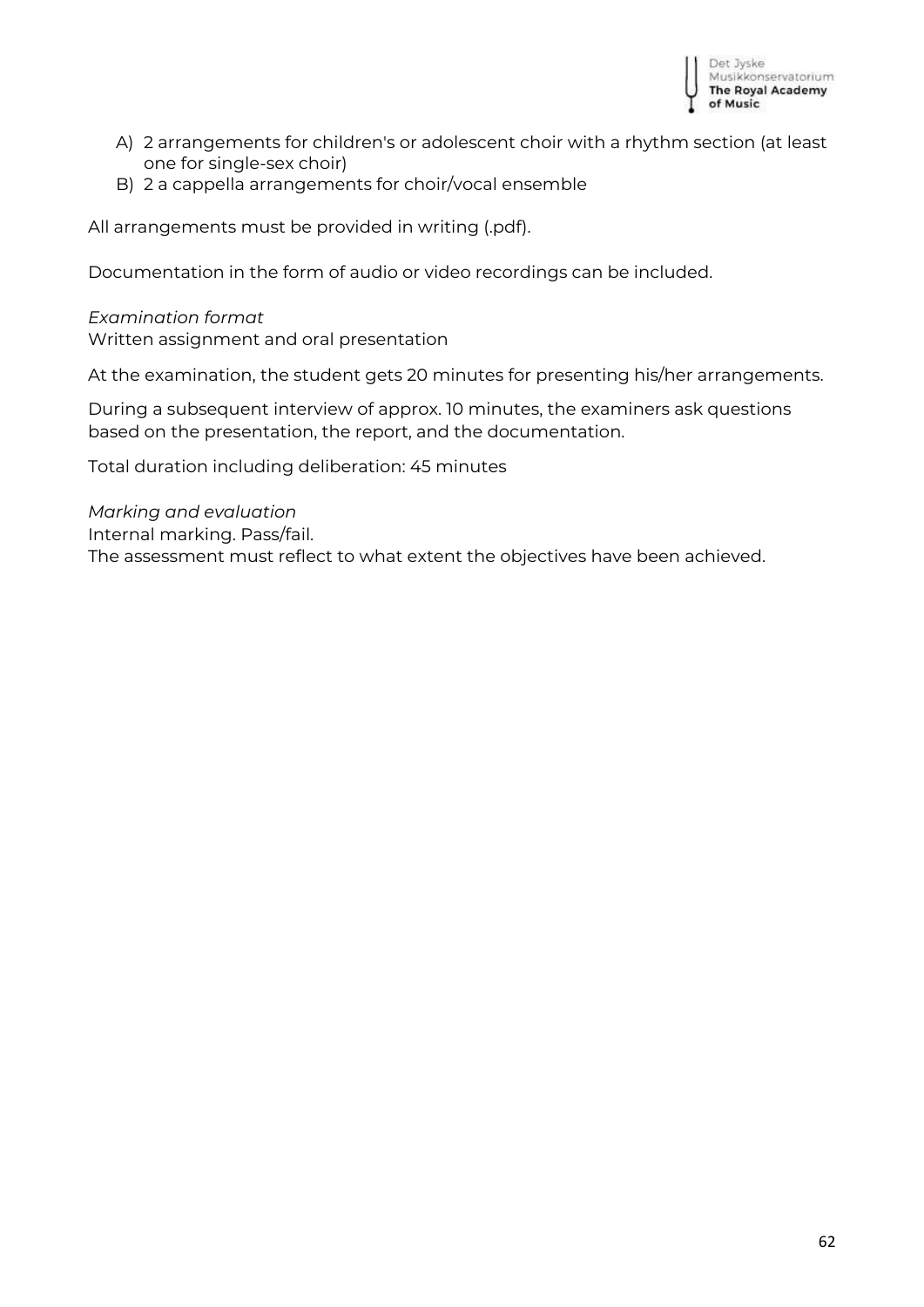

## **Jazz/pop choir conducting (pedagogical elective)**

**Admission requirements:** BMus degree in the discipline or corresponding qualifications

## **Objective**

Upon completion of the course, the student:

- Possesses in-depth knowledge of artistic and technical practice and of pedagogical concepts and methods relevant to choirs
- Understands and is able to reflect on practice and choice of methods in relation to his/her own artistic practice as well as in relation to tuition courses
- Has mastered advanced tuition skills as well as musical and technical skills and forms of expression
- Is able to work with musical and pedagogical communication and discuss music-related and professional problems with peers as well as non-specialists
- Is able to independently assume responsibility for his/her own learning needs, specialisation options, and potential for creative development, and to prioritise and structure his/her time and work efforts

#### **Content**

Further development of student qualifications within jazz/pop/global choir pedagogics, focusing on the student's ability to integrate practical and theoretical aspects.

Conducting vocal ensembles of various types, both a cappella and with a rhythm section. The aim is for the student to be able to work at music schools and with semiprofessional groups and choirs. Coverage of tuition methods and pedagogy with the aim of developing a relevant and progressively ordered tuition repertoire for use on the training courses.

Based on the associated training course, tuition covers subjects such as the following:

- Arranging tuition courses
- Progress
- Knowledge of repertoire and style
- Learning methods
- Direction technique
- Accompaniment
- Intonation, choir voicing, and timbre perception
- Warm-up and vocal formation
- Improvisation
- Knowledge of vocal technique
- Groove, pulse, feeling, and phrasing
- Conducting
- Knowledge of children's and adolescent voices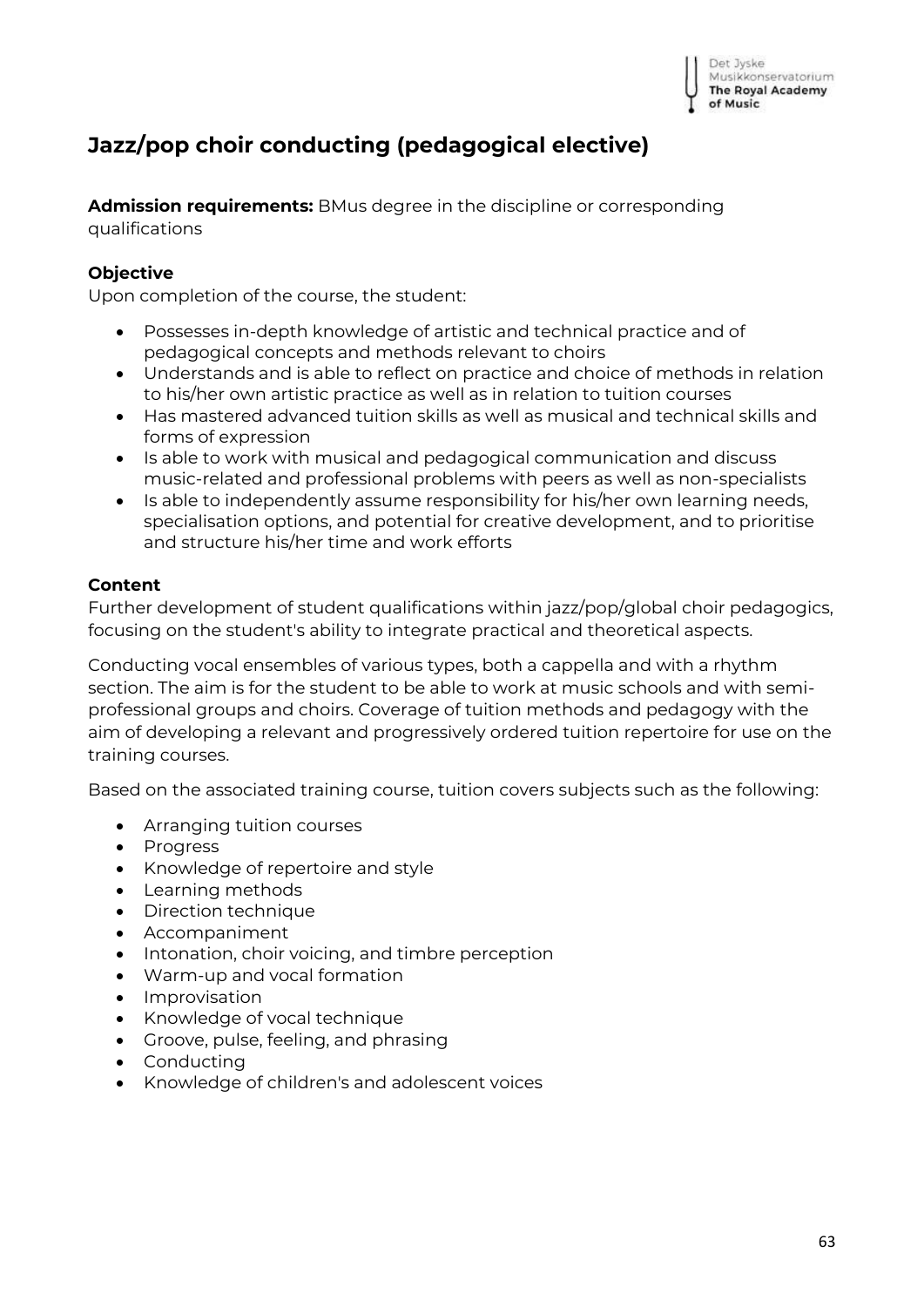

## **Tuition and work formats**

Tuition takes the form of class tuition and guidance in connection with the training courses.

#### Training course

In consultation with the adviser, the student completes a tuition course of at least 15 lessons (lasting 45 minutes each) featuring a choir at music school level.

#### **Semesters**

Two semesters 1st to 2nd semester or 3rd to 4th semester

#### **Scope**

10 ECTS

#### **Evaluation and examination regulations**

*Examination content*

By the date communicated by the Study Administration, the student hands in a pedagogical report (6-8 pages excluding annexes) describing the completed training course.

The report must include the following:

- the objective
- a description of the choir
- pupil descriptions
- a description of one or more selected lessons
- deliberations on method and pedagogics
- an evaluation of the objective and course of the training course and on the development of the choir and each individual
- a list of titles covered (annex)
- examples of tuition materials used (annex)

#### Tuition demonstration with the student's own choir

The student demonstrates his/her teaching skills at a 30-minute examination taking the form of a normal lesson. After the lesson, the student comments on the training course and the course of the lesson and answers questions from the examiners during an interview of approx. 10 minutes. The report will also be included.

#### *Examination format*

Report and practical examination. Total duration including deliberation: 55 minutes

#### *Marking and evaluation*

Internal marking. Grade.

The assessment must reflect to what extent the objectives have been achieved.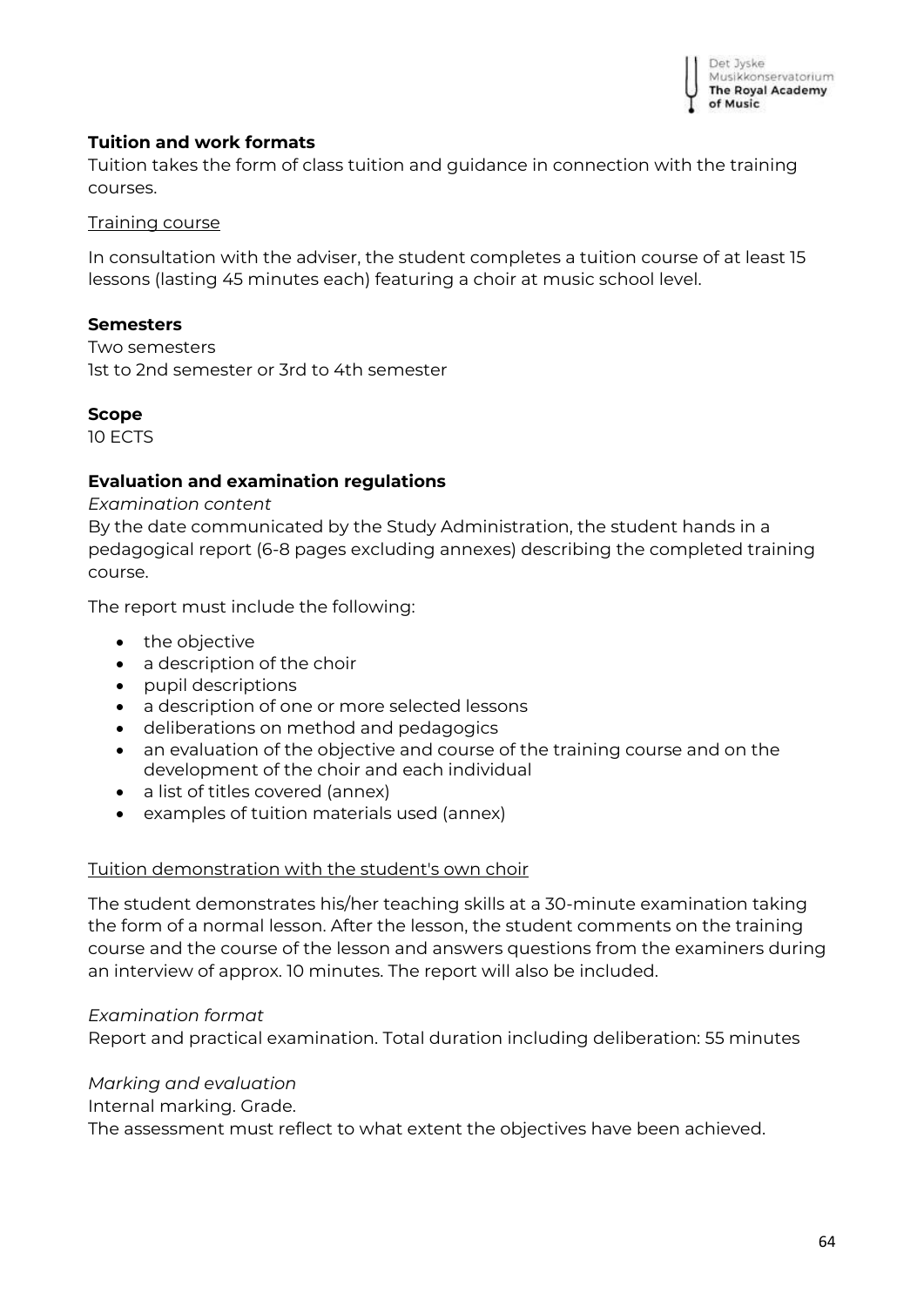

## **Jazz/pop ear training (pedagogical elective)**

**Admission requirements:** Passed ear training examination at BMus level or corresponding qualifications

## **Objective**

Upon completion of the course, the student:

- Possesses in-depth knowledge of jazz/pop ear training practice
- Possess advanced pedagogical, didactic, and methodical skills suitable for tuition at various levels
- Is able to assess and choose among tuition methods and tools, create relevant solution models, and make informed and reflected decisions
- Is able to work with musical and pedagogical communication and discuss music-related and professional problems with peers as well as non-specialists
- Is able to handle complex and unpredictable creative challenges within pedagogical processes in a globalised world
- Is able to act professionally as regards responsibilities and ethics
- Is able to assume responsibility for his/her own learning needs, specialisation options, and potential for creative development, and to prioritise and structure his/her time and work efforts

## **Content**

#### Student skills

Tuition may include the following: musical expression (for example dynamics, phrasing, and paraphrase), melody and rhythm imitation, sense of steps, intervals/interval structures, chords, scales, score reading (for example sight reading and rhythm reading), improvisation, learning by ear, auditive and visual analysis (for example, genre knowledge and form analysis), transcription, dictation, and composition

## Tuition skills

In connection with the training course, tuition focuses on building the student's skills and ability to independently handle a methodical and progressively ordered tuition course, including creating and using the student's own tuition material

## **Tuition and work formats**

Class tuition and guidance in connection with the student's training course. On the second semester, the student in consultation with the teacher executes a tuition course of at least 10 lessons (of at least 45 minutes each) with a class of 3-8 pupils at a level and age chosen by the student.

It is the student's responsibility to plan and execute the training course.

The student must hand in a report in connection with the course.

#### **Semesters**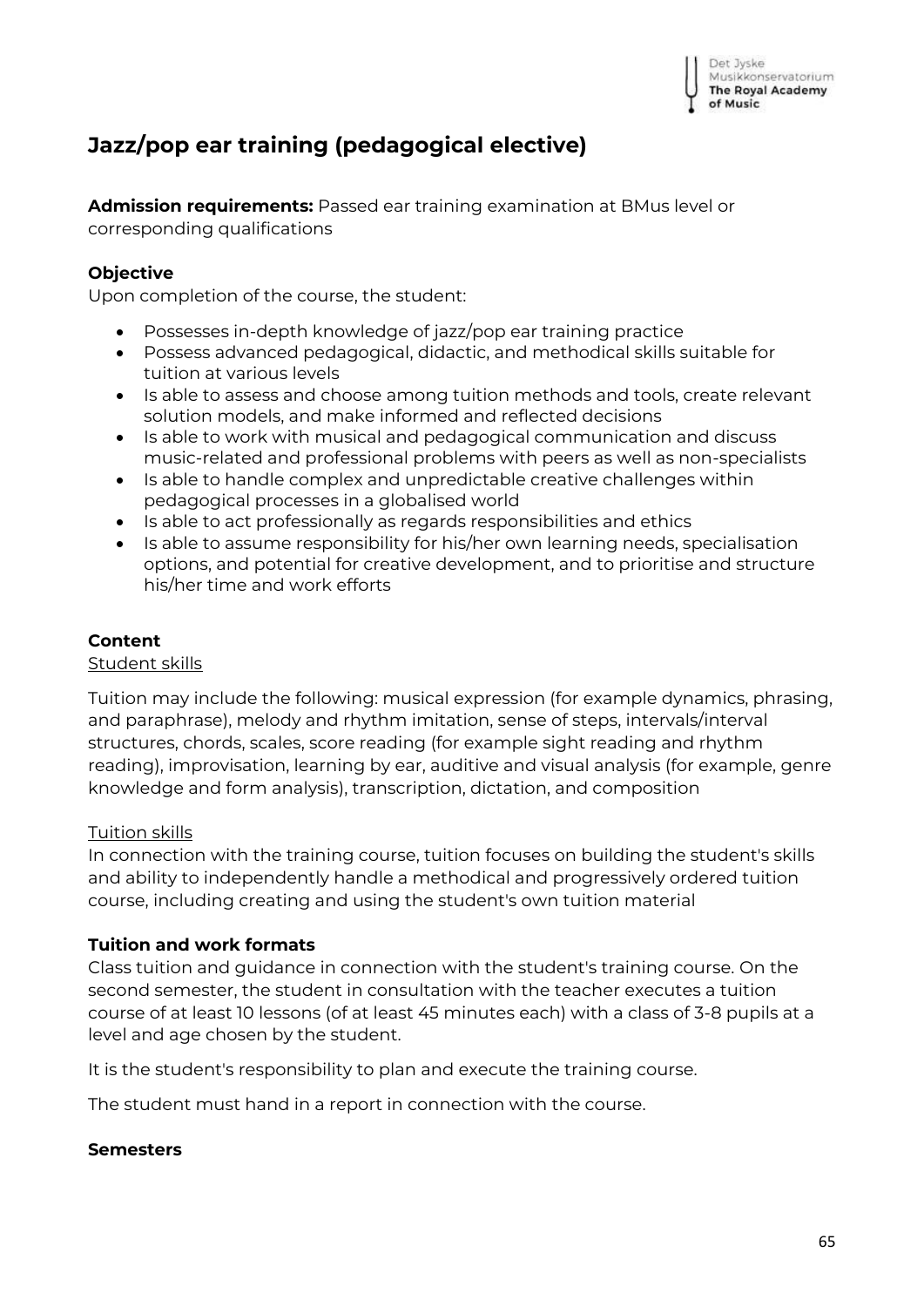Two semesters 1st to 2nd semester or 3rd to 4th semester

## **Scope**

10 ECTS

## **Evaluation and examination regulations**

Tuition skills: *Examination content*

By the date communicated by the Study Administration, the student hands in a report (6-8 pages excluding annexes) describing the completed training course.

The report must include the following:

- a description of the training course framework
- a description of the objective
- a description of the course
- an evaluation of the course
- a reflection on the course (including observation visits)
- a conclusion (with perspectives on the discipline and the career aspect)
- examples of materials used during the course (as annexes)

The examination takes the form of a tuition situation with the student's training class.

The examination must be executed like a normal lesson, working with familiar material and presenting new material. Total duration: 45 minutes.

The examination is supplemented with a brief interview (10 minutes).

## *Examination format*

Report and practical examination. Tuition demonstration: 45 minutes. Interview: 10 minutes. Deliberation: 15 minutes.

Total duration including deliberation: 70 minutes

*Marking and evaluation*

Internal marking. Grade.

The assessment must reflect to what extent the objectives have been achieved.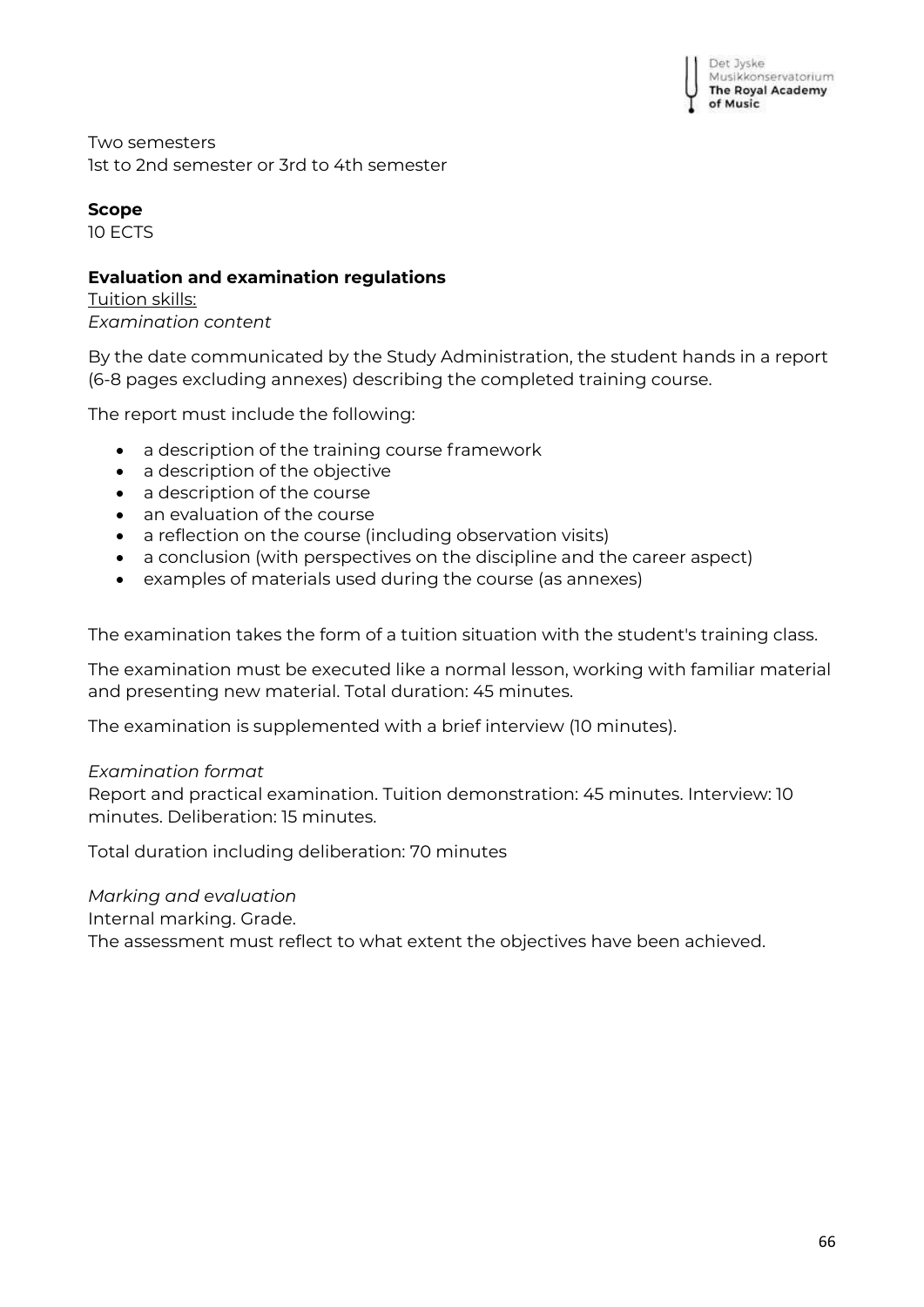# **Jazz/pop music production (artistic elective)**

## **Admission requirements:** None

## **Objective**

Upon completion of the course, the student:

- Has acquired knowledge of aesthetic and technical methods in contemporary sound and music production
- Commands analytical and reflected approaches to jazz/pop sound and music production
- Is able to creatively integrate practical and theoretical skills at an elementary level
- Is capable of reflected decisions and can contribute professional knowledge and skills in creative cooperation with peers
- Is able to structure his/her time and work efforts, and to handle unpredictable and creative challenges in a globalised world
- Is able to assume responsibility for his/her options for specialisation and potential for creative development as regards his/her work as an artist

## **Content**

Tuition includes practical and theoretical approaches to jazz/pop sound and music production:

- Presentations and discussions of theories and methods relevant to the subject, providing a perspective on topics within jazz/pop music production. Relevant literature is included
- Analysis of and work with various production technical approaches to sound recording and editing
- Communication of deliberations on aesthetics, sound, and other creative methods through reflected presentations and exercises
- Students are required to have access to music editing software and a few plugins. This may also include video editing software
- Students are required to have computers suitable for music recording
- Students must participate in a few professional productions, possibly outside the Academy. The productions may be made in cooperation with the teacher or external cooperation partners

## **Tuition and work formats**

Class tuition, group work, and possibly guidance

Tuition takes the form of practical exercises and theoretical presentations/discussions.

## **Semesters**

Two semesters 1st to 2nd semester or 3rd to 4th semester

## **Scope**

10 ECTS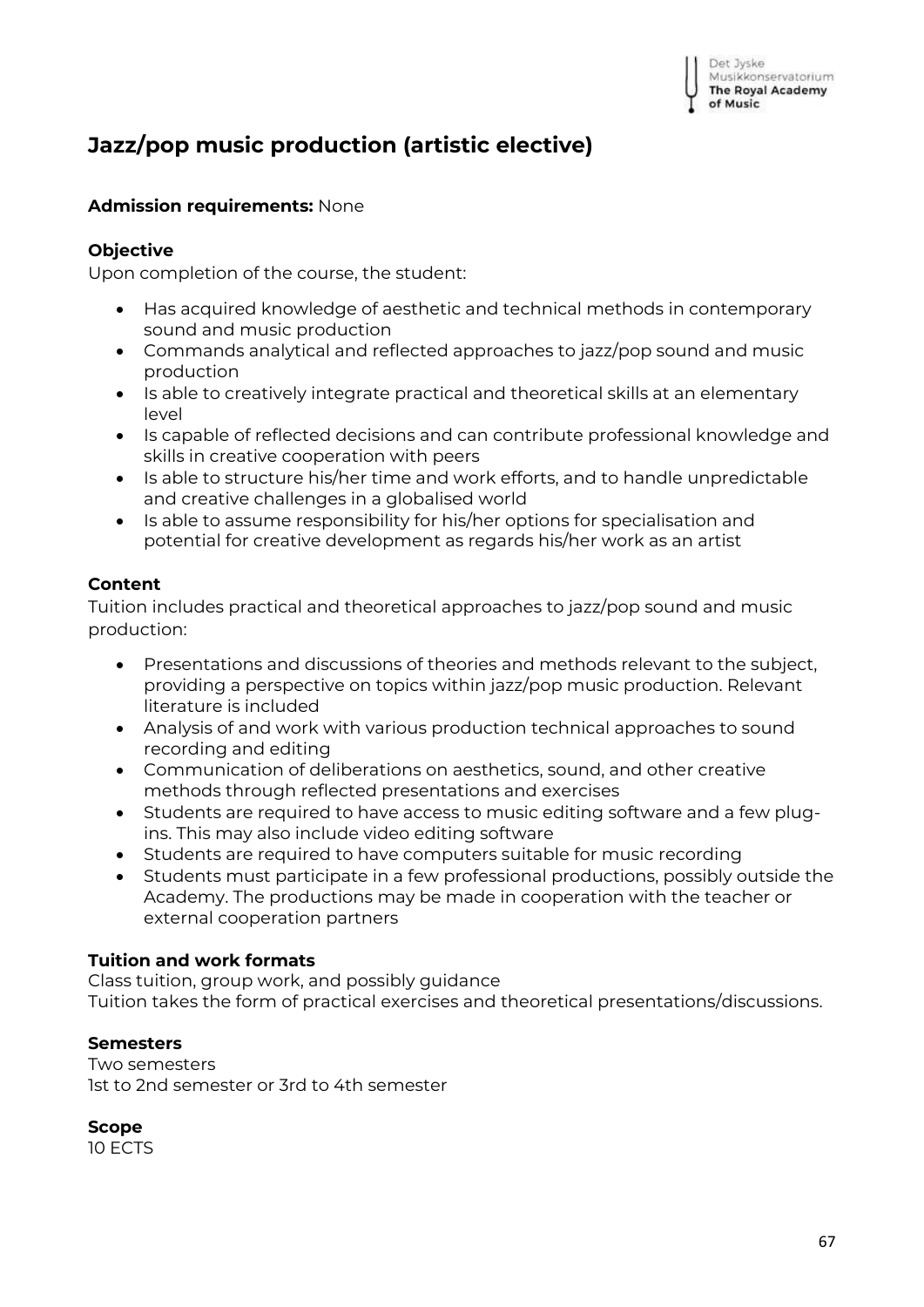

### **Evaluation and examination regulations**

*Examination content*

By the date communicated by the Study Administration, the student must hand in 3-4 productions (total playing time: max. 20 minutes) created solely by the student during the study period, and a report (3 to 6 pages excluding annexes) with a short account of each production and the working process.

The productions and the report are to be handed in on a relevant website.

The examination consists of a 20-minute interview on the material handed in.

#### *Examination format*

Report, audio documentation, and oral presentation Total duration including deliberation: 40 minutes

#### *Marking and evaluation*

Internal marking. Pass/fail as well as brief oral feedback. The assessment must reflect to what extent the objectives have been achieved.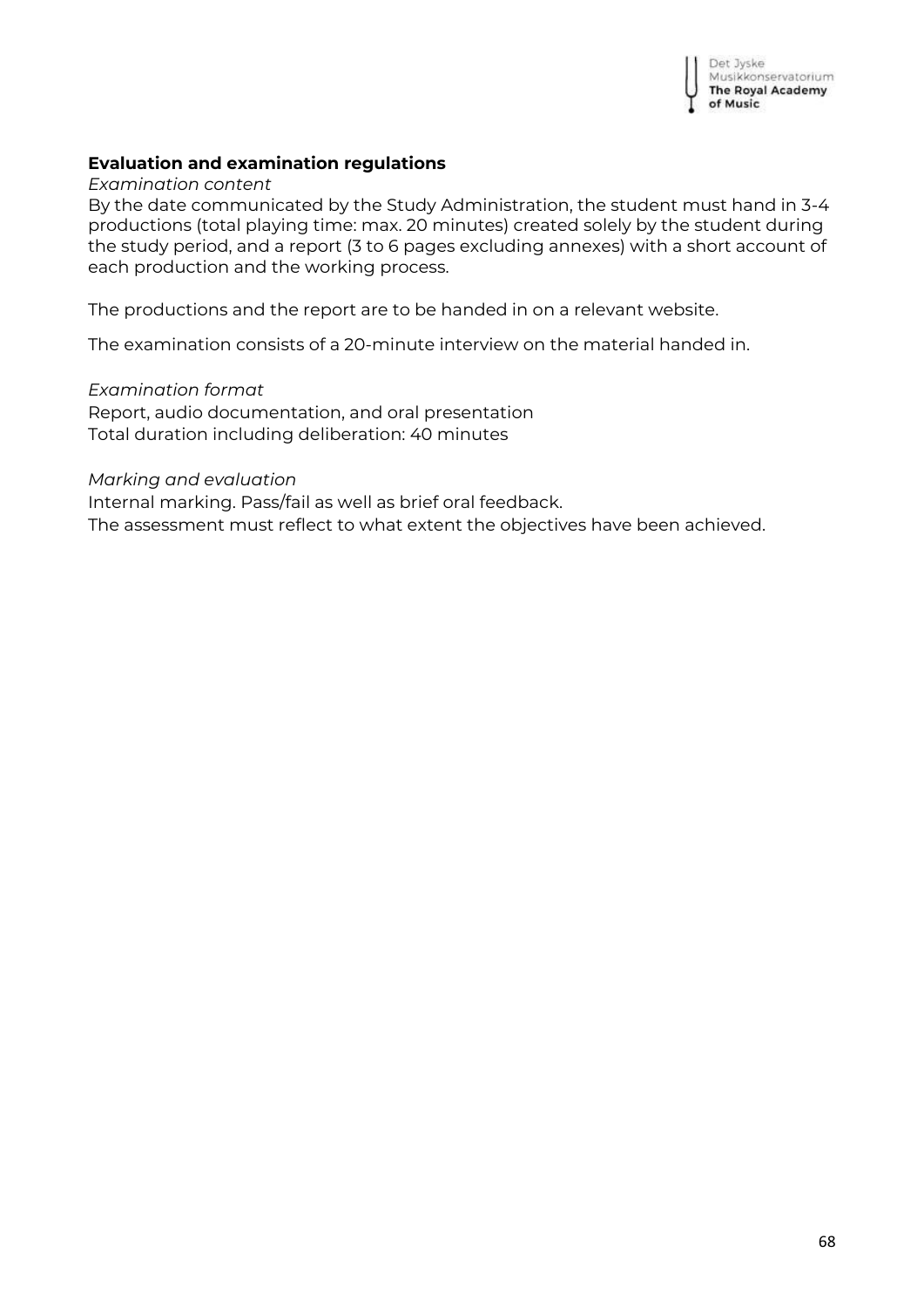

## **Main instrument pedagogy, classical (pedagogical elective)**

**Admission requirements:** For students with an instrument or vocal studies as their BMus main subject, or corresponding qualifications

### **Objective**

Upon completion of the course, the student:

- Understands and is able to reflect on practice and choice of methods in relation to his/her own artistic practice as well as in relation to tuition and communication courses
- Possesses specialist and internationally recognised knowledge of relevant pedagogical, didactic, and psychological theories, concepts, and methods
- Has mastered advanced tuition skills as well as musical and technical skills and forms of expression
- Commands critical and analytical approaches to music and musical/music teaching practice
- Is able to assess and choose among tuition methods and tools, create relevant solution models, and make informed and reflected artistic decisions
- Is able to work with musical and pedagogical communication and discuss music/music tuition-related and professional problems with peers as well as nonspecialists
- Is able to manage complex and unpredictable creative challenges in pedagogical processes and while realising his/her musicianship
- Can independently commence and direct musical ensemble playing and interdisciplinary cooperation in the musician and teacher roles
- Is able to act professionally as regards responsibilities and ethics

## **Content**

By the end of the course, the student must have covered all skill levels: beginner, intermediate, and advanced.

Advanced level is mandatory for this elective. In addition, beginner and/or intermediate level training is scheduled based on the student's experience with main instrument pedagogy.

The course includes a practical and theoretical approach to pedagogy; the aim is to prepare, execute, and post-process the pedagogical training course with a pupil or class.

Main focus for

- Beginner level:
	- o Instrument knowledge
	- o Basic instruction on technique and music
	- o Creating a positive and inclusive learning environment for the pupil or class
- Intermediate level: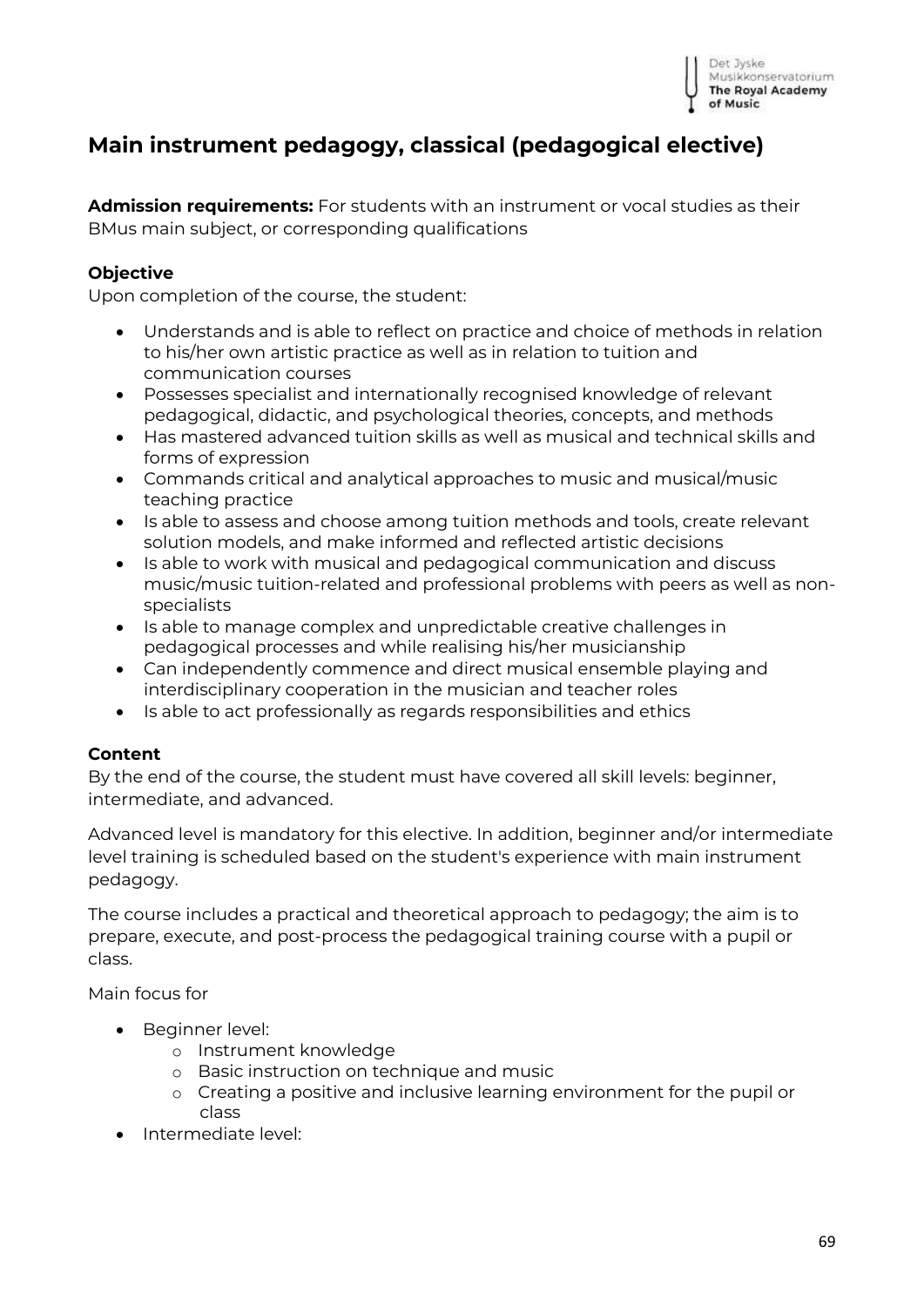

- o Planning a progressively ordered development course, including homework, adapted to the pupil or class
- o Further development of technical and musical skills
- Advanced level:
	- o Teaching a pupil with an independent approach to learning and a personal take on expression. The pupil's skills and musicality indicate that the pupil could work professionally as a musician in future. Tuition focuses on the student's ability to communicate his/her understanding and experience of the interpretative and artistic possibilities of the works. Tuition must take the particular prerequisites of the pupil into account.

#### **Tuition and work formats**

One on one and/or class tuition. Based on the student's prior experience with main subject pedagogy, 2 or 3 tuition courses of at least 10 lessons are scheduled to ensure that all levels have been covered by the end of the course. In some of the lessons, the student is supervised.

Video and digital learning platforms can be used.

#### **Semesters**

Two semesters 1st to 2nd semester or 3rd to 4th semester

#### **Scope**

10 ECTS

#### **Evaluation and examination regulations**

1 40-minute advanced level tuition demonstration

1 25-minute beginner or intermediate level tuition demonstration chosen by the student in consultation with the teachers

*Examination content* Advanced level:

The student teaches an advanced level pupil provided by the Academy on one or two compositions chosen by the internal examiner based on the repertoire list submitted by the student (to be handed in no later than 1 April). The student is notified of the examiner's choice 24 hours prior to the examination.

- The repertoire list must be stylistically varied and have a total duration of at least 60 minutes.
- At least one of the works must represent recent score music.
- The examination should demonstrate the student's ability to provide guidance on technical, musical, interpretative, and artistic issues at an advanced level.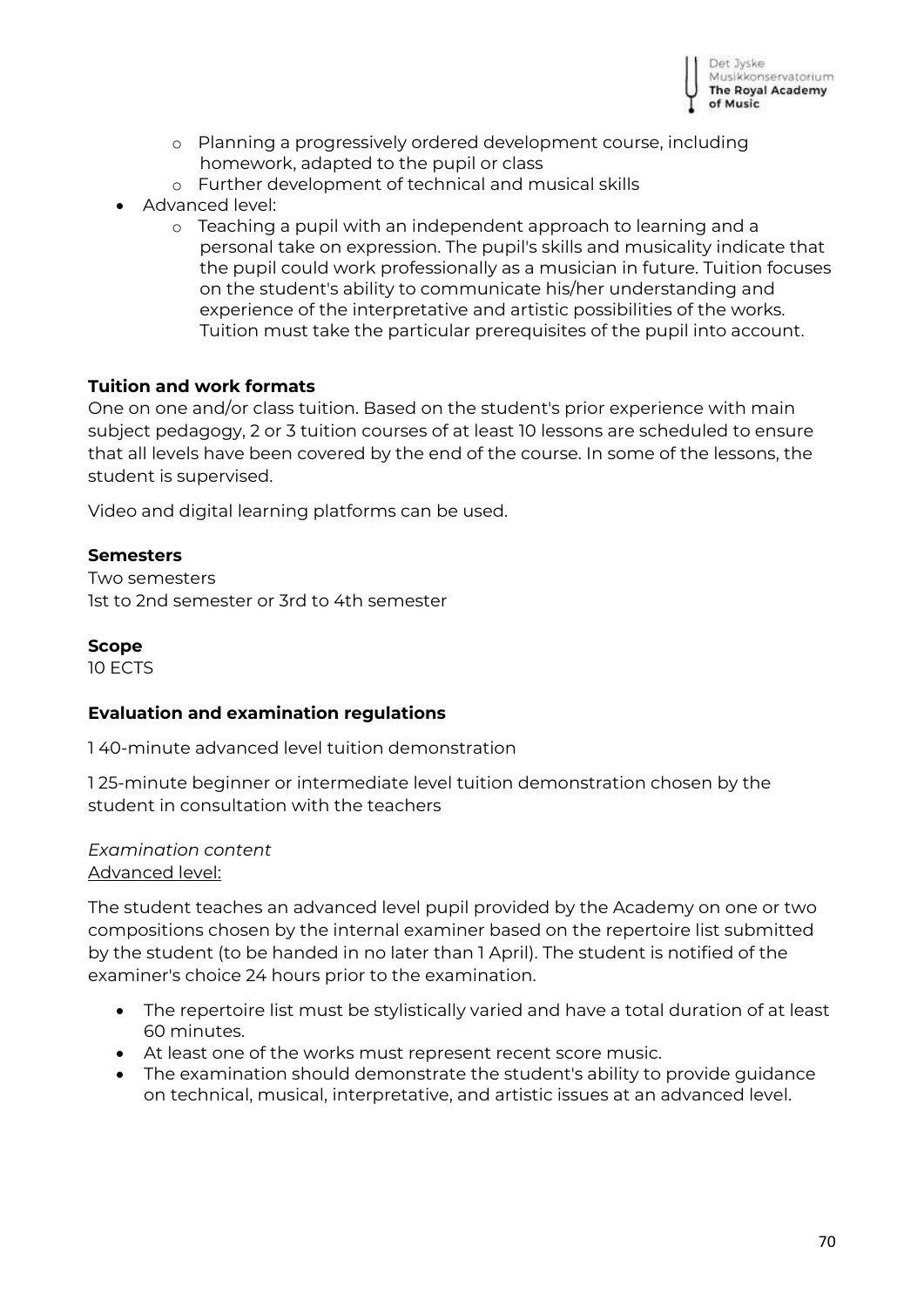

#### Intermediate or beginner level:

Tuition demonstration with the student's pupil or class which takes the form of a normal lesson and may include examples of the following:

- Instruction on one or more compositions that the pupils are learning
- Focused work on one or more technical issues (for example, using exercises or études)
- Ensemble playing instruction
- Study of a composition that the pupils are about to start working on (including providing instructions for rehearsal approaches)

After the examination, the student comments on the course of the lessons and answers questions from the examiners, including questions about the student's report (see below). For the interview with the examiners, the student is assumed to be familiar with various methods, theories, and so forth used within the main instrument area in question.

Examination: 40+25 minutes. Interview: approx. 15 minutes

Duration including deliberation: 100 minutes

#### Pedagogical report:

By the date communicated by the Study Administration, the student must hand in *one* overall report on the training courses.

The report includes descriptions of all training courses and must include the following:

- Descriptions of concrete technical and methodical guidance for the commencement of music, and the progress of pedagogical development adapted to the prerequisites of each individual pupil/class, for example from journal entries on music teaching
- Tuition materials (schools, other collections, standalone compositions, rehearsal material, and ensemble playing assignments) that the student knows well and plans to use in his/her classes, including an indication of where the materials are meant to be used in the tuition course
- A description of the training course pupils, including information on tuition so far and immediate potential for development
- A section on theories covered during the course, and a reflection on the student's pedagogical practice based on the theories

Scope: max. 20 pages (excluding annexes)

*Examination format* Practical test and report

*Marking and evaluation* Internal marking. Two grades. The assessment must reflect to what extent the objectives have been achieved.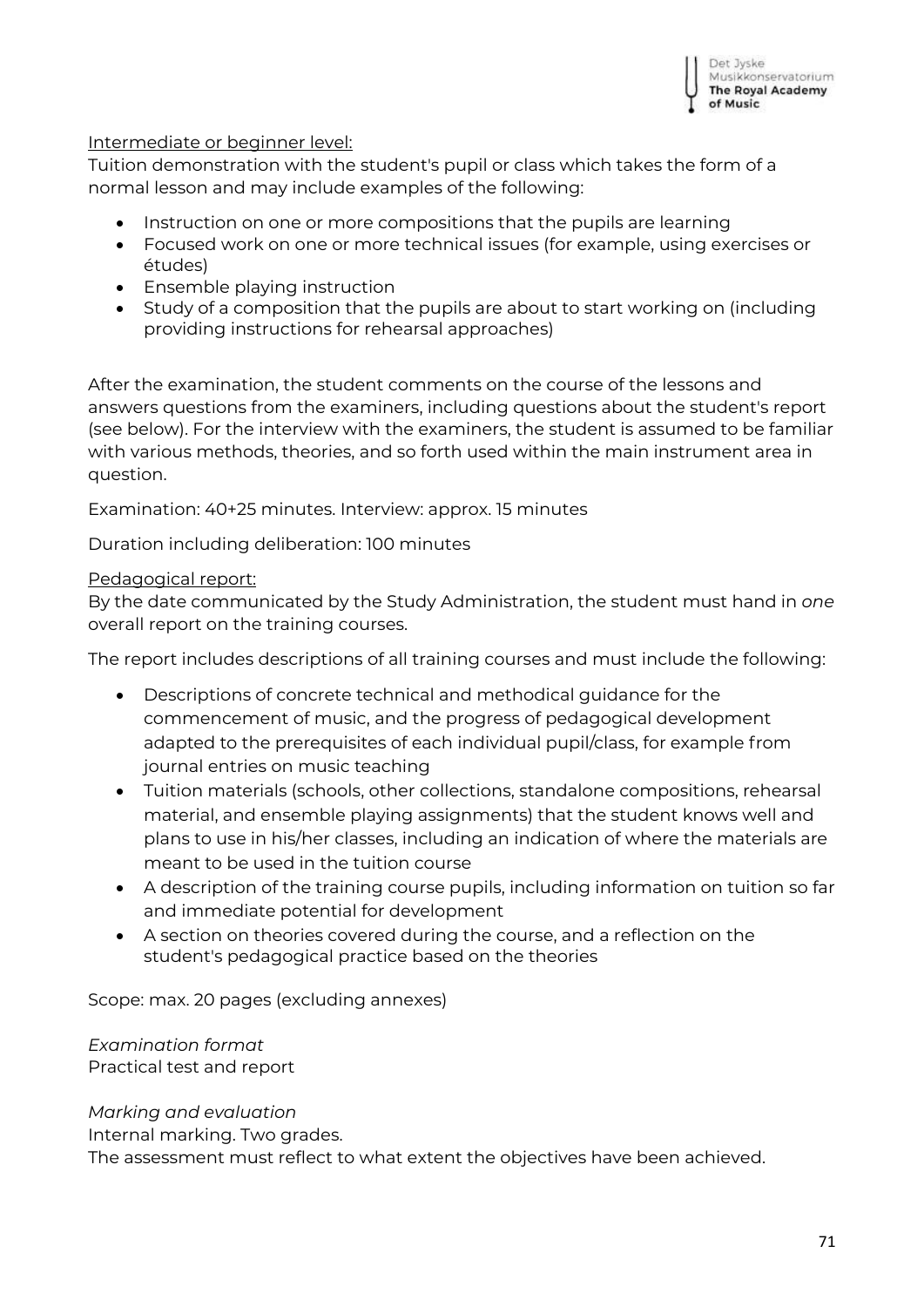## **Main instrument pedagogy, jazz/pop (pedagogical elective)**

**Admission requirements:** Primarily for students with an instrument or vocal studies as their BMus main subject

## **Objective**

Upon completion of the course, the student:

- Possesses specialist knowledge of artistic and technical practice and of relevant pedagogical and didactic theories, concepts, and methods
- Is able to integrate practical and theoretical aspects at an advanced level
- Understands and is able to reflect on practice and choice of methods in relation to teaching and communication courses
- Has mastered advanced tuition skills as well as musical and technical skills
- Is able to assess and choose among pedagogical methods and tools, and to make informed and reflected decisions
- Is able to work with musical and pedagogical communication and discuss music-related and professional problems with peers as well as non-specialists
- Is able to handle complex and unpredictable creative challenges within pedagogical processes
- Is able to act professionally as regards responsibilities and ethics
- Is able to independently assume responsibility for his/her own learning needs, specialisation options, and potential for creative development, and to prioritise and structure his/her time and work efforts

## **Content**

In collaboration with the Main instrument pedagogy and Music pedagogical theory teachers, the student completes a training course as described under Semesters. During the associated classes, tuition methods and pedagogy are covered, based on concrete issues, with the aim of developing a relevant and progressively ordered tuition repertoire for use on the training course.

The student is responsible for finding training pupils, in collaboration with the teachers.

## **Tuition and work formats**

Class tuition, group work, and guidance in connection with the student's training course

The student must choose between course A or B.

- A. Training course with 2 solo pupils; two independent courses with two solo pupils, if possible scheduled immediately after one another. At least 20 sessions of 30 minutes each per pupil.
- B. Training course with a class (at least 2 pupils). The pupils must be children/adolescents up to 18 years old. At least 20 sessions of 45 minutes each.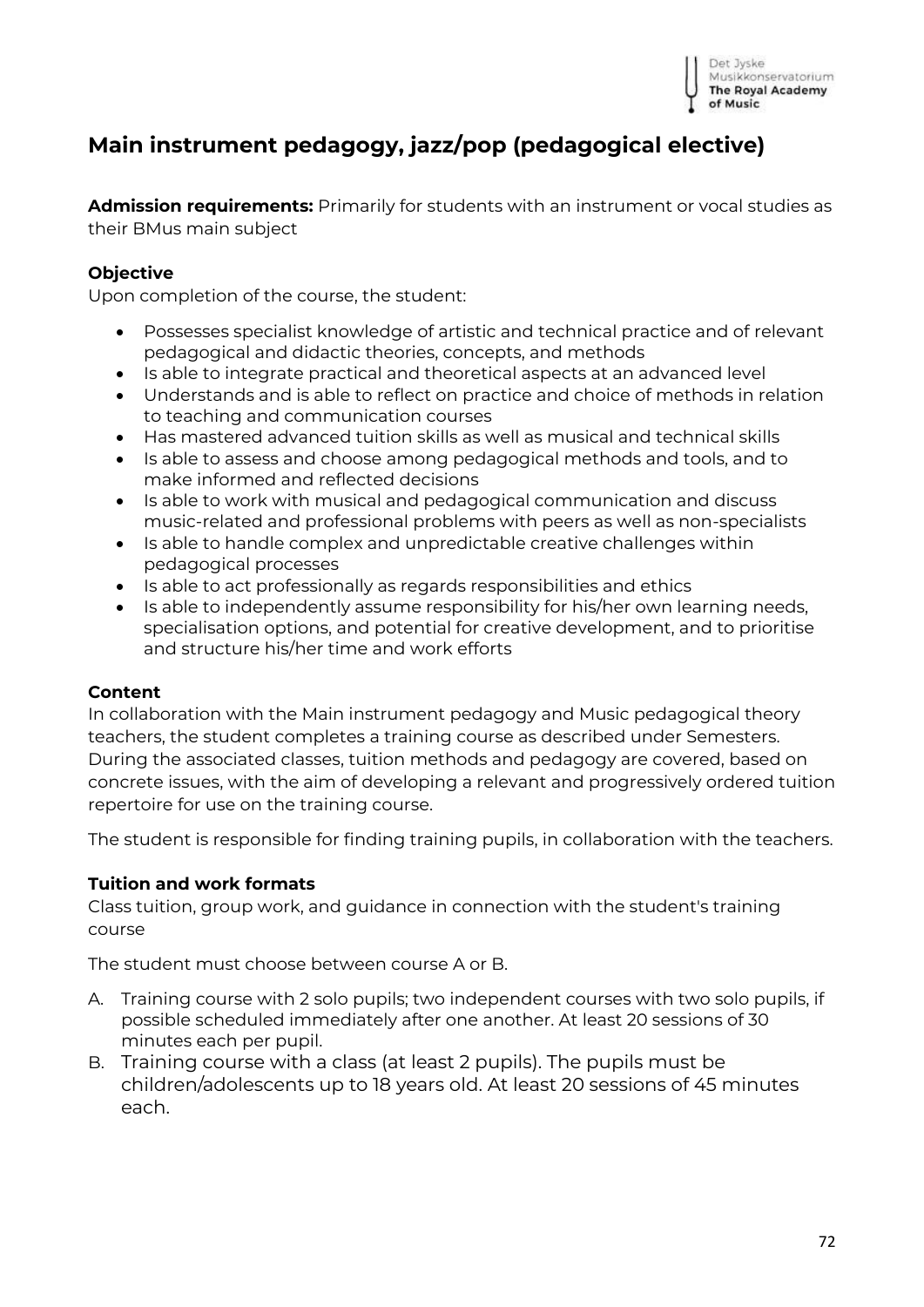## **Semesters**

Two semesters 1st to 2nd semester or 3rd to 4th semester

## **Scope**

10 ECTS

## **Evaluation and examination regulations**

*Examination content*

By the date communicated by the Study Administration, the student hands in a pedagogical report describing the completed training course. For course A, both training courses must be described, and it must be clear which of the pupils participates in the examination.

The report (6-8 pages excluding annexes) must include the following: pupil descriptions, objective descriptions, a description of one or more selected lessons, an evaluation of the course, and as annexes: at least 2 pages of teaching materials created by the student himself/herself and a list of titles covered.

The student demonstrates his/her teaching skills through the following:

A) Training course A: a 30-minute test which takes the form of a lesson with one of the training course pupils. After the lesson, the student comments on the training course, the report, and the course of the lesson and answers questions from the examiners during an interview of approx. 10 minutes. Total duration including deliberation: 55 minutes

## **OR**

B) Training course B: a 45-minute test which takes the form of a lesson with the training class. After the lesson, the student comments on the training course, the report, and the course of the lesson and answers questions from the examiners during an interview of approx. 10 minutes. Total duration including deliberation: 70 minutes

## *Examination format*

Report and practical test

A. Total duration including deliberation: 55 minutes

B. Total duration including deliberation: 70 minutes

*Marking and evaluation* Internal marking. Grade.

The assessment must reflect to what extent the objectives have been achieved.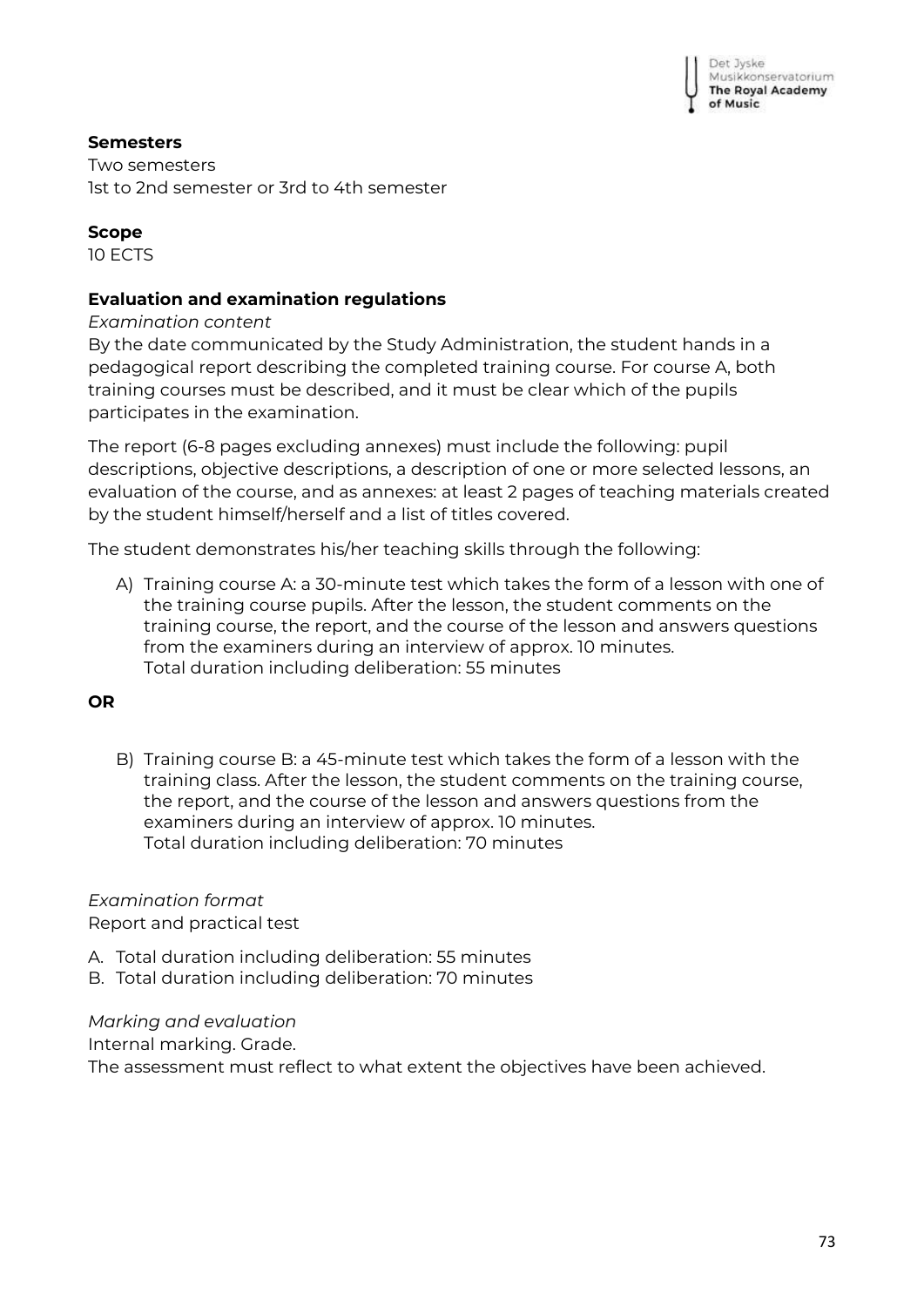# **Mixing and mastering (artistic elective)**

## **Admission requirements:** None

### **Objective**

Upon completion of the course, the student:

- Possesses knowledge of theory, methods, and practice in mixing and mastering
- Is capable of creating and communicating an individual artistic expression
- Is capable of assessing artistic and communications-related challenges, and of arguing for and selecting qualified creative expressions and solutions
- Is capable of developing, planning, executing, and evaluating projects, both independently and in collaboration with others

## **Content**

Tuition may include the following themes:

- Mixing
- Mastering
- Sound design
- Cooperation and communication
- Communication of the student's artistic expression or those of others
- Reflection on the student's own practice

#### **Tuition and work formats**

Class tuition

#### **Semesters**

One semester 1st, 2nd, 3rd, or 4th semester

#### **Scope**

5 ECTS

## **Evaluation and examination regulations**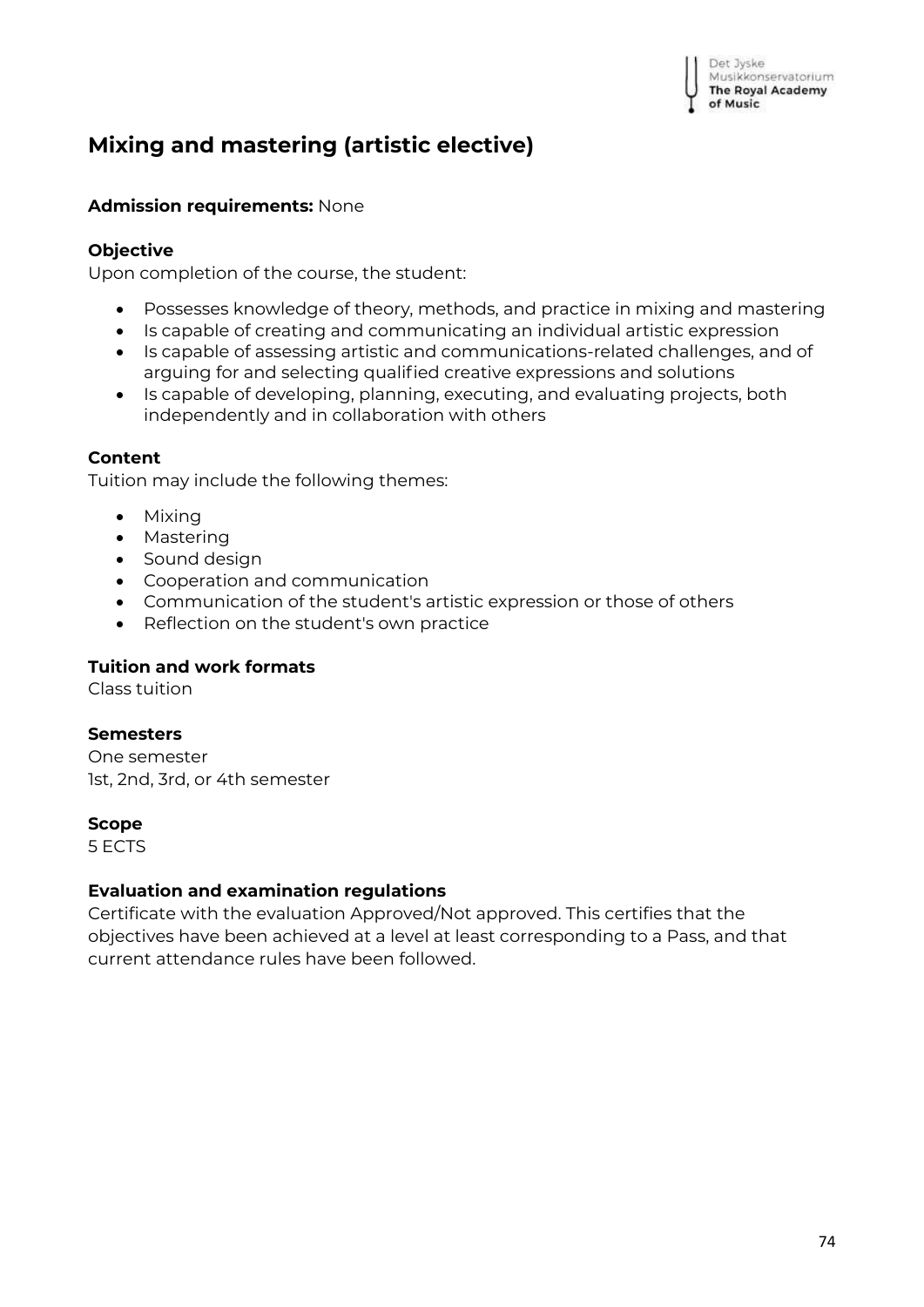

# **Multi-channel audio for concerts and sound installations (artistic elective)**

## **Admission requirements:** None

#### **Objective**

Upon completion of the course, the student:

- Is able to compose and produce original multi-channel material for playback or live performances
- Is familiar with the possibilities in using various spatialisation methods
- Is familiar with the fundamental principles of psychoacoustics in connection with spatial sound
- Is able to analyse, describe, and identify techniques and methods used in spatial composition music and by sound designers
- Has acquired experience with various forms of sound spatialisation in art projects

#### **Content**

The subject includes practical and theoretical work with multi-channel audio. The student is introduced to the use of multi-channel audio in e.g. live concerts and sound installations.

- The subjects are put into a historical context, and tuition covers spatial hearing and psychoacoustics, forms of panning (theory, implementation, and limitations), and current panning tools.
- Techniques and methods are covered in theory and practice.
- The practical work includes creating acousmatic works and live performances using the 36-channel speaker set-up of the Academy club stage.
- Tuition combines presentations, studying software and hardware, listening sessions, and criticism of practical assignments.

#### **Tuition and work formats**

Class tuition

#### **Semesters**

One semester 1st, 2nd, 3rd, or 4th semester

#### **Scope**

5 ECTS

#### **Evaluation and examination regulations**

Certificate with the evaluation Approved/Not approved.

This certifies that the objectives have been achieved at a level at least corresponding to a Pass and that current attendance rules have been followed.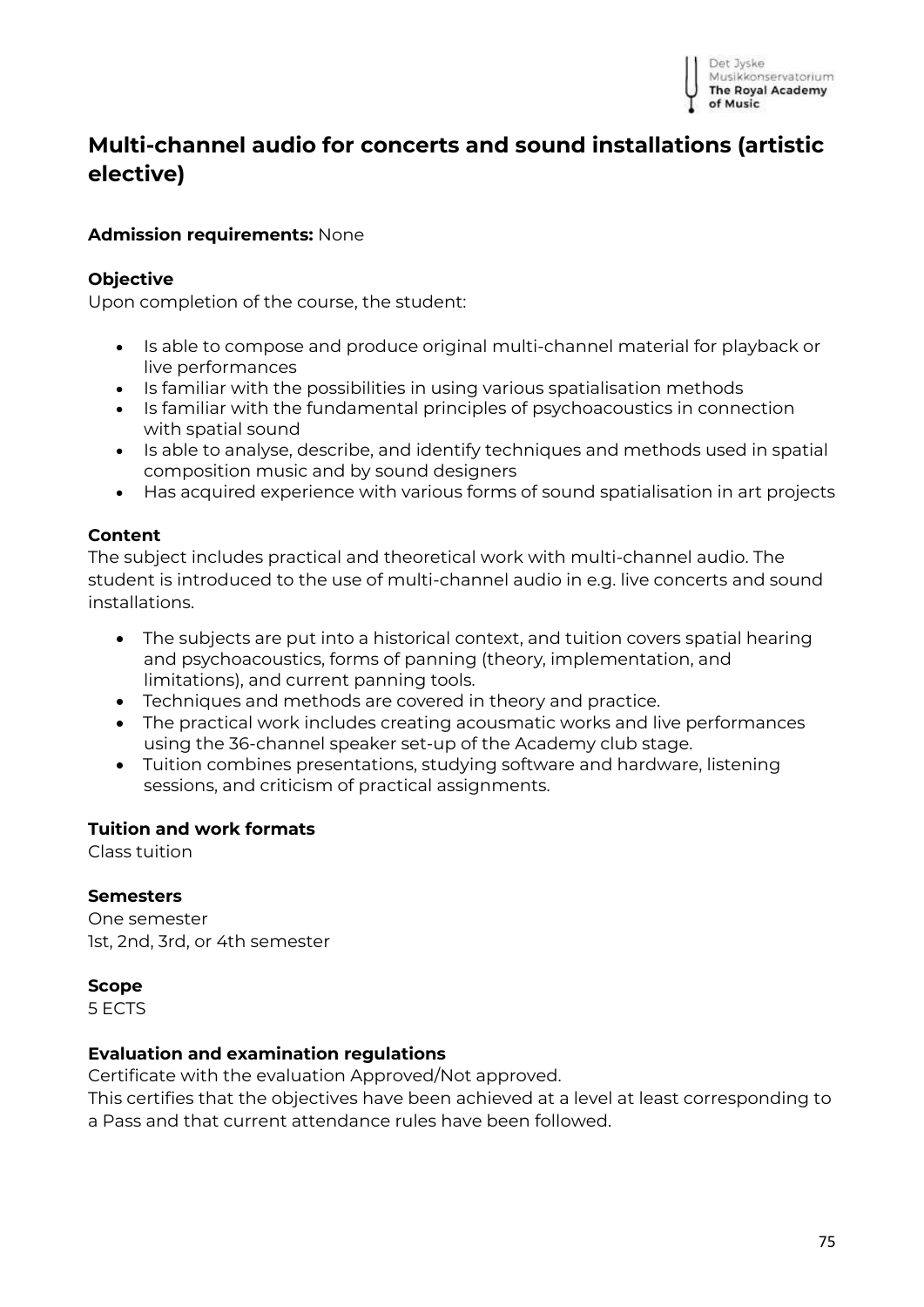## **Music across borders: cross-disciplinary module in music and pedagogy (pedagogical elective)**

**Admission requirements:** BMus degree with elementary pedagogical subjects and courses. Please note: Tuition is in Danish.

## **Objective**

Upon completion of the course, the student:

- Possesses knowledge of relevant pedagogical and didactic concepts and methods
- Possesses knowledge of participant strategies and group processes
- Is able to integrate practical and theoretical aspects
- Understands and is able to reflect on practice and choice of methods in relation to teaching and communication courses
- Has mastered tuition skills as well as musical and technical skills and forms of expression
- Commands critical and analytical approaches to music and musical practice
- Is able to assess and choose among tuition methods and tools, create relevant solution models, and make informed and reflected decisions
- Is able to work with musical and pedagogical communication and discuss music-related and professional problems with peers as well as non-specialists
- Is able to handle complex and unpredictable creative challenges within pedagogical processes in a globalised world
- Can commence and direct musical processes and interdisciplinary cooperation in the musician and teacher roles
- Is able to act professionally as regards responsibilities and ethics
- Is able to assume responsibility for his/her own learning needs and potential for creative development, and to structure his/her time and work efforts

## **Content**

Creative and performance-related pedagogical processes created by teachers from the three institutions involved (the pedagogue and teacher programmes offered at the VIA University College and the Academy).

Theoretical and practical planning, execution, and evaluation of a music tuition course.

The module includes the following:

- Cross-disciplinary music inspiration and co-production, in theory and practice
- Classroom management and tuition, including development of music didactics and pedagogics, and leadership of large groups with different prerequisites and motivations in musical contexts
- Special pedagogical challenges in music contexts, for example inclusion of participants with special needs and different cultural prerequisites
- Presentation and study of relevant didactic models for teaching the groups mentioned above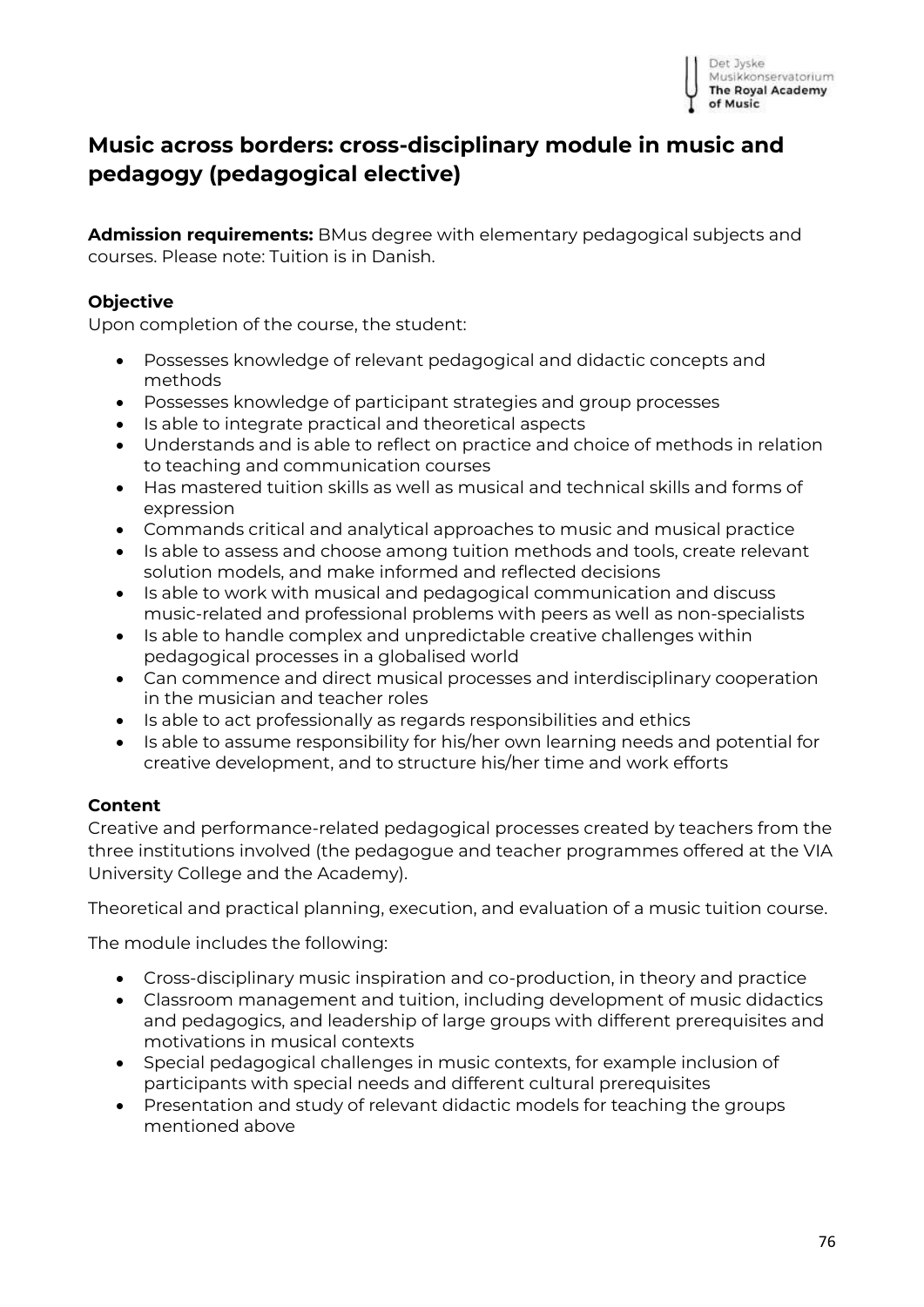## **Tuition and work formats**

- Class tuition
- Study group work
- Individual studies
- Project execution with one or more school classes or other groups of participants
- Guidance and presentations

The module is to be concluded with a product in the form of a presentation/event.

Schedule:

The module covers a 10-week tuition course starting in week 33 (one week before the normal start of the semester) and concluding in week 43.

## Detailed plan:

Week 33: Tuition from 9 to 15 every day (no other scheduled classes at the Academy) Week 34 to 39 (both included): 5 scheduled lessons a week (specifically scheduled by the Study Administration so they do not conflict with other classes) Week 40/41: Training course where students teach at schools and other institutions. Preparing and executing the training course corresponds to 15-20 hours a week.

Week 42/43: writing, handing in, presenting, and evaluating a report

Each group hands in a joint synopsis (5-7 pages) which is a written resume developed from diary entries on the group's didactic and pedagogical deliberations throughout the training course. The synopsis may include individual reflections in an annex (max. 1 page per student).

Based on the synopsis and the oral explanation, a dilemma is presented which serves as the starting point for a class discussion.

Oral presentation/explanation of the synopsis + presentation and discussion of a dilemma: 45 minutes per group.

After this, evaluation of the entire course by the class: 90 minutes

#### **Semesters**

One semester 1st or 3rd semester

#### **Scope**

10 ECTS

#### **Evaluation and examination regulations**

*Marking and evaluation* 

Certificate with the evaluation Approved/Not approved.

This certifies that the objectives have been achieved at a level at least corresponding to a Pass, and that current attendance rules have been followed.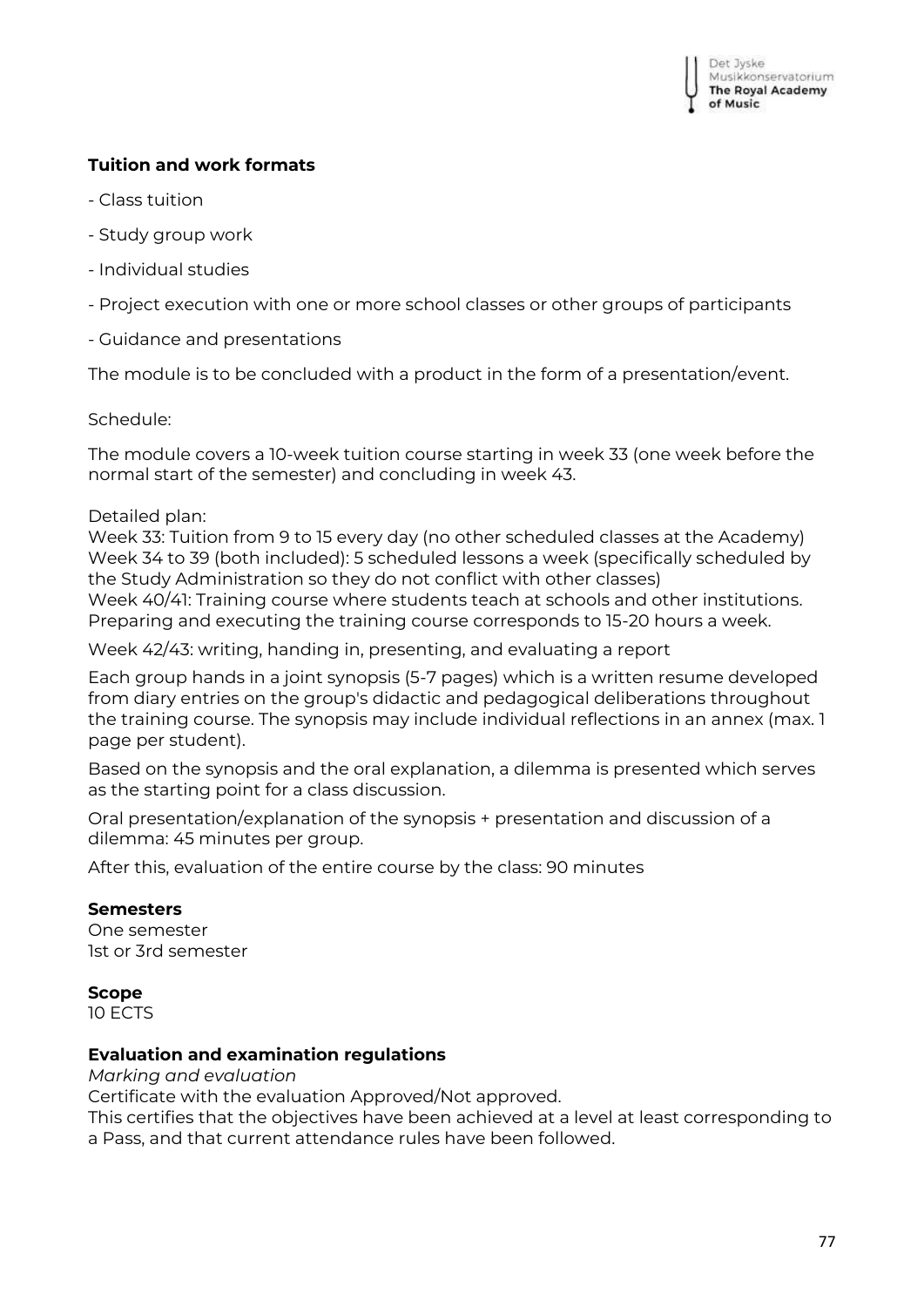# **Music and health (pedagogical elective)**

## **Admission requirements:** None

## **Objective**

Upon completion of the subject, the student:

- Possesses knowledge of project work in the field of music and health, including a particular focus on socio-musical interventions, healing music, and personalised music performance
- Possesses knowledge of internationally recognised artistic and pedagogical practice, methods, and theory within healing music and personalised music performance
- Commands critical and analytical approaches to healing music and music as a way of boosting health
- Is able to assess and choose from relevant forms of expression and socialising, and to make qualified and reflected artistic and pedagogical choices

## **Content**

Tuition is centred on an individual or group-based training course executed in cooperation with one of the Academy's cooperation partners such as Aarhus municipality or the Aarhus University Hospital. An introduction to the discipline will be provided, and tuition includes supervision and reflection teams. The student is expected to act as project manager as regards selecting, planning, and communicating with the cooperation partner.

## **Tuition and work formats**

Class tuition and project-related group work in connection with the training course

#### **Semesters**

1st, 2nd, 3rd or 4th semester

#### **Scope**

5 ECTS

#### **Evaluation and examination regulations**

The training course is completed with the student handing in a report (at least 5 pages) including an in-depth description of the objective, design, execution, and evaluation of the course, and its international perspectives. In addition, the report must include reflections on personal and professional progress. The report forms the basis of a 20 minute interview with the teacher. The report may be augmented with annexes in the form of a video diary or other audio/video documentation, for example.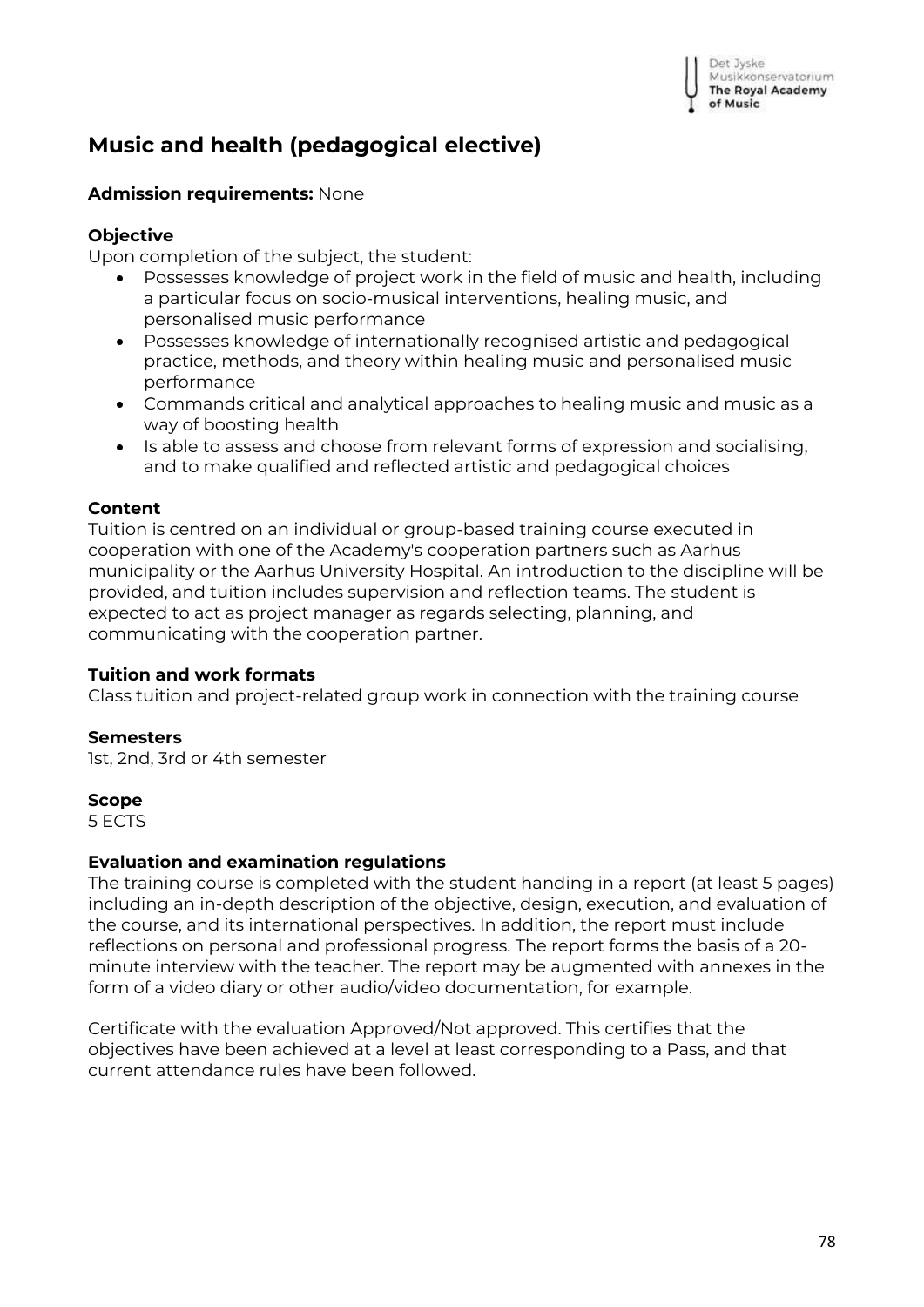

# **Music drama (artistic elective)**

**Admission requirements:** BMus degree in classical vocal studies or corresponding qualifications in singing and acting

## **Objective**

Upon completion of the course, the student:

- Has mastered dramatic skills and forms of expression
- Commands critical and analytical approaches to music and musical practice
- Is able to assess and choose among artistic forms of expression, create relevant solution models, and make informed and reflected artistic decisions

#### **Content**

Tuition covers scenes, typically from opera literature, adapted to the type of voice of each individual student. The repertoire is chosen to make students familiar with the varied dramatic expressions characteristic of various periods of music history.

Tuition may include the following themes:

- Role gestation
- Choreography
- Acting techniques
- Combinations of singing and acting
- Participation in opera excerpt and full opera performances

## **Tuition and work formats**

Class tuition

## **Semesters**

Two semesters 1st to 2nd semester or 3rd to 4th semester

#### **Scope**

10 ECTS

#### **Evaluation and examination regulations**

The course is concluded with a performance of the scenes covered (or parts thereof) for an audience. The teacher and students decide whether the performance should be internal or public. After the performance, the teacher and students engage in conversation reflecting on the course and the performance.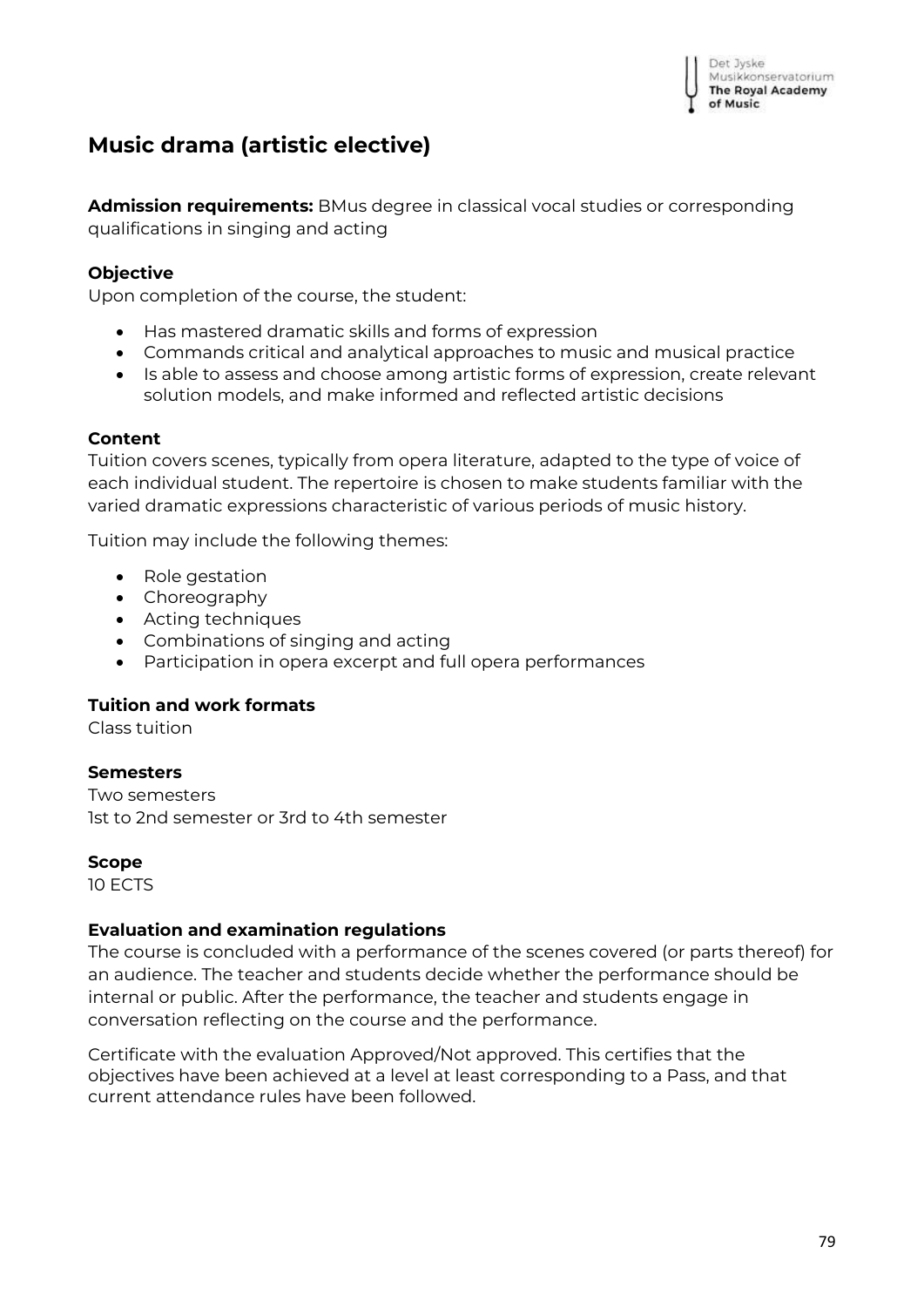

# **Musician's health in body and mind (pedagogical elective)**

### **Admission requirements:** None

## **Objective**

Upon completion of the course, the student:

- Is familiar with theories and techniques for reducing health-related risks from rehearsals and performance
- Is able to observe himself/herself, fellow students, and pupils
- Can provide pupils with constructive advice for reducing health-related risks from rehearsals and performance

#### **Content**

The objective is to make the student aware of his/her body and provide knowledge of relevant anatomy, breathing, natural movement patterns and functions of the body, warm-up, stretching, strength, and relaxation. The student learns how to make use of this knowledge in his/her own music performance and guide pupils or fellow students. In the mental area, the objective is to give the student an insight into the connections between mind and body and teach techniques for managing stressful challenges and helping the student focus in rehearsal and performance situations.

- Tuition may include the following:
	- The Alexander technique
	- Movement theory
	- Anatomy
	- Mindfulness and yoga
	- Managing performance and stress
	- Lectures on musician health with a focus on physical and mental working environments and hearing

#### **Tuition and work formats**

Class tuition, exercises, presentations, and a training course.

At least 7 training sessions are carried out with a pupil from the student's own practice or by testing new material on fellow students.

#### **Semesters**

One semester 1st, 2nd, 3rd, or 4th semester

#### **Scope**

5 ECTS

#### **Evaluation and examination regulations**

Written report of 3-5 pages (excluding annexes). The report must include a reflection on the outcome of the elective for the student, and a description and reflections on the training course.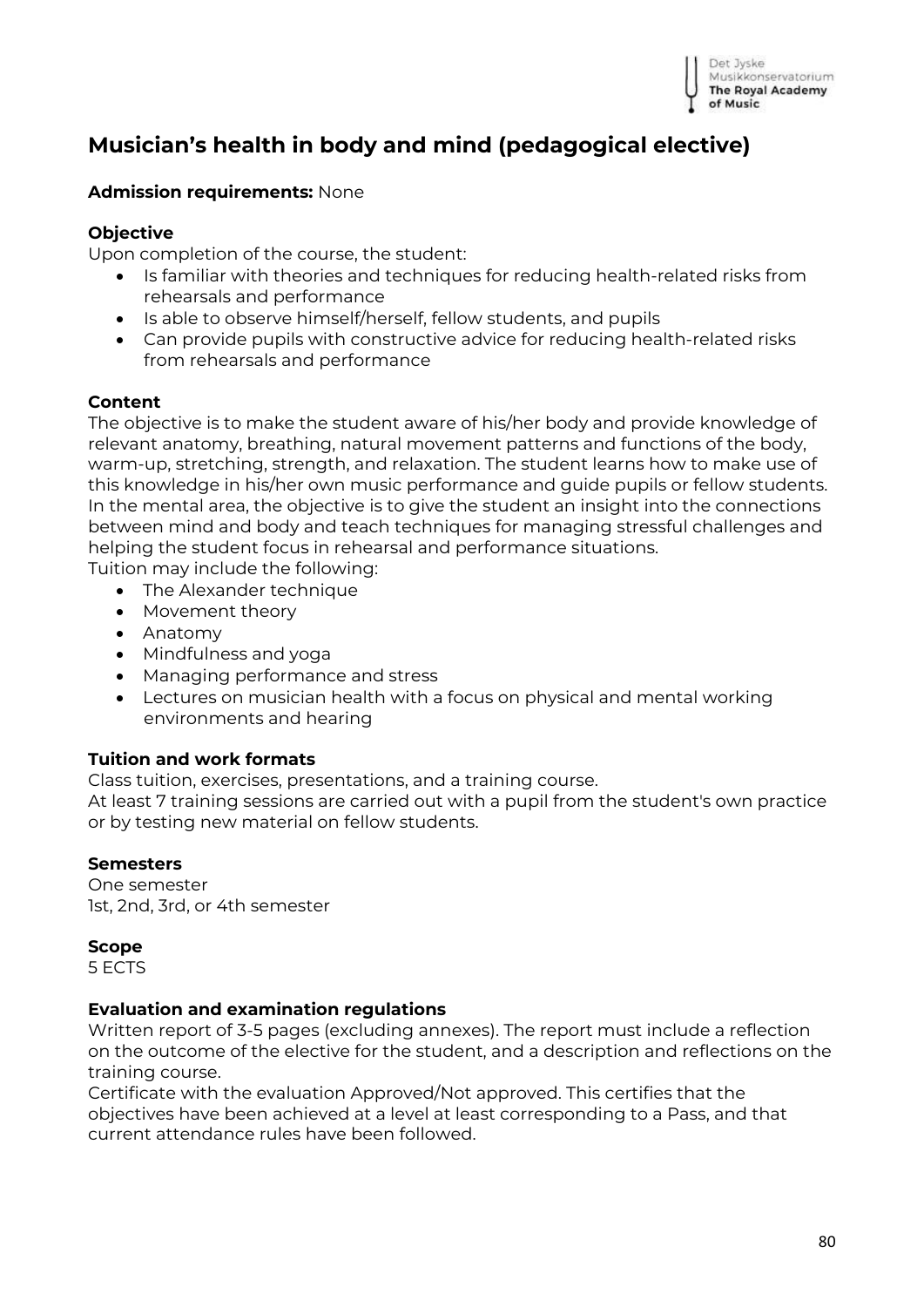# **My art project (artistic elective)**

## **Admission requirements:** None

## **Objective**

Upon completion of the course, the student:

- Is able to define individual objectives for an art project
- Possesses knowledge of project management and evaluation tools
- Has demonstrated an ability to execute and evaluate an art project defined by the student himself/herself
- Has demonstrated a capacity for critical self-observation and self-evaluation in a forum for critical reflection

## **Content**

Tuition is based on the student's project description which may be founded on the student's artistic practice or have the characteristics of artistic entrepreneurship.

## **Tuition and work formats**

Coaching, supervision, forum for critical reflection.

The project concludes with the student handing in a short report (3 to 5 pages excluding annexes) with a reflection on the course and the student's personal and professional progress. The report forms the basis of a 15 to 20-minute interview with the forum for critical reflection consisting of fellow students and the teacher. The report and interview are parts of the tuition course.

## **Semesters**

One semester 1st, 2nd, 3rd, or 4th semester

## **Scope**

5 ECTS

## **Evaluation and examination regulations**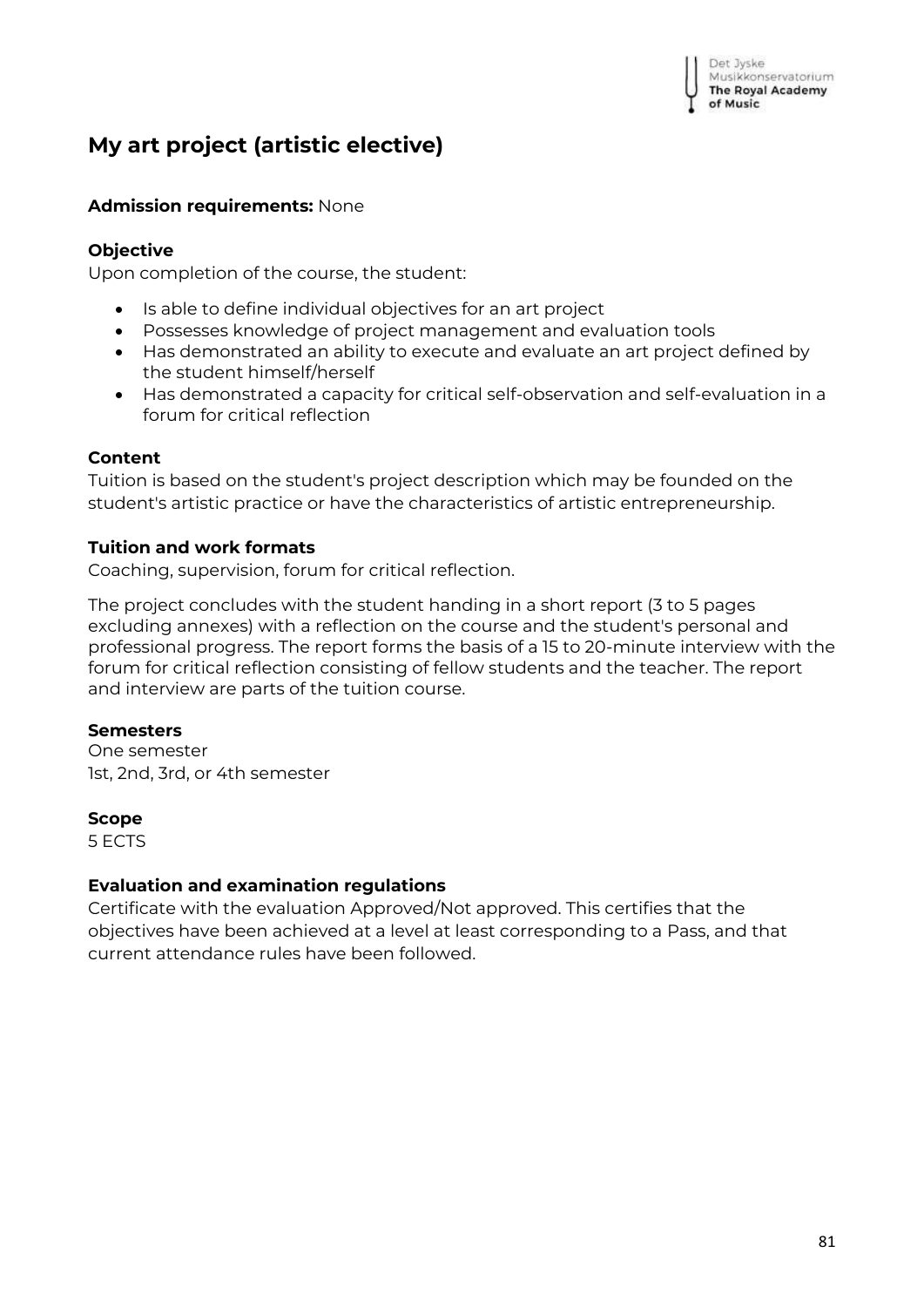## **My training course (pedagogical elective)**

## **Admission requirements:** None

## **Objective**

Upon completion of the course, the student:

- Is able to define individual objectives for a training course
- Possesses knowledge of project management and evaluation tools
- Has demonstrated an ability to execute and evaluate a training course defined by the student himself/herself
- Has demonstrated a capacity for critical self-observation and self-evaluation in a forum for critical reflection

## **Content**

Tuition is based on the student's description of the training course which may be founded on the student's own pedagogical practice or be related to artistic entrepreneurship.

The training course concludes with the student handing in a short report (3 to 5 pages) with a reflection on the course and the student's personal and professional progress. The report forms the basis of a 15 to 20-minute interview with the forum for critical reflection consisting of fellow students and the teacher.

## **Tuition and work formats**

Coaching, supervision, forum for critical reflection

#### **Semesters**

One semester 1st, 2nd, 3rd, or 4th semester

#### **Scope**

5 ECTS

#### **Evaluation and examination regulations**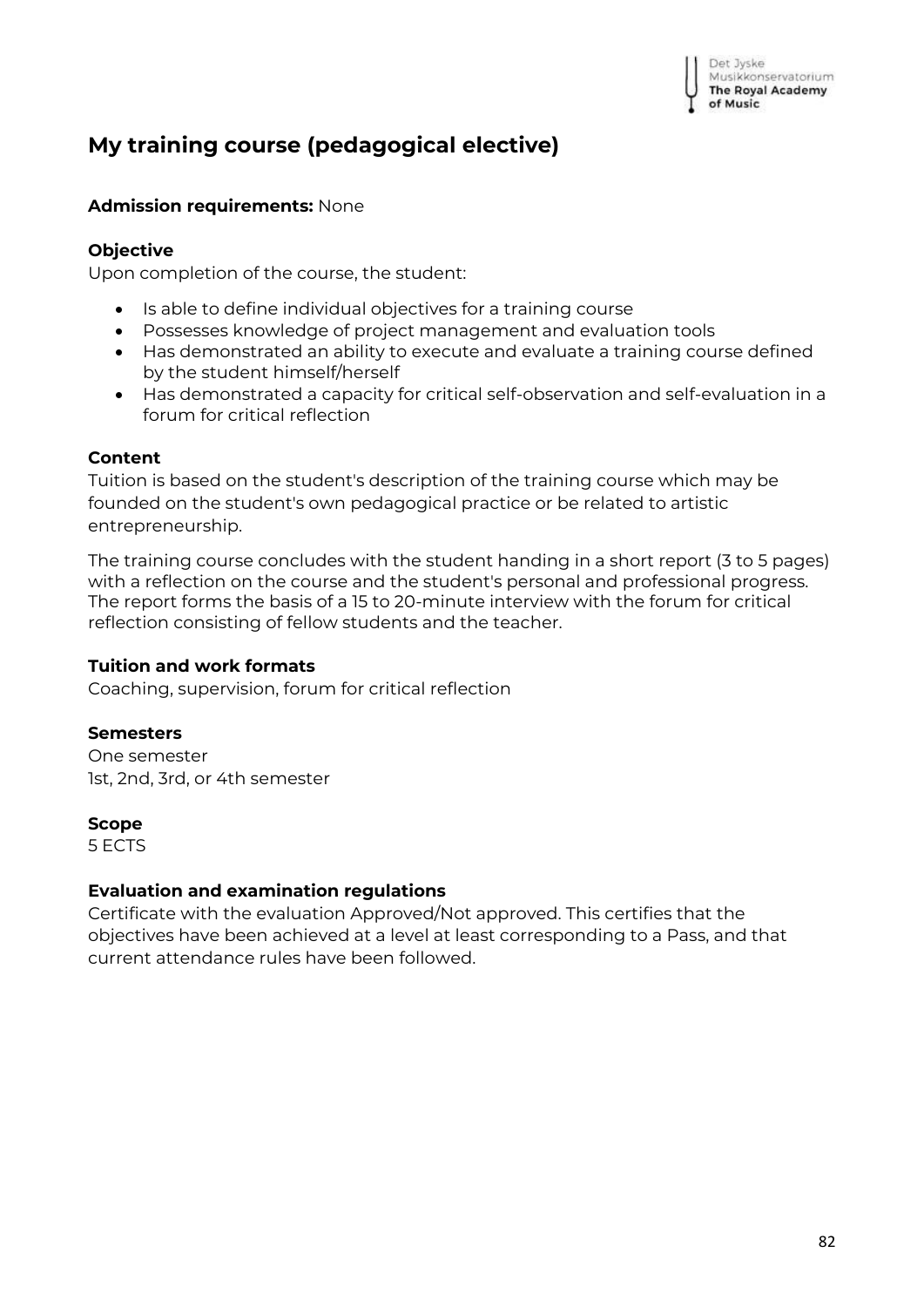# **News from Musicology (artistic elective)**

## **Admission requirements:** None

### **Objective**

Upon completion of the course, the student:

- Is able to identify and engage fully in contemporary discourses within musicology
- Is able to provide perspectives from issues of musicology to his/her own musical practice
- Is able to communicate elementary problems of music and musicology in teaching situations and in his/her own musical practice

## **Content**

Tuition may include the following themes:

- Music and identity (e.g., sexuality, gender, race, and nationality)
- Philosophical and aesthetic perspectives
- Listening practices

## **Tuition and work formats**

Class tuition

The semester is concluded with a 20-minute oral presentation *or* a 4 to 6-page written assignment on a topic relating to the subject and chosen by the student.

#### **Semesters**

One semester 1st, 2nd, 3rd, or 4th semester

#### **Scope**

5 ECTS

#### **Evaluation and examination regulations**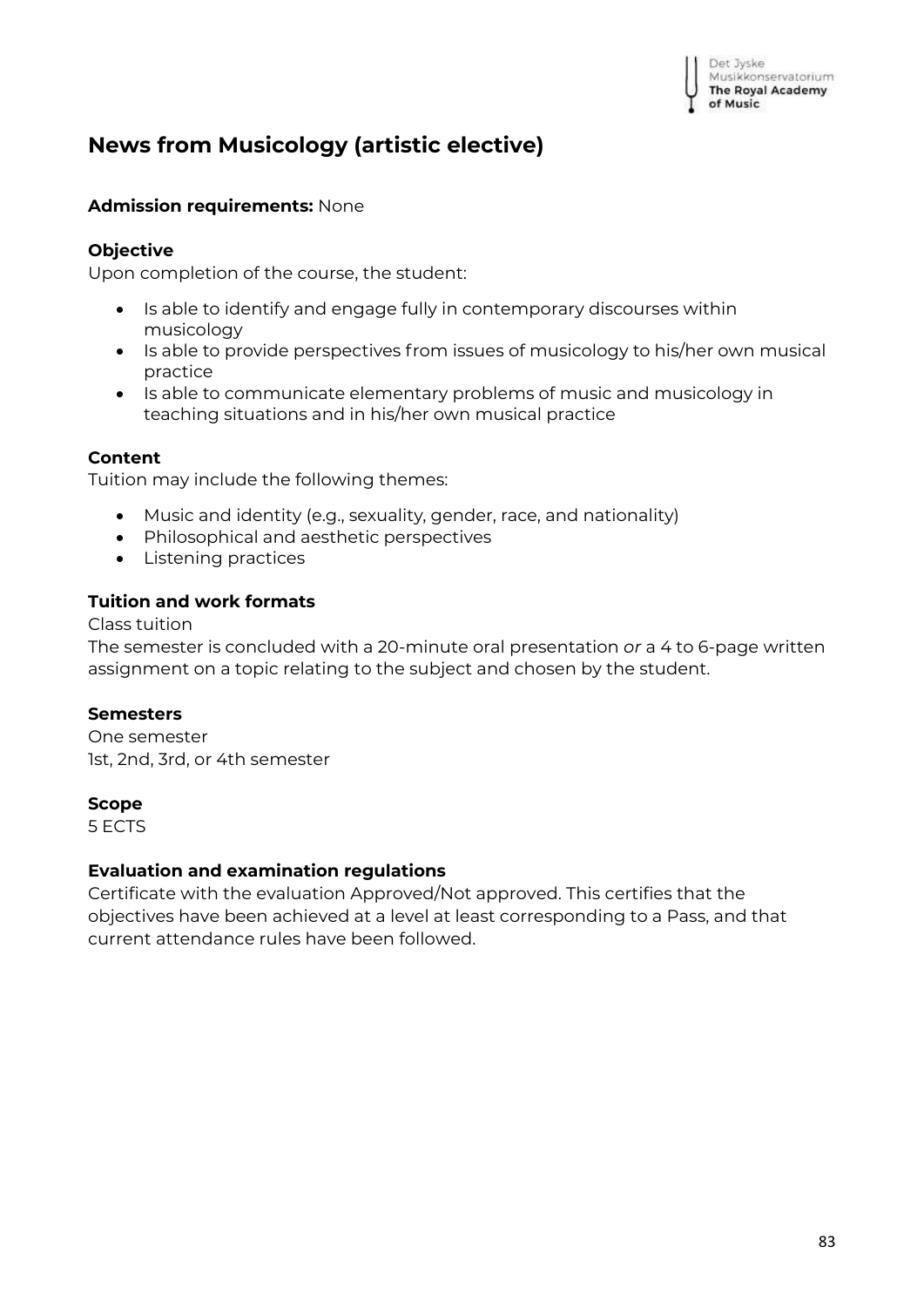# **Orchestration, symphonic (artistic elective)**

**Admission requirements**: Instrumentation experience

## **Objective**

Upon completion of the course, the student:

- Is capable of composing/arranging for a symphony orchestra with a personal expression
- Possesses knowledge of symphony orchestra instruments (woodwinds, brass, percussion, harp, and strings), their timbral possibilities, idiom and repertoire
- Possesses knowledge of harmonisation and arrangement techniques for symphony orchestras
- Is able to apply technical and theoretical knowledge of symphony orchestra instruments in his/her artistic practice
- Is able to reflect on practice and choice of methods in relation to his/her own artistic practice
- Possesses knowledge on composition technical and aesthetic trends in historical as well as contemporary orchestra music, possibly in combination with a rhythm section and other orchestra types
- Is capable of making artistic choices and assessments
- Is able to communicate musical and artistic expression in a way that is relevant for a given target audience

## **Content**

Tuition includes the following:

- Instrument knowledge
- Arrangement
- Instrumentation
- Developing the student's capacity for critical reflection on his/her own works and those of others
- Score analysis

## **Tuition and work formats**

Class tuition, guidance, and peer feedback

During the course, the student must complete at least one composition/arrangement for symphony orchestra complete with parts and a score. Duration: At least 3 minutes. The composition/arrangement must be approved by the teacher.

## **Semesters**

One semester 1st, 2nd, 3rd, or 4th semester

## **Scope**

5 ECTS

#### **Evaluation and examination regulations**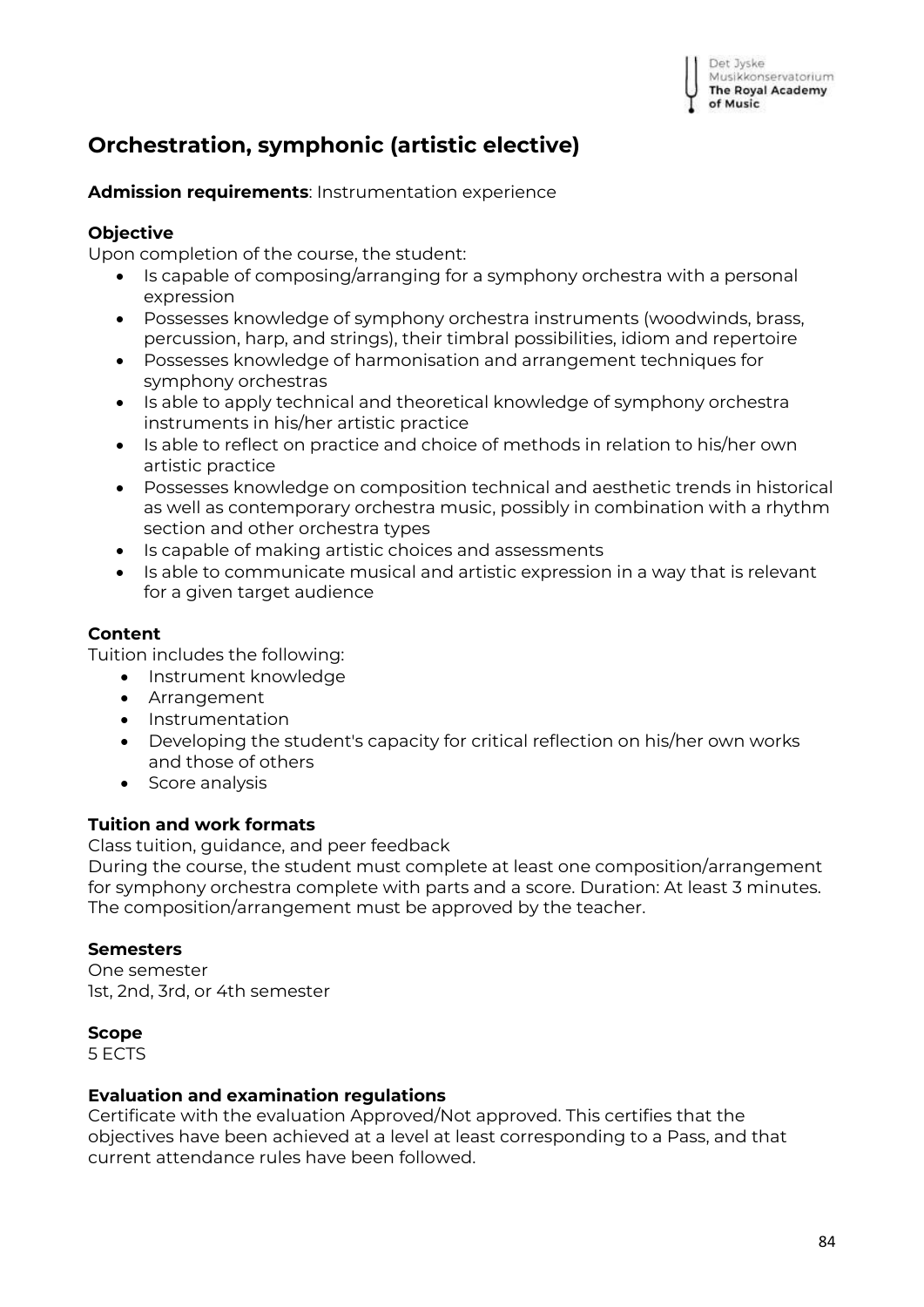# **Other instrument (artistic elective)**

**Admission requirements:** Motivated application

## **Objective**

Upon completion of the course, the student:

- Possesses advanced musical and technical skills on the instrument(s)
- Possesses knowledge of artistic and instrument technical practice, forms of expression, repertoire, methods, and theory
- Is able to reflect on his/her practice and choice of methods in relation to various communication situations

## **Content**

Tuition on the chosen instrument. The instrument is not the student's main instrument(s). Singers, for example, might choose accompanying instruments such as piano, guitar, and similar.

Tuition covers subjects such as the following:

- Instrument technique
- Instrument idiomatic possibilities and limitations
- Accompaniment
- Improvisation
- Composition

The course is concluded with a concert. The teacher and students decide whether the concert should be internal or public. After the concert, the teacher and students engage in conversation reflecting on the course and the concert.

## **Tuition and work formats**

Class tuition and group work

#### **Semesters**

Two semesters 1st to 2nd semester or 3rd to 4th semester

**Scope** 

10 ECTS

## **Evaluation and examination regulations**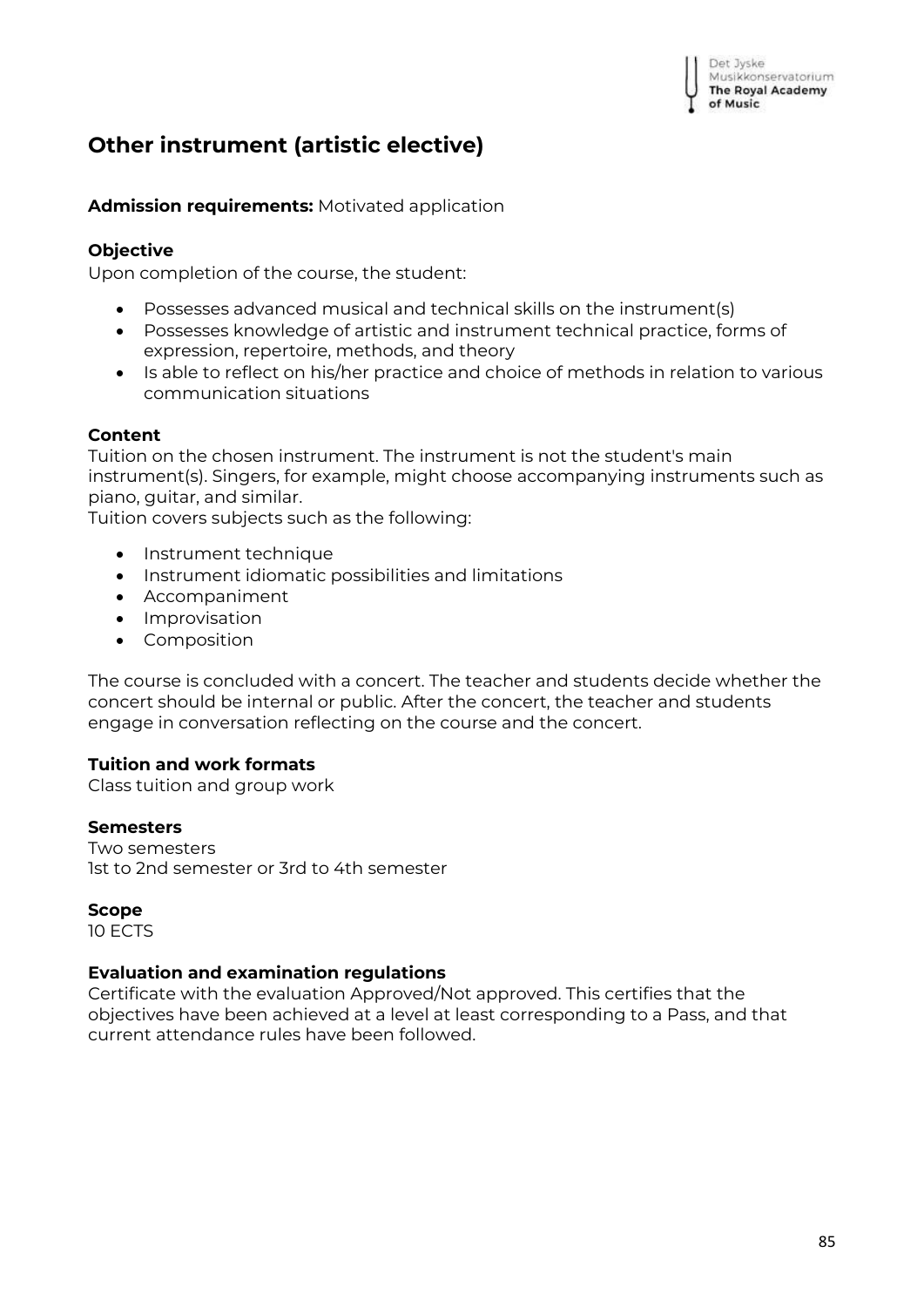

## **Performance practice in classical vocal music (artistic elective)**

**Admission requirements:** For students with a main study area focusing on classical vocal music. Examples include singers, choir directors, organ players, general music teachers, and accompanists/répétiteurs (guitarists and pianists)

## **Objective**

Upon completion of the course, the student:

• Possesses knowledge of vocal music performance practice in the Renaissance, Baroque, and Romanticism

#### **Content**

The performance practice of the Renaissance, Baroque, and in part Romanticism is covered with a focus on vocal music, including classical song and choir repertoire and their instrumental accompaniment.

A significant amount of reading is to be expected.

#### **Tuition and work formats**

Class tuition. Student presentations in class.

#### **Semesters**

One semester 1st or 3rd semester

#### **Scope**

5 ECTS

#### **Evaluation and examination regulations**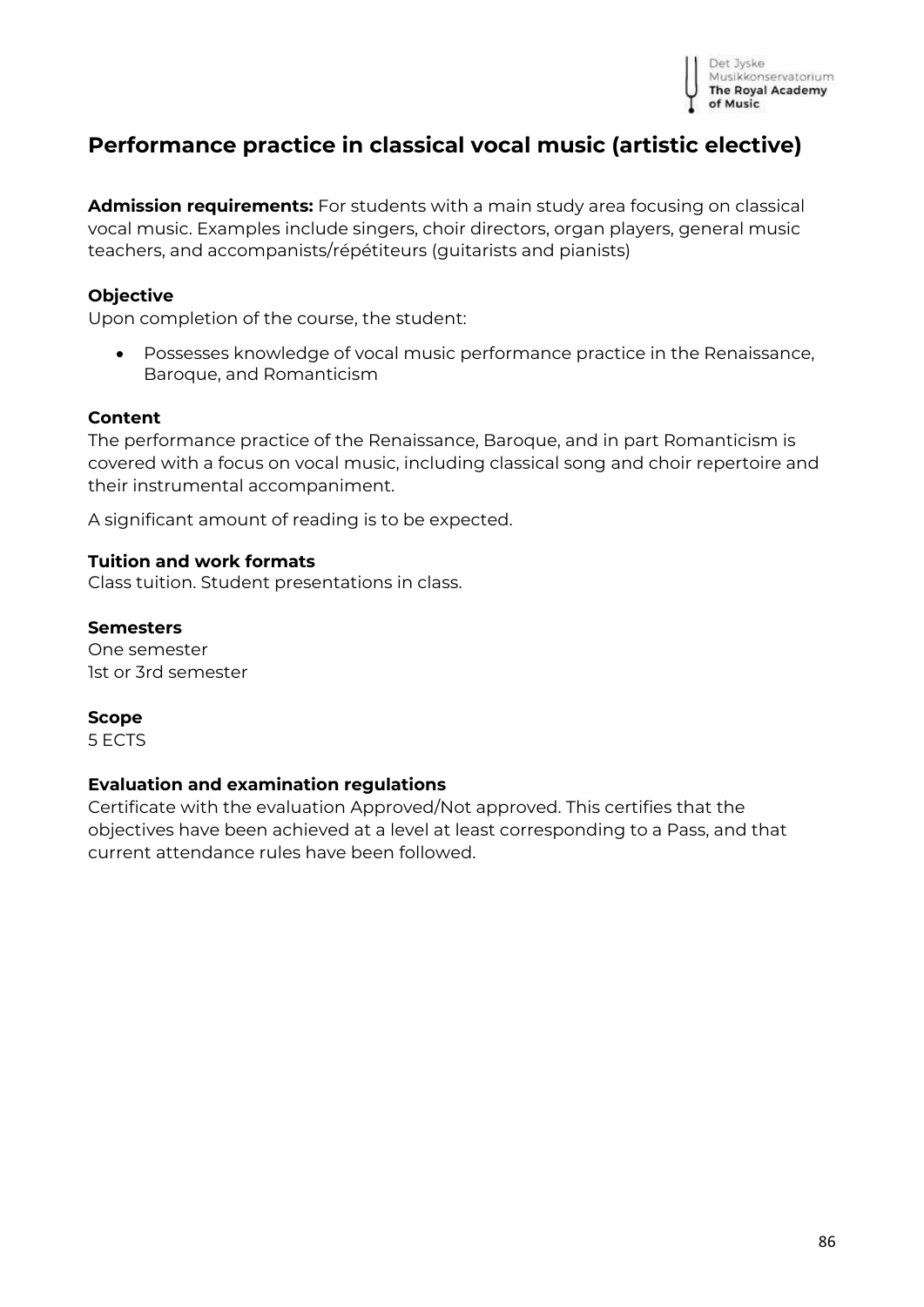# **Programming I (artistic elective)**

## **Admission requirements:** None

## **Objective**

Upon completion of the course, the student:

- Is capable of developing simple digital tools that can be incorporated in an artistic context, for example in sound art or music performance
- Is able to identify his/her own learning needs and potential for creative development within programming
- Is familiar with programming in Max/MSP at an elementary level

## **Content**

The course includes using programming to develop simple tools for sound art and music performance. It focuses on the artistic opportunities within composition and on the ways in which programming can be used in practice in the student's own works.

## **Tuition and work formats**

Class tuition

## **Semesters**

One semester 1st, 2nd, 3rd, or 4th semester

## **Scope**

5 ECTS

## **Evaluation and examination regulations**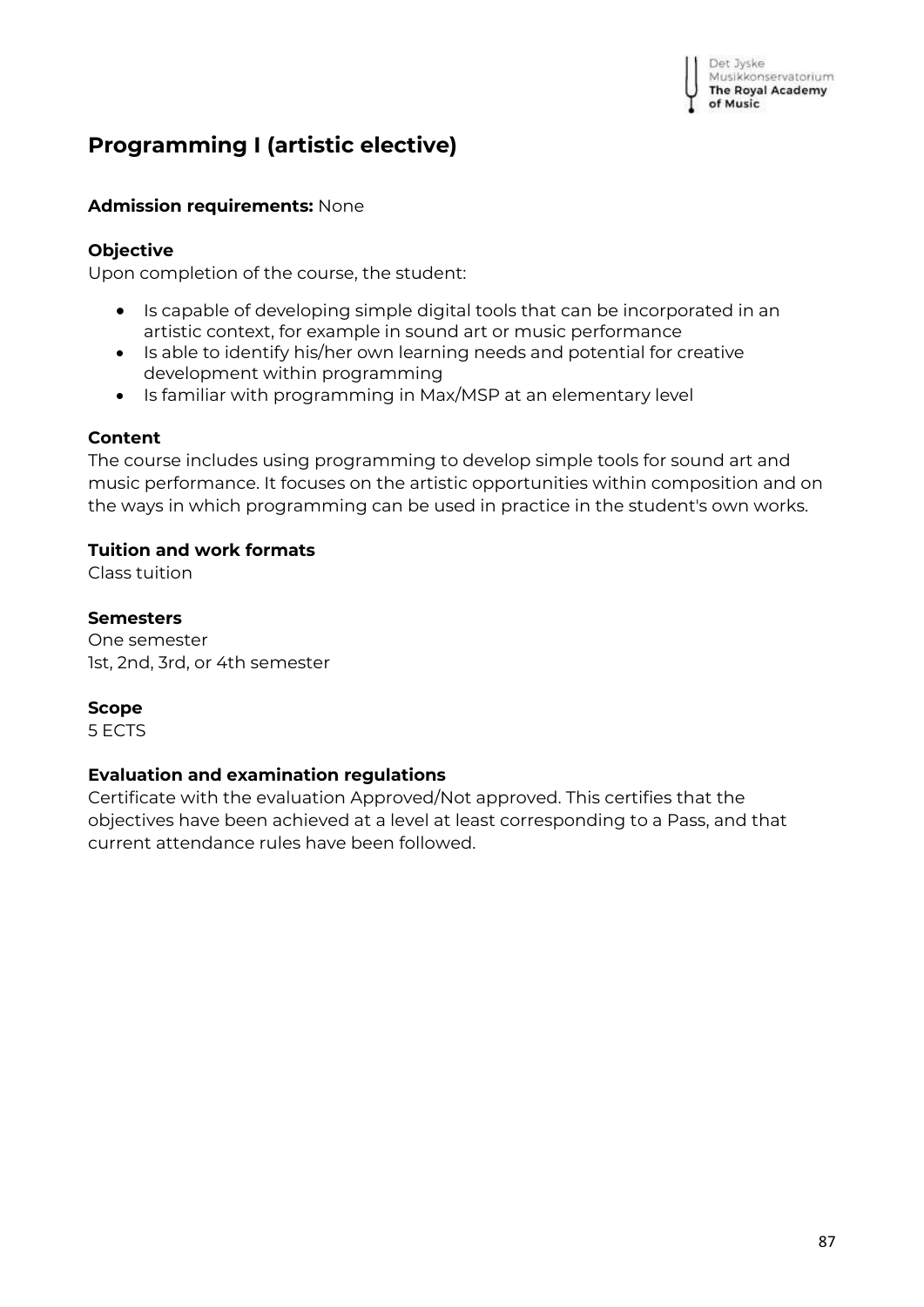Det Jyske Musikkonservatorium **The Royal Academy** of Music

# **Programming II (artistic elective)**

## **Admission requirements**

Programming at BMus level, completed Programming I, or corresponding qualifications

## **Objective**

Upon completion of the course, the student:

- Is capable of developing personal digital tools that can be incorporated in an artistic context, for example in sound art or music performance
- Is able to identify his/her own learning needs and potential for creative development within programming
- Is familiar with advanced programming in Max/MSP

## **Content**

Tuition covers music and sound processing in the Max programming environment, focusing on the artistic possibilities in composition, performance, and the development of interactive installations and sound effects.

Tuition includes work on the student's own ideas and musical projects.

Examples of topics that tuition may include:

- algorithmic and generative techniques
- cross-modal mapping (with video controlling audio, and vice versa)
- structuring patches for live performances
- multi-media installations

## **Tuition and work formats**

Class tuition

#### **Semesters**

One semester 1st, 2nd, 3rd, or 4th semester

#### **Scope**

5 ECTS

#### **Evaluation and examination regulations**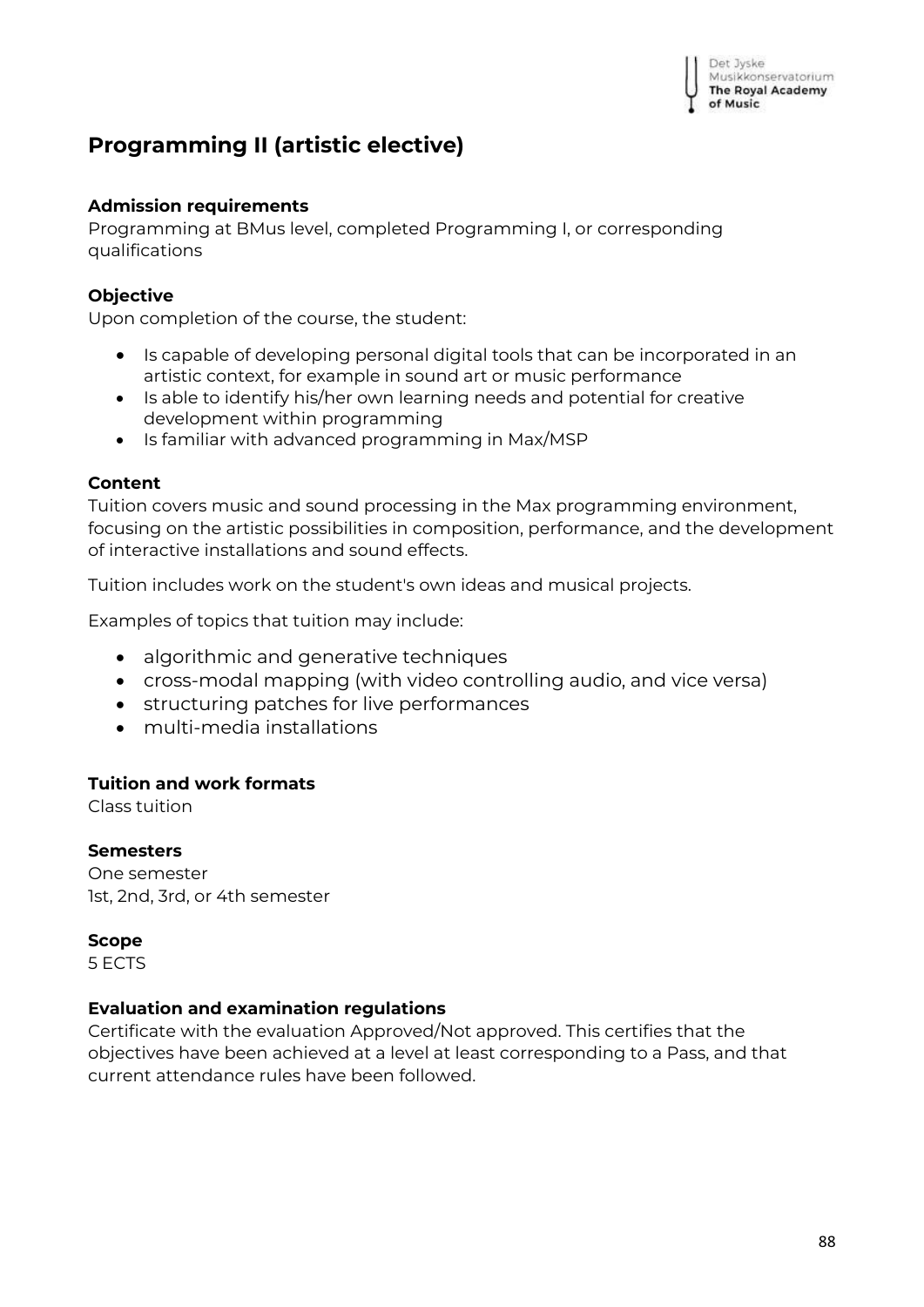Det Jyske Musikkonservatorium **The Royal Academy** of Music

## **Psychoacoustics (artistic elective)**

## **Admission requirements:** None

This elective is offered in all *odd* study years – in other words 2021, 2023, and so forth.

## **Objective**

Upon completion of the course, the student:

- Is able to apply theoretical knowledge of psychoacoustics in an artistic context and has acquired practical experience in this field
- Is able to identify his/her own learning needs and potential for creative development within psychoacoustics
- Possesses knowledge of psychoacoustics
- Is able to communicate technical terminology and issues within psychoacoustics in a way that is relevant to peers

## **Content**

Psychoacoustics is the science of human sound perception; in other words, the interpretations superimposed by the brain on the signals sent by the ear to the brain. This elective combines classic psychoacoustics with music perception.

It includes studying the anatomy of the ear, determining frequency and direction, scale structures in relation to anatomy, dissonance and consonance, understanding melody, segregation of polyphony, musical memory, and other topics important to music perception.

## **Tuition and work formats**

Class tuition and group work During the semester, 1-2 written assignments must be handed in to the teacher.

## **Semesters**

One semester 1st, 2nd, 3rd, or 4th semester

## **Scope**

5 ECTS

## **Evaluation and examination regulations**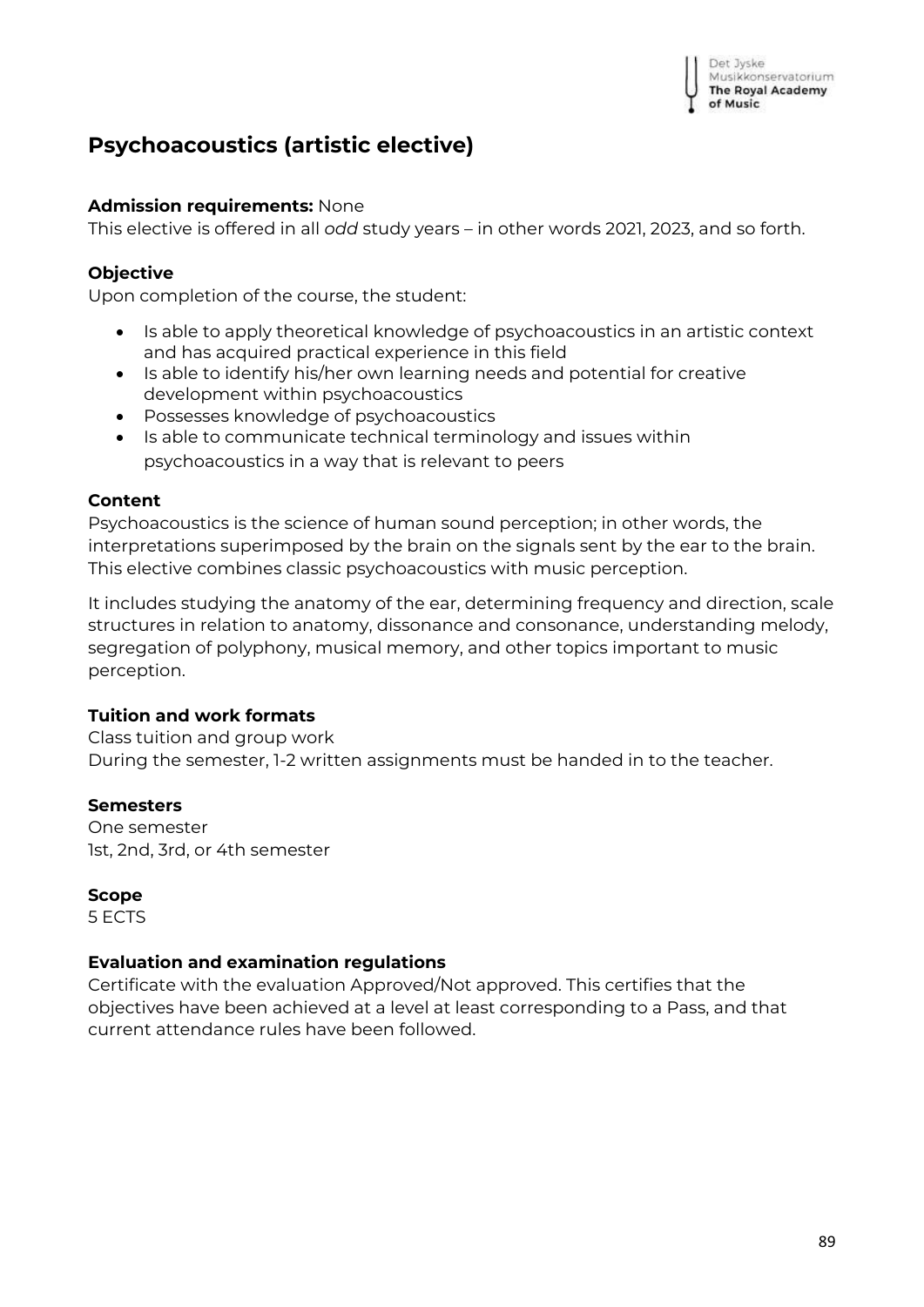

# **Rehearsal in theory and practice (artistic elective)**

## **Admission requirements:** None

## **Objective**

Upon completion of the course, the student:

- Has acquired specialist knowledge about physical and mental phenomena relating to the rehearsal and performance of classical music
- Is familiar with various strategies for optimising rehearsal and performance on a classical instrument or singing
- Is able to handle issues and resolve challenges relating to his/her own rehearsals
- Is capable of constructive reflection on working processes in chamber music and other ensemble playing contexts
- Is able to discuss individual and general issues with peers

## **Content**

Tuition may include the following themes:

- Planning and structuring rehearsals
- Cognitive strategies in the rehearsal situation
- Bodily stress and restitution
- Motivation and mindset
- Methods for reflection for evaluating and optimising the student's own rehearsals
- Group dynamics and rehearsal situations in chamber music/ensemble playing

## **Tuition and work formats**

Class tuition.

Methods and results from research and practical experience/studies in the field are studied and discussed.

Individual and group reflections and sparring, for example using video recordings of student rehearsals.

The course is concluded with a short written assignment of 3 to 5 pages based on a theme from class tuition chosen by the student.

## **Semesters**

One semester 1st, 2nd, 3rd, or 4th semester

## **Scope**

5 ECTS

## **Evaluation and examination regulations**

Certificate with the evaluation Approved/Not approved. This certifies that the objectives have been achieved at a level at least corresponding to a Pass, that the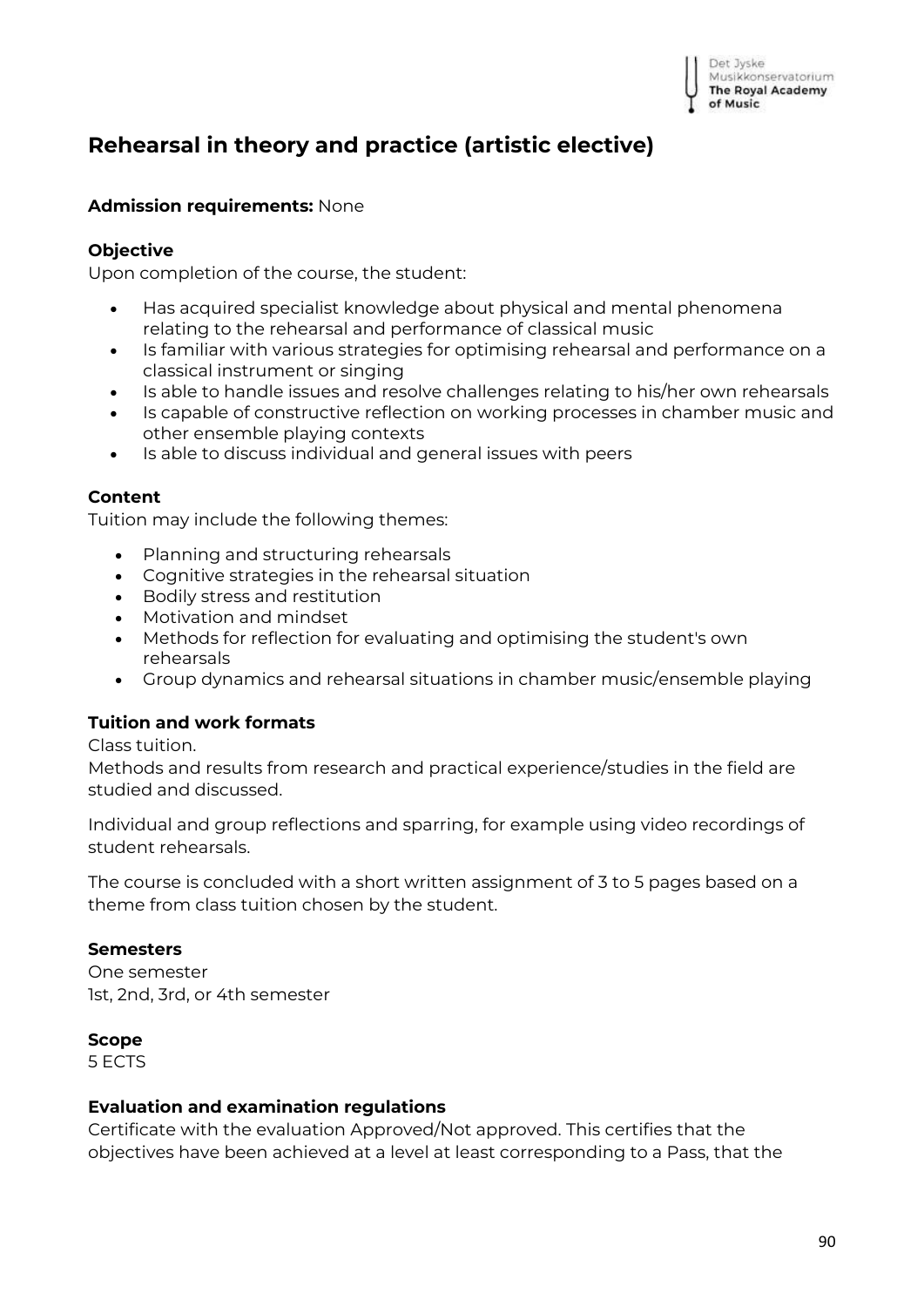

teacher has approved the assignment handed in, and that current attendance rules have been followed.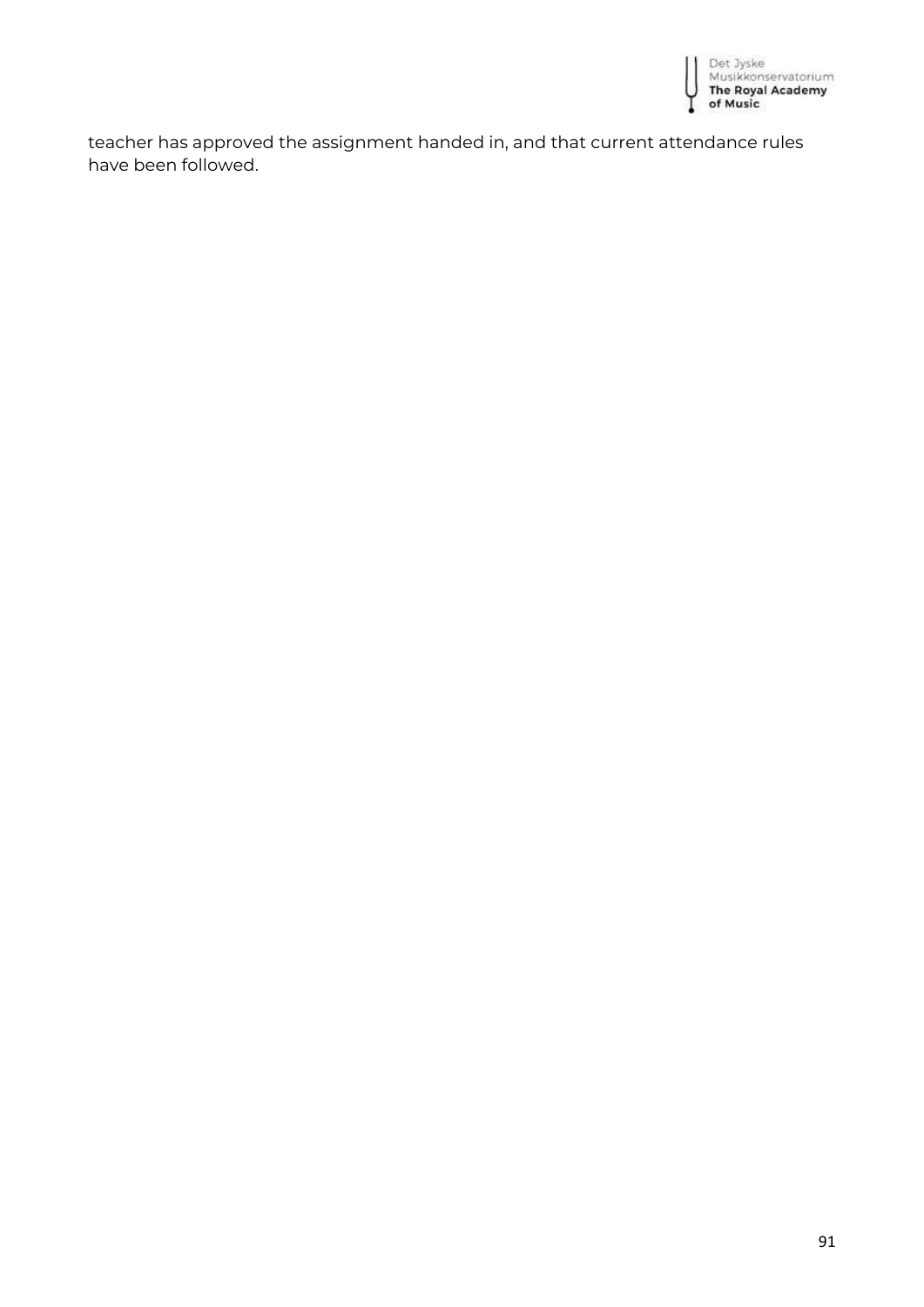

# **Research – artistic and pedagogical development projects**

## **This year, you have the option of joining the follower groups of the following research projects**

If you wish to select one of these projects, please contact your head of studies for a talk about whether the project would suit you.

PROJECTS (examples only)

1: Niels Rønsholdt

(short description)

2: Jens Christian Kwella

(short description)

3: Kristina Holgersen

(short description)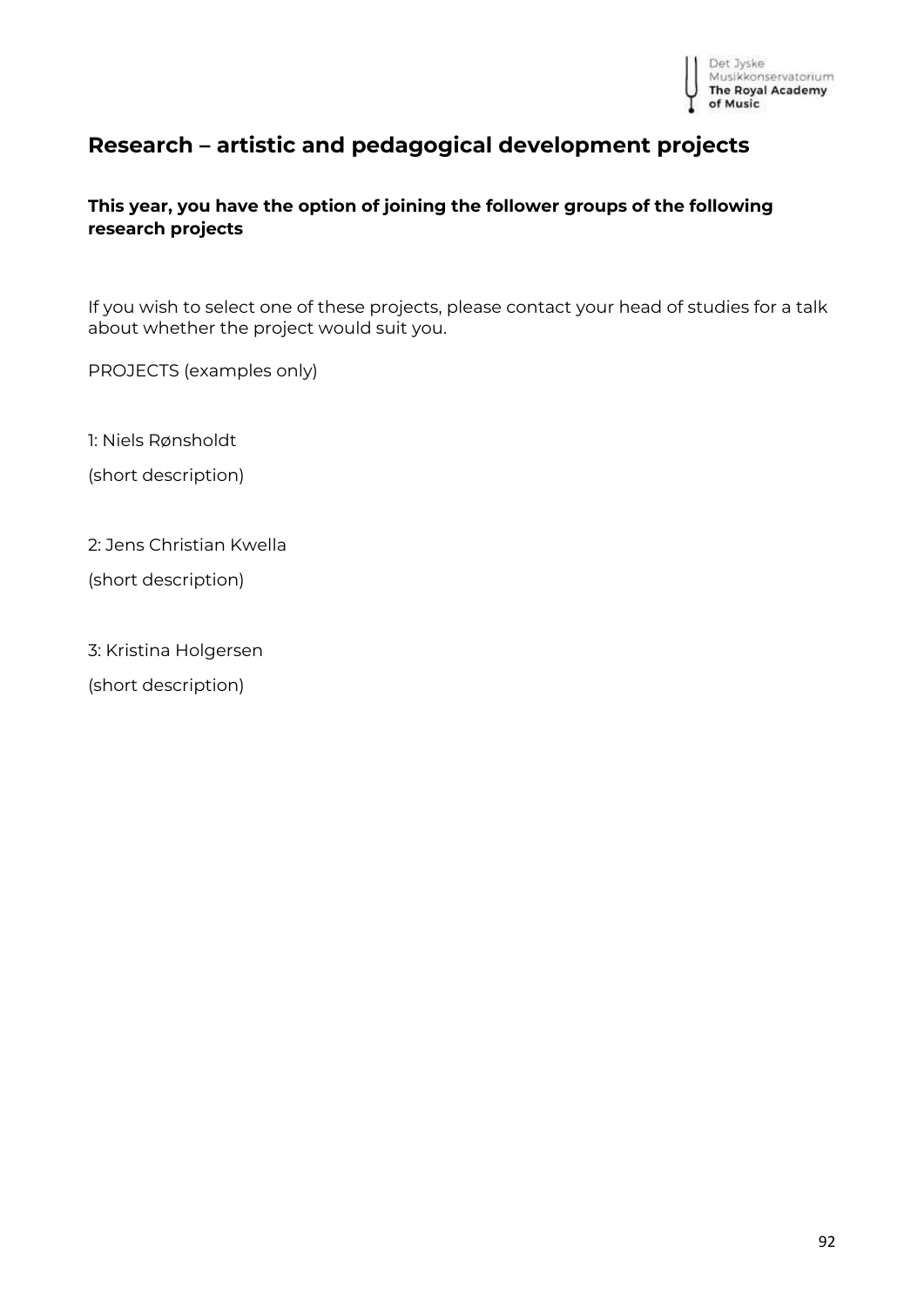

## **Research – artistic or pedagogical development project follower group (artistic elective)**

## **Admission requirements:** None

### **Objective**

Upon completion of the course, the student:

- Possesses knowledge of project management and evaluation tools in artistic or pedagogical development projects
- Has demonstrated an ability to contribute to the completion and evaluation of a defined artistic or pedagogical development project
- Has demonstrated a capacity for critical observation and evaluation of himself/herself, fellow students, and teachers in a forum for critical reflection

#### **Content**

Tuition is based on a teacher's artistic or pedagogical development project. The project has a follower group of one or more students.

The content depends on the chosen project. A description is found in the annexes to the elective catalogue.

Projects vary depending on which projects are currently being worked on at the Academy.

If you choose this elective, you must indicate which project you are interested in following.

#### **Tuition and work formats**

Follower group meetings, coaching, supervision, forum for critical reflection

The elective concludes with the student handing in a short report (3 to 5 pages excluding annexes) with a reflection on the course and the student's personal and professional progress.

The report forms the basis of a 15 to 20-minute interview with a forum for critical reflection consisting of fellow students and the teacher. The report and interview are parts of the tuition course.

#### **Semesters**

One semester 1st, 2nd, 3rd, or 4th semester

#### **Scope**

5 ECTS

#### **Evaluation and examination regulations**

Certificate with the evaluation Approved/Not approved. This certifies that the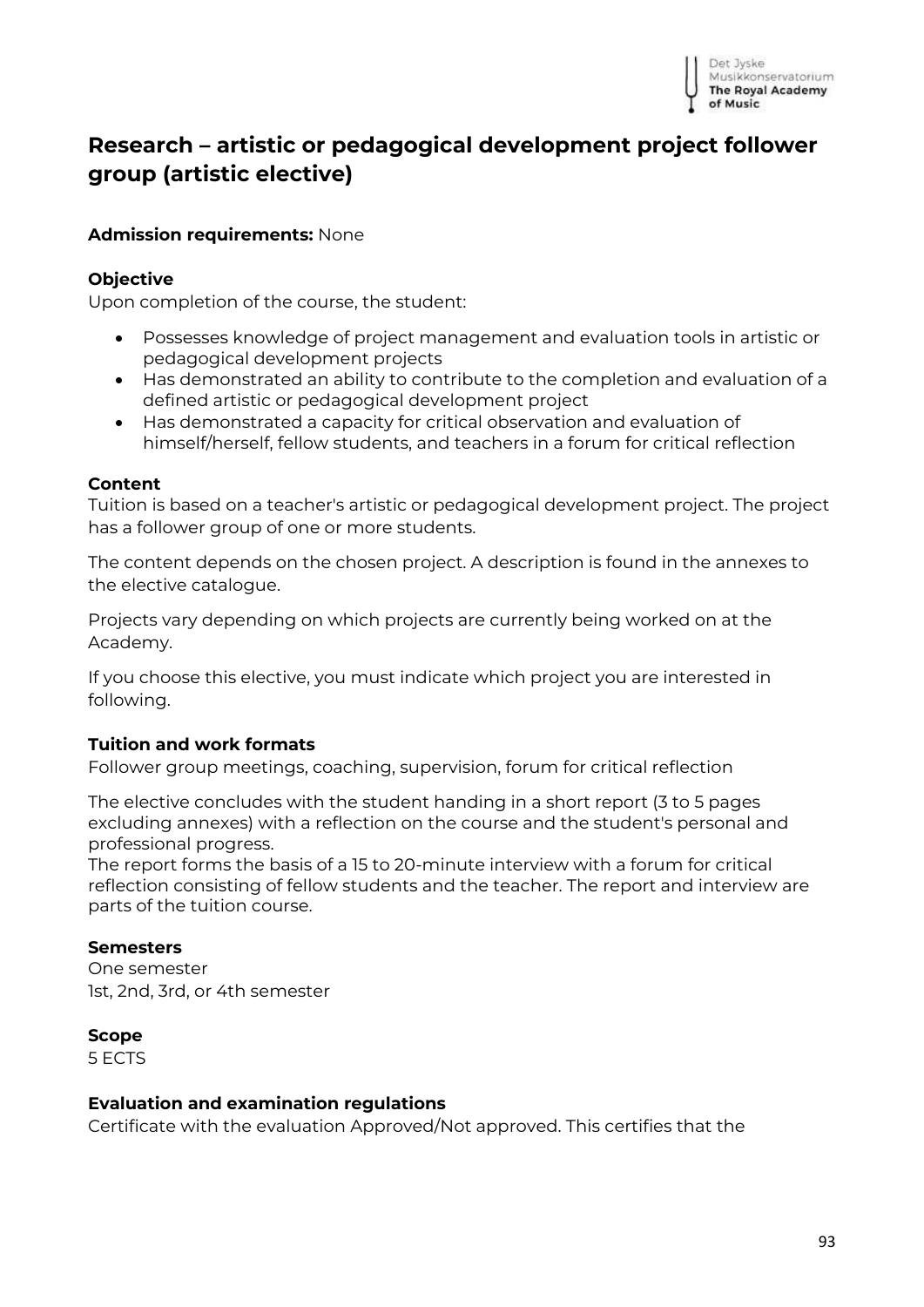

objectives have been achieved at a level at least corresponding to a Pass, and that current attendance rules have been followed.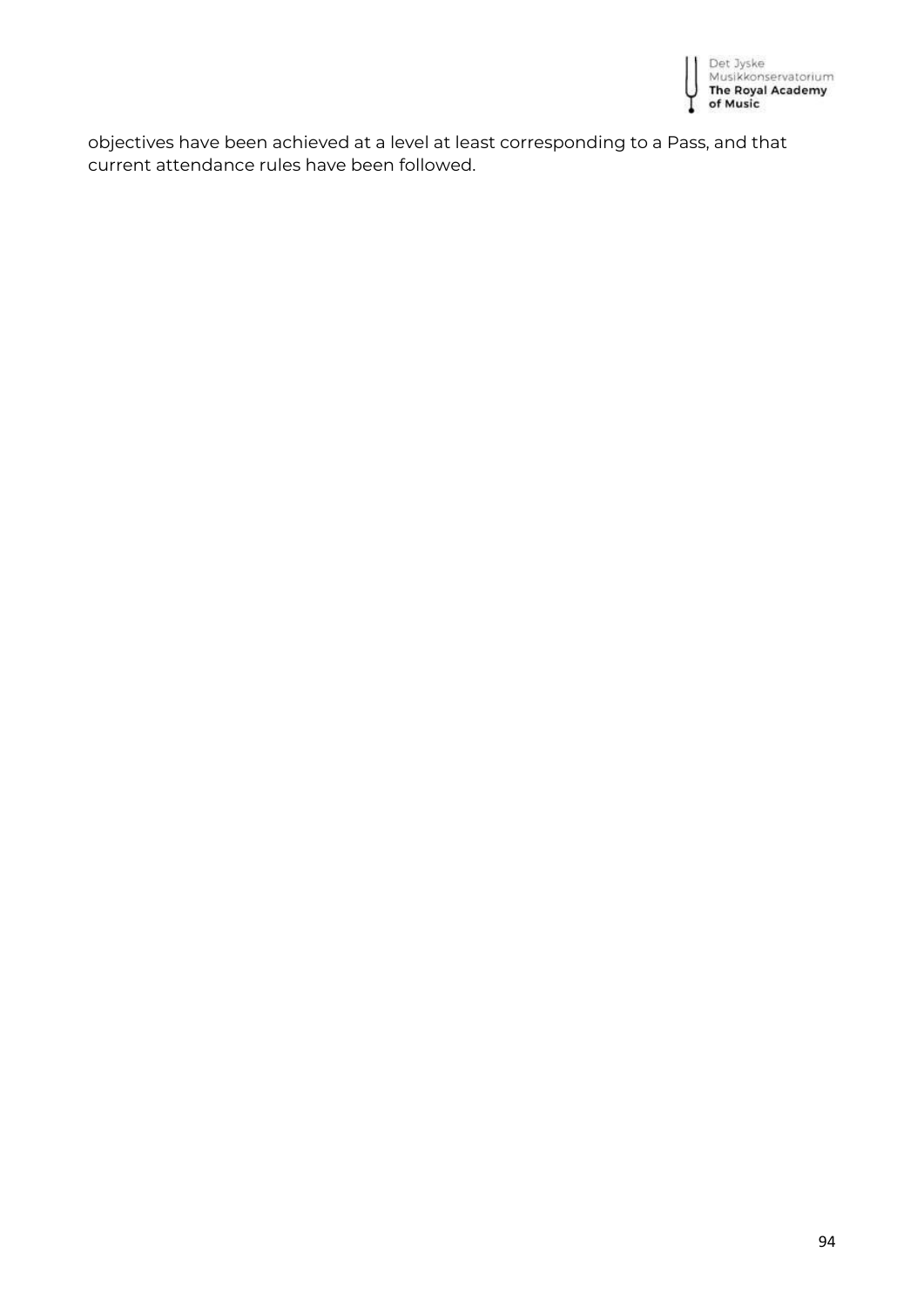

## **Rhythm in a cross-disciplinary perspective (artistic elective)**

#### **Admission requirements:** None

#### **Objective**

Upon completion of the course, the student:

- Is capable of practical work with jazz/pop composition and advanced rhythm based on the student himself/herself
- Has acquired knowledge of rhythm in a historical and global perspective
- Can work with jazz/pop composition using electronic tools (such as Ableton Live) at an elementary level
- Can use rhythm as a foundation for the creative process, composing in a creative interplay where acoustics and electronics meet

#### **Content**

Tuition includes basic drum, percussion, and classical percussion technique, various jazz/pop composition traditions (such as konnakol), the theory and practice of rhythm composition, including using Ableton Live, and advanced polyrhythms.

Tuition includes e-learning in order to accommodate the prerequisites of each individual student in each area, to allow for immersion in particular areas of interest, and to finally coalesce towards a cross-disciplinary target.

The course includes an overall presentation of the new working methods acquired by the students on the course, for example in the form of compositions/recordings.

#### **Tuition and work formats**

Class tuition

#### **Semesters**

One semester 1st, 2nd, 3rd, or 4th semester

#### **Scope**

5 ECTS

#### **Evaluation and examination regulations**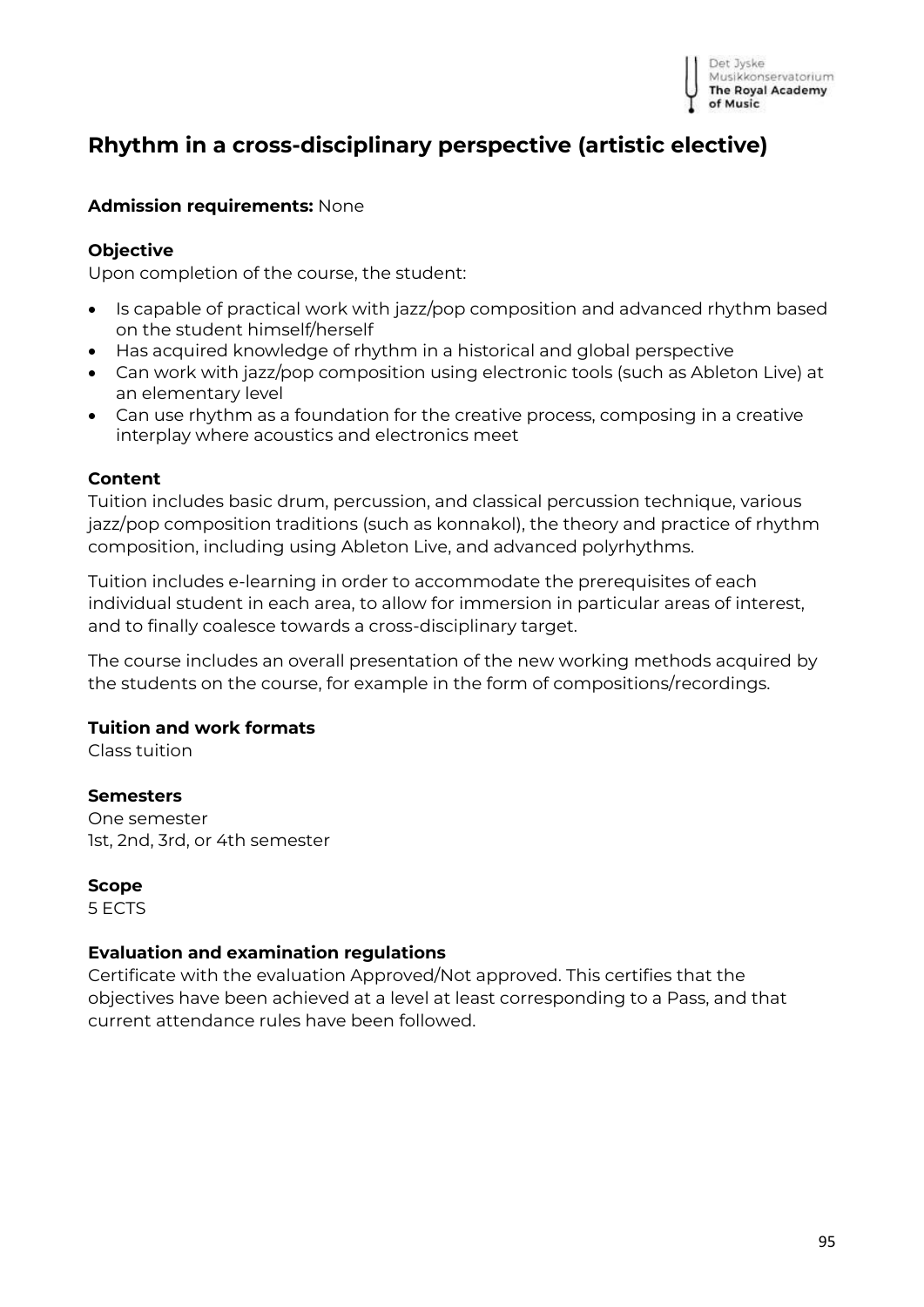Det Jyske Musikkonservatorium **The Royal Academy** of Music

## **Room acoustics (artistic elective)**

## **Admission requirements:** None

This elective is offered in all *even* study years – in other words 2022, 2024, and so forth.

## **Objective**

Upon completion of the course, the student:

- Possesses elementary knowledge of room acoustics
- Is able to acknowledge and handle room acoustics-related challenges in a creative, investigative, and analytical manner
- Is able to communicate technical terminology and issues within room acoustics in a way that is relevant to peers

## **Content**

Developing student understanding of acoustics, primarily an understanding and awareness of issues in relation to the movement of sound in rooms.

Tuition includes studying various theories as well as practical exercises with follow-up assignments. Following a joint start with a theoretical introduction to room acoustics and acoustically dead rooms, the class is divided into two parts with a focus on classical and jazz/pop/electronic music.

The two parts of the class carry out practical work with analyses and development of student home studios/workplaces or room acoustics in connection with classical concert productions.

## **Tuition and work formats**

Class tuition and group work During the semester, 1-2 written assignments must be handed in.

## **Semesters**

One semester 1st, 2nd, 3rd, or 4th semester

## **Scope**

5 ECTS

## **Evaluation and examination regulations**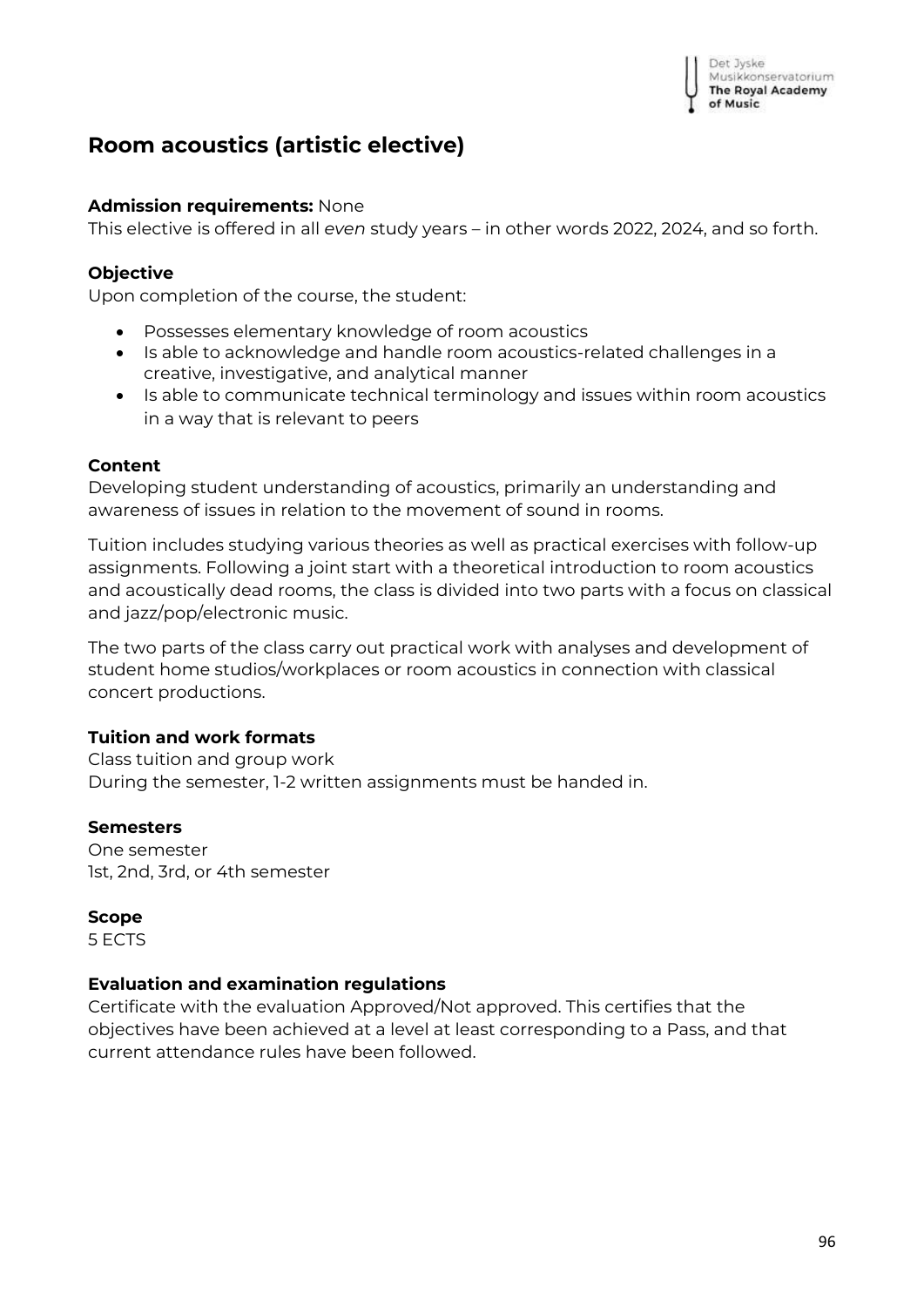

# **Singing, dancing and playing (artistic elective)**

**Admission requirements:** BMus degree in jazz/pop music and movement or corresponding qualifications

## **Objective**

Upon completion of the course, the student:

- Possesses in-depth knowledge of artistic and technical/bodily practice
- Understands and is able to reflect on practice and choice of methods in relation to his/her own artistic practice
- Has mastered musical and technical/bodily skills and forms of expression
- Commands critical and analytical approaches to the singing, dancing, and playing discipline and its practice
- Is capable of making qualified and reflected artistic choices
- Is able to handle complex and unpredictable creative challenges in the realisation of his/her musicianship in a globalised world
- Is able to independently commence and direct musical ensemble teaching and interdisciplinary cooperation in a motivational and inspiring way in the musician role

## **Content**

Tuition includes work on the following:

- Bodily, musical, and technical aspects
- Personal expression
- Improvisation
- Interpretation
- Composition and arrangement
- Immersion in selected styles
- Creative and collective processes
- Motivation and inspiration

## **Tuition and work formats**

Class tuition and guidance in connection with the student's concerts, for example at a concert café. Supplementary workshops and courses can be included.

#### **Semesters**

Two semesters 1st to 2nd semester or 3rd to 4th semester

#### **Scope**

10 ECTS

#### **Evaluation and examination regulations**

The student performs at least two 15-minute singing, dancing, and playing concerts, playing a significant role as musical leader and musician. Emphasis is placed on the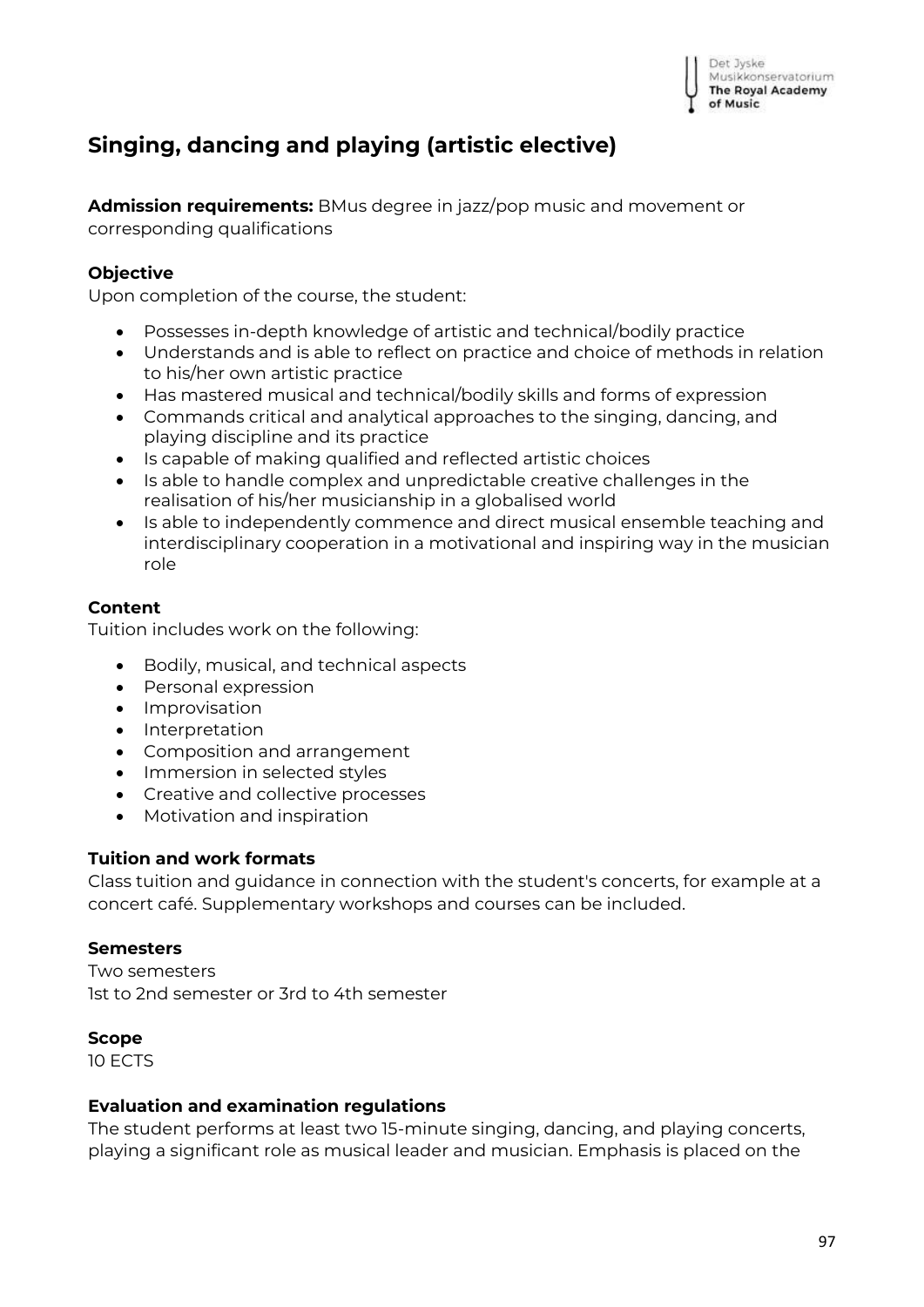

student's personal expression as well as the technical and artistic aspects of the three elements singing, dancing, and playing. Furthermore, the overall concert experience is emphasised.

#### *Marking and evaluation*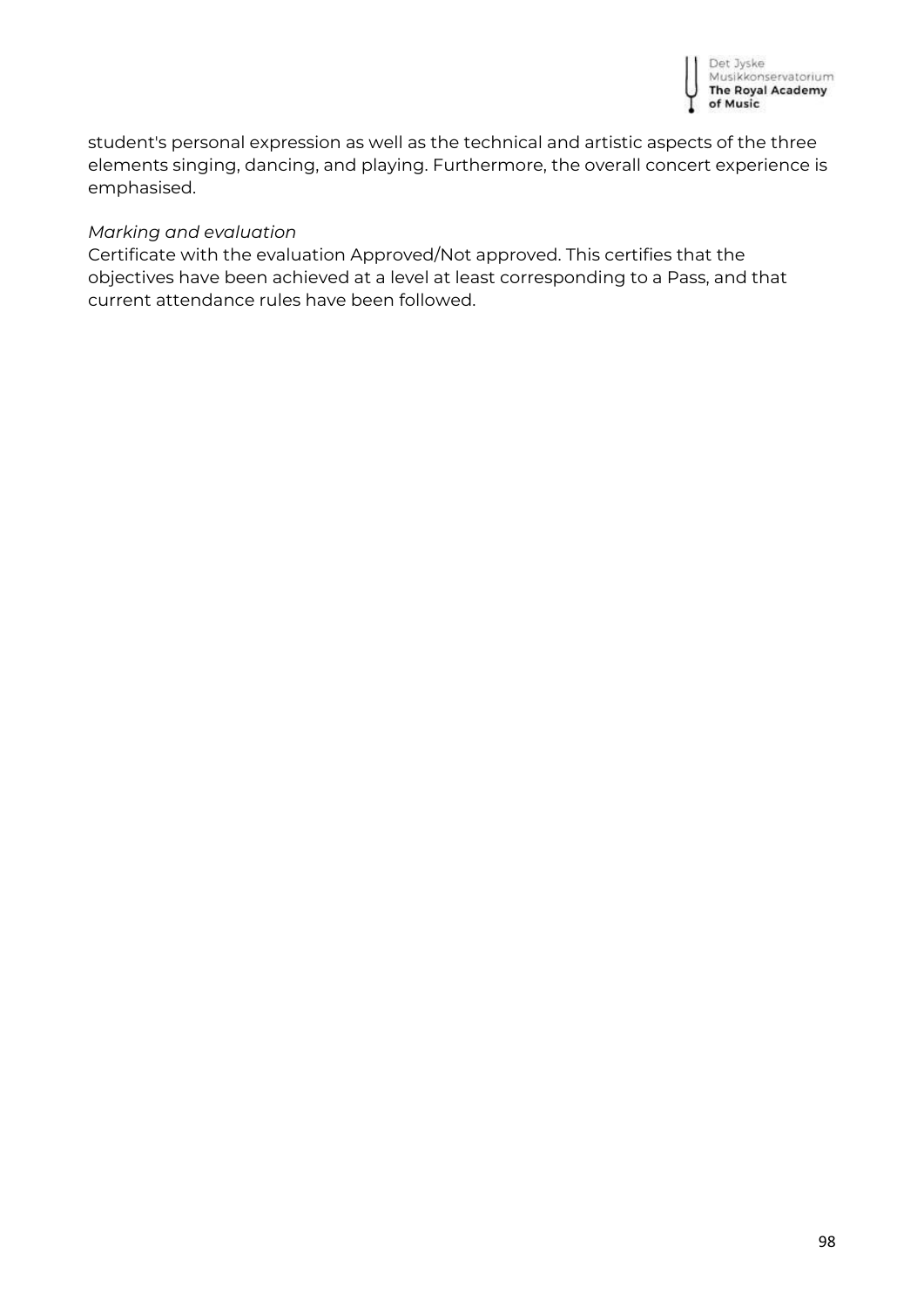

## **Singing, dancing and playing teaching practice (pedagogical elective)**

**Admission requirements:** BMus degree in jazz/pop music and movement or corresponding qualifications

## **Objective**

Upon completion of the course, the student:

- Possesses in-depth knowledge of artistic and technical/bodily practice and of relevant pedagogical and didactic concepts and methods
- Understands and is able to reflect on practice and choice of methods in relation to teaching and communication courses and make informed and reflected artistic decisions
- Has mastered advanced tuition skills as well as musical and technical/bodily skills and forms of expression
- Commands critical and analytical approaches to the singing, dancing, and playing discipline and its practice
- Is able to work with musical and pedagogical communication and discuss music-related and professional problems with peers as well as non-specialists
- Is able to handle complex and unpredictable creative challenges within pedagogical processes
- Is able to independently commence and direct musical ensemble teaching and interdisciplinary cooperation in a motivational and inspiring way in the musician and teacher roles
- Is able to act professionally as regards responsibilities and ethics

## **Content**

Tuition may include work on the following:

- Bodily, musical, and technical aspects
- Personal expression
- Improvisation
- Interpretation
- Composition and arrangement
- Immersion in selected styles
- Creative and collective processes
- Method
- Pedagogical communication
- Motivation and inspiration

## **Tuition and work formats**

Class tuition and guidance in connection with the student's training course. The tuition course is planned jointly by the teachers and students and takes the form of class tuition and guidance in connection with the training courses.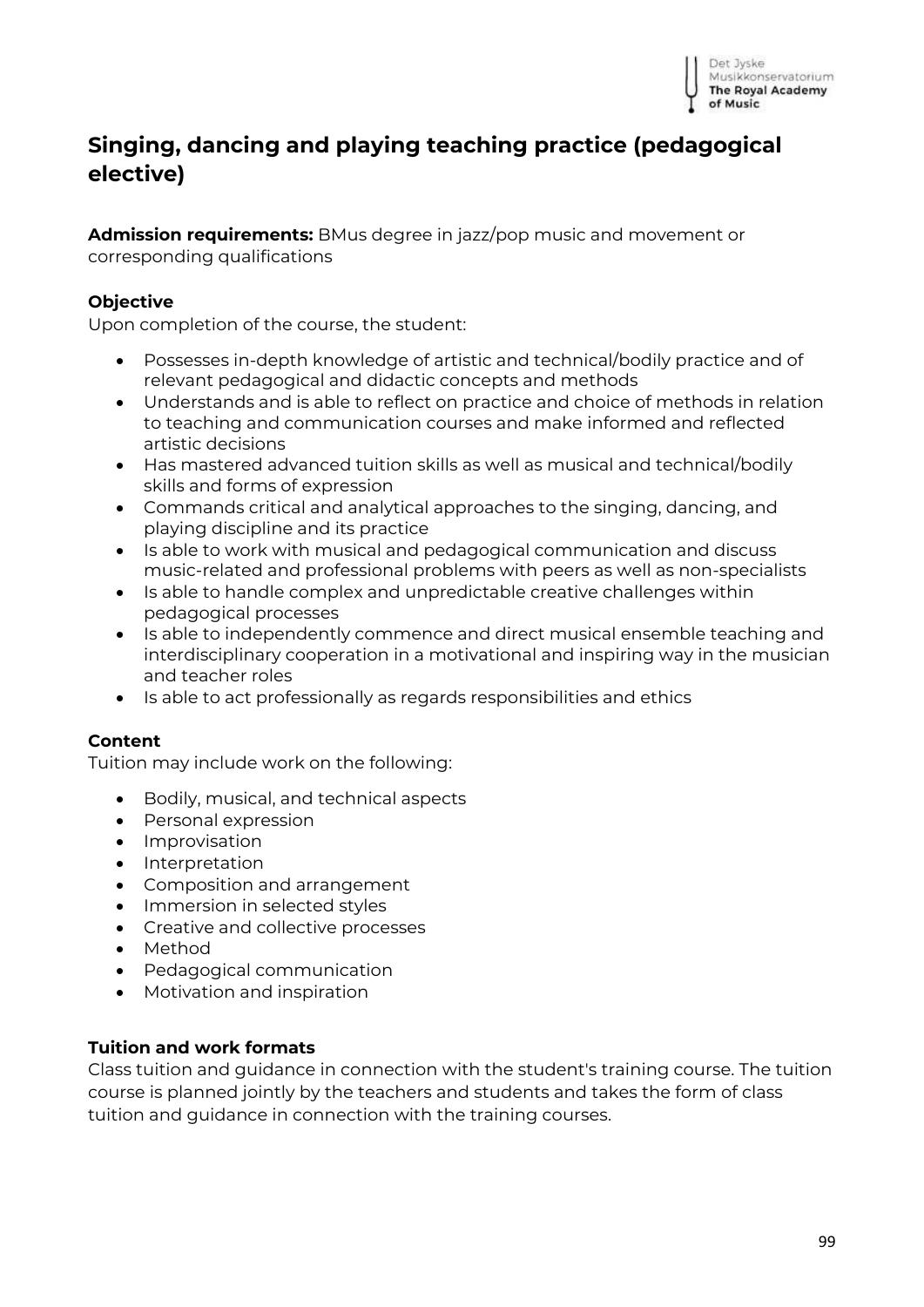## Training courses:

The student plans, arranges, and executes at least 2 intensive courses alone or with a fellow student. These courses can be workshops, courses, musicals, clinics, or similar. This is followed by a training course of at least 10 lessons of 45 minutes each with a class of pupils.

Prior to the examination, the student hands in a report on the courses (scope: 6 to 8 pages).

Some kind of video and audio documentation of all training courses must be included (max. duration 15 minutes).

## **Semesters**

Two semesters 1st to 2nd semester or 3rd to 4th semester

#### **Scope**

10 ECTS

## **Evaluation and examination regulations**

*Examination content*

By the date communicated by the Study Administration, the student hands in a report (6-8 pages excluding annexes) describing the completed training courses.

The report must include the following:

- a description of the training classes
- pupil descriptions, environment, and objective(s)
- a description of one or more selected lessons
- an evaluation of the development of the class and the course generally
- A list of titles covered and examples of tuition materials used must be appended as an annex

At the examination, the student gets 20 minutes for presenting his/her training courses. During a subsequent interview of approx. 10 minutes, the examiners ask questions based on the presentation, the report, and the documentation.

#### *Examination format*

Report and oral presentation. Total duration including deliberation: 45 minutes

*Marking and evaluation* 

Internal marking. Grade.

The assessment must reflect to what extent the objectives have been achieved.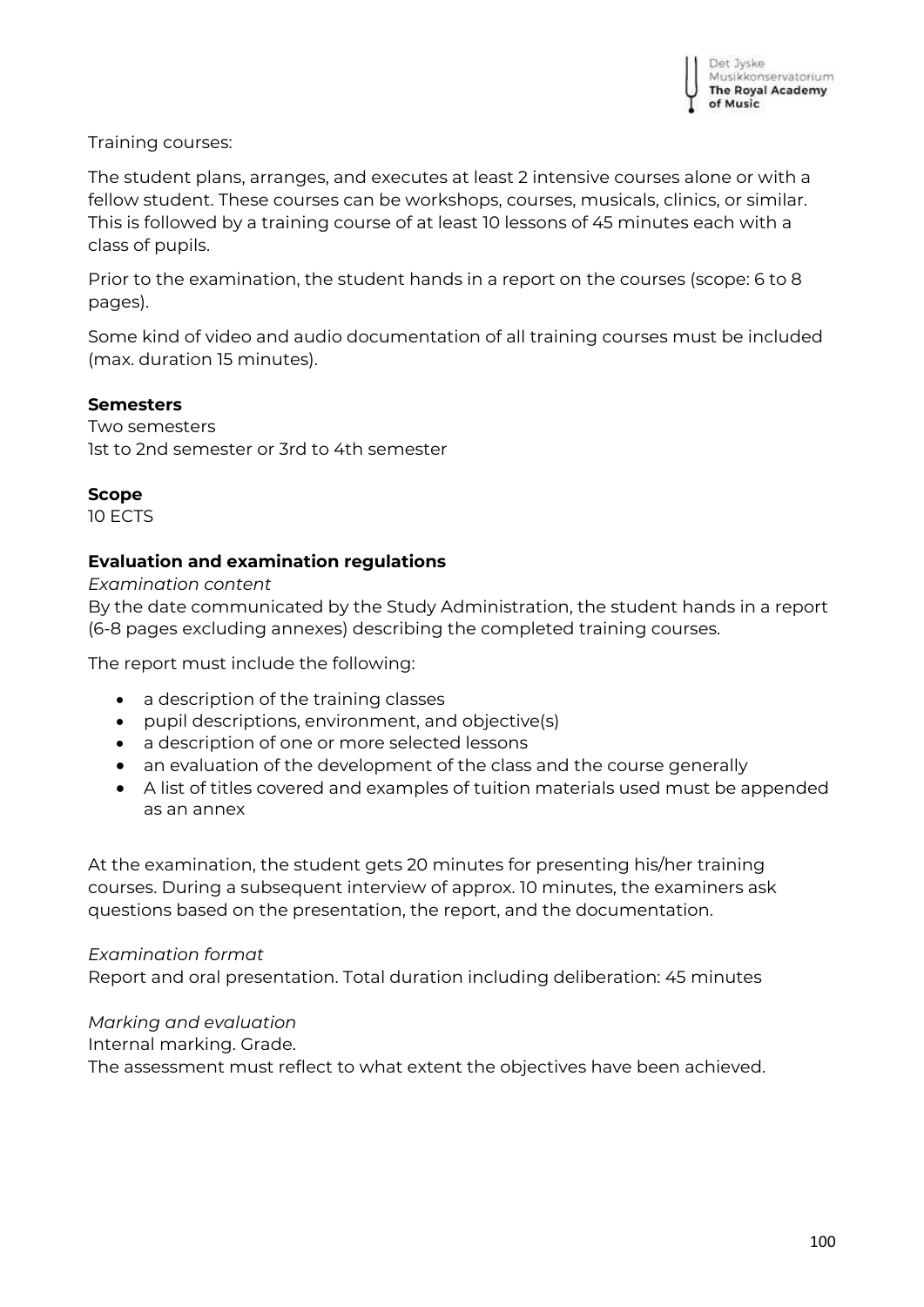# **Songwriting (artistic elective)**

## **Admission requirements:** None

### **Objective**

Upon completion of the course, the student:

- Has acquired songwriting skills at an advanced artistic level
- Possesses in-depth knowledge of artistic and professional songwriting practice
- Has acquired knowledge of aesthetic and technical approaches in songwriting
- Commands critical and analytical approaches to songwriting
- Is able to handle complex and unpredictable creative challenges within artistic processes
- Is able to independently assume responsibility for his/her own learning needs, specialisation options, and potential for creative development, and to prioritise and structure his/her time and work efforts

## **Content**

- Guidance during work with the student's own songs, including feedback from the teacher and fellow students
- Analysis of the student's work methods and artistic expression seen in relation to a wide spectrum of songwriting genres
- Working with creativity and inspiration, in practice through hands-on exercises and in theory by including relevant literature

Following a general introduction focusing on creative processes and process management, various approaches to songwriting are covered.

## **Tuition and work formats**

Class tuition and group work

At the conclusion of the course, the student must hand in 3-4 songs (total playing time: max. 20 minutes) and a report (2 to 3 pages excluding annexes) with a short account of each song and the working process involved. The songs and the report are evaluated orally by the teacher and fellow students, giving as well as receiving feedback.

#### **Semesters**

Two semesters 1st to 2nd semester or 3rd to 4th semester

## **Scope**

10 ECTS

#### **Evaluation and examination regulations**

Certificate with the evaluation Approved/Not approved. This certifies that the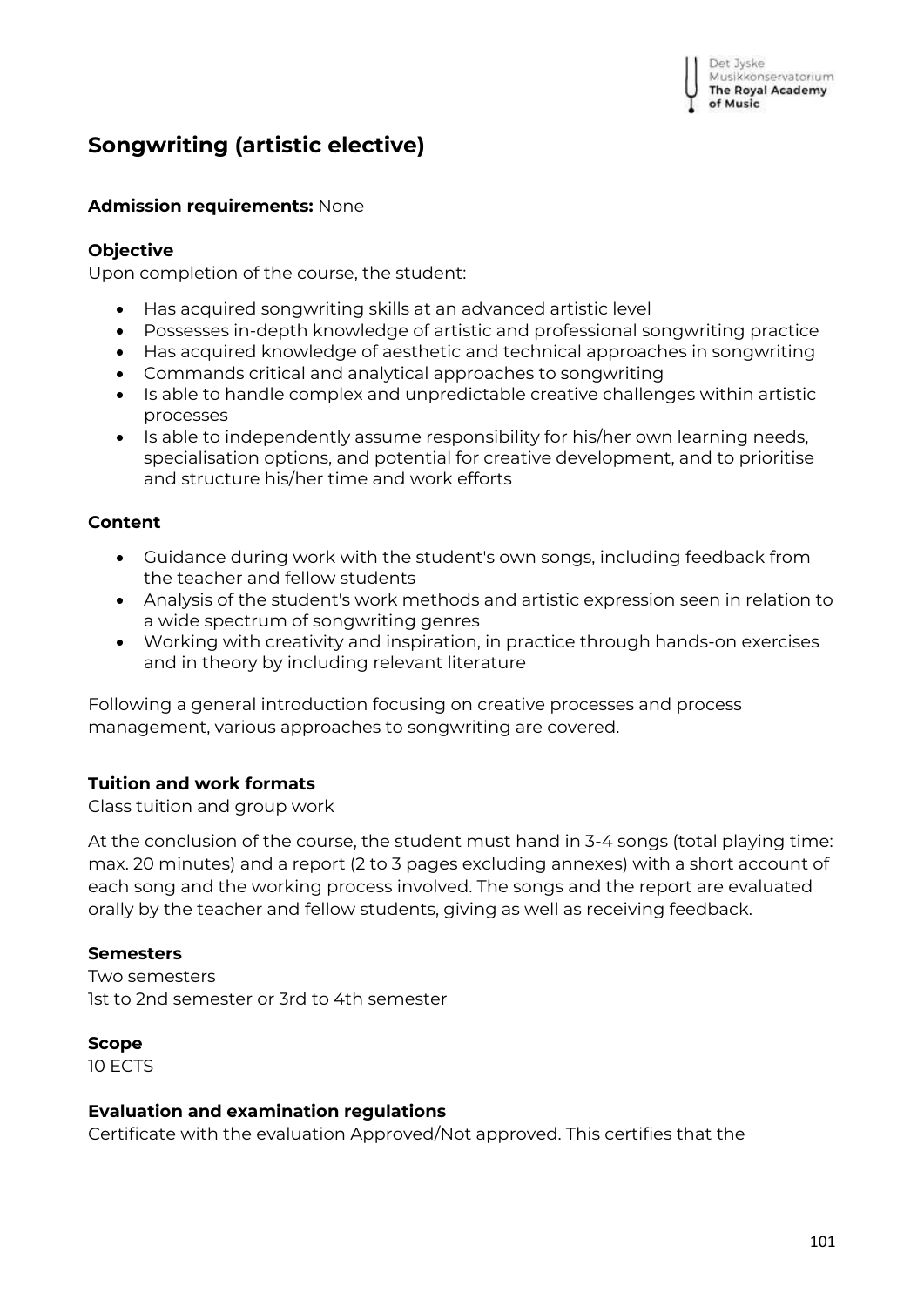

objectives have been achieved at a level at least corresponding to a Pass, and that current attendance rules have been followed.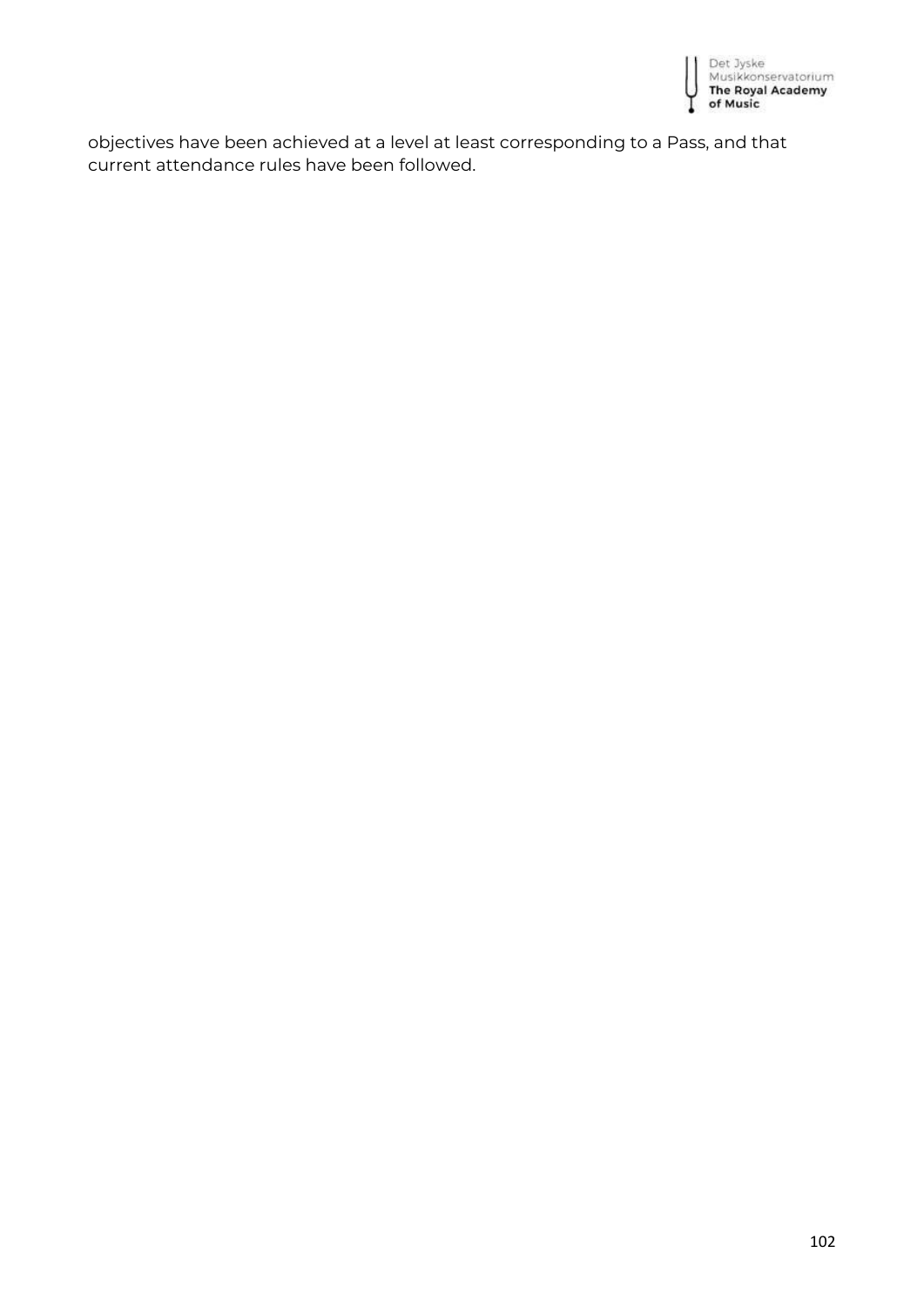# **Songwriting and composition with children (pedagogical elective)**

## **Admission requirements:** None

## **Objective**

Upon completion of the course, the student:

- Is able to facilitate creative composition processes for groups of children
- Possesses practical knowledge of techniques and methods for commencing creative processes with children
- Is conversant with methods for setting up a creative and secure musical space for children
- Is able to communicate musical and artistic expression in a way that is relevant for a given target audience
- Is able to acknowledge and handle musical and pedagogical challenges in a creative, investigative, and analytical manner

## **Content**

Tuition includes work on practical composition methods, creative processes, and lyrics writing for children. During tuition, the student develops tuition materials, ideas, and environments for his/her tuition and puts them to the test on at least 2-3 individual training days. In consultation with the teacher, the student determines relevant training sites for the material developed and its target age group. It is the student's responsibility to arrange the training course.

Subsequently, the student's materials, ideas, and concepts are discussed, evaluated, and developed further during classes. The student must hand in a 3 to 5-page written reflection assignment (excluding annexes) in preparation for this evaluation.

## **Tuition and work formats**

Class tuition, guidance, and individual training course

## **Semesters**

One semester 1st, 2nd, 3rd, or 4th semester

## **Scope**

5 ECTS

## **Evaluation and examination regulations**

Certificate with the evaluation Approved/Not approved. This certifies that the objectives have been achieved at a level at least corresponding to a Pass, that the teacher has approved the assignment, and that current attendance rules have been followed.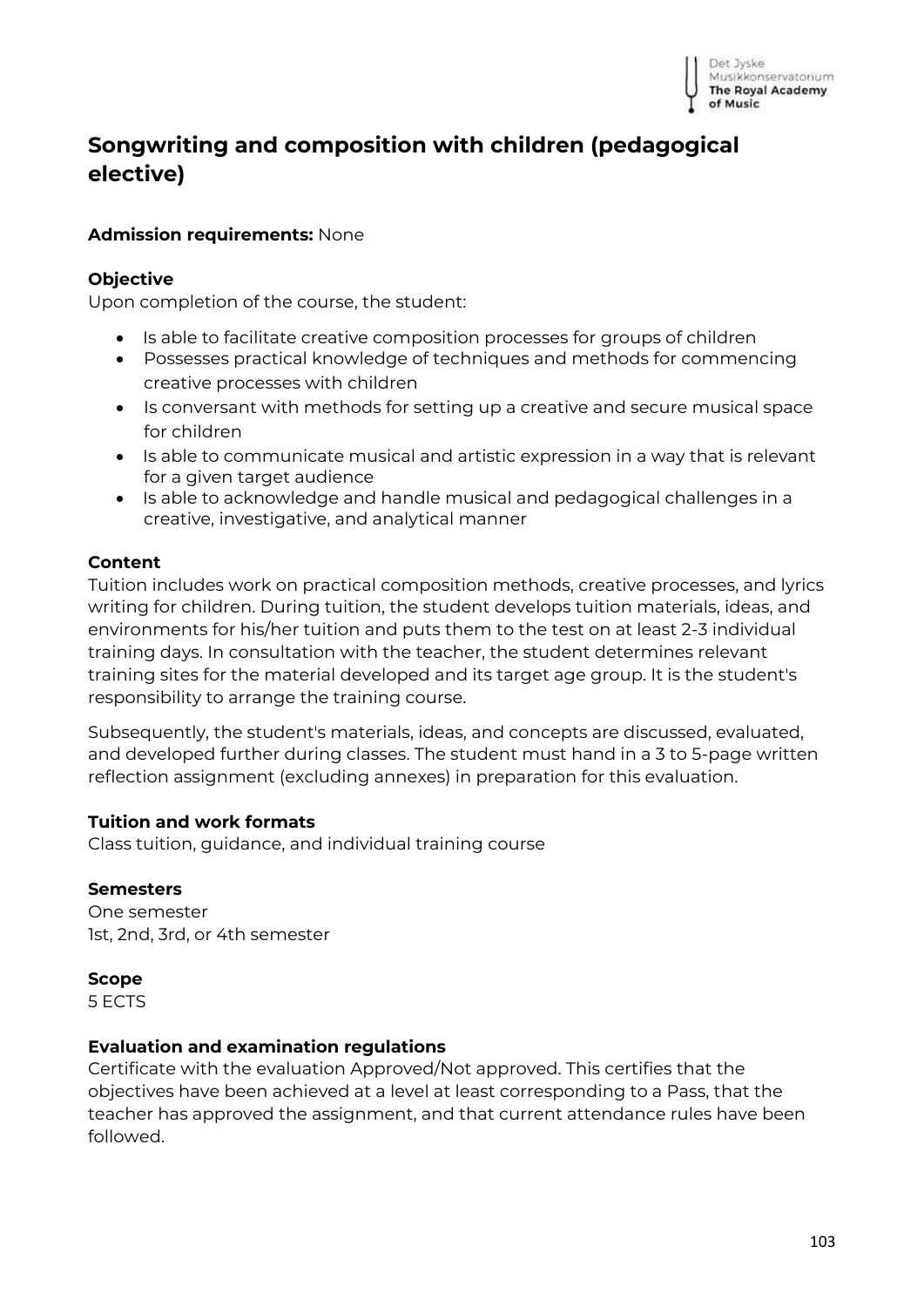# **Synthesizer (artistic elective)**

## **Admission requirements:** None

## **Objective**

Upon completion of the course, the student:

- Has acquired an elementary understanding of subtractive synthesis (tone generation, filtering, enveloping, and modulation)
- Has acquired practical experience working with synthesizers
- Has acquired an elementary understanding of the use of synthesizers in music
- Has participated in and contributed to musical contexts on a synthesizer

## **Content**

The objective of this elective is to provide an elementary understanding of the synthesizer as a practical instrument. An understanding of synthetic sound and experience programming sound contributes to the student's general aesthetics of music and artistic sense of self. It also supplements the student's arrangement and production skills and provides a perspective on the student's approach to his/her main instrument.

Tuition consists of an elementary introduction to the instrument on a practical, theoretical, and historical level including listening and imitation, and of modules resembling ensemble playing where students complete collective assignments and use the skills acquired in a practical and musical context. The course is concluded with a joint concert, installation, or similar presentation.

## **Tuition and work formats**

Class tuition and group work

#### **Semesters**

One semester 1st, 2nd, 3rd, or 4th semester

## **Scope**

5 ECTS

## **Evaluation and examination regulations**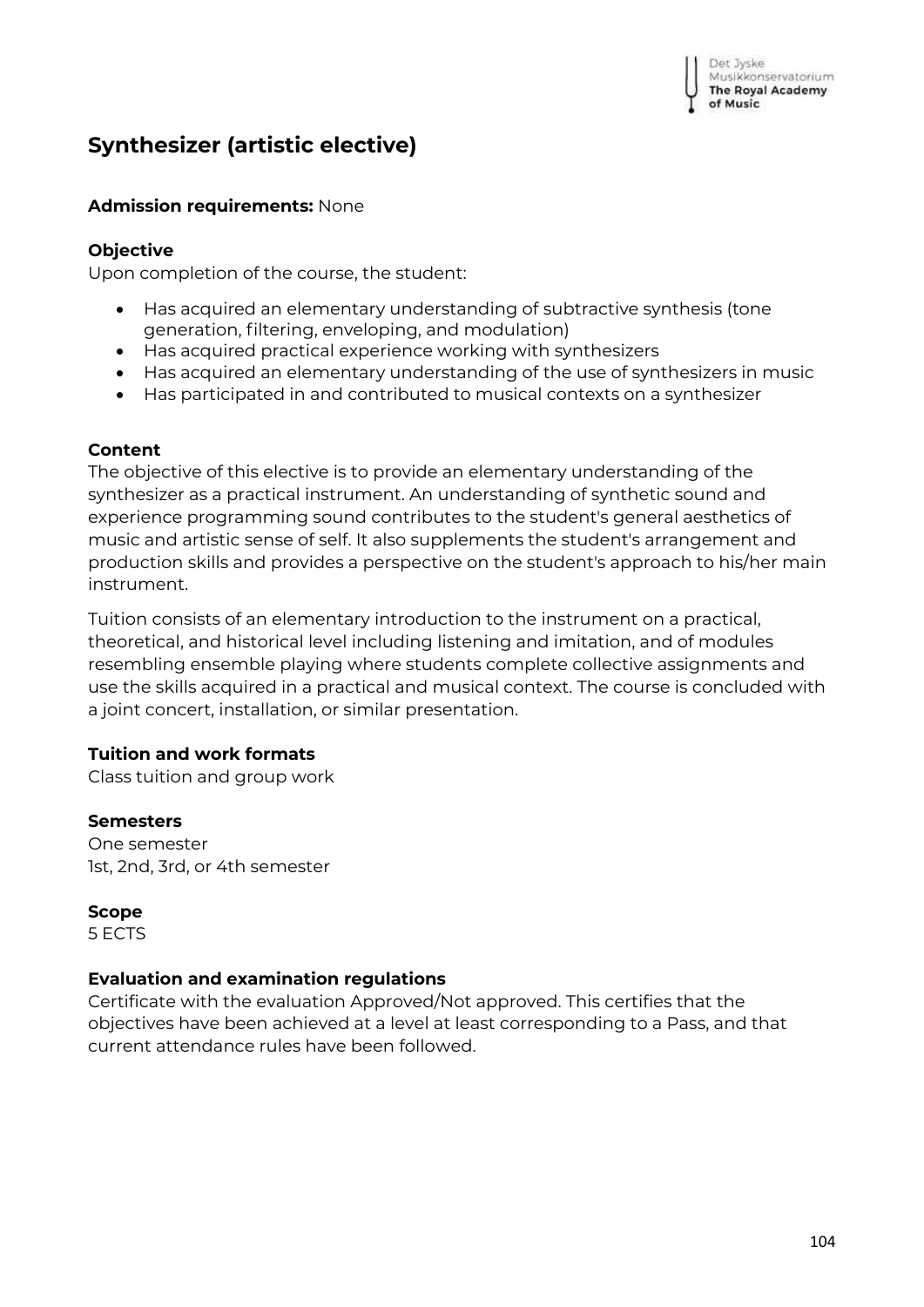# **The Alexander technique (artistic elective)**

## **Admission requirements:** None

## **Objective**

Upon completion of the course, the student:

- Is familiar with and able to internalise the theories and techniques of Frederick M. Alexander on posture and bodily movement
- Is able to identify habits and systematically change bad habits according to the Alexander technique
- Is able to use the theories and methods of the technique for managing pressure during performances and examinations
- Has acquired an awareness of dynamic posture and free breathing

## **Content**

Learning to use the fundamental principles of the Alexander technique:

- Primary direction: how the head-body balance influences the function of the whole person
- Inhibition: stopping and getting organised before playing
- Faulty sensory appreciation: getting your proprioceptors and your brain to interact correctly
- Direction: becoming aware of the influence you have over yourself. For example, should your arm be light or heavy?
- End gaining: being aware of your target but focusing on the process for getting there
- Breathing: respiration
- Body mapping: getting to know your body through movement

## **Tuition and work formats**

Class tuition Theoretical presentations and practical exercises

## **Semesters**

One semester 1st, 2nd, 3rd, or 4th semester

## **Scope**

5 ECTS

## **Evaluation and examination regulations**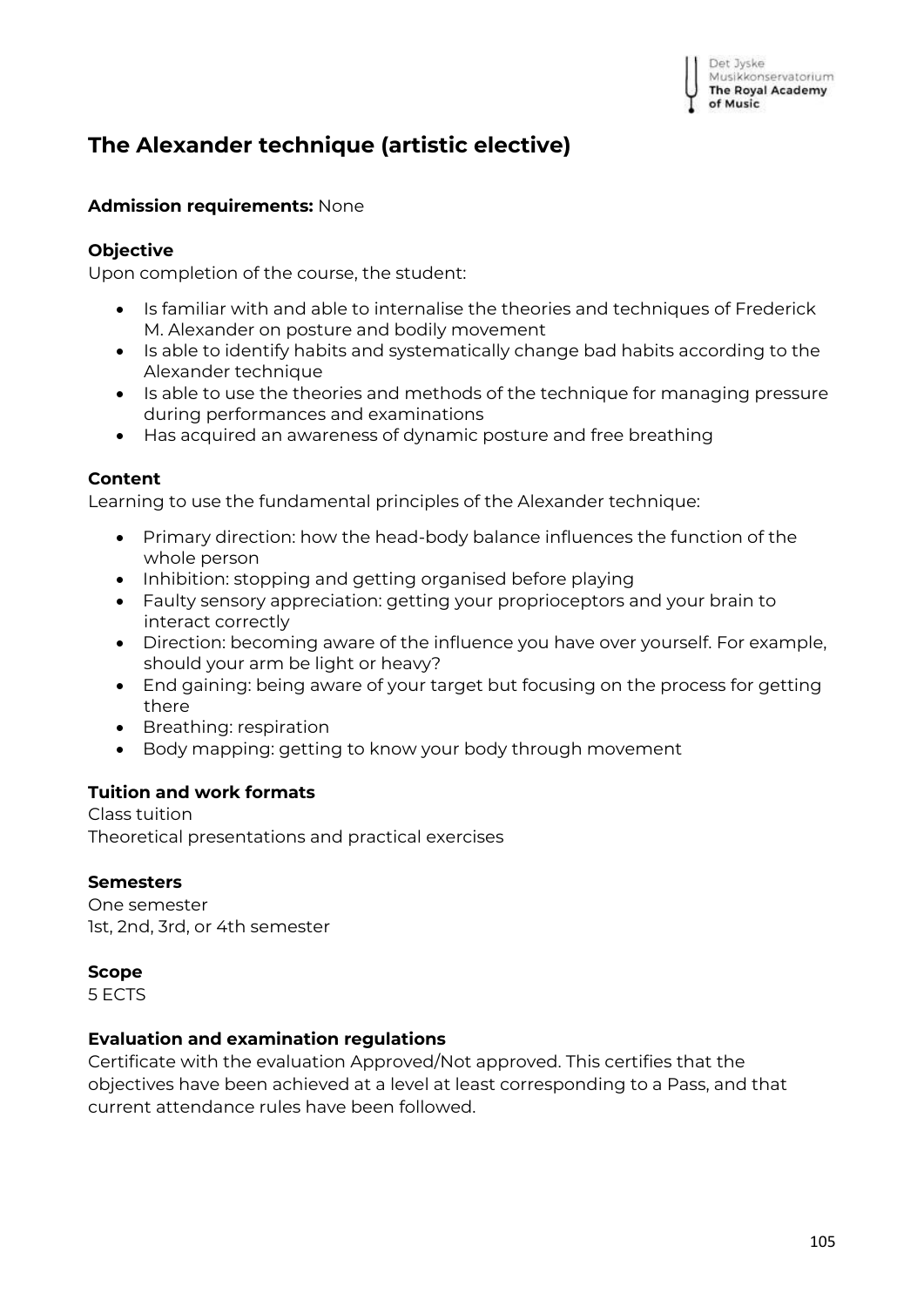

# **The human voice in theory and practice (artistic elective)**

**Admission requirements:** Primarily for students with classical or jazz/pop vocal studies as their main subject. The elective was developed jointly by the classical and jazz/pop departments.

#### **Objective**

Upon completion of the course, the student:

- Has acquired advanced knowledge of the voice as an instrument: working with the body and larynx, and exploiting resonance
- Has acquired experience and skills regarding voice functions
- Is capable of diagnosing voice disorders
- Has acquired experience with relevant methods for learning new material
- Possesses skills relating to pedagogical work with the voice
- Has in-depth knowledge of pedagogical literature and material
- Is able to reflect on practice and choice of methods in relation to his/her own practice and development
- Is able to independently assume responsibility for his/her own learning needs and potential for development, and to prioritise and structure his/her time and work efforts in relation to these

#### **Content**

Tuition uncovers the basic principles of the singing voice and includes training the singer's body as well as a practical and theoretical introduction to the anatomical and physiological principles behind the advanced level exercises used.

Voice theory is an important discipline within vocal studies as it provides essential instrument knowledge on a scientific basis and indicates the way from theory to practice, supporting and complementing the main subject area.

"The human voice in theory and practice" gives students the knowledge and skills for working with musical interpretation, stage presence, and impressive performance. Tuition includes an in-depth introduction to voice anatomy, working with the body and larynx, and exploiting resonance. Voice functions and exercises for diagnosing voices are covered. Advanced auditive, visual, and manual analyses of the student's voice and those of others are carried out. In addition, tuition broadens the student's knowledge of relevant literature in the field.

The student also acquires knowledge and skills that form the basis of practical tuition for all voice types at an advanced level.

#### **Tuition and work formats**

Class tuition

#### **Semesters**

One semester 1st, 2nd, 3rd, or 4th semester

**Scope**

5 ECTS

#### **Evaluation and examination regulations**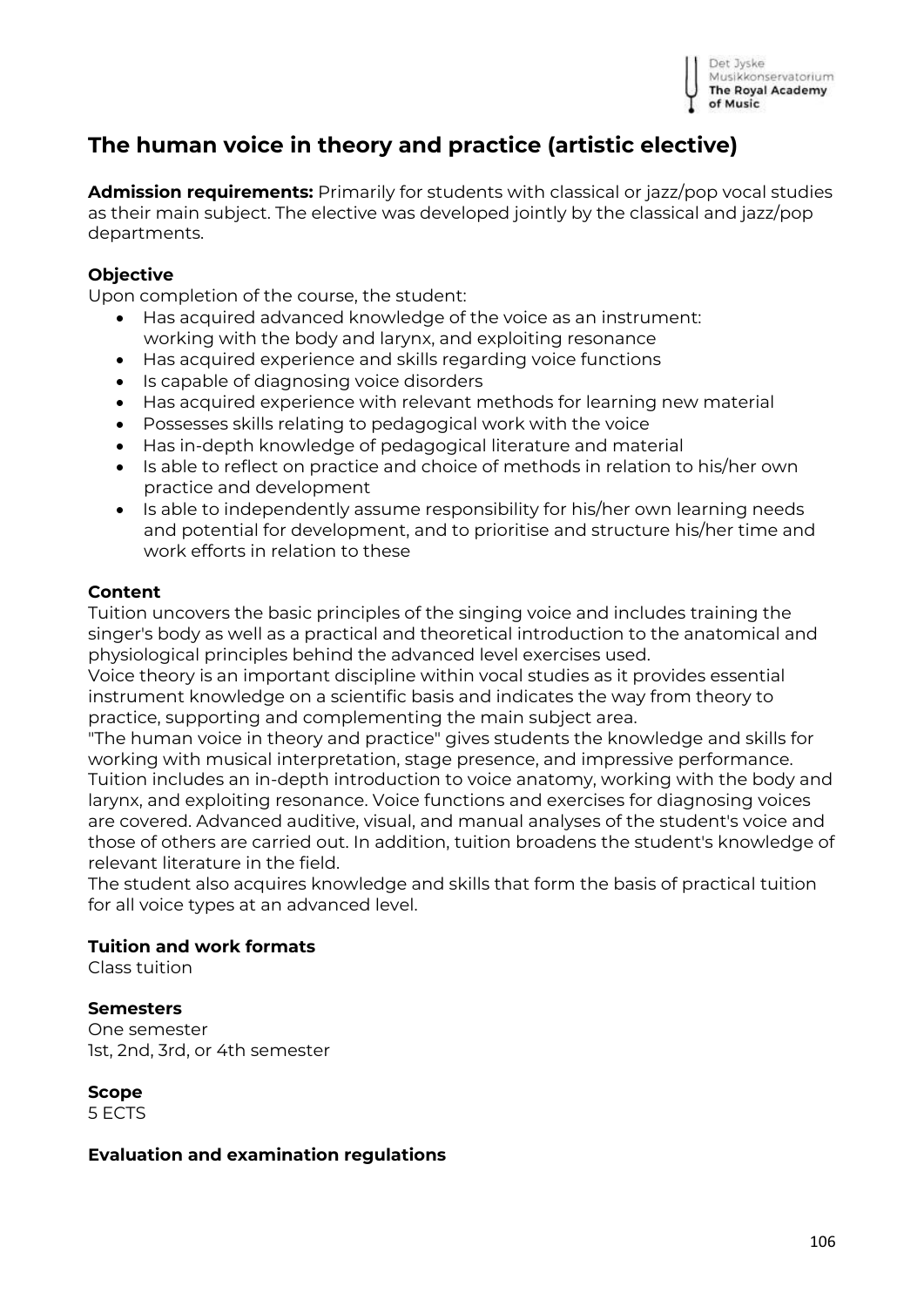

## *Marking and evaluation*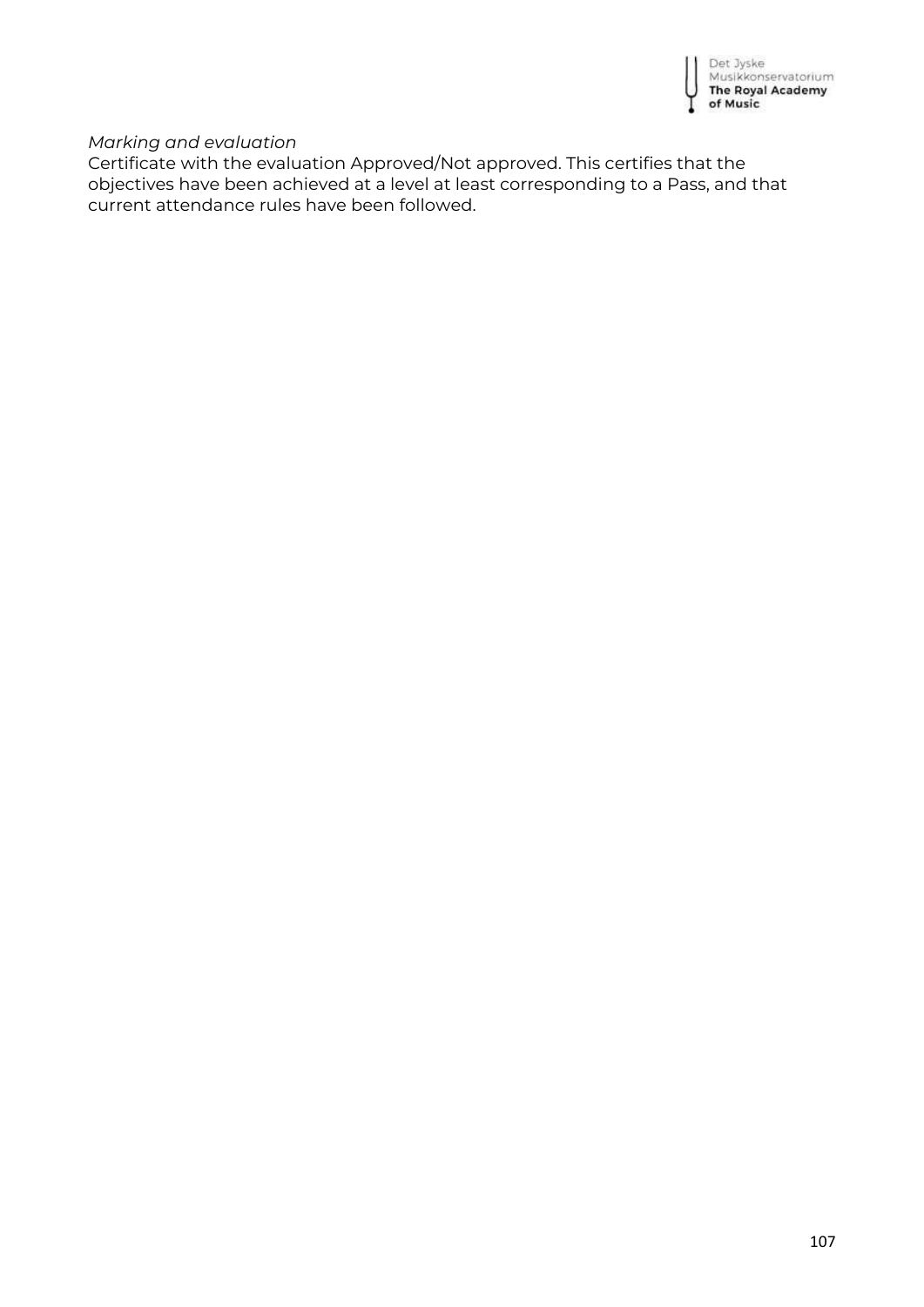

# **Wind instrument theory, classical (pedagogical elective)**

### **Admission requirements**

Primarily for classical wind instrument MMus students or wind players at a corresponding instrumental level

## **Objective**

Upon completion of the course, the student:

- Is able to describe significant physiological functions in connection with his/her main instrument during performance and is able to observe the same in his/her pupils and fellow students
- Is able, from a scientific angle, to describe rehearsal strategies in his/her own performance practice as well as in tuition contexts
- Is able, from a scientific angle, to describe strategies for performance preparation and implementation, use those strategies in his/her own performance, and teach them to music school pupils
- Is able to take a practical and concrete approach to strategies for handling pressure during performance, and instructing others in doing the same

#### **Content**

- a) Study of physiological functions such as breathing, aerodynamics, embouchure, tonguing, and mental control of these from a theoretical perspective. Practical exercises for learning these
- b) Rehearsal methods based on recent advances in brain research and pedagogical tuition psychology, and how to implement this knowledge in practice
- c) Learning to perform under pressure. Practical study based on the principles of sports and performance psychologist Dr. Don Greene
- d) Planning and execution of at least 5 training sessions with a pupil from the student's own practice, or testing new material on fellow students

Written report of 3-5 pages (excluding annexes). The report must include a reflection on the outcome of the elective for the student and on the integration of the content of the elective in the student's teaching practice.

#### **Tuition and work formats**

Class tuition Lectures on theory, practical and pedagogical exercises, and execution and postprocessing of training sessions

#### **Semesters**

One semester 1st or 3rd semester

**Scope**

5 ECTS

#### **Evaluation and examination regulations**